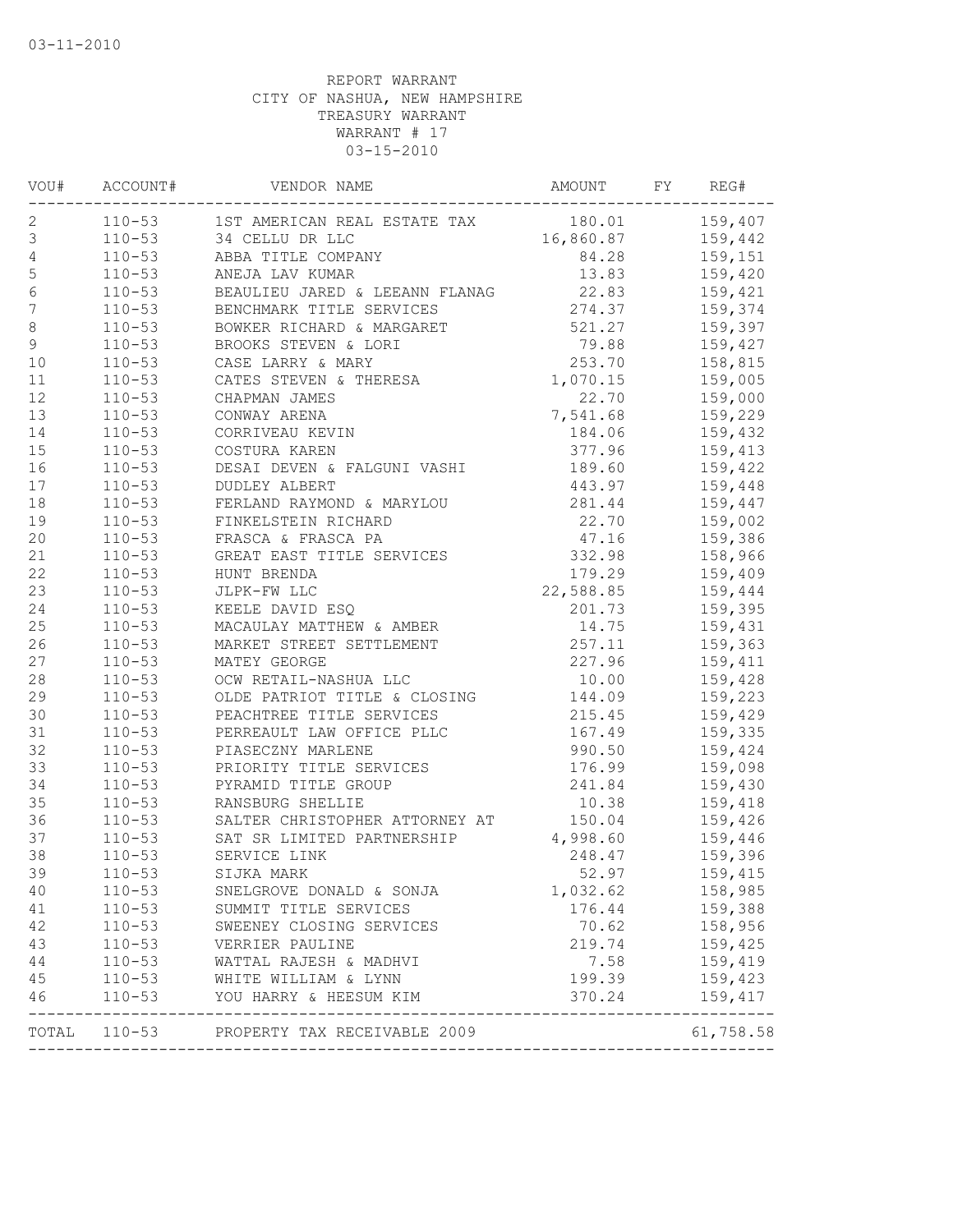|                                                                            | VOU# ACCOUNT#                                                                                                                                                        | VENDOR NAME                                                                                                                                                                                                                                                                                                            | AMOUNT FY REG#                                                                                                                                    |                                                                                                                                                         |
|----------------------------------------------------------------------------|----------------------------------------------------------------------------------------------------------------------------------------------------------------------|------------------------------------------------------------------------------------------------------------------------------------------------------------------------------------------------------------------------------------------------------------------------------------------------------------------------|---------------------------------------------------------------------------------------------------------------------------------------------------|---------------------------------------------------------------------------------------------------------------------------------------------------------|
| 47                                                                         | 151-17 COMCAST                                                                                                                                                       |                                                                                                                                                                                                                                                                                                                        |                                                                                                                                                   | 112.35 159,540                                                                                                                                          |
|                                                                            |                                                                                                                                                                      | TOTAL 151-17 A/R - STATE BUREAU OF VITAL ST                                                                                                                                                                                                                                                                            |                                                                                                                                                   | 112.35                                                                                                                                                  |
| 48                                                                         |                                                                                                                                                                      | 176-06 PURCHASE POWER                                                                                                                                                                                                                                                                                                  | 9,000.00                                                                                                                                          | 159,468                                                                                                                                                 |
|                                                                            | TOTAL 176-06                                                                                                                                                         | POSTAGE METER                                                                                                                                                                                                                                                                                                          |                                                                                                                                                   | 9,000.00                                                                                                                                                |
| 49                                                                         |                                                                                                                                                                      | 214-BD FEDERAL RESERVE BANK OF CLEVEL 50.00<br>50 214-BD FEDERAL RESERVE BANK OF CLEVEL 200.00                                                                                                                                                                                                                         |                                                                                                                                                   | 158,805<br>158,808                                                                                                                                      |
|                                                                            |                                                                                                                                                                      | TOTAL 214-BD BONDS DEDUCTION                                                                                                                                                                                                                                                                                           |                                                                                                                                                   | 250.00                                                                                                                                                  |
| 51<br>52<br>53<br>54<br>55<br>56<br>57<br>58<br>59<br>60<br>61<br>62<br>63 | $214-DC$<br>$214-DC$<br>$214 - DC$<br>$214-DC$<br>$214-DC$<br>$214 - DC$<br>$214 - DC$<br>$214 - DC$<br>$214 - DC$<br>$214-DC$<br>$214-DC$<br>$214-DC$<br>$214 - DC$ | ALLEN STACEY L<br>BATTISTELLI ERIC C<br>BUCACCI MICHELLE<br>DANEAU PAULA<br>DAVIDSON PATRICIA<br>GRACE ROBERT<br>HAMILTON DENNIS L<br>HAMILTON TINA<br>KARBAN ERICA<br>LAMONTAGNE LYNNE<br>MENARD PAUL<br>OZOG STEPHANIE<br>SAAD KATHLEEN<br>TOTAL 214-DC DEPENDENT CARE DEDUCTION<br>64 214-FS BENEFIT STRATEGIES INC | 192.31<br>192.32<br>192.31<br>350.00<br>180.00<br>192.31<br>110.00<br>100.00<br>961.55<br>2,000.00<br>192.31<br>192.31<br>300.00<br>34,695.72 459 | 159,136<br>159,381<br>159,332<br>158,822<br>159,031<br>159,384<br>159,140<br>159,141<br>159,328<br>159,032<br>158,997<br>159,382<br>159,383<br>5,155.42 |
|                                                                            |                                                                                                                                                                      | TOTAL 214-FS FLEXIBLE SPENDING ACCOUNT -                                                                                                                                                                                                                                                                               |                                                                                                                                                   | 34,695.72                                                                                                                                               |
| 65                                                                         |                                                                                                                                                                      | 214-SL SUN LIFE ASSURANCE COMPANY OF 3,496.77 475                                                                                                                                                                                                                                                                      |                                                                                                                                                   |                                                                                                                                                         |
|                                                                            |                                                                                                                                                                      | TOTAL 214-SL BPW GROUP INS-SUN LIFE                                                                                                                                                                                                                                                                                    |                                                                                                                                                   | 3,496.77                                                                                                                                                |
| 66<br>67<br>68<br>69<br>70<br>71<br>72                                     | $255 - 00$<br>$255 - 00$<br>$255 - 00$<br>$255 - 00$<br>$255 - 00$<br>$255 - 00$<br>$255 - 00$                                                                       | STATE OF NH-MV<br>STATE OF NH-MV<br>STATE OF NH-MV<br>STATE OF NH-MV<br>STATE OF NH-MV<br>STATE OF NH-MV<br>STATE OF NH-MV                                                                                                                                                                                             | 27,755.76<br>18,284.78<br>26,809.41<br>41,745.02<br>36, 374.15<br>27,386.28<br>25,080.76                                                          | 462<br>468<br>469<br>473<br>476<br>477<br>479                                                                                                           |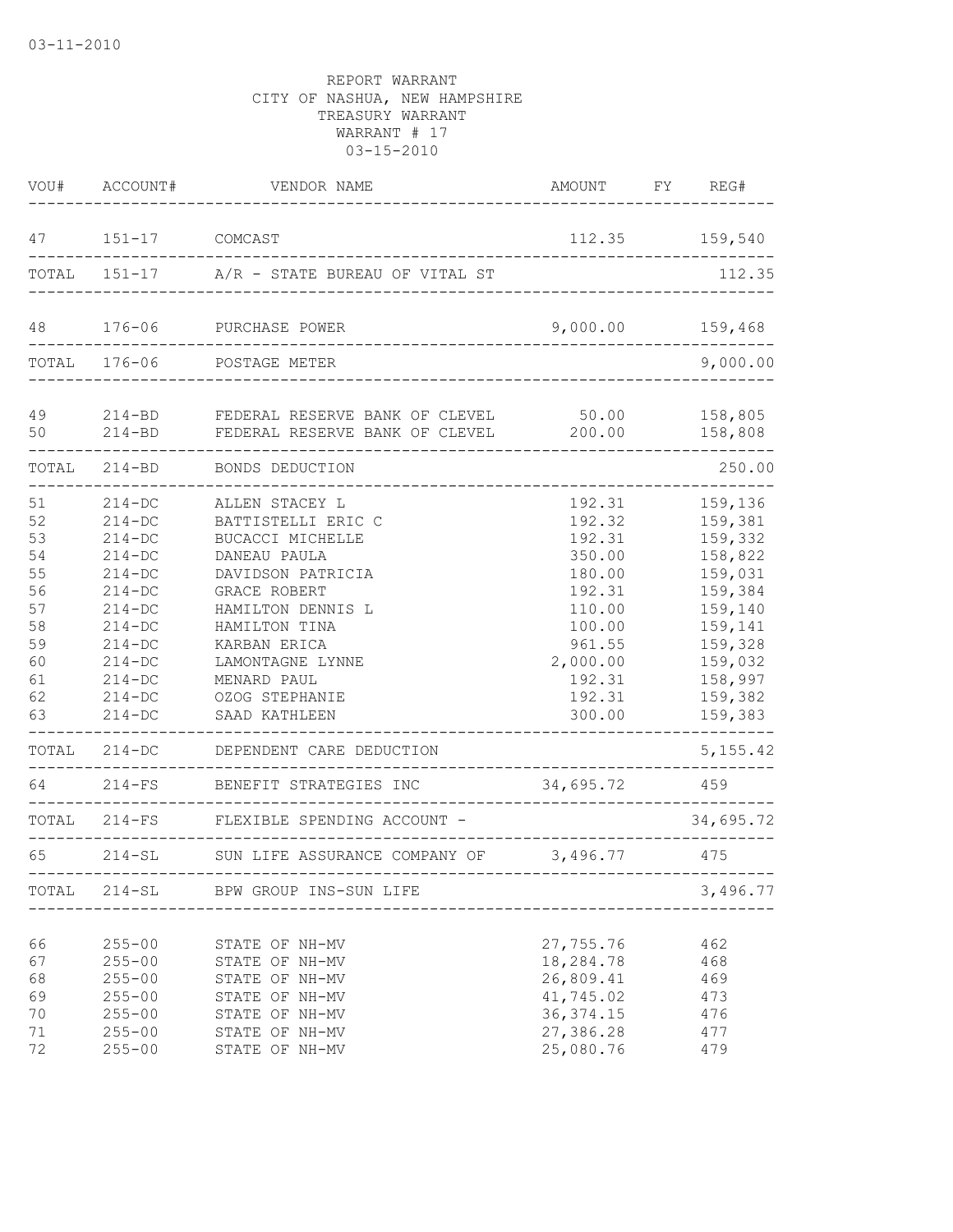| VOU#                 | ACCOUNT#                                             | VENDOR NAME                                                          | AMOUNT                                       | FY | REG#                     |
|----------------------|------------------------------------------------------|----------------------------------------------------------------------|----------------------------------------------|----|--------------------------|
| 73<br>74<br>75<br>76 | $255 - 00$<br>$255 - 00$<br>$255 - 00$<br>$255 - 00$ | STATE OF NH-MV<br>STATE OF NH-MV<br>STATE OF NH-MV<br>STATE OF NH-MV | 22,620.35<br>16.00<br>26,092.74<br>20,290.19 |    | 480<br>481<br>482<br>484 |
| TOTAL                | 255-00                                               | STATE MVR                                                            |                                              |    | 272,455.44               |
| 77                   | $255 - 05$                                           | STATE OF NH                                                          | 19.25                                        |    | 159,558                  |
| TOTAL                |                                                      | 255-05 STATE OF NH-FBI FINGERPRNT FEE                                |                                              |    | 19.25                    |
| 78                   | $288 - 00$                                           | CITIZENS BANK                                                        | 2,686.74                                     |    | 478                      |
| TOTAL                | $288 - 00$                                           | SCHOOL SUSPENSE ACCOUNT                                              |                                              |    | 2,686.74                 |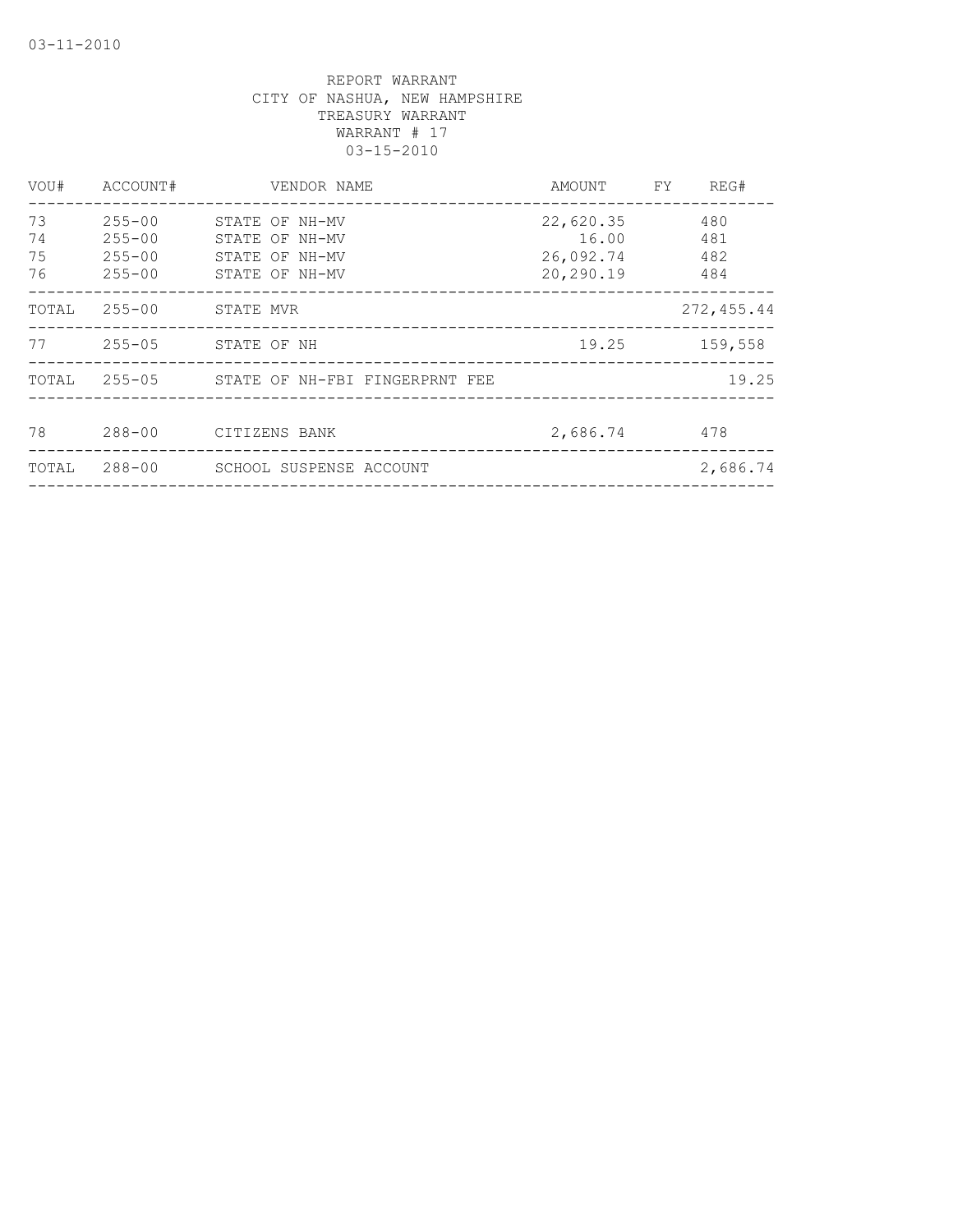| 159,370<br>79<br>305-18061<br>78.75<br>GRAHAM DONNA<br>80<br>305-32005<br>PUBLIC SERVICE OF NH<br>251.36<br>159,588<br>81<br>305-33005<br>30.32<br>159,521<br>PENNICHUCK WATER<br>82<br>305-41015<br>128.96<br>470<br>CITIZENS BANK<br>82<br>470<br>305-49075<br>CITIZENS BANK<br>59.98<br>83<br>305-49075<br>CITY OF NASHUA/PETTY CASH SLIP<br>41.44<br>158,810<br>84<br>305-59100<br>50.00<br>159,027<br>ANDERSON CECIL<br>85<br>305-59100<br>100.00<br>159,038<br>COLLINS JOHN<br>305-59100<br>37.50<br>159,135<br>CURRAN KEVIN<br>87<br>305-59100<br>200.00<br>159,149<br><b>JEYNES MIKE</b><br>305-59100<br>KING TOM<br>150.00<br>159,121<br>89<br>305-59100<br>MCLEAN JIM<br>350.00<br>159,006<br>90<br>305-59100<br>O'NEIL TIM<br>300.00<br>159,009<br>91<br>305-59100<br>WALLENT FRANK J<br>300.00<br>158,896<br>42.70<br>92<br>305-75023 CITY OF NASHUA/PETTY CASH SLIP<br>158,810<br>TOTAL<br>305<br>SRF - CIVIC & COMM ACTIVITIES<br>93<br>308-40 HARVARD PILGRIM/FIRST SENIORIT 56,491.10<br>458<br>ANTHEM BLUE CROSS BLUE SHIELD 43,031.58<br>456<br>94<br>308-83010<br>95<br>ANTHEM BLUE CROSS BLUE SHIELD 46,260.90<br>308-83010<br>471<br>96<br>308-83010<br>544.41<br>159,408<br>ROY KATHY<br>97<br>308-83011<br>ANTHEM BLUE CROSS BLUE SHIELD<br>293.98<br>456<br>212,324.58<br>97<br>308-83012<br>ANTHEM BLUE CROSS BLUE SHIELD<br>456<br>98<br>250, 142.29<br>308-83012<br>ANTHEM BLUE CROSS BLUE SHIELD<br>471<br>99<br>308-83013<br>ANTHEM BLUE CROSS BLUE SHIELD<br>168,682.24<br>456<br>308-83013<br>ANTHEM BLUE CROSS BLUE SHIELD<br>154,569.38<br>471<br>37, 911.82<br>308-83016<br>HARVARD PILGRIM HEALTH CARE<br>457<br>52,645.31<br>308-83016<br>HARVARD PILGRIM HEALTH CARE<br>472<br>308-83017<br>HARVARD PILGRIM HEALTH CARE<br>45,104.60<br>457<br>308-83017<br>HARVARD PILGRIM HEALTH CARE<br>49,953.36<br>472<br>38,552.05<br>308-83018<br>ANTHEM BLUE CROSS BLUE SHIELD<br>456<br>45,697.44<br>308-83018<br>ANTHEM BLUE CROSS BLUE SHIELD<br>471<br>68,025.40<br>308-83019<br>ANTHEM BLUE CROSS BLUE SHIELD<br>456<br>308-83019<br>ANTHEM BLUE CROSS BLUE SHIELD<br>46,559.48<br>471<br>308-83020<br>BAILEY RICHARD<br>182.80<br>159,049<br>NORTHEAST DELTA<br>463<br>308-83020<br>14,045.76<br>308-83020<br>12, 154.89<br>111<br>NORTHEAST DELTA<br>474<br>112<br>308-83021<br>4,493.05<br>463<br>NORTHEAST DELTA<br>113<br>308-83021<br>5,035.48<br>474<br>NORTHEAST DELTA<br>114<br>308-83023<br>WELLNESS REIMBURSEMENT<br>367.17<br>159,440<br>115<br>308-83026<br>31,747.00<br>NORTHERN NEW ENGLAND BENEFIT T<br>461<br>444.00<br>116<br>308-83028<br>BENEFIT STRATEGIES INC<br>466<br>15,645.02<br>117<br>308-83030<br>ITT HARTFORD<br>460<br>18,812.68<br>460<br>117<br>308-83031<br>ITT HARTFORD<br>4,555.35<br>118<br>308-83041<br>COLLIMORE CULLEN PLLC<br>159,109<br>308-83053<br>1,892.00<br>119<br>ANESTHESIA CARE GROUP PC<br>W/<br>158,823 | VOU# | ACCOUNT# | VENDOR NAME | AMOUNT | FY | REG#     |
|-----------------------------------------------------------------------------------------------------------------------------------------------------------------------------------------------------------------------------------------------------------------------------------------------------------------------------------------------------------------------------------------------------------------------------------------------------------------------------------------------------------------------------------------------------------------------------------------------------------------------------------------------------------------------------------------------------------------------------------------------------------------------------------------------------------------------------------------------------------------------------------------------------------------------------------------------------------------------------------------------------------------------------------------------------------------------------------------------------------------------------------------------------------------------------------------------------------------------------------------------------------------------------------------------------------------------------------------------------------------------------------------------------------------------------------------------------------------------------------------------------------------------------------------------------------------------------------------------------------------------------------------------------------------------------------------------------------------------------------------------------------------------------------------------------------------------------------------------------------------------------------------------------------------------------------------------------------------------------------------------------------------------------------------------------------------------------------------------------------------------------------------------------------------------------------------------------------------------------------------------------------------------------------------------------------------------------------------------------------------------------------------------------------------------------------------------------------------------------------------------------------------------------------------------------------------------------------------------------------------------------------------------------------------------------------------------------------------------------------------------------------------------------------------------------------------------------------------------------------------------------------------------|------|----------|-------------|--------|----|----------|
|                                                                                                                                                                                                                                                                                                                                                                                                                                                                                                                                                                                                                                                                                                                                                                                                                                                                                                                                                                                                                                                                                                                                                                                                                                                                                                                                                                                                                                                                                                                                                                                                                                                                                                                                                                                                                                                                                                                                                                                                                                                                                                                                                                                                                                                                                                                                                                                                                                                                                                                                                                                                                                                                                                                                                                                                                                                                                               |      |          |             |        |    |          |
|                                                                                                                                                                                                                                                                                                                                                                                                                                                                                                                                                                                                                                                                                                                                                                                                                                                                                                                                                                                                                                                                                                                                                                                                                                                                                                                                                                                                                                                                                                                                                                                                                                                                                                                                                                                                                                                                                                                                                                                                                                                                                                                                                                                                                                                                                                                                                                                                                                                                                                                                                                                                                                                                                                                                                                                                                                                                                               |      |          |             |        |    |          |
|                                                                                                                                                                                                                                                                                                                                                                                                                                                                                                                                                                                                                                                                                                                                                                                                                                                                                                                                                                                                                                                                                                                                                                                                                                                                                                                                                                                                                                                                                                                                                                                                                                                                                                                                                                                                                                                                                                                                                                                                                                                                                                                                                                                                                                                                                                                                                                                                                                                                                                                                                                                                                                                                                                                                                                                                                                                                                               |      |          |             |        |    |          |
|                                                                                                                                                                                                                                                                                                                                                                                                                                                                                                                                                                                                                                                                                                                                                                                                                                                                                                                                                                                                                                                                                                                                                                                                                                                                                                                                                                                                                                                                                                                                                                                                                                                                                                                                                                                                                                                                                                                                                                                                                                                                                                                                                                                                                                                                                                                                                                                                                                                                                                                                                                                                                                                                                                                                                                                                                                                                                               |      |          |             |        |    |          |
|                                                                                                                                                                                                                                                                                                                                                                                                                                                                                                                                                                                                                                                                                                                                                                                                                                                                                                                                                                                                                                                                                                                                                                                                                                                                                                                                                                                                                                                                                                                                                                                                                                                                                                                                                                                                                                                                                                                                                                                                                                                                                                                                                                                                                                                                                                                                                                                                                                                                                                                                                                                                                                                                                                                                                                                                                                                                                               |      |          |             |        |    |          |
|                                                                                                                                                                                                                                                                                                                                                                                                                                                                                                                                                                                                                                                                                                                                                                                                                                                                                                                                                                                                                                                                                                                                                                                                                                                                                                                                                                                                                                                                                                                                                                                                                                                                                                                                                                                                                                                                                                                                                                                                                                                                                                                                                                                                                                                                                                                                                                                                                                                                                                                                                                                                                                                                                                                                                                                                                                                                                               |      |          |             |        |    |          |
|                                                                                                                                                                                                                                                                                                                                                                                                                                                                                                                                                                                                                                                                                                                                                                                                                                                                                                                                                                                                                                                                                                                                                                                                                                                                                                                                                                                                                                                                                                                                                                                                                                                                                                                                                                                                                                                                                                                                                                                                                                                                                                                                                                                                                                                                                                                                                                                                                                                                                                                                                                                                                                                                                                                                                                                                                                                                                               |      |          |             |        |    |          |
|                                                                                                                                                                                                                                                                                                                                                                                                                                                                                                                                                                                                                                                                                                                                                                                                                                                                                                                                                                                                                                                                                                                                                                                                                                                                                                                                                                                                                                                                                                                                                                                                                                                                                                                                                                                                                                                                                                                                                                                                                                                                                                                                                                                                                                                                                                                                                                                                                                                                                                                                                                                                                                                                                                                                                                                                                                                                                               |      |          |             |        |    |          |
|                                                                                                                                                                                                                                                                                                                                                                                                                                                                                                                                                                                                                                                                                                                                                                                                                                                                                                                                                                                                                                                                                                                                                                                                                                                                                                                                                                                                                                                                                                                                                                                                                                                                                                                                                                                                                                                                                                                                                                                                                                                                                                                                                                                                                                                                                                                                                                                                                                                                                                                                                                                                                                                                                                                                                                                                                                                                                               | 86   |          |             |        |    |          |
|                                                                                                                                                                                                                                                                                                                                                                                                                                                                                                                                                                                                                                                                                                                                                                                                                                                                                                                                                                                                                                                                                                                                                                                                                                                                                                                                                                                                                                                                                                                                                                                                                                                                                                                                                                                                                                                                                                                                                                                                                                                                                                                                                                                                                                                                                                                                                                                                                                                                                                                                                                                                                                                                                                                                                                                                                                                                                               |      |          |             |        |    |          |
|                                                                                                                                                                                                                                                                                                                                                                                                                                                                                                                                                                                                                                                                                                                                                                                                                                                                                                                                                                                                                                                                                                                                                                                                                                                                                                                                                                                                                                                                                                                                                                                                                                                                                                                                                                                                                                                                                                                                                                                                                                                                                                                                                                                                                                                                                                                                                                                                                                                                                                                                                                                                                                                                                                                                                                                                                                                                                               | 88   |          |             |        |    |          |
|                                                                                                                                                                                                                                                                                                                                                                                                                                                                                                                                                                                                                                                                                                                                                                                                                                                                                                                                                                                                                                                                                                                                                                                                                                                                                                                                                                                                                                                                                                                                                                                                                                                                                                                                                                                                                                                                                                                                                                                                                                                                                                                                                                                                                                                                                                                                                                                                                                                                                                                                                                                                                                                                                                                                                                                                                                                                                               |      |          |             |        |    |          |
|                                                                                                                                                                                                                                                                                                                                                                                                                                                                                                                                                                                                                                                                                                                                                                                                                                                                                                                                                                                                                                                                                                                                                                                                                                                                                                                                                                                                                                                                                                                                                                                                                                                                                                                                                                                                                                                                                                                                                                                                                                                                                                                                                                                                                                                                                                                                                                                                                                                                                                                                                                                                                                                                                                                                                                                                                                                                                               |      |          |             |        |    |          |
|                                                                                                                                                                                                                                                                                                                                                                                                                                                                                                                                                                                                                                                                                                                                                                                                                                                                                                                                                                                                                                                                                                                                                                                                                                                                                                                                                                                                                                                                                                                                                                                                                                                                                                                                                                                                                                                                                                                                                                                                                                                                                                                                                                                                                                                                                                                                                                                                                                                                                                                                                                                                                                                                                                                                                                                                                                                                                               |      |          |             |        |    |          |
|                                                                                                                                                                                                                                                                                                                                                                                                                                                                                                                                                                                                                                                                                                                                                                                                                                                                                                                                                                                                                                                                                                                                                                                                                                                                                                                                                                                                                                                                                                                                                                                                                                                                                                                                                                                                                                                                                                                                                                                                                                                                                                                                                                                                                                                                                                                                                                                                                                                                                                                                                                                                                                                                                                                                                                                                                                                                                               |      |          |             |        |    |          |
|                                                                                                                                                                                                                                                                                                                                                                                                                                                                                                                                                                                                                                                                                                                                                                                                                                                                                                                                                                                                                                                                                                                                                                                                                                                                                                                                                                                                                                                                                                                                                                                                                                                                                                                                                                                                                                                                                                                                                                                                                                                                                                                                                                                                                                                                                                                                                                                                                                                                                                                                                                                                                                                                                                                                                                                                                                                                                               |      |          |             |        |    | 2,121.01 |
|                                                                                                                                                                                                                                                                                                                                                                                                                                                                                                                                                                                                                                                                                                                                                                                                                                                                                                                                                                                                                                                                                                                                                                                                                                                                                                                                                                                                                                                                                                                                                                                                                                                                                                                                                                                                                                                                                                                                                                                                                                                                                                                                                                                                                                                                                                                                                                                                                                                                                                                                                                                                                                                                                                                                                                                                                                                                                               |      |          |             |        |    |          |
|                                                                                                                                                                                                                                                                                                                                                                                                                                                                                                                                                                                                                                                                                                                                                                                                                                                                                                                                                                                                                                                                                                                                                                                                                                                                                                                                                                                                                                                                                                                                                                                                                                                                                                                                                                                                                                                                                                                                                                                                                                                                                                                                                                                                                                                                                                                                                                                                                                                                                                                                                                                                                                                                                                                                                                                                                                                                                               |      |          |             |        |    |          |
|                                                                                                                                                                                                                                                                                                                                                                                                                                                                                                                                                                                                                                                                                                                                                                                                                                                                                                                                                                                                                                                                                                                                                                                                                                                                                                                                                                                                                                                                                                                                                                                                                                                                                                                                                                                                                                                                                                                                                                                                                                                                                                                                                                                                                                                                                                                                                                                                                                                                                                                                                                                                                                                                                                                                                                                                                                                                                               |      |          |             |        |    |          |
|                                                                                                                                                                                                                                                                                                                                                                                                                                                                                                                                                                                                                                                                                                                                                                                                                                                                                                                                                                                                                                                                                                                                                                                                                                                                                                                                                                                                                                                                                                                                                                                                                                                                                                                                                                                                                                                                                                                                                                                                                                                                                                                                                                                                                                                                                                                                                                                                                                                                                                                                                                                                                                                                                                                                                                                                                                                                                               |      |          |             |        |    |          |
|                                                                                                                                                                                                                                                                                                                                                                                                                                                                                                                                                                                                                                                                                                                                                                                                                                                                                                                                                                                                                                                                                                                                                                                                                                                                                                                                                                                                                                                                                                                                                                                                                                                                                                                                                                                                                                                                                                                                                                                                                                                                                                                                                                                                                                                                                                                                                                                                                                                                                                                                                                                                                                                                                                                                                                                                                                                                                               |      |          |             |        |    |          |
|                                                                                                                                                                                                                                                                                                                                                                                                                                                                                                                                                                                                                                                                                                                                                                                                                                                                                                                                                                                                                                                                                                                                                                                                                                                                                                                                                                                                                                                                                                                                                                                                                                                                                                                                                                                                                                                                                                                                                                                                                                                                                                                                                                                                                                                                                                                                                                                                                                                                                                                                                                                                                                                                                                                                                                                                                                                                                               |      |          |             |        |    |          |
|                                                                                                                                                                                                                                                                                                                                                                                                                                                                                                                                                                                                                                                                                                                                                                                                                                                                                                                                                                                                                                                                                                                                                                                                                                                                                                                                                                                                                                                                                                                                                                                                                                                                                                                                                                                                                                                                                                                                                                                                                                                                                                                                                                                                                                                                                                                                                                                                                                                                                                                                                                                                                                                                                                                                                                                                                                                                                               |      |          |             |        |    |          |
|                                                                                                                                                                                                                                                                                                                                                                                                                                                                                                                                                                                                                                                                                                                                                                                                                                                                                                                                                                                                                                                                                                                                                                                                                                                                                                                                                                                                                                                                                                                                                                                                                                                                                                                                                                                                                                                                                                                                                                                                                                                                                                                                                                                                                                                                                                                                                                                                                                                                                                                                                                                                                                                                                                                                                                                                                                                                                               |      |          |             |        |    |          |
|                                                                                                                                                                                                                                                                                                                                                                                                                                                                                                                                                                                                                                                                                                                                                                                                                                                                                                                                                                                                                                                                                                                                                                                                                                                                                                                                                                                                                                                                                                                                                                                                                                                                                                                                                                                                                                                                                                                                                                                                                                                                                                                                                                                                                                                                                                                                                                                                                                                                                                                                                                                                                                                                                                                                                                                                                                                                                               |      |          |             |        |    |          |
|                                                                                                                                                                                                                                                                                                                                                                                                                                                                                                                                                                                                                                                                                                                                                                                                                                                                                                                                                                                                                                                                                                                                                                                                                                                                                                                                                                                                                                                                                                                                                                                                                                                                                                                                                                                                                                                                                                                                                                                                                                                                                                                                                                                                                                                                                                                                                                                                                                                                                                                                                                                                                                                                                                                                                                                                                                                                                               | 100  |          |             |        |    |          |
|                                                                                                                                                                                                                                                                                                                                                                                                                                                                                                                                                                                                                                                                                                                                                                                                                                                                                                                                                                                                                                                                                                                                                                                                                                                                                                                                                                                                                                                                                                                                                                                                                                                                                                                                                                                                                                                                                                                                                                                                                                                                                                                                                                                                                                                                                                                                                                                                                                                                                                                                                                                                                                                                                                                                                                                                                                                                                               | 101  |          |             |        |    |          |
|                                                                                                                                                                                                                                                                                                                                                                                                                                                                                                                                                                                                                                                                                                                                                                                                                                                                                                                                                                                                                                                                                                                                                                                                                                                                                                                                                                                                                                                                                                                                                                                                                                                                                                                                                                                                                                                                                                                                                                                                                                                                                                                                                                                                                                                                                                                                                                                                                                                                                                                                                                                                                                                                                                                                                                                                                                                                                               | 102  |          |             |        |    |          |
|                                                                                                                                                                                                                                                                                                                                                                                                                                                                                                                                                                                                                                                                                                                                                                                                                                                                                                                                                                                                                                                                                                                                                                                                                                                                                                                                                                                                                                                                                                                                                                                                                                                                                                                                                                                                                                                                                                                                                                                                                                                                                                                                                                                                                                                                                                                                                                                                                                                                                                                                                                                                                                                                                                                                                                                                                                                                                               | 103  |          |             |        |    |          |
|                                                                                                                                                                                                                                                                                                                                                                                                                                                                                                                                                                                                                                                                                                                                                                                                                                                                                                                                                                                                                                                                                                                                                                                                                                                                                                                                                                                                                                                                                                                                                                                                                                                                                                                                                                                                                                                                                                                                                                                                                                                                                                                                                                                                                                                                                                                                                                                                                                                                                                                                                                                                                                                                                                                                                                                                                                                                                               | 104  |          |             |        |    |          |
|                                                                                                                                                                                                                                                                                                                                                                                                                                                                                                                                                                                                                                                                                                                                                                                                                                                                                                                                                                                                                                                                                                                                                                                                                                                                                                                                                                                                                                                                                                                                                                                                                                                                                                                                                                                                                                                                                                                                                                                                                                                                                                                                                                                                                                                                                                                                                                                                                                                                                                                                                                                                                                                                                                                                                                                                                                                                                               | 105  |          |             |        |    |          |
|                                                                                                                                                                                                                                                                                                                                                                                                                                                                                                                                                                                                                                                                                                                                                                                                                                                                                                                                                                                                                                                                                                                                                                                                                                                                                                                                                                                                                                                                                                                                                                                                                                                                                                                                                                                                                                                                                                                                                                                                                                                                                                                                                                                                                                                                                                                                                                                                                                                                                                                                                                                                                                                                                                                                                                                                                                                                                               | 106  |          |             |        |    |          |
|                                                                                                                                                                                                                                                                                                                                                                                                                                                                                                                                                                                                                                                                                                                                                                                                                                                                                                                                                                                                                                                                                                                                                                                                                                                                                                                                                                                                                                                                                                                                                                                                                                                                                                                                                                                                                                                                                                                                                                                                                                                                                                                                                                                                                                                                                                                                                                                                                                                                                                                                                                                                                                                                                                                                                                                                                                                                                               | 107  |          |             |        |    |          |
|                                                                                                                                                                                                                                                                                                                                                                                                                                                                                                                                                                                                                                                                                                                                                                                                                                                                                                                                                                                                                                                                                                                                                                                                                                                                                                                                                                                                                                                                                                                                                                                                                                                                                                                                                                                                                                                                                                                                                                                                                                                                                                                                                                                                                                                                                                                                                                                                                                                                                                                                                                                                                                                                                                                                                                                                                                                                                               | 108  |          |             |        |    |          |
|                                                                                                                                                                                                                                                                                                                                                                                                                                                                                                                                                                                                                                                                                                                                                                                                                                                                                                                                                                                                                                                                                                                                                                                                                                                                                                                                                                                                                                                                                                                                                                                                                                                                                                                                                                                                                                                                                                                                                                                                                                                                                                                                                                                                                                                                                                                                                                                                                                                                                                                                                                                                                                                                                                                                                                                                                                                                                               | 109  |          |             |        |    |          |
|                                                                                                                                                                                                                                                                                                                                                                                                                                                                                                                                                                                                                                                                                                                                                                                                                                                                                                                                                                                                                                                                                                                                                                                                                                                                                                                                                                                                                                                                                                                                                                                                                                                                                                                                                                                                                                                                                                                                                                                                                                                                                                                                                                                                                                                                                                                                                                                                                                                                                                                                                                                                                                                                                                                                                                                                                                                                                               | 110  |          |             |        |    |          |
|                                                                                                                                                                                                                                                                                                                                                                                                                                                                                                                                                                                                                                                                                                                                                                                                                                                                                                                                                                                                                                                                                                                                                                                                                                                                                                                                                                                                                                                                                                                                                                                                                                                                                                                                                                                                                                                                                                                                                                                                                                                                                                                                                                                                                                                                                                                                                                                                                                                                                                                                                                                                                                                                                                                                                                                                                                                                                               |      |          |             |        |    |          |
|                                                                                                                                                                                                                                                                                                                                                                                                                                                                                                                                                                                                                                                                                                                                                                                                                                                                                                                                                                                                                                                                                                                                                                                                                                                                                                                                                                                                                                                                                                                                                                                                                                                                                                                                                                                                                                                                                                                                                                                                                                                                                                                                                                                                                                                                                                                                                                                                                                                                                                                                                                                                                                                                                                                                                                                                                                                                                               |      |          |             |        |    |          |
|                                                                                                                                                                                                                                                                                                                                                                                                                                                                                                                                                                                                                                                                                                                                                                                                                                                                                                                                                                                                                                                                                                                                                                                                                                                                                                                                                                                                                                                                                                                                                                                                                                                                                                                                                                                                                                                                                                                                                                                                                                                                                                                                                                                                                                                                                                                                                                                                                                                                                                                                                                                                                                                                                                                                                                                                                                                                                               |      |          |             |        |    |          |
|                                                                                                                                                                                                                                                                                                                                                                                                                                                                                                                                                                                                                                                                                                                                                                                                                                                                                                                                                                                                                                                                                                                                                                                                                                                                                                                                                                                                                                                                                                                                                                                                                                                                                                                                                                                                                                                                                                                                                                                                                                                                                                                                                                                                                                                                                                                                                                                                                                                                                                                                                                                                                                                                                                                                                                                                                                                                                               |      |          |             |        |    |          |
|                                                                                                                                                                                                                                                                                                                                                                                                                                                                                                                                                                                                                                                                                                                                                                                                                                                                                                                                                                                                                                                                                                                                                                                                                                                                                                                                                                                                                                                                                                                                                                                                                                                                                                                                                                                                                                                                                                                                                                                                                                                                                                                                                                                                                                                                                                                                                                                                                                                                                                                                                                                                                                                                                                                                                                                                                                                                                               |      |          |             |        |    |          |
|                                                                                                                                                                                                                                                                                                                                                                                                                                                                                                                                                                                                                                                                                                                                                                                                                                                                                                                                                                                                                                                                                                                                                                                                                                                                                                                                                                                                                                                                                                                                                                                                                                                                                                                                                                                                                                                                                                                                                                                                                                                                                                                                                                                                                                                                                                                                                                                                                                                                                                                                                                                                                                                                                                                                                                                                                                                                                               |      |          |             |        |    |          |
|                                                                                                                                                                                                                                                                                                                                                                                                                                                                                                                                                                                                                                                                                                                                                                                                                                                                                                                                                                                                                                                                                                                                                                                                                                                                                                                                                                                                                                                                                                                                                                                                                                                                                                                                                                                                                                                                                                                                                                                                                                                                                                                                                                                                                                                                                                                                                                                                                                                                                                                                                                                                                                                                                                                                                                                                                                                                                               |      |          |             |        |    |          |
|                                                                                                                                                                                                                                                                                                                                                                                                                                                                                                                                                                                                                                                                                                                                                                                                                                                                                                                                                                                                                                                                                                                                                                                                                                                                                                                                                                                                                                                                                                                                                                                                                                                                                                                                                                                                                                                                                                                                                                                                                                                                                                                                                                                                                                                                                                                                                                                                                                                                                                                                                                                                                                                                                                                                                                                                                                                                                               |      |          |             |        |    |          |
|                                                                                                                                                                                                                                                                                                                                                                                                                                                                                                                                                                                                                                                                                                                                                                                                                                                                                                                                                                                                                                                                                                                                                                                                                                                                                                                                                                                                                                                                                                                                                                                                                                                                                                                                                                                                                                                                                                                                                                                                                                                                                                                                                                                                                                                                                                                                                                                                                                                                                                                                                                                                                                                                                                                                                                                                                                                                                               |      |          |             |        |    |          |
|                                                                                                                                                                                                                                                                                                                                                                                                                                                                                                                                                                                                                                                                                                                                                                                                                                                                                                                                                                                                                                                                                                                                                                                                                                                                                                                                                                                                                                                                                                                                                                                                                                                                                                                                                                                                                                                                                                                                                                                                                                                                                                                                                                                                                                                                                                                                                                                                                                                                                                                                                                                                                                                                                                                                                                                                                                                                                               |      |          |             |        |    |          |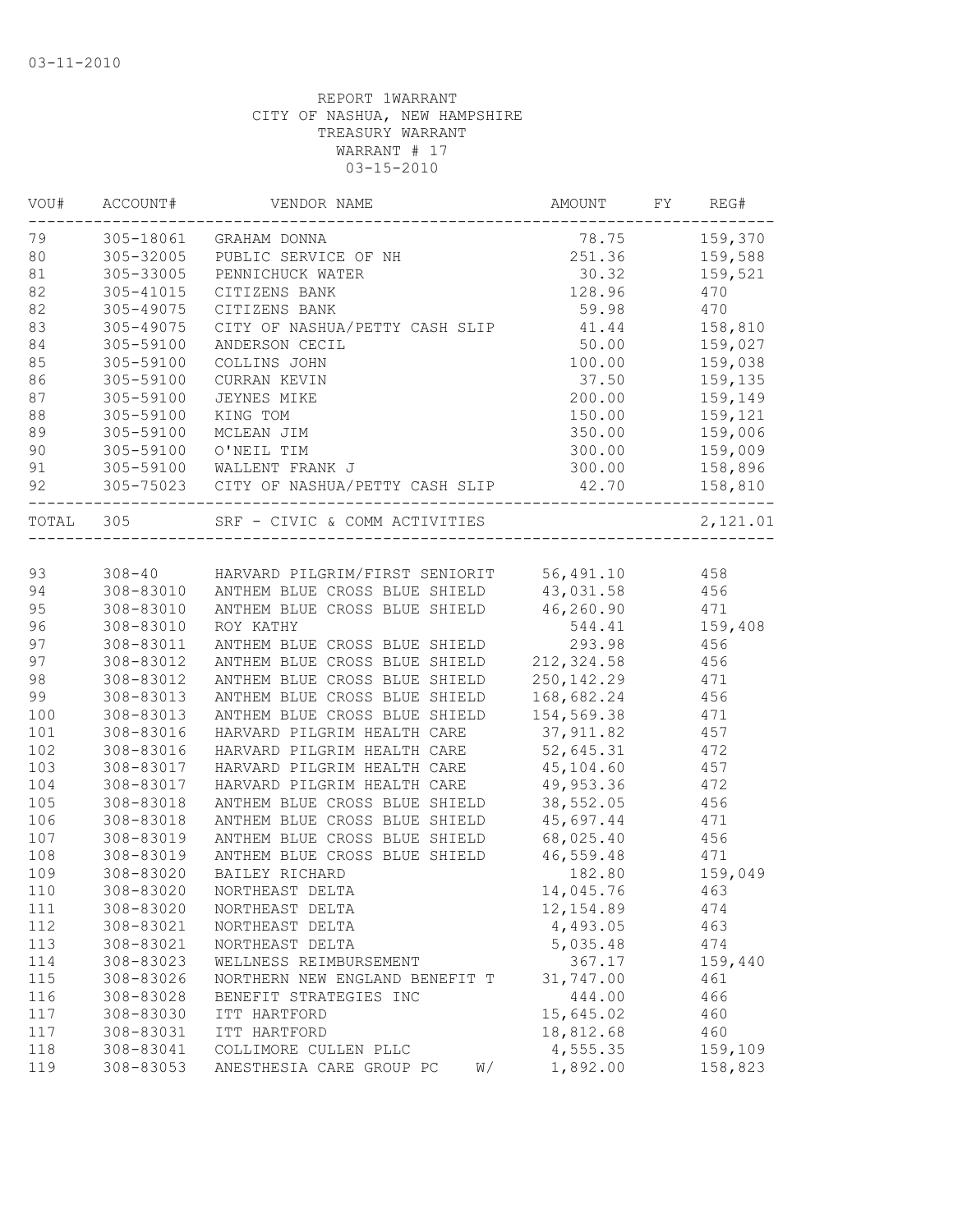| VOU# | ACCOUNT#  | VENDOR NAME                      | AMOUNT    | FY | REG#    |
|------|-----------|----------------------------------|-----------|----|---------|
| 120  | 308-83053 | APPLE SERVICES NASHUA            | 2,721.00  |    | 158,885 |
| 121  | 308-83053 | BEDFORD AMBULATORY SURG CTR      | 6,437.00  |    | 159,054 |
| 122  | 308-83053 | DARTMOUTH-HITCHCOCK CLINIC       | 267.00    |    | 159,082 |
| 123  | 308-83053 | DH FAMILY MEDICINE NASHUA INC    | 142.00    |    | 159,403 |
| 124  | 308-83053 | EAR NOSE & THROAT PHYSICIANS     | 47.00     |    | 158,863 |
| 125  | 308-83053 | ELLIOT HOSPITAL                  | 150.00    |    | 159,050 |
| 126  | 308-83053 | EXETER HEALTHCARE INC            | 450.00    |    | 159,389 |
| 127  | 308-83053 | FOUR SEASONS ORTHOPAEDIC CTR     | 3,431.00  |    | 159,069 |
| 128  | 308-83053 | GREATER NASHUA EMERGENCY PHYS    | 68.00     |    | 159,060 |
| 129  | 308-83053 | LAROCHE PETER                    | 31.50     |    | 159,371 |
| 130  | 308-83053 | NASHUA RADIOLOGY PA              | 656.00    |    | 159,042 |
| 131  | 308-83053 | PHILLIP P FICHERA MD             | 180.00    |    | 159,097 |
| 132  | 308-83053 | SO NH REGIONAL MEDICAL CENTER    | 9,917.10  |    | 159,043 |
| 133  | 308-83053 | SO NH SPORTS MEDICINE & ORTHO    | 485.00    |    | 159,095 |
| 134  | 308-83053 | ST JOSEPH BUSINESS & HEALTH      | 336.60    |    | 158,940 |
| 135  | 308-83053 | ST JOSEPH'S HOSPITAL             | 7,427.25  |    | 158,879 |
| 136  | 308-83053 | STONERIVER PHARMACY SOLUTIONS    | 50.71     |    | 159,063 |
| 137  | 308-83053 | WINGATES PHARMACY INC            | 2,253.40  |    | 158,995 |
| 138  | 308-83054 | APPLE SERVICES NASHUA            | 2,533.00  |    | 158,885 |
| 139  | 308-83054 | ASSOCIATED RADIOLOGISTS PA<br>W/ | 26.00     |    | 159,041 |
| 140  | 308-83054 | BELLOWS GOODMAN & SHAKER         | 265.00    |    | 158,905 |
| 141  | 308-83054 | CH/DHC INC                       | 142.00    |    | 159,401 |
| 142  | 308-83054 | DARTMOUTH-HITCHCOCK CLINIC       | 142.00    |    | 159,082 |
| 143  | 308-83054 | ELLIOT HOSPITAL                  | 5,952.57  |    | 159,050 |
| 144  | 308-83054 | FOUR SEASONS ORTHOPAEDIC CTR     | 960.00    |    | 159,069 |
| 145  | 308-83054 | GREATER NASHUA EMERGENCY PHYS    | 213.00    |    | 159,060 |
| 146  | 308-83054 | HANGER PROSTHETICS & ORTHOTICS   | 364.00    |    | 159,387 |
| 147  | 308-83054 | HEALTH STOP INC                  | 331.64    |    | 158,949 |
| 148  | 308-83054 | JA HERNER CHIROPRACTIC PLLC      | 1,195.00  |    | 159,402 |
| 149  | 308-83054 | OCCUPATIONAL HEALTH CTRS SOUTH   | 136.93    |    | 158,948 |
| 150  | 308-83054 | PARNELL CHIROPRACTIC/WELLNESS    | 705.00    |    | 158,924 |
| 151  | 308-83054 | SO NH REGIONAL MEDICAL CENTER    | 1,123.45  |    | 159,043 |
| 152  | 308-83054 | ST JOSEPH BUSINESS & HEALTH      | 270.00    |    | 158,940 |
| 153  | 308-83054 | ST JOSEPH'S HOSPITAL             | 1,228.25  |    | 158,879 |
| 154  | 308-83054 | STONE MONIKA                     | 144.90    |    | 159,405 |
| 155  | 308-83054 | STONERIVER PHARMACY SOLUTIONS    | 1,637.36  |    | 159,063 |
| 156  | 308-83054 | TERRELL PAMELA                   | 15.65     |    | 159,399 |
| 157  | 308-83054 | WOLF RALPH R MD W/C              | 408.00    |    | 159,052 |
| 158  | 308-83055 | COMP-SIGMA LTD                   | 871.00    |    | 159,026 |
| 159  | 308-83055 | COVENTRY HEALTH CARE WORKERS C   | 333.30    |    | 159,039 |
| 160  | 308-83055 | DEVINE MILLIMET & BRANCH PA      | 5,764.55  |    | 159,046 |
| 161  | 308-83055 | DOWNEAST INVESTIGATIONS INC      | 200.00    |    | 159,085 |
| 162  | 308-83055 | SULLIVAN & GREGG PA              | 10,470.31 |    | 158,945 |
| 163  | 308-83056 | OCCUPATIONAL DRUG TESTING LLC    | 452.50    |    | 159,033 |
| 164  | 308-83058 | DEMPRO CONSTRUCTION              | 6,500.00  |    | 159,406 |
| 165  | 308-83058 | JAY-MOR ENTERPRISES INC          | 1,470.00  |    | 159,093 |
| 166  | 308-83058 | PYRAMID ENGINEERING PC           | 768.80    |    | 159,016 |
| 167  | 308-83058 | TREASURER STATE OF NH            | 2,500.00  |    | 159,519 |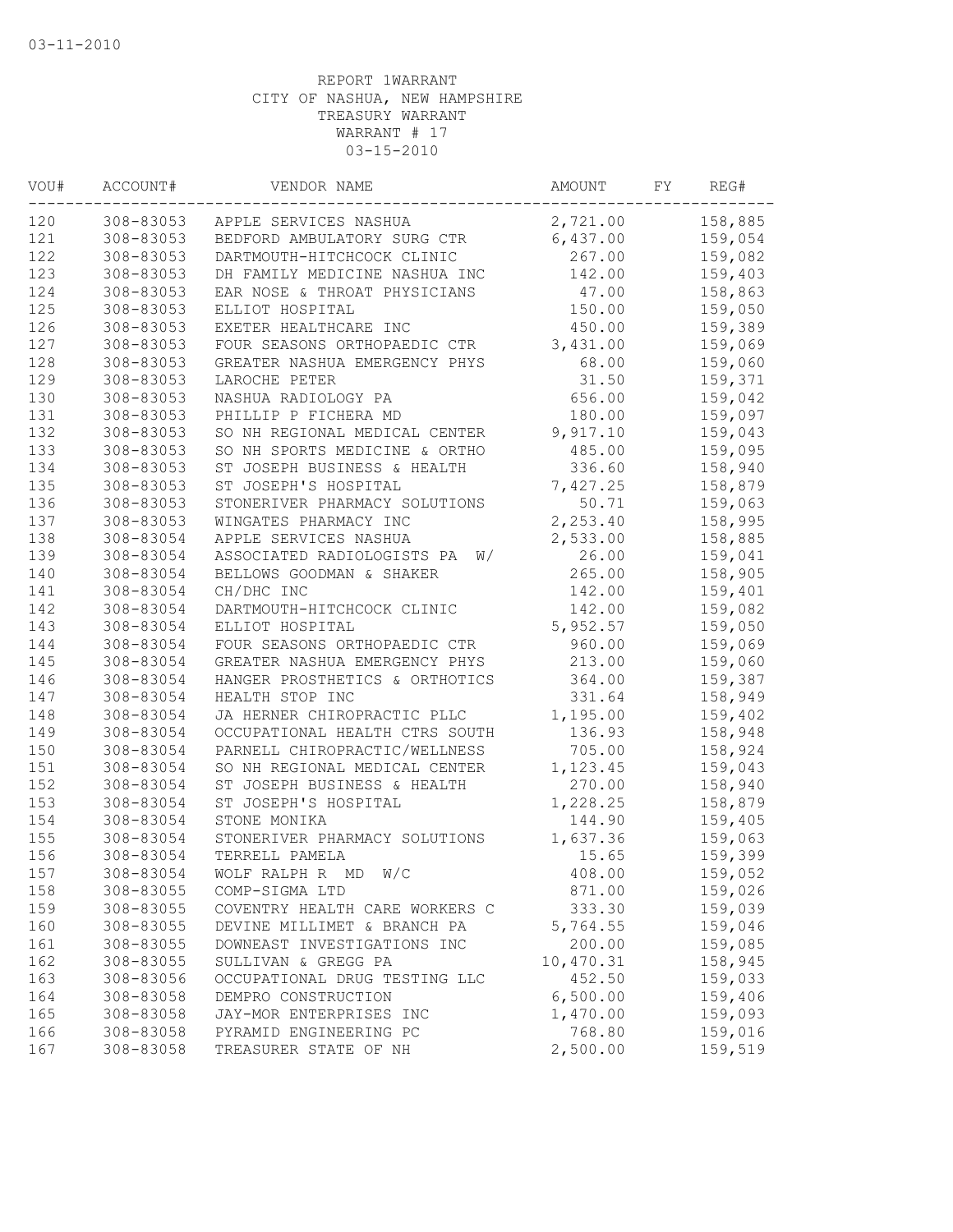| VOU#      | ACCOUNT#                    | VENDOR NAME                    | AMOUNT    | FΥ | REG#         |
|-----------|-----------------------------|--------------------------------|-----------|----|--------------|
| 168       | 308-83063                   | W/C<br>GATE CITY FENCE CO INC  | 516.50    |    | 159,044      |
| 169       | 308-83063                   | GRANITE STATE GLASS            | 1,364.00  |    | 159,122      |
| 170       | 308-83064                   | MAC MULKIN CHEVROLET INC       | 2,840.75  |    | 159,345      |
| 171       | 308-83064                   | PATSY'S INC                    | 7,129.82  |    | 159,066      |
| 172       | 308-83064                   | STATEWIDE COLLISION LLC        | 1,492.70  |    | 158,944      |
| 173       | 308-83075                   | ENTERPRISE RENT A CAR-NASHUA-M | 398.94    |    | 158,837      |
| 174       | 308-83075                   | GALLAGHER CALLAHAN & GARTRELL  | 12,405.50 |    | 159,298      |
| 175       | 308-83075                   | SO NH REGIONAL MEDICAL CENTER  | 275.64    |    | 158,813      |
| 176       | 308-83199                   | STANLEY ELEVATOR CO INC        | 3,736.37  |    | 159,007      |
| 177       | 308-91005                   | CHANDLER LINDA                 | 12.20     |    | 159,470      |
| 178       | 308-91005                   | LIBERTY WENDY                  | 56.30     |    | 159,469      |
| 179       | 308-95005                   | NEW HAMPSHIRE ADJUSTERS ASSOCI | 90.00     |    | 159,580      |
| TOTAL     | 308                         | SRF - INSURANCE                |           |    | 1,538,658.61 |
|           |                             |                                |           |    |              |
|           | 218,105 3097-41015          | STAPLES BUSINESS ADVANTAGE     | 266.93    |    | 159,094      |
|           | 218,106 3097-49075          | CLEAN SOURCE                   | 1,317.90  |    | 159,282      |
|           | 218,107 3097-49075          | MANSFIELD PAPER CO INC         | 4,088.20  |    | 159,348      |
|           | 218,108 3097-49085          | BIMBO FOODS BAKERIES INC       | 2,794.74  |    | 159,347      |
|           | 218,109 3097-49085          | BOSTON PIE INC                 | 2,834.00  |    | 159,356      |
|           | 218,110 3097-49085          | COCA-COLA BOTTLING COMPANY     | 1,307.75  |    | 159,177      |
|           | 218, 111 3097-49085         | COSTA FRUIT & PRODUCE CO INC   | 33,539.88 |    | 159,449      |
|           | 218, 112 3097-49085         | GARELICK FARMS-LYNN            | 18,765.79 |    | 159,029      |
|           | 218, 112 3097-49085         | GARELICK FARMS-LYNN            | 2,142.89  |    | 159,030      |
|           | 218, 113 3097-49085         | GILL'S PIZZA CO.               | 5,454.00  |    | 159,230      |
|           | 218, 114 3097-49085         | GREAT STATE BEVERAGES INC      | 851.65    |    | 159,204      |
|           | 218, 115 3097-49085         | <b>GUSTIN KAREN</b>            | 8.77      |    | 159,213      |
|           | 218, 116 3097-49085         | M SAUNDERS INC                 | 5,890.61  |    | 159,217      |
|           | 218, 117 3097-49085         | MCKEE FOODS CORP               | 217.60    |    | 158,952      |
|           | 218, 118 3097-49085         | NEW ENGLAND ICE CREAM          | 1,611.03  |    | 159,236      |
|           | 218, 119 3097-49085         | NUTRITION PLUS VENDING         | 398.18    |    | 159,458      |
|           | 218,120 3097-49085          | OTIS SPUNKMEYER INC            | 2,001.44  |    | 159,169      |
|           | 218, 121 3097-64045         | COMPUTER HUT OF N E INC        | 3,649.00  |    | 159,369      |
|           | 218, 122 3097-64045         | PCS REVENUE CONTROL SYSTEMS IN | 5, 135.50 |    | 158,932      |
|           | 218, 123 3097-74092         | BASSETT SERVICES CORPORATION   | 710.60    |    | 159,193      |
|           | 218, 124 3097-74092         | HOBART SERVICE                 | 238.25    |    | 158,856      |
|           | 218, 125 3097-83004         | VISION SERVICE PLAN-NH         | 136.16    |    | 159,616      |
|           | 218,126 3097-91005 AXNE EVA |                                | 86.00     |    | 159,197      |
|           | 218, 127 3097-91005         | SLOSEK ODETTE                  | 106.50    |    | 159,167      |
| TOTAL 309 |                             | SRF - FOOD SERVICES            |           |    | 93,553.37    |
|           |                             |                                |           |    |              |
|           | 218,128 3098-49085          | M SAUNDERS INC                 | 303.30    |    | 159,217      |
|           | 218, 128 3098-49085         | M SAUNDERS INC                 | 3,301.57  |    | 159,218      |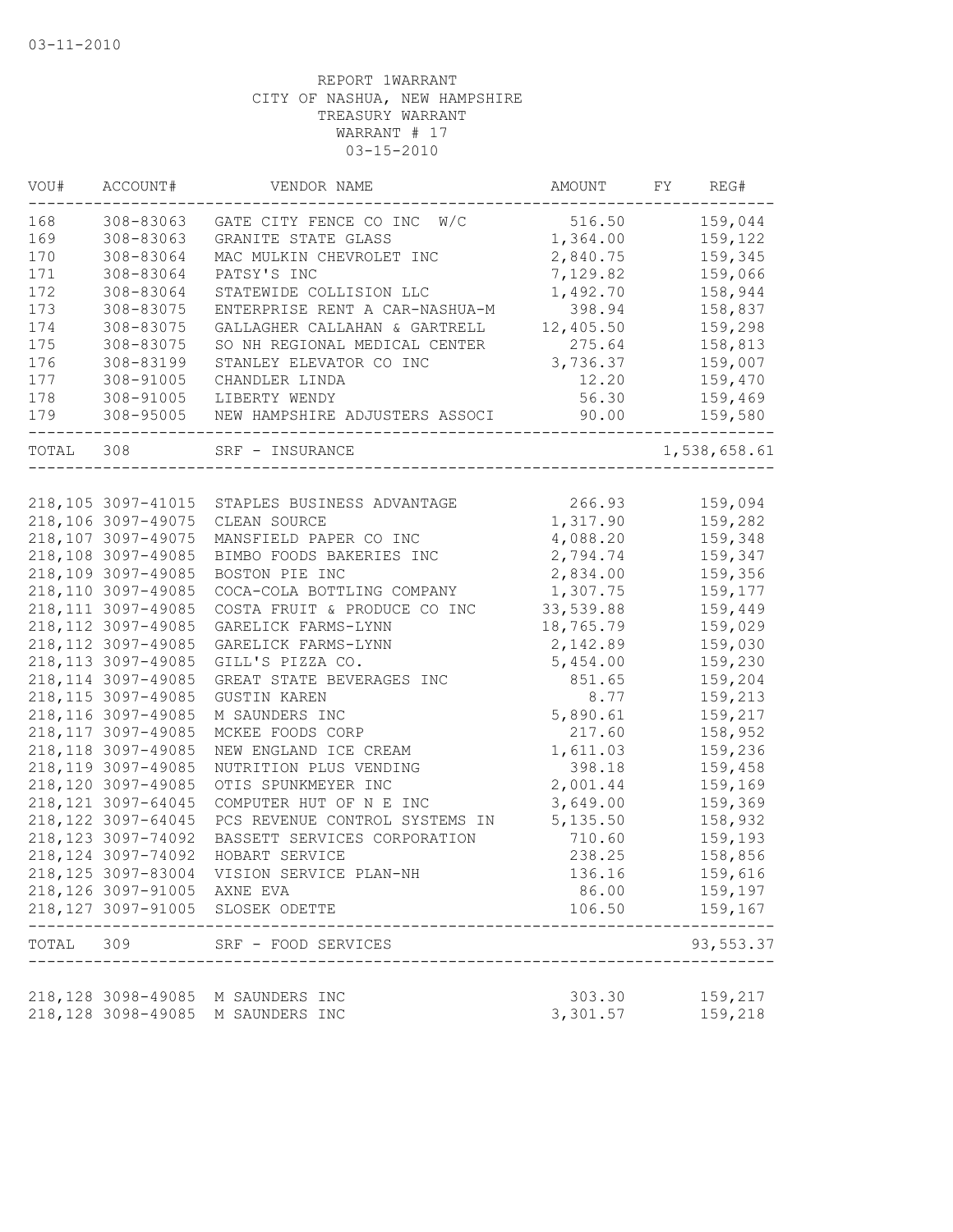|                                                             | VOU# ACCOUNT#                                                                                            | VENDOR NAME                                                                                                                                                                                                         | AMOUNT                                                                               | FY | REG#                                                                                        |
|-------------------------------------------------------------|----------------------------------------------------------------------------------------------------------|---------------------------------------------------------------------------------------------------------------------------------------------------------------------------------------------------------------------|--------------------------------------------------------------------------------------|----|---------------------------------------------------------------------------------------------|
| TOTAL                                                       |                                                                                                          | 309 FRESH FRUIT & VEGETABLE GRANT                                                                                                                                                                                   |                                                                                      |    | 3,604.87                                                                                    |
|                                                             | 3100-91040                                                                                               | 218,129 3100-49075 SOLUTION TREE INC<br>CITIZENS BANK                                                                                                                                                               | 2, 209.05 159, 337<br>1,822.93                                                       |    | 478                                                                                         |
| TOTAL                                                       | 310                                                                                                      | TITLE I MT PLEASNT FOLLOWCHILD                                                                                                                                                                                      |                                                                                      |    | 4,031.98                                                                                    |
|                                                             |                                                                                                          | 218,130 3110-49075 UTTERO DEBBRA                                                                                                                                                                                    |                                                                                      |    | 155.85 159,294                                                                              |
| TOTAL                                                       | 311                                                                                                      | TITLE I LEDGE ST FOLLOW CHILD                                                                                                                                                                                       |                                                                                      |    | 155.85                                                                                      |
| 181<br>182<br>183<br>184<br>184<br>185<br>186<br>187<br>188 | 312-41010<br>312-41010<br>312-43005<br>312-43005<br>312-59182<br>312-63010<br>$312 - 705$<br>$312 - 705$ | CITIZENS BANK<br>COMPUTER HUT OF N E INC<br>FEDEX<br>PRINTGRAPHICS OF MAINE<br>PRINTGRAPHICS OF MAINE<br>SURPLUS OFFICE EQUIPMENT INC<br>D & R TOWING INC<br>HORN RICHARD<br>312-705 TILDEN AUTOMOTIVE & TRUCK CTRS | 370.00<br>644.40<br>21.51<br>116.08<br>139.34<br>229.00<br>320.00<br>10.00<br>292.50 |    | 470<br>159,369<br>159,504<br>158,901<br>158,901<br>158,804<br>159,343<br>158,807<br>159,018 |
| TOTAL                                                       | 312                                                                                                      | SRF - FINANCIAL SERVICES                                                                                                                                                                                            |                                                                                      |    | $- - - - - - -$<br>2,142.83                                                                 |
| TOTAL 312                                                   |                                                                                                          | 218,131 3122-49075 WALMART COMMUNITY<br>218,132 3122-705 POWERS MALA<br>218,133 3122-91040 PAPANICOLAU MICHELLE<br>ADULT ED/CONTINUING ED                                                                           | 93.80<br>100.00<br>197.64                                                            |    | 159,129<br>159,462<br>159,261<br>391.44                                                     |
|                                                             |                                                                                                          | 218,134 3240-53103 YOUTH COUNCIL (THE)                                                                                                                                                                              | 1,814.76 159,210                                                                     |    |                                                                                             |
| TOTAL 324                                                   |                                                                                                          | MCKINNEY-VENTO HOMELESS GRANT                                                                                                                                                                                       |                                                                                      |    | 1,814.76                                                                                    |
|                                                             | 218,135 3260-91040 COTE MARIE                                                                            |                                                                                                                                                                                                                     |                                                                                      |    | 334.55 159,196                                                                              |
| TOTAL                                                       | 326                                                                                                      | NH ALTERNATE ASSESS COACH                                                                                                                                                                                           |                                                                                      |    | 334.55                                                                                      |
| 189<br>190<br>191                                           |                                                                                                          | 331-01500 LAW REALTY CO INC<br>331-01500 RAPID REAL ESTATE LLC<br>331-31050 VERIZON WIRELESS                                                                                                                        | 416.67<br>1,500.00<br>462.74                                                         |    | 159,587<br>159,533<br>159,557                                                               |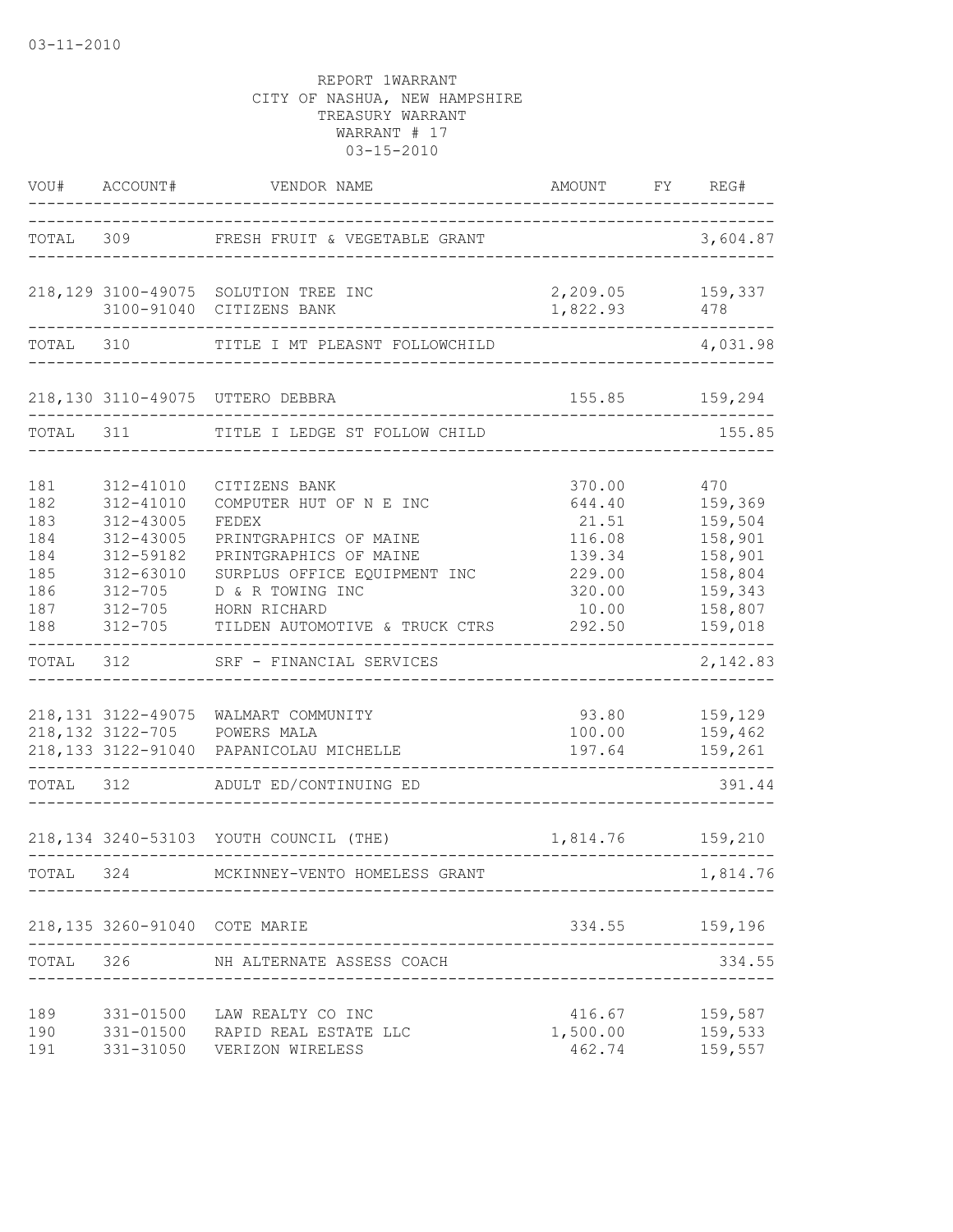| VOU#      | ACCOUNT#            | VENDOR NAME                                       | <b>AMOUNT</b> | FY | REG#           |
|-----------|---------------------|---------------------------------------------------|---------------|----|----------------|
| 192       | 331-46030           | RILEY'S SPORT SHOP INC                            | 2,400.40      |    | 158,828        |
| 193       | 331-59100           | CITY OF MANCHESTER-POLICE DEPT                    | 4,515.27      |    | 159,536        |
| 194       | 331-59100           | COMCAST                                           | 107.00        |    | 159,542        |
| 195       | 331-64192           | AK THOMAS CO INC                                  | 696.60        |    | 159,075        |
| 196       | 331-78007           | CARPARTS OF NASHUA                                | 194.90        |    | 158,841        |
| 197       | 331-78007           | MAC MULKIN CHEVROLET INC                          | 84.96         |    | 159,345        |
| 198       | 331-78007           | MAYNARD & LESIEUR INCORPORATED                    | 249.36        |    | 159,353        |
| 199       | 331-78007           | NORTHERN FOREIGN CAR PARTS INC                    | 51.45         |    | 159,450        |
| 200       | 331-94005           | CITIZENS BANK                                     | 548.30        |    | 470            |
| TOTAL     | 331                 | SRF - POLICE DEPARTMENT                           |               |    | 11,227.65      |
|           |                     | 218,136 3320-49075 PEIGH PILAR                    | 47.66         |    | 159,226        |
|           |                     |                                                   |               |    |                |
| TOTAL     | 332                 | TITLE I SINI-LEDGE STREET                         |               |    | 47.66          |
|           |                     | 218,137 3330-49050 INNOVATIVE LEARNING CONCEPTS I |               |    | 330.00 159,379 |
|           |                     | TOTAL 333 TITLE I SCHL IMPRV MT PLEASANT          |               |    | 330.00         |
|           |                     |                                                   |               |    |                |
|           |                     | 218,138 3360-49075 CASSADY TRACEY A               | 49.68         |    | 159,166        |
|           | 218, 139 3360-49075 | CLASSROOM PRODUCTS WAREHOUSE                      | 42.63         |    | 159,285        |
|           | 218,140 3360-49075  | HEINEMANN                                         | 528.47        |    | 159,176        |
|           | 218, 141 3360-49075 | NCS PEARSON INC                                   | 819.53        |    | 159,191        |
| TOTAL 336 |                     | TITLE I SINI DR.CRISP                             |               |    | 1,440.31       |
|           |                     | 218, 142 3380-53103 YOUTH COUNCIL (THE)           | 6,500.00      |    | 159,210        |
| TOTAL     | 338                 | TITLE IV SDF YOUTH COUNCIL                        |               |    | 6,500.00       |
|           |                     |                                                   |               |    |                |
| 201       | 341-01966           | GREATER NASHUA MENTAL HEALTH C                    | 5,758.93      |    | 159,576        |
| 202       | 341-01966           | MERRIMACK SCHOOL DISTRICT                         | 525.00        |    | 159,572        |
| 203       | 341-01966           | TOWN OF MERRIMACK                                 | 995.40        |    | 159,565        |
| 204       | 341-43005           | COMMUNITY SERVICES PETTY CASH                     | 35.00         |    | 159,471        |
| 205       | 341-53025           | DAVENPORT LOIS C                                  | 495.00        |    | 158,993        |
| 206       | 341-53025           | GRINLEY PAT                                       | 597.00        |    | 159,059        |
| 207       | 341-59205           | MILFORD SCHOOL DISTRICT                           | 620.45        |    | 159,573        |
| 208       | 341-59205           | TOWN OF MILFORD                                   | 432.00        |    | 159,539        |
| 209       | 341-59205           | TOWN OF MILFORD                                   | 282.00        |    | 159,575        |
| 210       | 341-64030           | REP ENTERPRISES                                   | 9,418.00      |    | 159,330        |
| 211       | 341-94014           | COMMUNITY SERVICES PETTY CASH                     | 51.72         |    | 159,471        |
| 212       | 341-94025           | CONLEY ASHLEY                                     | 395.00        |    | 159,128        |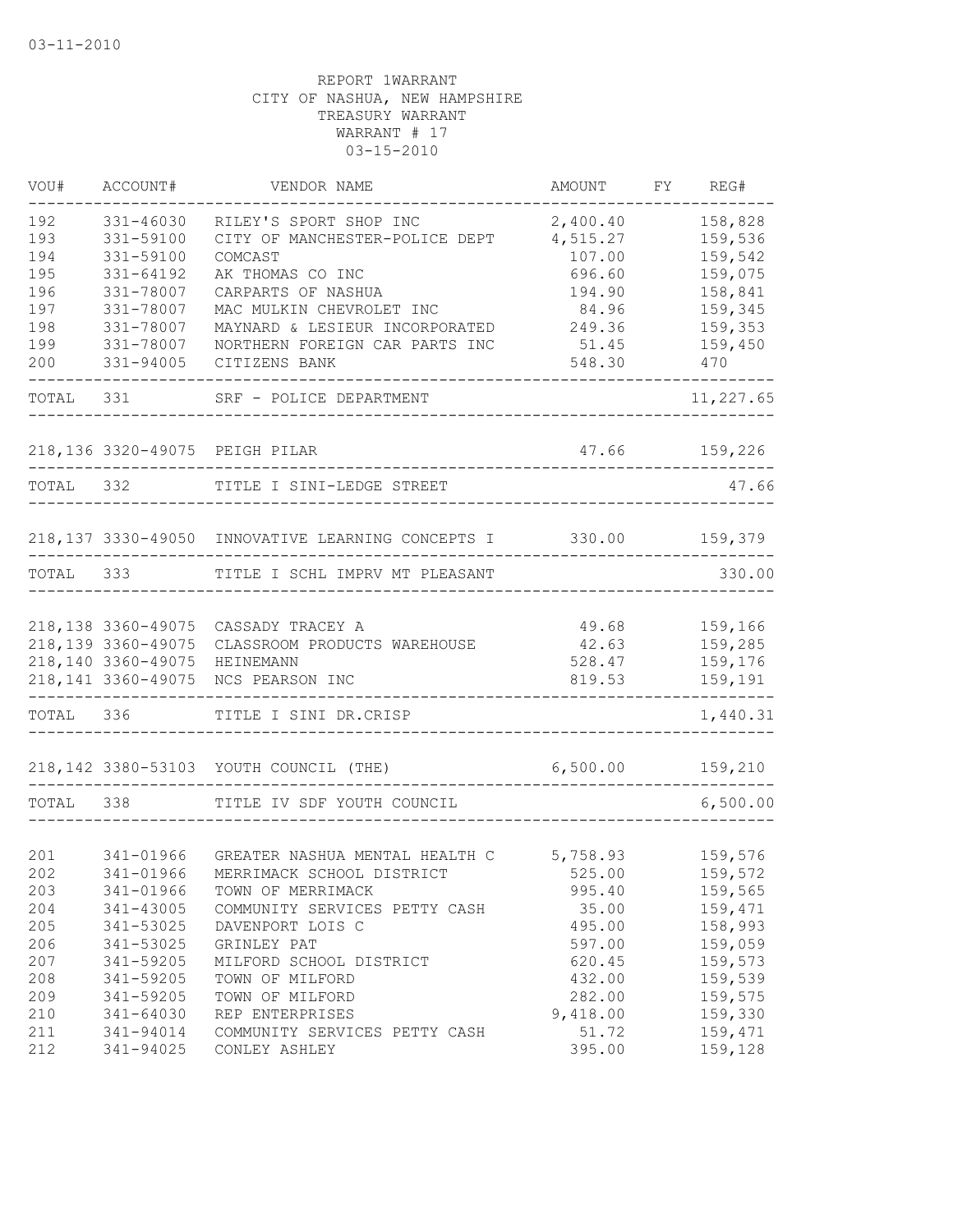|                                        | VOU# ACCOUNT#                                                                                                                                                                                                                                                                                                                                                             | VENDOR NAME                                                                                                                                                                                                                                                                                                                                                                                              | AMOUNT FY REG#                                                                                                                                              |                                                                                                                                                                                                    |
|----------------------------------------|---------------------------------------------------------------------------------------------------------------------------------------------------------------------------------------------------------------------------------------------------------------------------------------------------------------------------------------------------------------------------|----------------------------------------------------------------------------------------------------------------------------------------------------------------------------------------------------------------------------------------------------------------------------------------------------------------------------------------------------------------------------------------------------------|-------------------------------------------------------------------------------------------------------------------------------------------------------------|----------------------------------------------------------------------------------------------------------------------------------------------------------------------------------------------------|
|                                        |                                                                                                                                                                                                                                                                                                                                                                           | 213 341-98034 CITIZENS BANK<br>214   341-98034   MERRIMACK   POLICE   DEPARTMENT   177.95   159,571                                                                                                                                                                                                                                                                                                      | 1,559.23 470                                                                                                                                                |                                                                                                                                                                                                    |
| TOTAL 341                              |                                                                                                                                                                                                                                                                                                                                                                           | SRF - COMMUNITY SERVICES                                                                                                                                                                                                                                                                                                                                                                                 |                                                                                                                                                             | 21, 342.68                                                                                                                                                                                         |
| 215<br>216<br>217<br>218<br>219<br>220 | 342-01352<br>342-01966<br>342-47010<br>$342 - 701$<br>342-91025<br>342-91025                                                                                                                                                                                                                                                                                              | ESA BIOSCIENCES INC<br>SOUTHERN NH SERVICES<br>NH MEDICAL/DENTAL SUPPLY LLC/D<br>TREASURER STATE OF NH<br>CARON CHRISTINE<br>WENDT BETTY                                                                                                                                                                                                                                                                 | 736.41<br>2,607.00<br>472.00<br>455.50<br>7.35<br>32.00                                                                                                     | 158,909<br>159,532<br>158,961<br>159,593<br>158,943<br>159,100                                                                                                                                     |
|                                        |                                                                                                                                                                                                                                                                                                                                                                           | TOTAL 342 SRF - COMMUNITY HEALTH                                                                                                                                                                                                                                                                                                                                                                         |                                                                                                                                                             | 4,310.26                                                                                                                                                                                           |
|                                        | 218, 143 3440-31005<br>218, 144 3440-49075<br>218, 145 3440-49075<br>218,146 3440-49075<br>218, 147 3440-49075<br>218, 148 3440-49075<br>218, 149 3440-49075<br>218,150 3440-49075<br>218, 151 3440-49075<br>218, 152 3440-49075<br>218, 153 3440-49075<br>218, 154 3440-49075<br>218, 155 3440-49075<br>218,156 3440-49075<br>218, 157 3440-49075<br>218, 158 3440-49075 | NEXTEL COMMUNICATIONS<br>AC MOORE INC<br>AMHERST ST SCHOOL PTO<br>CARON CYNTHIA<br>CROWELL LINDA<br>FLIS JIM<br>FLISKITS INC<br>GARELICK FARMS-LYNN<br>JACK'S PIZZA<br>M SAUNDERS INC<br>MARKET BASKET<br>MARQUIS MARIA<br>NEW ENGLAND ICE CREAM<br>ROHAN BARBARA<br>SAM'S CLUB<br>WALMART COMMUNITY<br>218,159 3440-55020 FIRST STUDENT INC<br>218,160 3440-705 BOYS & GIRLS CLUB OF GREATER N 1,184.75 | 276.65<br>52.72<br>16.25<br>40.90<br>53.91<br>99.00<br>61.25<br>376.70<br>38.75<br>155.65<br>75.18<br>55.82<br>659.65<br>90.80<br>143.64<br>75.03<br>194.92 | 159,502<br>159,202<br>159,472<br>159,303<br>159,233<br>159,464<br>159,245<br>159,030<br>159,083<br>159,218<br>158,973<br>159,228<br>159,236<br>159,352<br>159,603<br>159,129<br>159,194<br>158,872 |
|                                        | TOTAL 344                                                                                                                                                                                                                                                                                                                                                                 | AFTER SCHOOL PROGRAM                                                                                                                                                                                                                                                                                                                                                                                     | --------------------------------                                                                                                                            | 3,651.57                                                                                                                                                                                           |
|                                        |                                                                                                                                                                                                                                                                                                                                                                           | 218,161 3450-83004 VISION SERVICE PLAN-NH                                                                                                                                                                                                                                                                                                                                                                |                                                                                                                                                             | 17.02    159,616                                                                                                                                                                                   |
| TOTAL                                  |                                                                                                                                                                                                                                                                                                                                                                           | 345 21 ST CENTURY ELEM.AFTER SCHL                                                                                                                                                                                                                                                                                                                                                                        |                                                                                                                                                             | 17.02                                                                                                                                                                                              |
|                                        | 218, 162 3460-49075<br>218, 163 3460-49075<br>218,164 3460-49075<br>218, 165 3460-49075<br>218,166 3460-49075                                                                                                                                                                                                                                                             | AC MOORE INC<br>M SAUNDERS INC<br>MARKET BASKET<br>PARADISE ALAN<br>WALMART COMMUNITY                                                                                                                                                                                                                                                                                                                    | 36.79<br>22.95<br>56.97<br>107.67<br>40.61                                                                                                                  | 159,202<br>159,218<br>158,973<br>159,206<br>159,129                                                                                                                                                |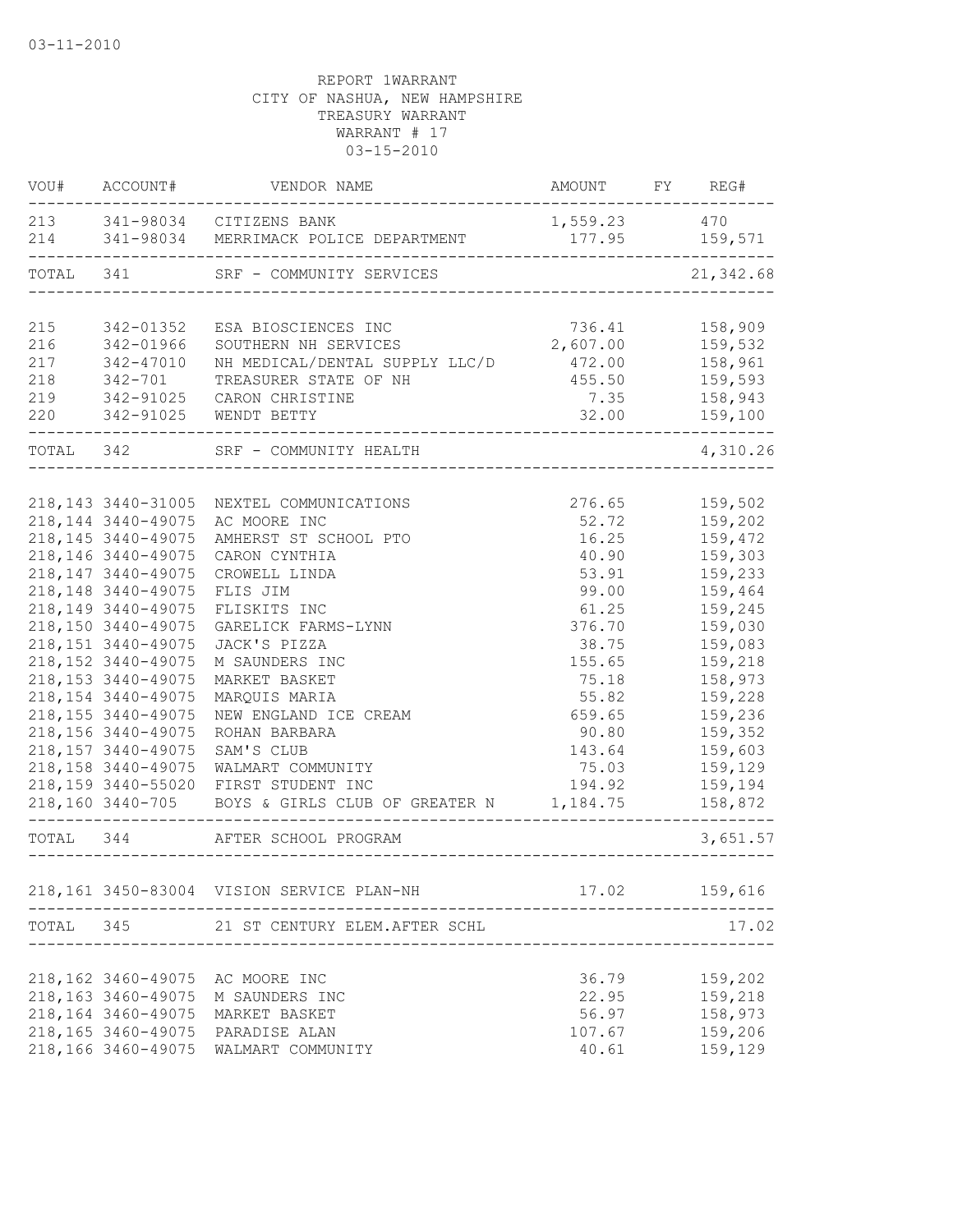| VOU#                     | ACCOUNT#                                                         | VENDOR NAME                                                                                 | AMOUNT            | FY | REG#                                                    |
|--------------------------|------------------------------------------------------------------|---------------------------------------------------------------------------------------------|-------------------|----|---------------------------------------------------------|
|                          |                                                                  | TOTAL 346 21 ST CENTURY AFTER SCH MIDDLE                                                    |                   |    | 264.99                                                  |
|                          |                                                                  | 218,167 3468-83004 VISION SERVICE PLAN-NH                                                   | 17.02             |    | 159,616                                                 |
| TOTAL                    | 346                                                              | SMALLER LEARNING COMMUNITY                                                                  |                   |    | 17.02                                                   |
|                          |                                                                  | 218,168 3500-53102 CHADWELL GARY<br>218,169 3500-91040 BRENNAN SUSAN                        | 1,835.76<br>99.00 |    | 159,225<br>159,179                                      |
| TOTAL 350                |                                                                  | TITLE IIA HQT                                                                               |                   |    | 1,934.76                                                |
|                          | 218,170 3509-91040<br>218, 171 3509-91040<br>218, 172 3509-91040 | CORNWALL CATHARINE<br>INTERNATIONAL READING ASSOC 1,040.00<br>NHASP                         | 40.44<br>465.00   |    | 159,287<br>159,604<br>159,511                           |
| TOTAL 350                |                                                                  | TITLE 11A TEACHER QUALITY                                                                   |                   |    | 1,545.44                                                |
| 221<br>222<br>223<br>224 | $352 - 705$<br>$352 - 705$<br>$352 - 705$<br>$352 - 705$         | BEAUCHER ROBERT<br>LASTOWKA EDWARD<br>MCCARTHY-HILL SUE<br>RHODES KEVIN                     | 105.00<br>70.00   |    | 70.00    158,818<br>70.00 159,189<br>159,437<br>159,436 |
| TOTAL                    | 352                                                              | SRF - PARKS AND RECREATION                                                                  |                   |    | 315.00                                                  |
|                          |                                                                  | 218,173 3530-49075 COMPUTER HUT OF N E INC<br>218,174 3530-49075 STAPLES BUSINESS ADVANTAGE | 278.00<br>80.53   |    | 159,369<br>159,062                                      |
| TOTAL 353                |                                                                  | ADULT BASIC ED DIPLOMA PROGRAM                                                              |                   |    | 358.53                                                  |
|                          |                                                                  | 218,175 3657-49050 COCA COLA BOTTLING CO., OF N.E                                           |                   |    | 340.25 159,221                                          |
| TOTAL                    | 365                                                              | NHS - PAW SHOP                                                                              |                   |    | 340.25                                                  |
|                          |                                                                  | 225 371-53100 GZA GEOENVIRONMENTAL INC                                                      | 3,937.36 159,188  |    |                                                         |
| TOTAL                    | 371                                                              | SRF - COMMUNITY DEVELOPMENT                                                                 |                   |    | 3,937.36                                                |
| 226<br>227               |                                                                  | 373-53025 LOAN PACKAGING LLC<br>373-53075 NASHUA REGIONAL PLANNING COMMI 4,680.00           | 640.00            |    | 159,017<br>159,375                                      |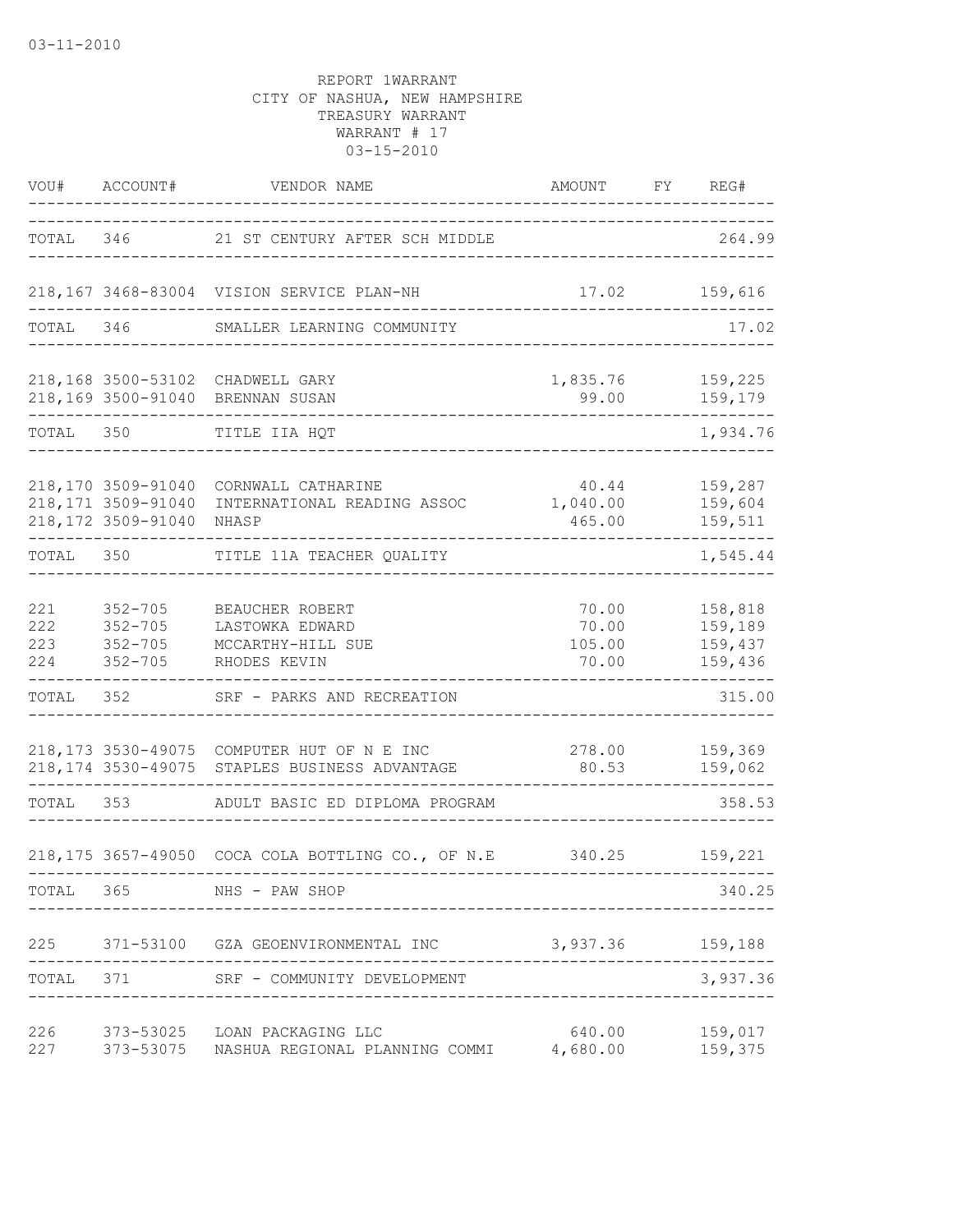|           | VOU# ACCOUNT# | VENDOR NAME                        | AMOUNT FY REG#    |                         |
|-----------|---------------|------------------------------------|-------------------|-------------------------|
|           |               | 228 373-53112 THE JORDAN INSTITUTE | 19,750.00 159,138 |                         |
| TOTAL 373 |               | SRF - ECONOMIC DEVELOPMENT         |                   | 25,070.00               |
| 229       | 374-01966     | NEIGHBORHOOD HOUSING SERVICES      | 250.00            | 158,989                 |
| 230       | 374-07090     | NASHUA SOUP KITCHEN & SHELTER      | 5,250.00          | 158,935                 |
| 231       | 374-07145     | NEIGHBORHOOD HOUSING SERVICES      | 4,090.91          | 158,989                 |
| 232       | 374-07340     | CITY OF NASHUA/PETTY CASH SLIP     | 19.50             | 158,810                 |
| 233       | 374-07340     | HILLSBOROUGH COUNTY TREASURER      | 10.00             | 159,362                 |
| 234       | 374-07340     | RICE ROBERT                        | 329.40            | 158,857                 |
| 235       | 374-07620     | EDWARDS KIMBERLY                   | 400.00            | 159,473                 |
| 236       | 374-07620     | MASSACHUSETTS MUNICIPAL ASSOCI     | 215.00            | 159,513                 |
| 237       | 374-07620     | WEIL COMMUNICATIONS & MARKETIN     | 675.00            | 159,581                 |
| 238       | 374-09031     | LOOMIS FARGO & CO                  | 194.14            | 158,930                 |
| 239       | 374-09031     | OCCUPATIONAL DRUG TESTING LLC      | 159.00            | 159,033                 |
| 240       | 374-09061     | ARAMARK UNIFORM SERVICES           | 48.89             | 158,926                 |
| 241       | 374-09061     | CITY OF NASHUA                     | 13.26             | 159,474                 |
| 242       | 374-09091     | FASTENAL CO                        | 114.59            | 158,859                 |
| 243       | 374-09091     | GILLIG LLC                         | 3,284.63          | 159,053                 |
| 244       | 374-09091     | HOME DEPOT CREDIT SERVICES         | 14.65             | 159,515                 |
| 245       | 374-09091     | NAPA AUTO PARTS                    | 521.60            | 159,071                 |
| 246       | 374-09091     | NORTHERN BUS SALES INC             | 76.13             | 158,946                 |
| 247       | 374-09091     | RYDER FLEET PRODUCTS.COM INC       | 189.87            | 159,072                 |
| 248       | 374-09101     | PSNH                               | 1,539.15          | 159,582                 |
| 249       | 374-09102     | PUBLIC SERVICE OF NH               | 930.02            | 159,588                 |
| 250       | 374-09114     | NATIONAL GRID                      | 105.98            | 159,552                 |
| 251       | 374-09120     | PENNICHUCK WATER                   | 365.81            | 159,521                 |
| 252       | 374-09133     | FAIRPOINT COMMUNICATIONS           | 203.65            | 159,563                 |
| 253       | 374-09230     | FIRST TRANSIT INC                  | 100,349.78        | 159,507                 |
| 254       | 374-09241     | CITY OF NASHUA                     | 56.70             | 159,474                 |
| 254       | 374-09261     | CITY OF NASHUA                     | 8.00              | 159,474                 |
| 255       | 374-09261     | PURE WATERS OF NEW ENGLAND LLC     | 31.50             | 159,028                 |
| 256       | 374-09262     | CITY OF NASHUA                     | 7.92              | 159,474                 |
| 257       | 374-53063     | NASHUA REGIONAL PLANNING COMMI     | 31, 319.50        | 159,375                 |
| 258       | 374-91030     | SULLIVAN DAVID                     | 329.40            | 159,209                 |
| TOTAL     | 374           | SRF - URBAN PROGRAMS               |                   | 151,103.98              |
|           |               |                                    |                   |                         |
| 259       |               | 375-45050 ABBOTT LIBRARY           | 27.95             | 159,574                 |
| 260       |               | 375-49110 WB MASON COMPANY INC     |                   | 677.27 158,869<br>----- |
| TOTAL 375 |               | SRF - PUBLIC LIBRARIES             |                   | 705.22                  |
|           |               | 218,176 3750-53101 RENO JENNIFER   | 250.00            | 159,307                 |
|           |               | 218,177 3750-53101 SHEA DENISE C   | 600.00            | 159,269                 |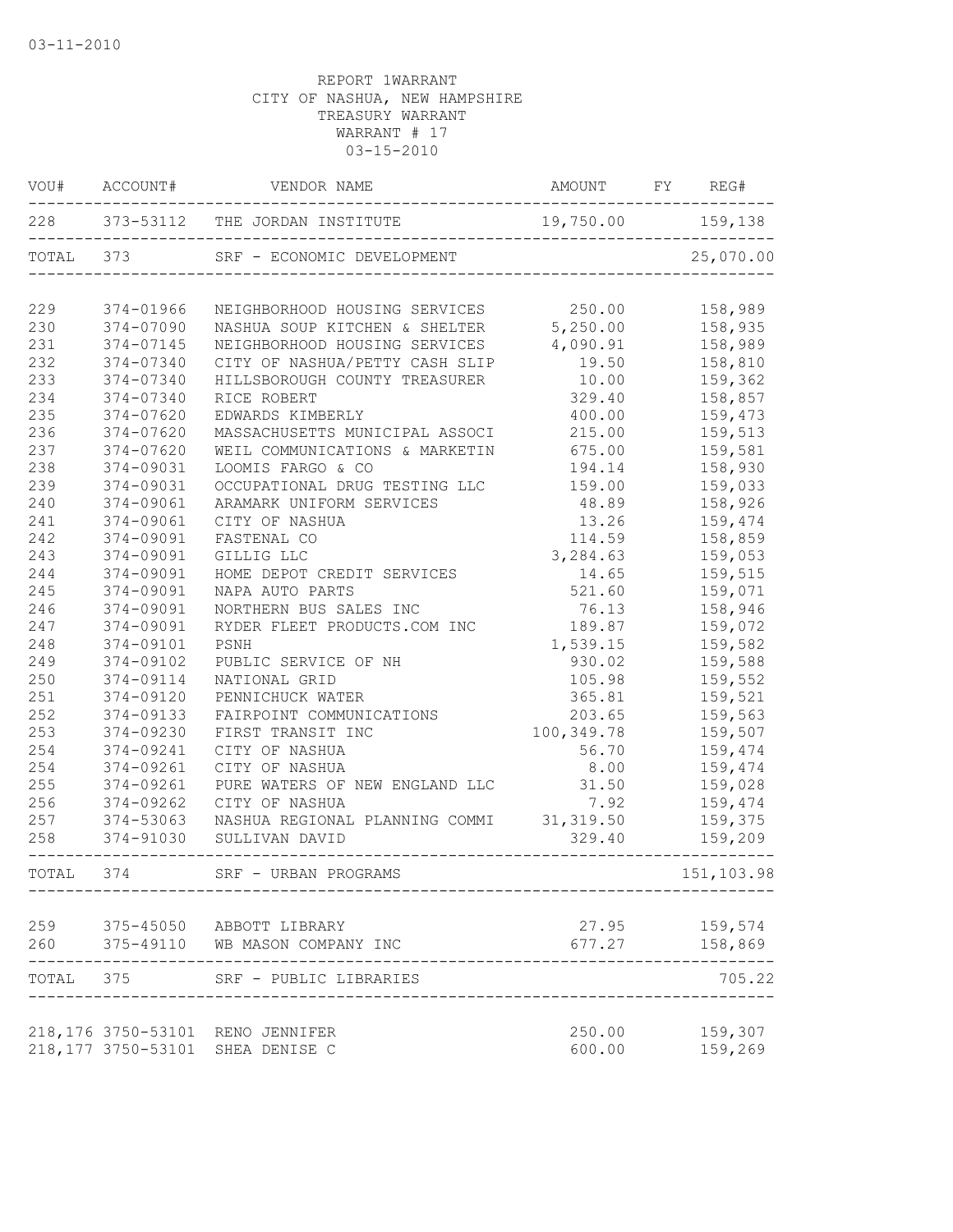|           | VOU# ACCOUNT#       | VENDOR NAME                                   | AMOUNT         | FY REG#             |
|-----------|---------------------|-----------------------------------------------|----------------|---------------------|
|           | 218,178 3750-53101  | TORTORELLO NARISA M                           |                | 500.00 159,359      |
|           | 218, 179 3750-64045 | CUSTOM COMPUTER SPECIALIST INC 8,504.60       |                | 159,111             |
|           | 218,180 3750-64045  | STAPLES BUSINESS ADVANTAGE                    | $-2, 368.95$   | 159,062             |
| TOTAL     | 375                 | TITLE ARRA GRANT                              |                | 7,485.65            |
|           |                     |                                               |                |                     |
|           | 3760-31005          | FAIRPOINT COMMUNICATIONS                      | 153.30         | 159,561             |
|           | 218, 181 3760-43005 | PETTY CASH                                    | 5.70           | 159,475             |
|           | 218,182 3760-49035  | LAKESHORE LEARNING MATERIALS                  | 109.25         | 158,929             |
|           | 218,183 3760-49035  | SCHOLASTIC INCORPORATED                       | 1,043.68       | 159,368             |
|           | 218,184 3760-49050  | CHISHOLM JUNE                                 | 62.43          | 159,156             |
|           | 218,185 3760-49050  | LAKESHORE LEARNING MATERIALS                  | 222.58         | 158,929             |
|           | 218,186 3760-49050  | PETTY CASH                                    | 108.33         | 159,475             |
|           | 218,187 3760-49050  | R & L SUPPLY                                  | 80.00          | 159,143             |
|           | 218,188 3760-49050  | STAPLES BUSINESS ADVANTAGE                    | 33.70          | 159,062             |
|           | 218,189 3760-49050  | WB MASON COMPANY INC                          | 52.50          | 158,869             |
|           | 218,190 3760-53101  | ALPHA ACADEMIC SERVICES INC                   | 6, 167.50      | 159,453             |
|           | 218,191 3760-53101  | ATS PROJECT SUCCESS                           | 350.00         | 159,312             |
|           | 218,192 3760-53101  | <b>BUSTEAD BRYN</b>                           | 1,500.00       | 159,457             |
|           | 218,193 3760-53101  | CROWDER LUCIE L                               | 235.08         | 159,144             |
|           | 218,194 3760-53101  | DAILEY EDUCATIONAL CONSULTANTS                | 247.50         | 159,292             |
|           | 218,195 3760-83004  | VISION SERVICE PLAN-NH                        | 17.02          | 159,616             |
|           | 218,196 3760-94030  | BUREAU OF EDUCATION & RESEARCH                | 597.00         | 159,516             |
|           | 3760-94030          |                                               | .36            | 470                 |
|           |                     | CITIZENS BANK                                 |                |                     |
|           | 218,197 3760-94030  | KIRK RITA A                                   | 455.00         | 159,159             |
|           | 218,198 3760-94030  | MASTER TEACHER INC<br>_________________       | 270.00         | 158,950             |
| TOTAL 376 |                     | TITLE I                                       |                | 11,710.93           |
|           |                     | 3770-91040 CITIZENS BANK                      | 1,812.04       | 470                 |
| TOTAL     | 377                 | TITLE III ENHANCE ENG. LANGUAGE               |                | 1,812.04            |
|           |                     |                                               |                |                     |
|           | 218,199 3900-53102  | HASBROUCK TARA L                              | 187.50         | 159,304             |
|           |                     | 218,200 3900-53102 MANHEIM ZIMMERMAN AMY B    | 187.50         | 159,279             |
|           |                     |                                               |                |                     |
|           |                     | 218, 201 3900-54025 PAPERGRAPHICS             | 3,752.10       | 158,847             |
|           |                     | 218, 202 3900-64192 PROJECT LEAD THE WAY INC  | 503.64 159,190 |                     |
|           |                     | 218,203 3900-83004 VISION SERVICE PLAN-NH     | 17.02 159,616  | . _ _ _ _ _ _ _ _ _ |
|           |                     | TOTAL 390 VOC ED SECONDARY PERKINS            |                | 4,647.76            |
|           |                     |                                               |                |                     |
|           |                     | 218, 204 3927-49050 GENERAL LINEN SERVICE INC | 109.70         | 159,316             |
|           |                     | 218,205 3927-49050 MARKET BASKET              | $-42.32$       | 158,973             |
|           |                     | 218,206 3927-49050 NORTHCENTER FOODSERVICE    | 534.28         | 159,192             |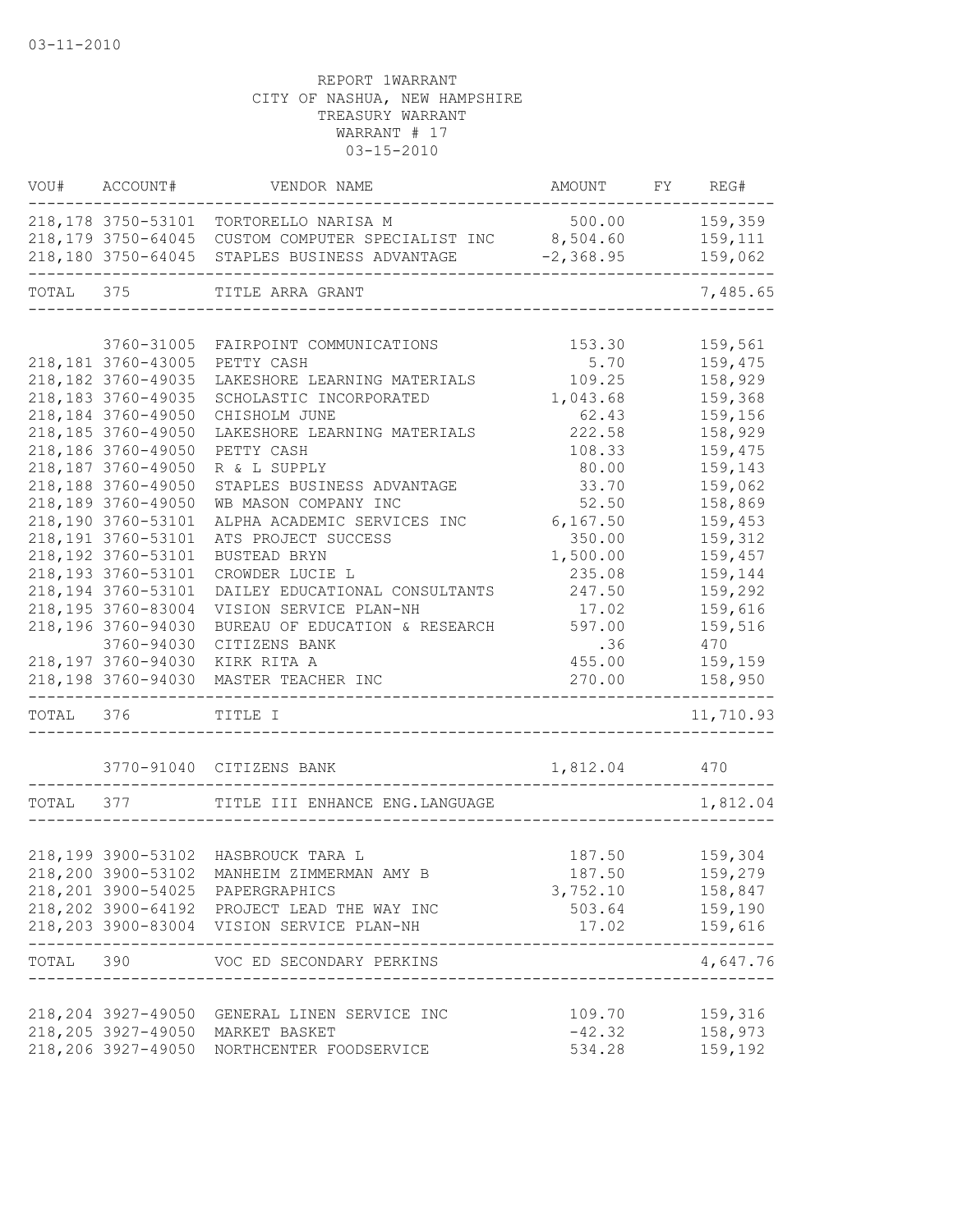|                                                                                          | VOU# ACCOUNT# VENDOR NAME                                                                                                  | AMOUNT FY REG#                                  |                                                     |
|------------------------------------------------------------------------------------------|----------------------------------------------------------------------------------------------------------------------------|-------------------------------------------------|-----------------------------------------------------|
|                                                                                          | TOTAL 392 CULINARY ARTS                                                                                                    |                                                 | 601.66                                              |
|                                                                                          | 218,207 3937-83004 VISION SERVICE PLAN-NH                                                                                  | 17.02 159,616                                   |                                                     |
| TOTAL 393 DAY CARE                                                                       |                                                                                                                            |                                                 | 17.02                                               |
| 218,208 3940-49075<br>218,209 3940-49075<br>218, 210 3940-49075<br>218, 211 3940-64192   | DUXBURY SYSTEMS INC<br>PHONAK, INC<br>STAPLES BUSINESS ADVANTAGE<br>DUXBURY SYSTEMS INC<br>218, 212 3940-64192 PHONAK, INC | 343.00<br>214.79<br>65.34<br>555.00<br>1,289.00 | 159,460<br>159,224<br>159,062<br>159,460<br>159,224 |
|                                                                                          | TOTAL 394 ARRA IDEA SPEC ED                                                                                                |                                                 | 2,467.13                                            |
|                                                                                          | 218, 213 3950-91040 BENNETT STEPHEN<br>218, 214 3950-91040 LRP PUBLICATIONS                                                | 252.00 159,086<br>745.00 159,601                |                                                     |
|                                                                                          | TOTAL 395 IDEA B SPECIAL EDUCATION                                                                                         |                                                 | 997.00                                              |
| 218, 215 3977-53100<br>218, 216 3977-53100<br>218, 217 3977-53100<br>218, 218 3977-53103 | EBS HEALTHCARE<br>PROGRESSUS THERAPY LLC<br>SOUTHERN NH SPEECH-LANGUAGE<br>MOORE SANDRA                                    | 7,280.00<br>6,448.50<br>80.00<br>896.00         | 159,302<br>159,313<br>159,290<br>159,357            |
|                                                                                          | TOTAL 397 SPECIAL ED LOCAL                                                                                                 |                                                 | 14,704.50                                           |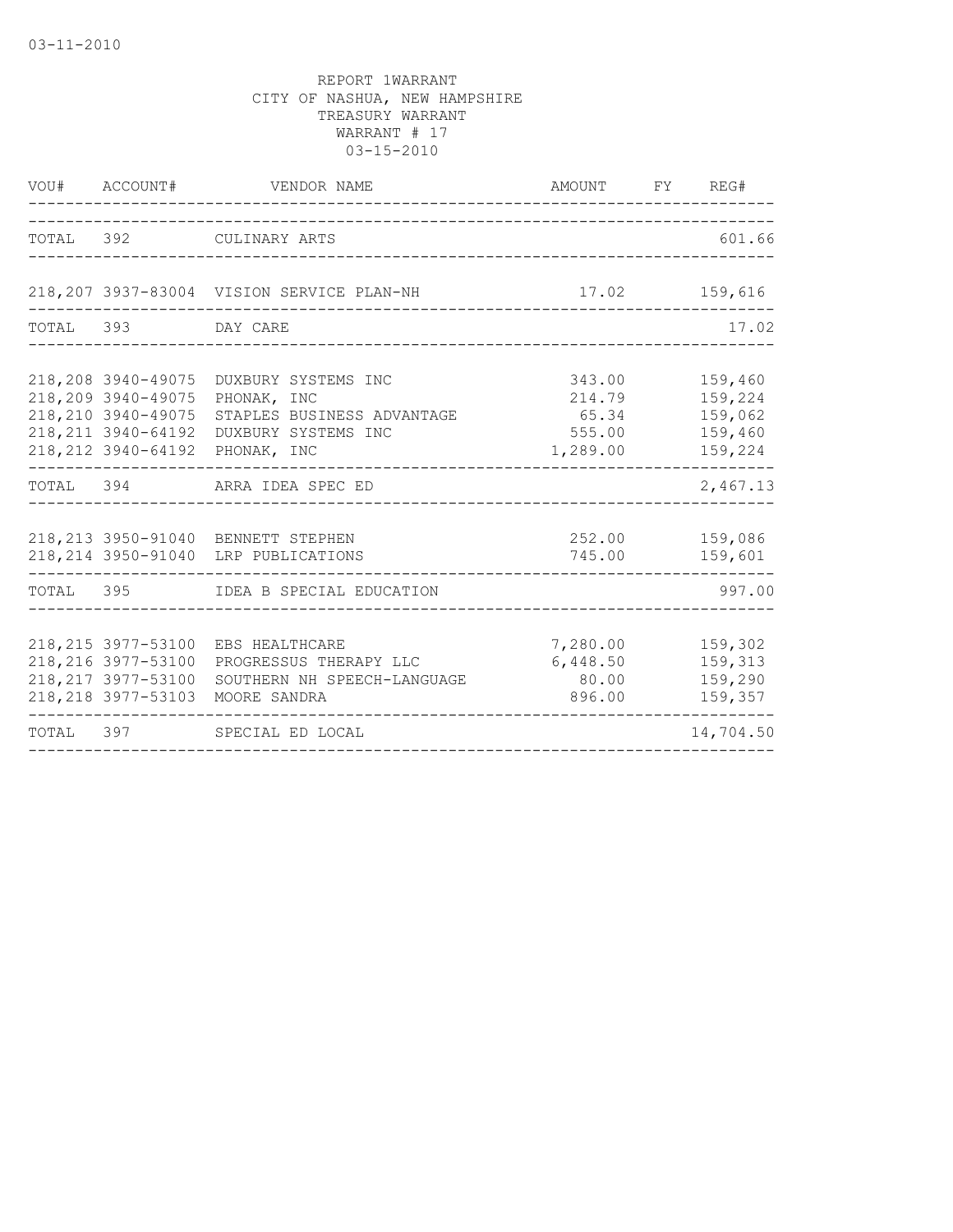|  | VOU# ACCOUNT# VENDOR NAME                                         | AMOUNT FY REG#    |                          |
|--|-------------------------------------------------------------------|-------------------|--------------------------|
|  | 263 412-162 HILLSBOROUGH COUNTY TREASURER 61.76 159,362           |                   |                          |
|  | TOTAL 412-16 FINANCIAL SERVICES<br>INT & COST ON REDEMPTION       |                   | 61.76                    |
|  | 264 412-180 PALADINO MELISSA                                      |                   | 195.00 158,811           |
|  | TOTAL 412-18 FINANCIAL SERVICES<br>AUTO PERMITS                   |                   | 195.00                   |
|  | 265 431-314 CITY OF NASHUA                                        | $15.51$ $159,476$ |                          |
|  | TOTAL 431-31 POLICE DEPARTMENT<br>SALE OF PHOTOCOPIES             |                   | 15.51                    |
|  | 266  452-583  KURUP PRADEEP<br>267 452-583 MUSHROW KEN            | 20.00             | 20.00 159,318<br>159,324 |
|  | TOTAL 452-58 PARKS AND RECREATION<br>SWIMMING CLASSES/LOCKER FEES |                   | 40.00                    |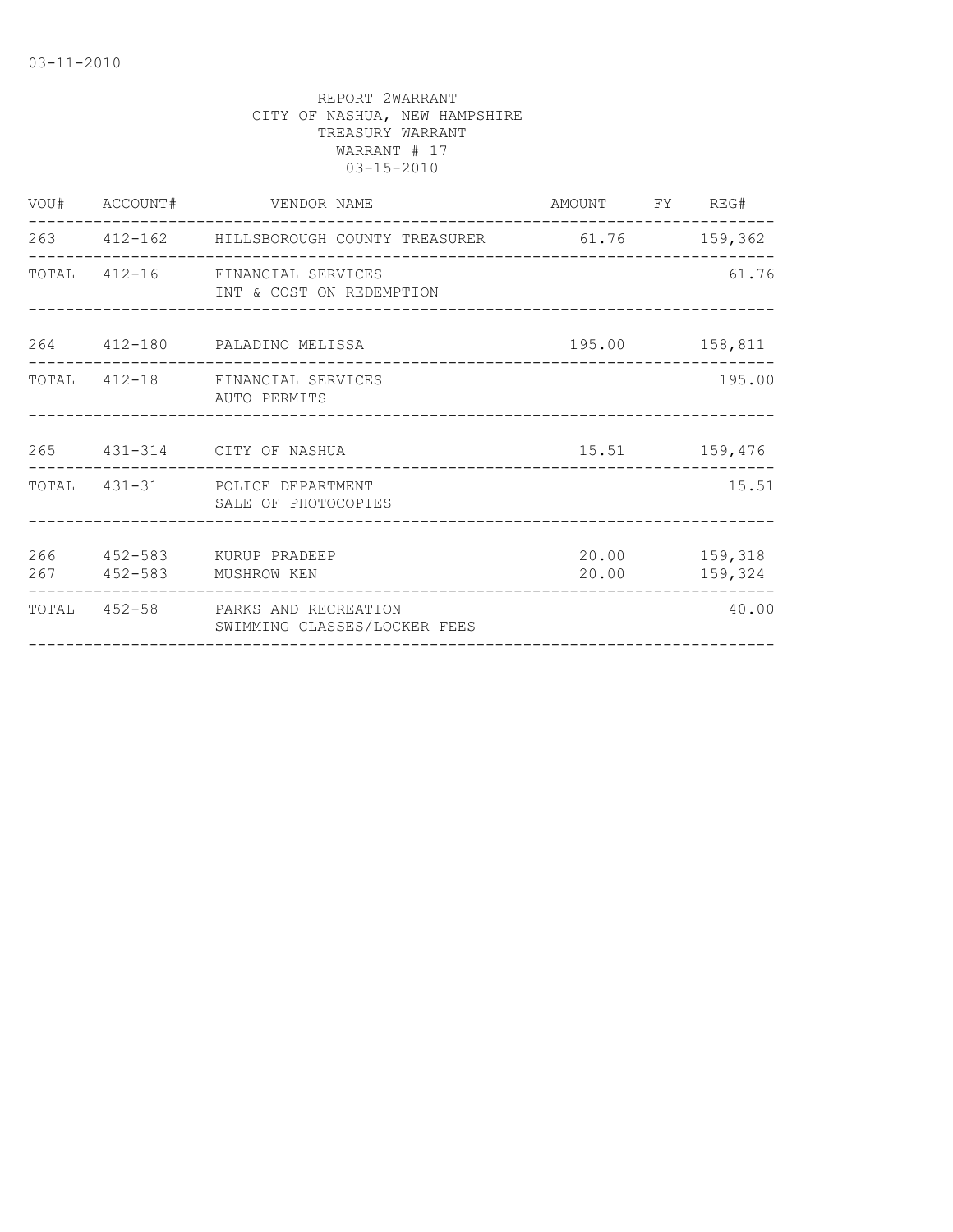| VOU#                                   | ACCOUNT#                                                                   | VENDOR NAME                                                                                                                                                | AMOUNT                                                      | FY | REG#                                                           |
|----------------------------------------|----------------------------------------------------------------------------|------------------------------------------------------------------------------------------------------------------------------------------------------------|-------------------------------------------------------------|----|----------------------------------------------------------------|
| 268<br>269                             | 501-98015                                                                  | 501-94005 CITY OF NASHUA/PETTY CASH SLIP<br>HTT                                                                                                            | 40.00<br>260.00                                             |    | 158,810<br>159,579                                             |
| TOTAL                                  | 501                                                                        | MAYOR'S OFFICE                                                                                                                                             |                                                             |    | 300.00                                                         |
| 270                                    | 502-31050                                                                  | VERIZON WIRELESS                                                                                                                                           | 65.07                                                       |    | 159,544                                                        |
| TOTAL                                  | 502                                                                        | LEGAL DEPARTMENT                                                                                                                                           |                                                             |    | 65.07                                                          |
| 271                                    | 503-41015                                                                  | ANCO SIGNS & STAMPS INC                                                                                                                                    | 14.25                                                       |    | 159,056                                                        |
| TOTAL                                  | 503                                                                        | BOARD OF ALDERMEN                                                                                                                                          |                                                             |    | 14.25                                                          |
| 272                                    | 505-81039                                                                  | HUMANE SOCIETY OF NEW ENGLAND 8,256.75                                                                                                                     |                                                             |    | 158,931                                                        |
| TOTAL                                  | 505                                                                        | CIVIC & COMM. ACTIVITIES                                                                                                                                   |                                                             |    | 8,256.75                                                       |
| 273<br>274<br>275<br>276<br>277<br>278 | 506-31005<br>506-31005<br>506-31005<br>506-31005<br>506-31005<br>506-31005 | BAYRING COMMUNICATIONS<br>CITIZENS BANK<br>FAIRPOINT COMMUNICATIONS<br>FAIRPOINT COMMUNICATIONS<br>J LAWRENCE HALL INC<br>LOVERING SUE                     | 2,169.37<br>1,279.95<br>863.25<br>504.99<br>324.87<br>33.00 |    | 159,559<br>470<br>159,561<br>159,563<br>159,400<br>159,477     |
| TOTAL                                  | 506                                                                        | TELECOMMUNICATIONS                                                                                                                                         |                                                             |    | 5, 175. 43                                                     |
| 279<br>279                             | 508-83100<br>508-83101                                                     | STATE OF NH UC<br>STATE OF NH UC                                                                                                                           | 5,685.26<br>15,753.62                                       |    | 159,591<br>159,591                                             |
| TOTAL                                  | 508                                                                        | INSURANCE-EMPLOYEE BENEFITS                                                                                                                                |                                                             |    | 21,438.88                                                      |
| 280<br>281<br>282<br>283<br>284<br>285 | 512-59095<br>512-94005<br>512-72035<br>512-95010<br>512-94005<br>512-43005 | ANACOMP INC<br>CITY OF NASHUA/PETTY CASH SLIP<br>FORMAX & DIVISION OF BESCORP I<br>GOVERNMENT FINANCE OFFICERS AS<br>NH TAX COLLECTOR'S ASSN<br>POSTMASTER | 513.26<br>60.00<br>1,491.00<br>50.00<br>150.00<br>200.00    |    | 158,876<br>158,810<br>159,577<br>159,534<br>159,512<br>158,806 |
| 286<br>287<br>287                      | 512-59182<br>512-41005<br>512-41015                                        | PRINTGRAPHICS OF MAINE<br>STAPLES BUSINESS ADVANTAGE<br>STAPLES BUSINESS ADVANTAGE                                                                         | 785.00<br>151.08<br>67.38                                   |    | 158,901<br>159,125<br>159,125                                  |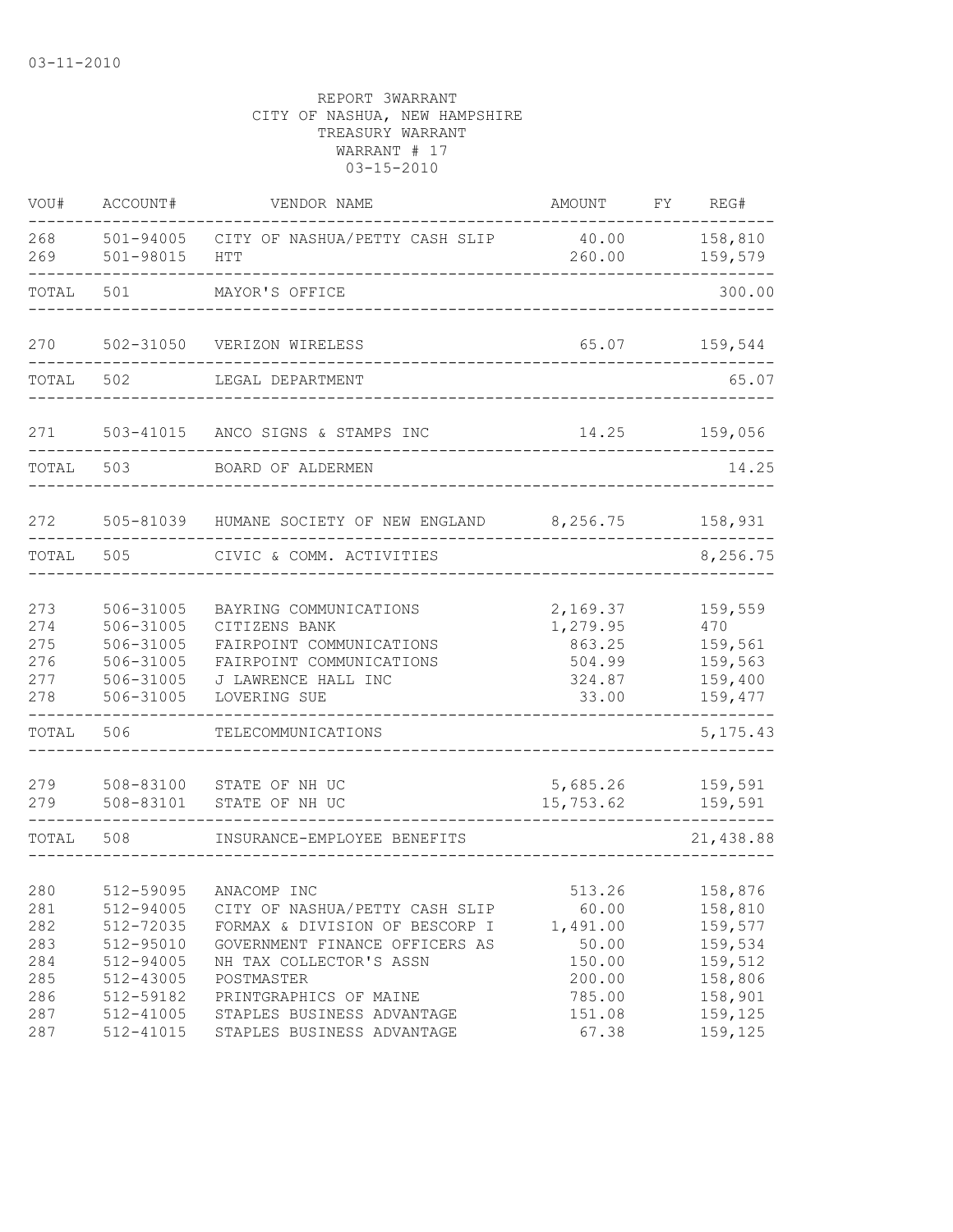| VOU#       | ACCOUNT#                   | VENDOR NAME                                                      | AMOUNT           | FY | REG#                   |
|------------|----------------------------|------------------------------------------------------------------|------------------|----|------------------------|
| TOTAL      | 512                        | FINANCIAL SERVICES                                               |                  |    | 3,467.72               |
|            |                            |                                                                  |                  |    |                        |
| 288<br>289 | $513 - 44005$<br>513-59100 | ACCURATE PRINTING INCORPORATED<br>ANDRUSKEVICH PHOTOGRAPHY/JOSEP | 197.50<br>785.00 |    | 159,361<br>159,113     |
| 290        | 513-98035                  | CITY OF NASHUA/PETTY CASH SLIP                                   | 80.00            |    | 158,810                |
| 291        | 513-44005                  | GENERAL CODE                                                     | 1,180.00         |    | 158,986                |
| 292        | 513-43005                  | MAILWAYS CORP                                                    | 2,963.21         |    | 158,803                |
| 293        | 513-41015                  | STAPLES BUSINESS ADVANTAGE                                       | 199.90           |    | 159,125                |
| TOTAL      | 513                        | CITY CLERK'S OFFICE                                              |                  |    | 5,405.61               |
| 293        | 515-41005                  | STAPLES BUSINESS ADVANTAGE                                       | 155.75           |    | 159,125                |
| 293        | 515-41015                  | STAPLES BUSINESS ADVANTAGE                                       | 56.45            |    | 159,125                |
| TOTAL      | 515                        | HUMAN RESOURCES                                                  |                  |    | 212.20                 |
|            |                            |                                                                  |                  |    |                        |
| 294        | 516-78100                  | CITY OF NASHUA/PETTY CASH SLIP                                   | 11.94            |    | 158,810                |
| 295        | 516-54016                  | SUCCESS ADVERTISING INC                                          | 1,120.10         |    | 158,928                |
| 296        | 516-54011                  | TELEGRAPH PUBLISHING COMPANY                                     | 623.90           |    | 159,364                |
| 296        | 516-54016                  | TELEGRAPH PUBLISHING COMPANY                                     | 1,226.21         |    | 159,364                |
| 297        | 516-54016                  | THE LOWELL PUBLISHING CO                                         | 1,251.90         |    | 159,514                |
| 298        | 516-54016                  | UNION LEADER CORPORATION                                         | 597.14           |    | 159,508                |
| TOTAL      | 516                        | PURCHASING DEPARTMENT                                            |                  |    | 4,831.19               |
| 299        | 517-59135                  | BAIN PEST CONTROL SERVICE INC                                    | 75.00            |    | 159,367                |
| 300        | 517-75023                  | CHABOT GLASS                                                     | 185.00           |    | 159,088                |
| 301        | 517-75023                  | DEPENDABLE LOCK SERVICE INC                                      | 511.00           |    | 159,091                |
| 302        | 517-42010                  | HOME DEPOT CREDIT SERVICES                                       | 184.11           |    | 159,515                |
| 302        | 517-69025                  | HOME DEPOT CREDIT SERVICES                                       | 39.94            |    | 159,515                |
| 302        | 517-75023                  | HOME DEPOT CREDIT SERVICES                                       | 107.05           |    | 159,515                |
| 303        | 517-34015                  | NATIONAL GRID                                                    | 1,669.43         |    | 159,552                |
| 304        | 517-32005                  | PSNH                                                             | 2,226.46         |    | 159,582                |
| 305        |                            | 517-75023 W E AUBUCHON COMPANY INC                               | 29.65            |    | 158,848<br>----------- |
|            |                            | TOTAL 517 BUILDING MAINT - CITY ADMIN                            |                  |    | 5,027.64               |
|            |                            |                                                                  |                  |    |                        |
| 306<br>306 | 519-59095                  | CITY OF NASHUA/PETTY CASH SLIP<br>CITY OF NASHUA/PETTY CASH SLIP | 16.44<br>35.00   |    | 158,810<br>158,810     |
| 307        | 519-94005<br>519-91005     | GAGNE ROBERT                                                     | 86.20            |    | 159,105                |
| 308        | 519-91005                  | TURGISS GARY                                                     | 96.50            |    | 158,918                |
|            |                            |                                                                  |                  |    |                        |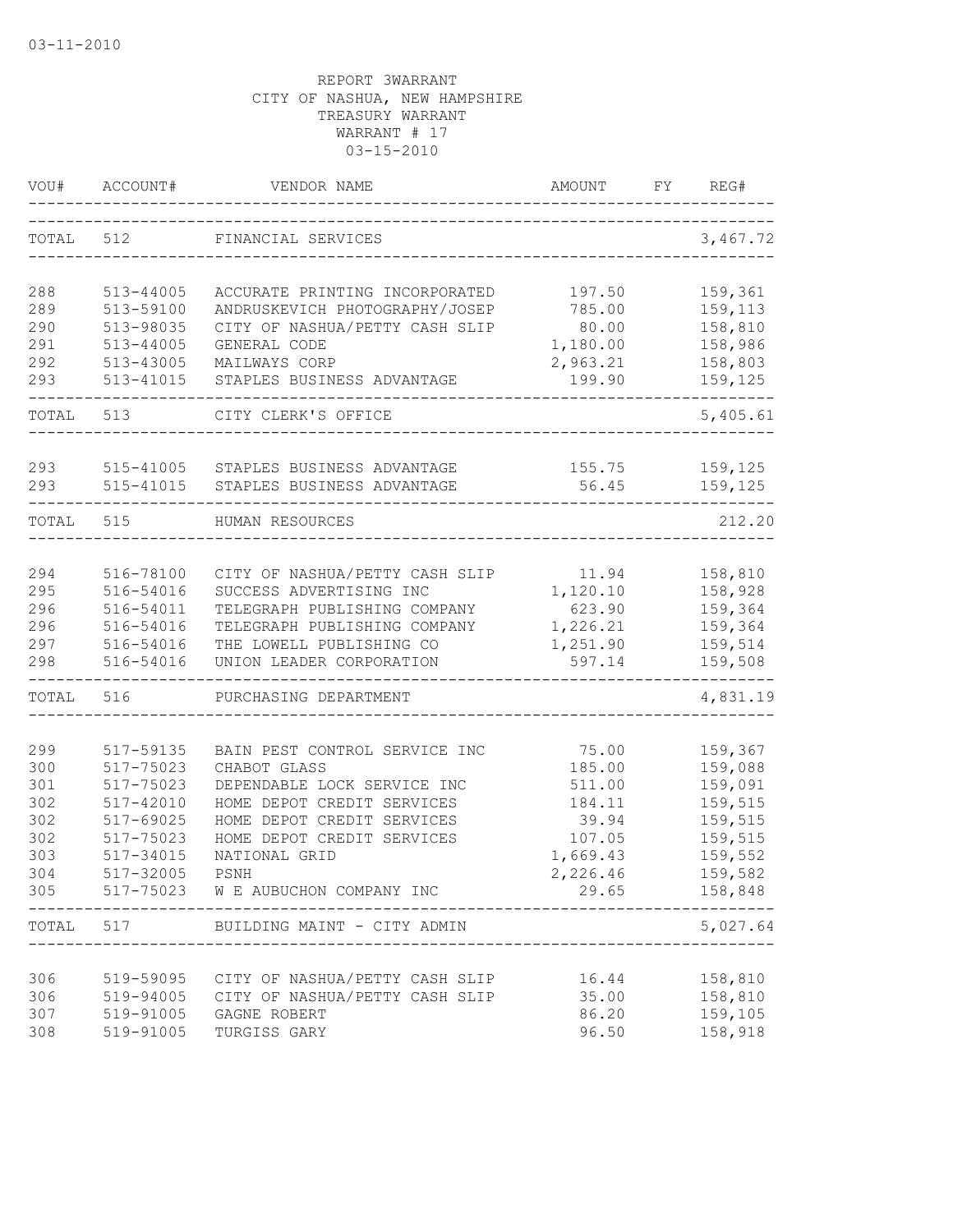|           |                     | VOU# ACCOUNT# VENDOR NAME AMOUNT FY                                                                     | AMOUNT FY REG# |     |                               |
|-----------|---------------------|---------------------------------------------------------------------------------------------------------|----------------|-----|-------------------------------|
|           | TOTAL 519 ASSESSORS |                                                                                                         |                |     | 234.14                        |
|           |                     | 309 520-34015 NATIONAL GRID                                                                             | 250.36 159,552 |     |                               |
|           | TOTAL 520           | HUNT BUILDING                                                                                           |                |     | 250.36                        |
| 310       | 522-94005           | AN EVENT APART LLC                                                                                      | 795.00         |     | 159,578                       |
| 311       | 522-31050           | CITIZENS BANK                                                                                           | 27.99          |     | 470                           |
| 311       | 522-45125           | CITIZENS BANK                                                                                           | 44.98 470      |     |                               |
| 311       | 522-49025           | CITIZENS BANK                                                                                           | 9.99 470       |     |                               |
| 311       | 522-64040           | CITIZENS BANK                                                                                           | 77.95 470      |     |                               |
| 311       | 522-74035           | CITIZENS BANK                                                                                           | 449.00         | 470 |                               |
| 311       | 522-91015           | CITIZENS BANK                                                                                           | 1.50 470       |     |                               |
| 312       | 522-74035           | NAVORI INC                                                                                              | 337.50         |     | 159,439                       |
| 313       | $522 - 64052$       | PC MALL GOV INC                                                                                         | 329.00         |     | 159,182                       |
| 314       |                     |                                                                                                         | 63.30          |     | 159,125                       |
| 315       |                     | 522-64052    PC MALL GOV INC<br>522-41015    STAPLES BUSINESS ADVANTAGE<br>522-74035    TYRRELL KEN     |                |     | 64.95 159,067                 |
| TOTAL 522 |                     | ---------------------------------<br>INFORMATION TECHNOLOGY                                             |                |     | _________________<br>2,201.16 |
|           |                     |                                                                                                         |                |     |                               |
| 316       |                     | 524-64045 CDW GOVERNMENT INC                                                                            |                |     | 162.03 159,170                |
| 316       | $524 - 64052$       | CDW GOVERNMENT INC                                                                                      |                |     | 15.95 159,170                 |
| 317       |                     |                                                                                                         | 611.95         |     |                               |
| 318       |                     | 524-64040 CITIZENS BANK<br>524-64045 DELL MARKETING I<br>524-64045 PC MALL GOV INC<br>DELL MARKETING LP | 109.44         |     | 470<br>158,914                |
| 319       |                     |                                                                                                         | 46.25          |     | 159,182                       |
|           |                     | 320   524-64040   SPECTORSOFT                                                                           | 490.00         |     | 159,438                       |
|           |                     | TOTAL 524 COMPUTERS - CITYWIDE                                                                          |                |     | 1,435.62                      |
|           |                     |                                                                                                         |                |     |                               |
|           |                     | 321 531-53056 AAA CREDIT SCREENING SERV LLC                                                             |                |     | 25.00 158,840                 |
| 322       |                     | 531-49025 ACCIDENT RECONSTRUCTION JOURNA                                                                | 49.00          |     | 159,510                       |
| 323       | 531-45175           | AIRGAS EAST                                                                                             | 187.55         |     | 158,889                       |
| 323       |                     | 531-47010 AIRGAS EAST                                                                                   |                |     | 306.82 158,889                |
| 324       | $531 - 46040$       | ALL SPORTS HEROES UNIFORMS,                                                                             | 344.99         |     | 158,923                       |
| 325       | $531 - 46040$       | ARCHAMBAULT DANIEL                                                                                      | 199.90         |     | 159,481                       |
| 326       | $531 - 64080$       | ARCSOURCE INC                                                                                           | 105.00         |     | 158,965                       |
| 327       | 531-78007           | B & S LOCKSMITH INC                                                                                     | 90.50          |     | 159,012                       |
| 328       | 531-42000           | BANNER SYSTEMS OF MASSACHUSETT                                                                          | 129.71         |     | 159,336                       |
| 329       | 531-49075           | BATTERIES PLUS                                                                                          | 7.74           |     | 159,102                       |
| 330       | 531-46030           | BEN'S UNIFORMS                                                                                          | 144.00         |     | 159,372                       |
| 330       | $531 - 46040$       | BEN'S UNIFORMS                                                                                          | 1,602.68       |     | 159,372                       |
| 331       | 531-78007           | BEST FORD/BEST CYCLE                                                                                    | 616.94         |     | 158,842                       |
| 332       | 531-47010           | BOUND TREE MEDICAL LLC                                                                                  | 202.47         |     | 159,004                       |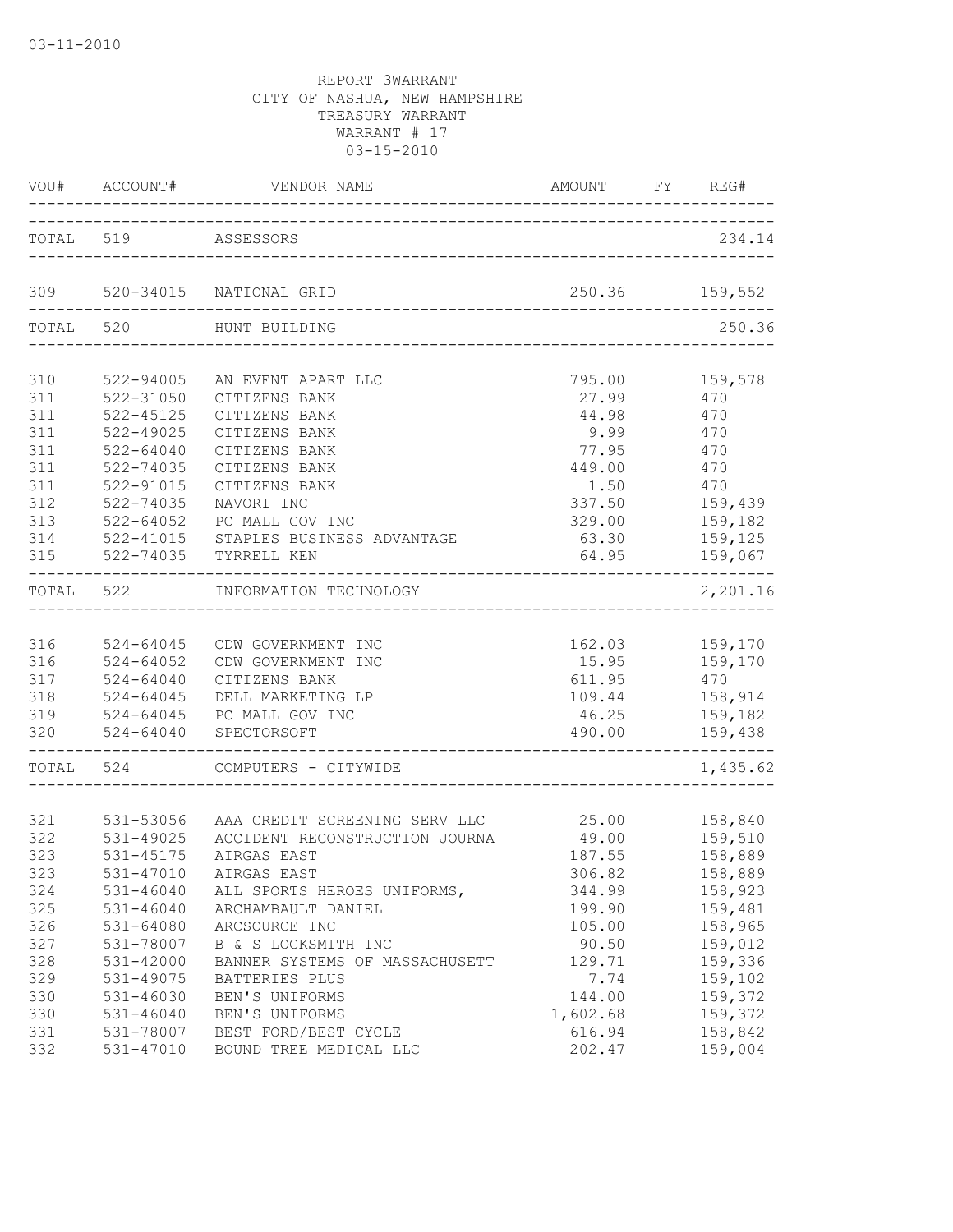| VOU# | ACCOUNT#      | VENDOR NAME                    | AMOUNT    | FY | REG#    |
|------|---------------|--------------------------------|-----------|----|---------|
| 333  |               | 531-46040 BOURGEOIS FRANCIS    | 186.32    |    | 159,478 |
| 334  | 531-98035     | BUSINESS CARD                  | 42.92     |    | 159,550 |
| 335  | 531-59100     | CANAL ART & FRAMING            | 401.00    |    | 159,234 |
| 336  | 531-78007     | CARPARTS OF NASHUA             | 176.96    |    | 158,841 |
| 337  | $531 - 64080$ | CASES BY SOURCE, INC           | 304.87    |    | 159,434 |
| 338  | 531-42000     | CENTRAL PAPER PRODUCTS CO      | 221.97    |    | 159,118 |
| 339  | $531 - 41015$ | CHEAP OFFICE SUPPLIES          | 32.61     |    | 159,414 |
| 340  | 531-45005     | CHIEF                          | 133.99    |    | 159,435 |
| 341  | 531-95000     | CHIEF LOUIS J FUSARO, SR SECRE | 60.00     |    | 159,570 |
| 342  | 531-31025     | CINFO PETER                    | 45.96     |    | 159,484 |
| 343  | 531-53065     | CITIZENS BANK                  | 2,542.80  |    | 470     |
| 343  | $531 - 94005$ | CITIZENS BANK                  | 692.36    |    | 470     |
| 344  | $531 - 49025$ | COLLISION PUBLISHING, LLC      | 139.00    |    | 159,566 |
| 345  | 531-31025     | COMCAST                        | 224.59    |    | 159,542 |
| 346  | 531-41015     | CONWAY OFFICE PRODUCTS LLC     | 363.52    |    | 158,934 |
| 347  | 531-94005     | DIFAVA MATTHEW                 | 140.00    |    | 159,486 |
| 348  | 531-42000     | F W WEBB COMPANY               | 19.04     |    | 158,903 |
| 349  | 531-31020     | FAIRPOINT COMMUNICATIONS       | 203.21    |    | 159,561 |
| 350  | 531-31025     | FAIRPOINT COMMUNICATIONS       | 668.98    |    | 159,563 |
| 351  | 531-78007     | FIMBEL PAUNET CORP             | 200.00    |    | 159,084 |
| 352  | 531-48015     | FLEET SERVICES                 | 813.40    |    | 158,998 |
| 353  | $531 - 46040$ | GEORGE'S APPAREL               | 1,738.02  |    | 158,894 |
| 354  | 531-98035     | GOOD MORNING SALES INC         | 107.50    |    | 159,124 |
| 355  | 531-74092     | HARRIS EQUIPMENT REPAIR SERVIC | 93.49     |    | 159,351 |
| 356  | 531-49075     | HOME DEPOT CREDIT SERVICES     | 134.96    |    | 159,545 |
| 357  | $531 - 45005$ | INTERSTATE ARMS CORP           | 2,022.86  |    | 158,878 |
| 358  | 531-53056     | IPMA-HR                        | 3,032.50  |    | 159,119 |
| 359  | 531-75130     | J LAWRENCE HALL INC            | 480.00    |    | 159,400 |
| 360  | 531-94005     | JOHN E REID & ASSOCIATES INC   | 900.00    |    | 159,538 |
| 361  | 531-64080     | LIFEGUARD SYSTEMS INC          | 139.00    |    | 158,992 |
| 362  | 531-53125     | LINEHAN DENIS                  | 199.00    |    | 159,483 |
| 363  | $531 - 42000$ | LOWE'S                         | 97.91     |    | 159,546 |
| 363  | $531 - 69025$ | LOWE'S                         | 139.00    |    | 159,546 |
| 364  | 531-78007     | MAC MULKIN CHEVROLET INC       | 172.97    |    | 159,345 |
| 364  | 531-78075     | MAC MULKIN CHEVROLET INC       | 2,918.31  |    | 159,345 |
| 364  | 531-78100     | MAC MULKIN CHEVROLET INC       | 84.96     |    | 159,345 |
| 365  | 531-94005     | MASSACHUSETTS ASSN OF CRIME AN | 350.00    |    | 159,524 |
| 366  | 531-78007     | MAYNARD & LESIEUR INCORPORATED | 4.04      |    | 159,353 |
| 367  | 531-78007     | MHQ MUNICIPAL VEHICLES         | 989.10    |    | 159,011 |
| 368  | 531-78007     | NEW G.H. BERLIN OIL COMPANY    | 78.78     |    | 158,994 |
| 369  | 531-94005     | <b>NLEOA</b>                   | 1,100.00  |    | 159,520 |
| 370  | 531-75023     | NORMAN E DAY INC               | 220.00    |    | 158,819 |
| 371  | 531-74055     | OFFICE ENVIRONMENTS OF NEW ENG | 656.25    |    | 159,096 |
| 372  | 531-94005     | OSTLER DANIEL C                | 62.00     |    | 159,480 |
| 373  | 531-33005     | PENNICHUCK WATER               | 661.02    |    | 159,521 |
| 374  | 531-32035     | PSNH                           | 59.14     |    | 159,582 |
| 375  | 531-53050     | PSYCHOTHERAPY ASSOCIATES INC   | 700.00    |    | 159,187 |
| 376  | 531-32005     | PUBLIC SERVICE OF NH           | 15,617.58 |    | 159,588 |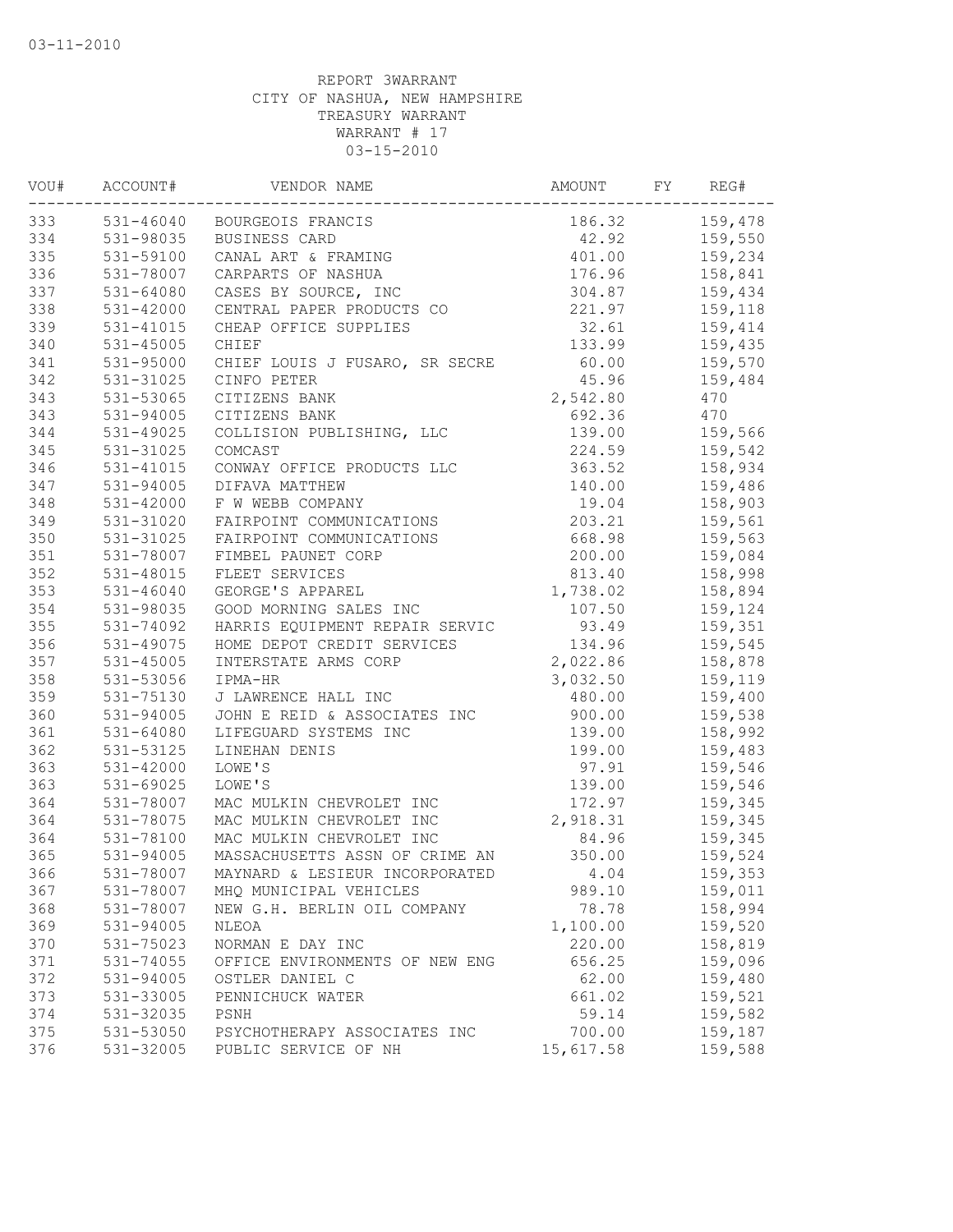| VOU# | ACCOUNT#      | VENDOR NAME                                             | AMOUNT FY REG#   |                    |
|------|---------------|---------------------------------------------------------|------------------|--------------------|
| 376  |               | 531-32035 PUBLIC SERVICE OF NH                          | 427.31 159,588   |                    |
| 377  | 531-78007     | ROBBINS AUTO PARTS                                      |                  | 95.98 159,299      |
| 378  | $531 - 94005$ | ROURKE KEVIN                                            |                  | 200.00 159,479     |
| 379  | 531-45005     | SALUTE PRODUCTS INC                                     | 435.72           | 158,982            |
| 380  | 531-74115     | SANFORD CAMERA & PROJECTOR REPA                         | 262.00           | 159,274            |
| 381  | 531-75023     | SIEMENS INDUSTRY, INC                                   | 247.00           | 159,227            |
| 382  | 531-78007     | SIRCHIE FINGER PRINT LABORATOR                          | 50.00            | 159,040            |
| 383  | 531-69025     | SNAP ON TOOLS                                           | 941.00           | 158,873            |
| 384  | 531-31025     | ST ONGE JOSHUA                                          | 45.96            | 159,485            |
| 385  | 531-41005     | STAPLES BUSINESS ADVANTAGE                              | 211.51           | 159,125            |
| 385  | 531-41015     | STAPLES BUSINESS ADVANTAGE                              | 955.50           | 159,125            |
| 385  | 531-45125     | STAPLES BUSINESS ADVANTAGE                              |                  | 81.95 159,125      |
| 386  | 531-78075     | STATEWIDE COLLISION LLC                                 | 1,015.86         | 158,944            |
| 387  | 531-94005     | STONE JAMES                                             | 140.00           | 159,482            |
| 388  | 531-42000     | THE DURKIN CO INC                                       | 225.71           | 158,991            |
| 389  | 531-75130     | THE METRO GROUP INC                                     | 138.00           | 159,020            |
| 390  | 531-78007     | TOWERS MOTOR PARTS CORP                                 | 186.03           | 159,076            |
| 391  | 531-74145     | TREASURER STATE OF NH                                   | 195.00           | 158,925            |
| 392  | 531-43005     | UNITED STATES POSTAL SERVICE 1,000.00                   |                  | 483                |
| 393  | 531-59100     | VILLAGE SENTRY KENNEL                                   | 190.00           | 158,919            |
| 394  | 531-74035     | WEST PAYMENT CENTER                                     | 238.20           | 158,907            |
| 395  |               | 531-46040 YURCAK JOHN                                   | 93.20            | 159,487<br>------- |
|      | TOTAL 531     | POLICE DEPARTMENT                                       |                  | 51,760.12          |
|      |               |                                                         |                  |                    |
| 396  |               | 532-78075 A SIGN OF THINGS TO COME/KEITH 320.00 158,897 |                  |                    |
| 397  | 532-94010     | APCO INTERNATIONAL INC                                  | 1,077.00 159,595 |                    |
| 398  | 532-49025     | BARNES & NOBLE INC                                      |                  | 50.24 158,817      |
| 399  | 532-75023     | BELLETETES INC                                          | 106.82           | 158,958            |
| 400  | 532-68065     | BOOMER MCLOUD                                           | 254.99           | 159,107            |
| 401  | 532-44005     | BURRIS CUSTOM PAINTING                                  | 250.00           | 158,976            |
| 401  | 532-68065     | BURRIS CUSTOM PAINTING                                  | 100.00           | 158,976            |
| 402  | 532-78020     | CHELMSFORD AUTO ELECTRIC                                | 1,204.00         | 159,070            |
| 403  | 532-94005     | CITIZENS BANK                                           | 1,659.60         | 470                |
| 404  | 532-78100     | FASTENAL COMPANY                                        | 289.08           | 159,024            |
| 405  | 532-75100     | FIMBEL PAUNET CORP                                      | 398.00           | 159,084            |
| 406  | 532-64080     | FIRE TECH & SAFETY OF NEW ENGL                          | 4,890.00         | 159,081            |
| 406  | 532-74038     | FIRE TECH & SAFETY OF NEW ENGL                          | 498.00           | 159,081            |
| 407  | 532-78080     | FLEETPRIDE                                              | 290.98           | 158,974            |
| 408  | 532-73005     | FLETCHER'S APPLIANCE                                    | 156.70           | 158,893            |
| 409  | 532-68065     | GLOBAL TRAFFIC TECHNOLOGIES LL                          | 995.00           | 159,106            |
| 410  | 532-78075     | GREENFIELD INDUSTRIES INC                               | 43.00            | 158,877            |
| 411  | 532-75160     | HARRY W WELLS & SON INC                                 | 110.26           | 159,212            |
| 412  | 532-69025     | HOME DEPOT CREDIT SERVICES                              | 405.87           | 159,515            |
| 412  | 532-75023     | HOME DEPOT CREDIT SERVICES                              | 42.17            | 159,515            |
| 413  | 532-46030     | INDUSTRIAL PROTECTION SERVICES                          | 1,226.92         | 158,886            |
| 414  | 532-69025     | J & R CORPORATE SALES                                   | 67.58            | 159,452            |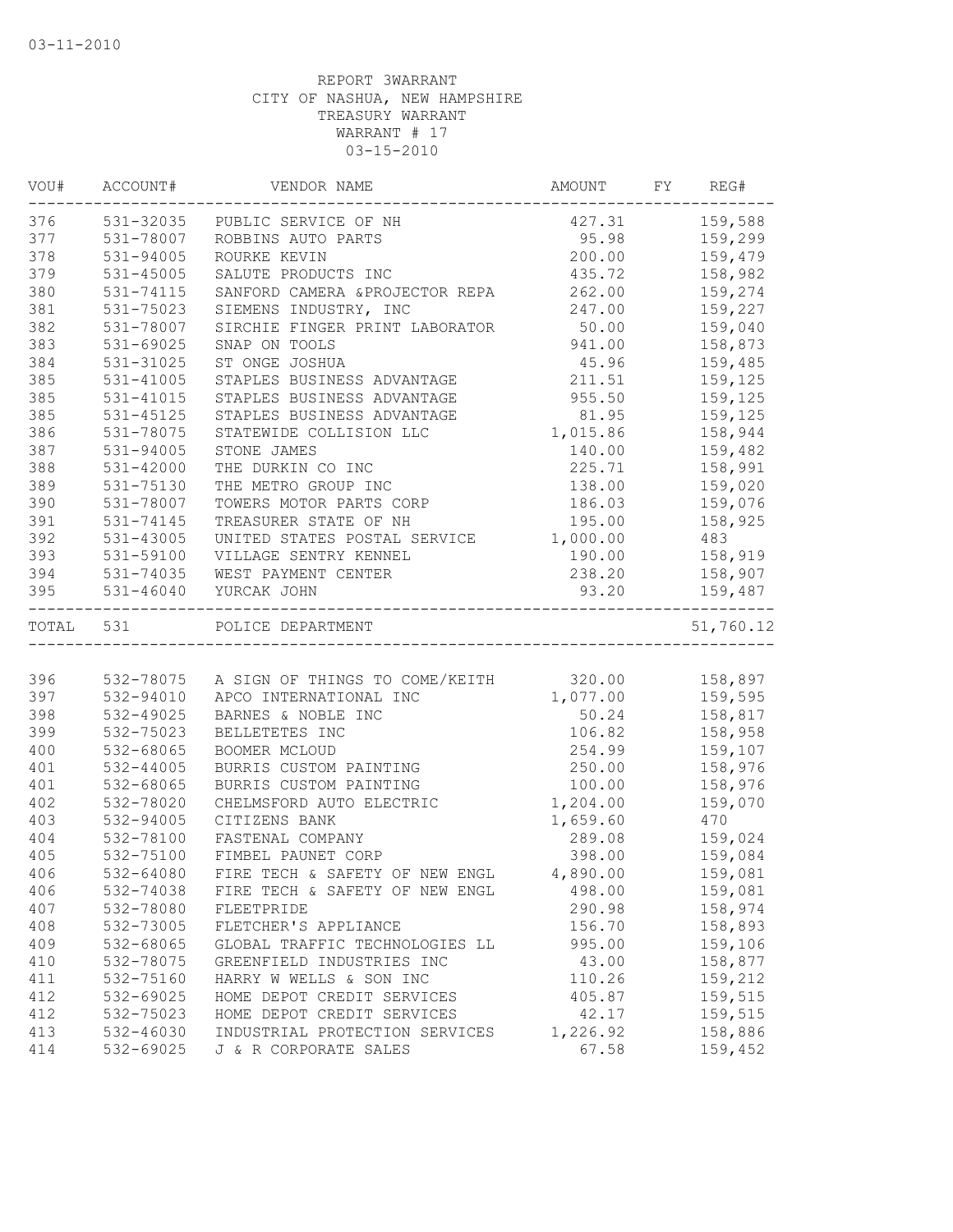| VOU#      | ACCOUNT#      | VENDOR NAME                    | <b>AMOUNT</b> | FY | REG#       |
|-----------|---------------|--------------------------------|---------------|----|------------|
| 415       | 532-59135     | J P PEST SERVICES              | 170.00        |    | 159,003    |
| 416       | 532-78007     | JACK YOUNG COMPANY, INC        | 416.38        |    | 159,110    |
| 417       | 532-78020     | LIBERTY INTN'L TRUCKS OF NH LL | 347.41        |    | 159,349    |
| 418       | $532 - 64192$ | LOFT GROUP                     | 364.20        |    | 159,433    |
| 419       | 532-75105     | M & M ELECTRICAL SUPPLY CO INC | 420.11        |    | 159,338    |
| 420       | 532-59100     | MAYNARD & LESIEUR INCORPORATED | 100.00        |    | 159,353    |
| 420       | 532-78065     | MAYNARD & LESIEUR INCORPORATED | 1,826.78      |    | 159,353    |
| 421       | 532-78100     | MINUTEMAN TRUCKS INC           | 2,194.65      |    | 159,001    |
| 422       | 532-69035     | NASHUA OUTDOOR POWER EQUIPMENT | 505.58        |    | 158,970    |
| 423       | 532-34015     | NATIONAL GRID                  | 1,249.61      |    | 159,552    |
| 424       | 532-94010     | NATIONAL REGISTRY OF EMTS      | 15.00         |    | 159,488    |
| 425       | 532-42005     | NEW ENGLAND PAPER & SUPPLY     | 218.15        |    | 158,983    |
| 425       | 532-42010     | NEW ENGLAND PAPER & SUPPLY     | 548.69        |    | 158,983    |
| 425       | 532-42020     | NEW ENGLAND PAPER & SUPPLY     | 328.67        |    | 158,983    |
| 426       | 532-33005     | PENNICHUCK WATER               | 282.73        |    | 159,521    |
| 427       | 532-32005     | PSNH                           | 3,977.48      |    | 159,582    |
| 428       | 532-74038     | R WHITE EQUIPMENT CENTER INC   | 55.45         |    | 159,355    |
| 429       | 532-78007     | SANEL AUTO PARTS CO            | 82.37         |    | 158,964    |
| 429       | 532-78100     | SANEL AUTO PARTS CO            | 132.13        |    | 158,964    |
| 430       | 532-41015     | STAPLES BUSINESS ADVANTAGE     | 98.38         |    | 159,125    |
| 430       | 532-61010     | STAPLES BUSINESS ADVANTAGE     | 249.00        |    | 159,125    |
| 430       | $532 - 61020$ | STAPLES BUSINESS ADVANTAGE     | 90.49         |    | 159,125    |
| 431       | 532-59100     | TRUE BLUE CLEANERS             | 243.30        |    | 158,999    |
|           | 532-64080     | TURBO FLARE USA                |               |    |            |
| 432       |               |                                | 595.00        |    | 159,398    |
| 433       | 532-78080     | YANKEE TRUCKS                  | 89.46         |    | 158,854    |
| TOTAL 532 |               | FIRE DEPARTMENT                |               |    | 29,037.23  |
| 434       | 533-33010     | PENNICHUCK WATER               | 179,098.33    |    | 159,521    |
| TOTAL     | 533           | WATER SUPPLY (PUBLIC HYDRANTS) |               |    | 179,098.33 |
|           |               |                                |               |    |            |
| 435       | 534-64297     | NORTHEST UTILITIES             | 5,037.60      |    | 159,596    |
| 436       | 534-32020     | PSNH                           | 108.66        |    | 159,582    |
| 437       | 534-32020     | PUBLIC SERVICE OF NH           | 60,621.88     |    | 159,588    |
| TOTAL     | 534           | STREET LIGHTING                |               |    | 65,768.14  |
|           |               |                                |               |    |            |
| 438       | 536-94005     | CITIZENS BANK                  | 1,576.80      |    | 470        |
| 439       | 536-74150     | MOTOROLA                       | 457.00        |    | 158,916    |
| 440       | 536-32035     | PSNH                           | 329.50        |    | 159,582    |
| 441       | 536-64255     | TESSCO INC                     | 36.36         |    | 159,321    |
| 442       | 536-43005     | UNITED PARCEL SERVICE          | 10.50         |    | 159,597    |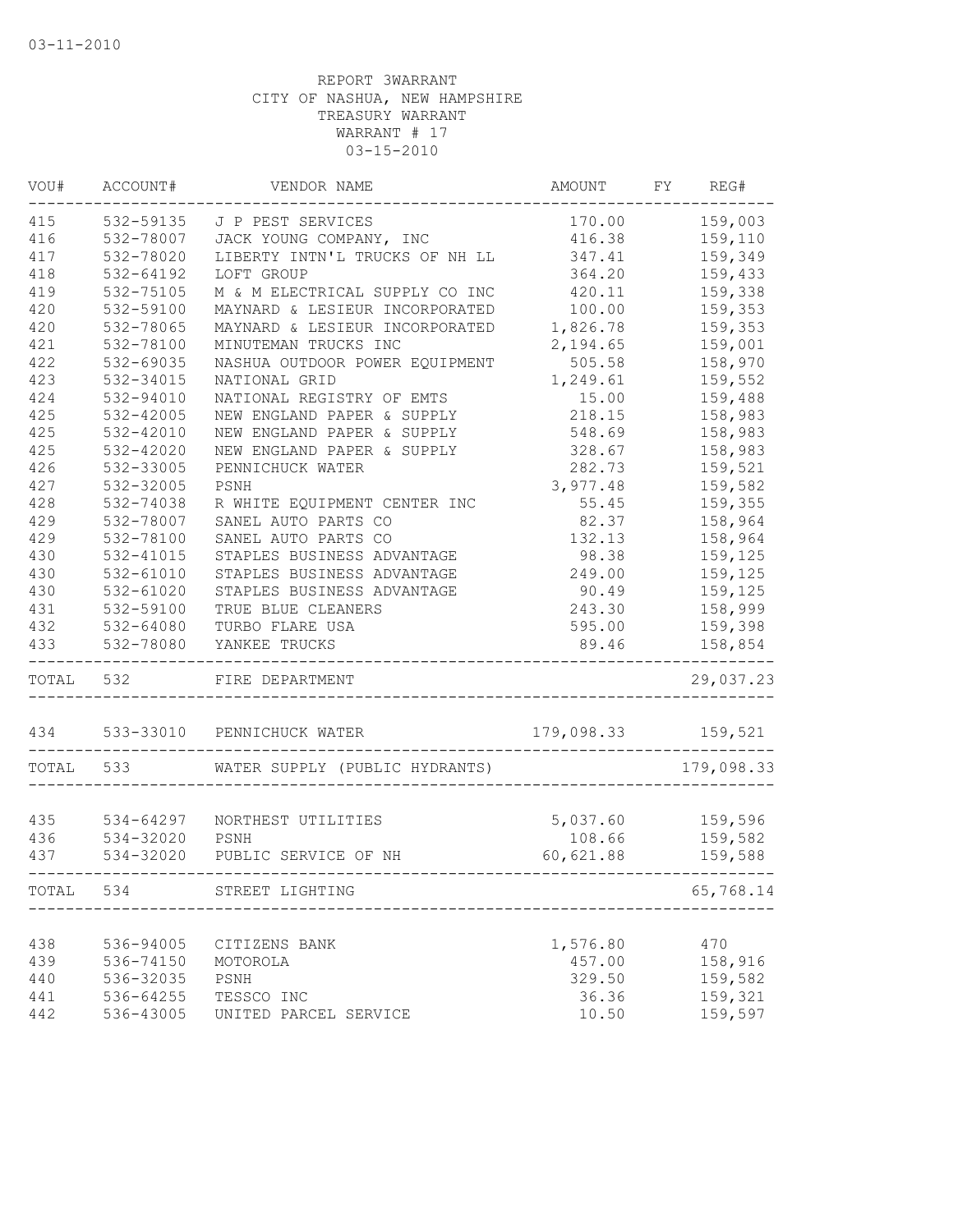| VOU#       | ACCOUNT#               | VENDOR NAME                                  | AMOUNT             | FY | REG#               |
|------------|------------------------|----------------------------------------------|--------------------|----|--------------------|
| TOTAL      | 536                    | CITYWIDE COMMUNICATIONS                      |                    |    | 2,410.16           |
| 443        | 541-49050              | COMMUNITY SERVICES PETTY CASH                | 12.54              |    | 159,489            |
| 444<br>445 | 541-49050<br>541-34005 | GOVCONNECTION INC<br>SHATTUCK MALONE OIL CO  | 261.80<br>1,006.66 |    | 158,826<br>159,501 |
| TOTAL      | 541                    | COMMUNITY SERVICES DIVISION                  |                    |    | 1,281.00           |
| 446        | 542-91005              | BAGLEY BOBBIE                                | 371.25             |    | 158,972            |
| 446        | 542-95005              | BAGLEY BOBBIE                                | 400.00             |    | 158,972            |
| 447        | 542-91005              | CARON CHRISTINE                              | 84.15              |    | 158,943            |
| TOTAL      | 542                    | COMMUNITY HEALTH                             |                    |    | 855.40             |
| 448        | 543-49070              | COMMUNITY SERVICES PETTY CASH                | 6.98               |    | 159,489            |
| 449        | 543-49075              | DELL MARKETING LP                            | 515.20             |    | 158,914            |
| 449        | 543-94010              | DELL MARKETING LP                            | 1,500.00           |    | 158,914            |
| 450        | 543-94005              | GSDI                                         | 400.00             |    | 159,517            |
| 451        | 543-91005              | LYONS MEREDITH                               | 56.10              |    | 159,104            |
| 452        | 543-53025              | Q C SERVICES INC                             | 645.00             |    | 158,984            |
| 453        | 543-41015              | STAPLES BUSINESS ADVANTAGE                   | 282.73             |    | 159,125            |
| TOTAL      | 543                    | ENVIRONMENTAL HEALTH DEPT.                   |                    |    | 3,406.01           |
|            |                        |                                              |                    |    |                    |
| 454        | 544-91005<br>544-94005 | COMMUNITY SERVICES PETTY CASH                | 20.00              |    | 159,489            |
| 454<br>455 | 544-91005              | COMMUNITY SERVICES PETTY CASH<br>MACK ROBERT | 48.00<br>83.30     |    | 159,489<br>158,902 |
| 456        | 544-49025              | STATE OF NH TREASURER                        | 33.00              |    | 159,590            |
| TOTAL      | 544                    | WELFARE ADMINISTRATION                       |                    |    | 184.30             |
|            |                        |                                              |                    |    |                    |
| 457        |                        | 545-97020 23-25 TEMPLE ST REALTY LLC         | 1,952.03           |    | 159,051            |
| 458        | 545-97020              | 28-34 RR SQUARE LLC                          | 247.79             |    | 158,860            |
| 459        | 545-97020              | 35-37 CROWN ST REALTY LLC                    | 575.00             |    | 159,035            |
| 460        | 545-97020              | AM28 REAL ESTATE LLC                         | 349.09             |    | 158,838            |
| 461        | 545-97020              | BC-AD PROPERTIES                             | 600.00             |    | 158,959            |
| 462        | 545-97020              | BONNETTE PETER                               | 350.00             |    | 158,846            |
| 463        | 545-97015              | BOSTON EXPRESS BUS INC                       | 222.00             |    | 159,037            |
| 464        | 545-97020              | BRANVIL MANAGEMENT LLC                       | 555.50             |    | 158,937            |
| 465        | 545-97020              | BROWN SCOTT                                  | 370.00             |    | 158,947            |
| 466        | 545-97020              | CENTRAL REALTY                               | 625.00             |    | 158,979            |
| 467        | 545-97015              | CITY OF MANCHESTER                           | 133.59             |    | 159,586            |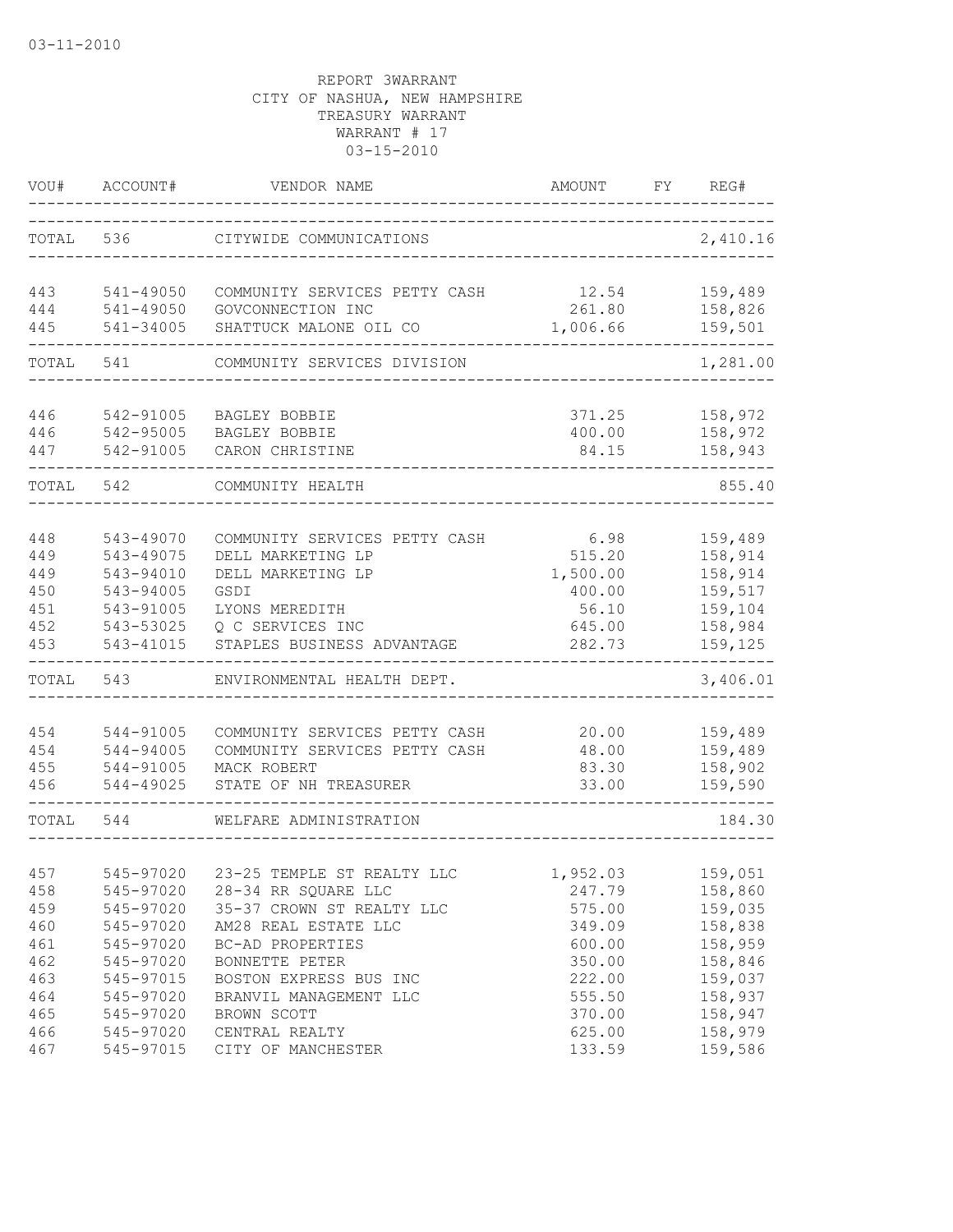| VOU#  | ACCOUNT#  | VENDOR NAME                                       | AMOUNT   | FY | REG#                       |
|-------|-----------|---------------------------------------------------|----------|----|----------------------------|
| 468   |           | 545-97020 CORRIVEAU PAUL G REVOCABLE TRU 147.60   |          |    | 159,134                    |
| 469   | 545-97020 | CORRIVEAU THERESA                                 | 700.00   |    | 158,883                    |
| 470   | 545-97020 | DIGESSE WALTER J                                  | 46.48    |    | 158,908                    |
| 471   | 545-97020 | DOWNTOWNER NELSON/DAVID A GREG                    | 454.82   |    | 158,852                    |
| 472   | 545-97020 | FREEDOM APARTMENTS LLC                            | 100.00   |    | 158,954                    |
| 473   | 545-97020 | GANDER PROP MANAGEMENT LLC                        | 1,400.00 |    | 158,936                    |
| 474   | 545-97020 | GAUTHIER REALTY/CONNIE GAUTHIE                    | 1,610.12 |    | 159,115                    |
| 475   | 545-97020 | J P MANAGEMENT INC                                | 204.43   |    | 158,845                    |
| 476   | 545-97020 | KEROUAC ROBERT E                                  | 575.00   |    | 158,987                    |
| 477   | 545-97020 | LTA INVESTMENTS LLC                               | 220.00   |    | 159,015                    |
| 478   | 545-97020 | LUSZEY THADDEUS                                   | 283.13   |    | 159,131                    |
| 479   | 545-97020 | M325 REAL ESTATE LLC                              | 660.00   |    | 159,127                    |
| 480   | 545-97020 | MACDONALD CHARLES                                 | 353.62   |    | 159,014                    |
| 481   | 545-97020 | MARGUERITE'S PLACE INC                            | 368.00   |    | 158,855                    |
| 482   | 545-97020 | MOONEY MICHAEL                                    | 366.43   |    | 159,133                    |
| 483   | 545-97020 | MOTEL 6                                           | 916.93   |    | 159,074                    |
| 484   | 545-97020 | MWANIKI SAMUEL                                    | 246.11   |    | 159,034                    |
| 485   | 545-97020 | NUTMEG PROPERTY GROUP LLC                         | 800.00   |    | 159,130                    |
| 486   | 545-97020 | OH ASH STREET HOLDINGS LLC/DAN                    | 500.00   |    | 159,036                    |
| 487   | 545-97020 | PAOUIN EDWARD                                     | 362.94   |    | 158,839                    |
| 488   | 545-97015 | PENNICHUCK WATER WORKS INC                        | 431.69   |    | 159,518                    |
| 489   | 545-97020 | POULIN JACQUES                                    | 550.00   |    | 158,951                    |
| 490   | 545-97015 | PSNH                                              | 574.76   |    | 159,585                    |
| 491   | 545-97020 | RIVERVIEW GARDEN CO LLC                           | 809.00   |    | 158,874                    |
| 492   | 545-97020 | SILVA ANA                                         | 737.00   |    | 158,829                    |
| 493   | 545-97015 | ST JOSEPH PHARMACY                                | 150.22   |    | 158,866                    |
| 494   | 545-97020 | TUMPNEY SHANE                                     | 392.63   |    | 158,915                    |
| 495   | 545-97020 | WEST HOLLIS TRUST                                 | 700.00   |    | 159,057                    |
| 496   | 545-97020 | WOODWARD DANIEL                                   | 658.55   |    | 159,132                    |
| 497   | 545-97020 | WRN REAL ESTATE LLC                               | 429.15   |    | 159,058                    |
| 498   | 545-97020 | ZHAO CHANG<br>___________________________________ | 550.00   |    | 158,890                    |
| TOTAL | 545       | WELFARE COSTS                                     |          |    | 22, 278.61                 |
|       |           |                                                   |          |    |                            |
| 499   |           | 551-59100 CORBETT CLEANING CO/STEPHEN CO          | 320.00   |    | 158,975                    |
| 500   | 551-91005 | DOOKRAN STEPHEN                                   | 36.50    |    | 159,073                    |
| 501   |           | 551-33005 PENNICHUCK WATER                        | 111.17   |    | 159,521                    |
| 502   |           | 551-32005 PUBLIC SERVICE OF NH                    | 904.88   |    | 159,588                    |
| 503   |           | 551-41015 STAPLES BUSINESS ADVANTAGE              | 147.78   |    | 159,125                    |
| 504   |           | 551-91005 WOODS MARY                              | 7.50     |    | 158,887<br>--------------- |
|       |           | TOTAL 551 PUBLIC WORKS DIV & ENGINEERING          |          |    | 1,527.83                   |
|       |           |                                                   |          |    |                            |
| 505   |           | 552-75021 BOT-L-GAS INCORPORATED                  | 86.49    |    | 159,358                    |
| 506   |           | 552-59050 BOURQUE KEN                             | 50.00    |    | 159,391                    |
| 507   | 552-59050 | CARUSO DANIEL                                     | 188.00   |    | 158,911                    |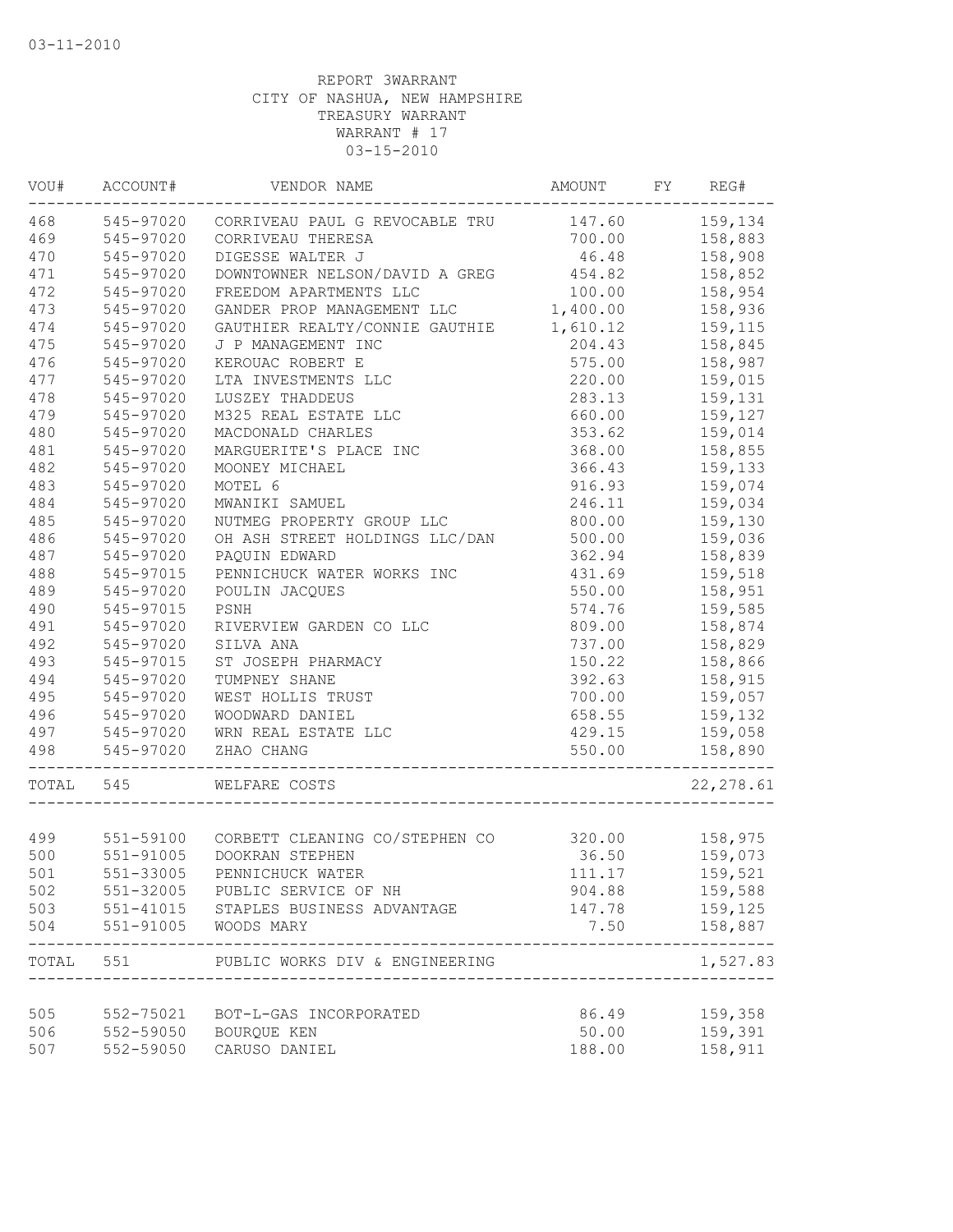| VOU#  | ACCOUNT#               | VENDOR NAME                                            | AMOUNT   | FY | REG#      |
|-------|------------------------|--------------------------------------------------------|----------|----|-----------|
| 508   |                        | 552-75022 CORBETT CLEANING CO/STEPHEN CO               | 300.00   |    | 158,975   |
| 509   | 552-59050              | COYLE KEVIN                                            | 60.00    |    | 158,881   |
| 510   | 552-59050              | DROWN HOLLY                                            | 100.00   |    | 158,900   |
| 511   | 552-59050              | DROWN JEFF                                             | 272.00   |    | 159,064   |
| 512   | 552-59050              | DROWN JOYCE                                            | 342.00   |    | 159,065   |
| 513   | 552-59050              | DUMAIS JOHN                                            | 44.00    |    | 159,390   |
| 514   | 552-78100              | DURABILD TRANSMISSIONS OF NASH 2,361.13                |          |    | 158,814   |
| 515   | 552-59050              | DUVAL CAMERON                                          | 200.00   |    | 159,377   |
| 516   | 552-59050              | FERLAN CHRISTIAN                                       | 70.00    |    | 159,378   |
| 517   | 552-59050              | GILLIS MIKE                                            | 550.00   |    | 159,266   |
| 518   | 552-75021              | HOME DEPOT CREDIT SERVICES                             | 34.91    |    | 159,515   |
| 518   | 552-75022              | HOME DEPOT CREDIT SERVICES                             | 138.16   |    | 159,515   |
| 519   | 552-59050              | JURIS WILLIAM                                          | 44.00    |    | 158,922   |
| 520   | 552-59050              | MANSOR DAVE                                            | 474.00   |    | 159,201   |
| 521   | 552-95005              | MASSACHUSETTS TREE WARDENS &                           | 65.00    |    | 159,490   |
| 522   | 552-34015              | NATIONAL GRID                                          | 36.25    |    | 159,552   |
| 522   | 552-34045              | NATIONAL GRID                                          | 60.00    |    | 159,552   |
| 523   | 552-33005              | PENNICHUCK WATER                                       | 246.20   |    | 159,521   |
| 523   | 552-33040              | PENNICHUCK WATER                                       | 134.41   |    | 159,521   |
| 524   | 552-32005              | PSNH                                                   | 2,827.98 |    | 159,582   |
| 524   | 552-32005              | PSNH                                                   | 590.88   |    | 159,583   |
| 524   | 552-32030              | PSNH                                                   | 1,162.50 |    | 159,582   |
| 524   | 552-32030              | PSNH                                                   | 41.14    |    | 159,583   |
| 524   | 552-33005              | PSNH                                                   | 22.24    |    | 159,582   |
| 524   | 552-34045              | PSNH                                                   | 11.12    |    | 159,582   |
| 525   | 552-32040              | PUBLIC SERVICE OF NH                                   | 2,450.97 |    | 159,588   |
| 526   | 552-46005              | RED BRICK CLOTHING CO                                  | 1,447.84 |    | 159,008   |
| 527   | 552-59050              | REYNOLDS SCOTT                                         | 132.00   |    | 159,145   |
| 528   | 552-59050              | SEVIGNY RONALD                                         | 1,768.00 |    | 158,963   |
| 529   | 552-59050              | TOLLNER NEIL                                           | 88.00    |    | 159,068   |
| 530   | 552-59050              | TOROSIAN GEORGE                                        | 88.00    |    | 158,980   |
|       |                        |                                                        |          |    |           |
| TOTAL | 552                    | PARKS AND RECREATION<br>------------------------------ |          |    | 16,487.22 |
| 531   |                        | 553-59160 ACS OF NEW ENGLAND                           | 804.50   |    | 159,523   |
| 532   | 553-59160              | AUDETTE AND SONS                                       | 250.00   |    | 159,553   |
| 533   |                        | 553-78060 B-B CHAIN                                    | 64.80    |    | 158,865   |
| 534   | 553-78100              | BEST FORD/BEST CYCLE                                   | 71.30    |    | 158,842   |
| 535   | 553-59160              | BRIAND ROY E                                           | 370.00   |    | 159,549   |
| 536   | 553-59160              | CADY PATRICK T                                         | 378.00   |    | 159,547   |
| 537   | 553-78100              | CASEY EQUIPMENT & RENTAL CORP                          | 115.64   |    | 159,080   |
| 538   | 553-49075              | CCP INDUSTRIES INC                                     | 440.10   |    | 158,969   |
| 539   | 553-78100              | CHADWICK-BAROSS INC                                    | 112.42   |    | 158,875   |
| 540   | 553-49075              | CITY OF NASHUA - PETTY CASH                            | 25.57    |    | 159,491   |
| 540   |                        |                                                        | 50.00    |    | 159,491   |
|       | 553-98021<br>553-59160 | CITY OF NASHUA - PETTY CASH                            |          |    | 159,531   |
| 541   |                        | CORCORAN WILLIAM J                                     | 275.00   |    |           |
| 542   | 553-45060              | CORRIVEAU ROUTHIER INC                                 | 20.36    |    | 159,342   |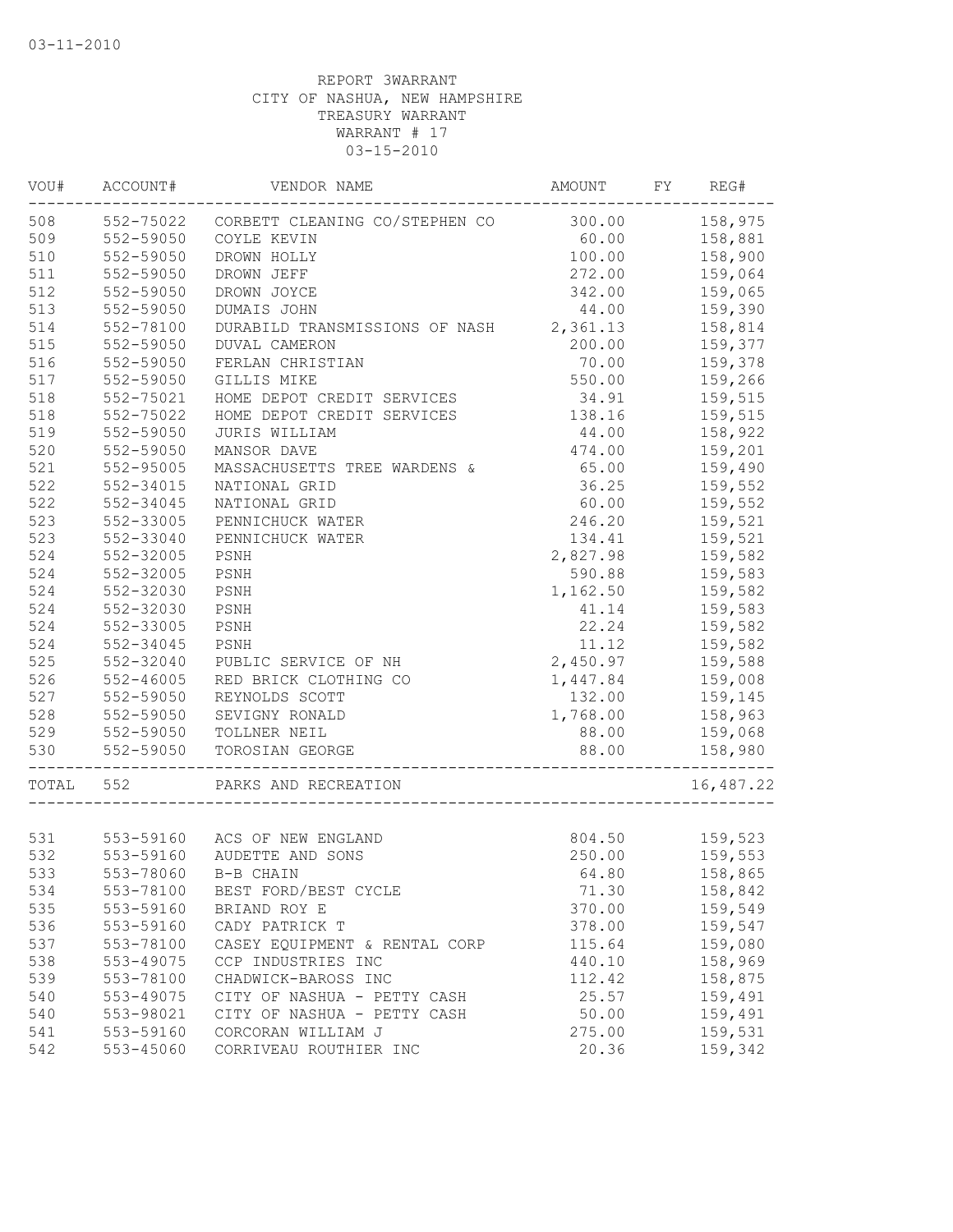| VOU# | ACCOUNT#  | VENDOR NAME                    | AMOUNT     | FY | REG#    |
|------|-----------|--------------------------------|------------|----|---------|
| 543  | 553-59160 | DEAN THOMAS                    | 575.00     |    | 159,528 |
| 544  | 553-48015 | DENNIS K BURKE INC             | 13,266.46  |    | 159,598 |
| 545  | 553-78100 | DONOVAN EQUIPMENT CO INC       | 1,585.49   |    | 158,871 |
| 546  | 553-59160 | DUMAIS KENT                    | 250.00     |    | 159,554 |
| 547  | 553-78100 | DUNN BATTERY LLC               | 173.90     |    | 159,047 |
| 548  | 553-77020 | EASTERN NEW ENGLAND HYDRAULICS | 730.00     |    | 159,137 |
| 548  | 553-78100 | EASTERN NEW ENGLAND HYDRAULICS | 690.00     |    | 159,137 |
| 549  | 553-45265 | FL MERRILL CONSTRUCTION INC    | 2,356.59   |    | 159,045 |
| 550  | 553-78100 | FREIGHTLINER OF NH INC         | 113.51     |    | 159,087 |
| 551  | 553-45260 | GRANITE STATE MINERALS INC     | 8,851.31   |    | 158,820 |
| 552  | 553-77020 | HOWARD P FAIRFIELD, LLC        | 149.86     |    | 159,260 |
| 553  | 553-66020 | HUDSON GRAND RENTAL STATION    | 220.00     |    | 159,103 |
| 554  | 553-69030 | INGERSOLL RAND COMPANY         | 457.23     |    | 158,868 |
| 555  | 553-75023 | J & D POWER EQUIPMENT, INC     | 1,532.50   |    | 159,410 |
| 556  | 553-59105 | JAN-PRO CLEANING SYSTEMS NORTH | 595.00     |    | 159,394 |
| 557  | 553-59160 | KERRY'S POOL & SPA             | 270.00     |    | 159,527 |
| 558  | 553-59160 | LAKEVIEW LANDSCAPE & MATERIALS | 1,104.00   |    | 159,569 |
| 559  | 553-78100 | LIBERTY INTN'L TRUCKS OF NH LL | 218.57     |    | 159,349 |
| 560  | 553-75023 | M & M ELECTRICAL SUPPLY CO INC | 171.92     |    | 159,338 |
| 561  | 553-59160 | MANN RONALD                    | 270.00     |    | 159,392 |
| 562  | 553-59160 | MARINO JOHN                    | 262.50     |    | 159,526 |
| 563  | 553-78065 | MAYNARD & LESIEUR INCORPORATED | 469.41     |    | 159,353 |
| 564  | 553-45260 | MORTON SALT                    | 28, 274.47 |    | 158,960 |
| 565  | 553-49075 | NAPA AUTO PARTS                | 150.09     |    | 159,071 |
| 565  | 553-69025 | NAPA AUTO PARTS                | 54.30      |    | 159,071 |
| 565  | 553-69030 | NAPA AUTO PARTS                | 149.88     |    | 159,071 |
| 565  | 553-78100 | NAPA AUTO PARTS                | 1,392.94   |    | 159,071 |
| 566  | 553-75023 | NEW ENGLAND SCHOOL SERVICES IN | 147.00     |    | 159,263 |
| 567  | 553-78035 | NEW G.H. BERLIN OIL COMPANY    | 3,092.01   |    | 158,994 |
| 568  | 553-33005 | PENNICHUCK WATER               | 530.74     |    | 159,521 |
| 569  | 553-49075 | PINE MOTOR PARTS               | 15.56      |    | 159,354 |
| 570  | 553-32005 | PUBLIC SERVICE OF NH           | 3,538.94   |    | 159,588 |
| 571  | 553-59160 | PWM CONTRACTING LLC            | 1,104.50   |    | 159,543 |
| 572  | 553-49075 | R WHITE EQUIPMENT CENTER INC   | 12.00      |    | 159,355 |
| 573  | 553-49075 | ROBBINS AUTO PARTS             | $-96.78$   |    | 159,299 |
| 573  | 553-78035 | ROBBINS AUTO PARTS             | 19.08      |    | 159,299 |
| 573  | 553-78100 | ROBBINS AUTO PARTS             | 51.29      |    | 159,299 |
| 574  | 553-59160 | RWC EXCAVATION & LANDSCAPING   | 287.50     |    | 159,555 |
| 575  | 553-59160 | S K ALLARD CONSTRUCTION        | 262.50     |    | 159,567 |
| 576  | 553-49075 | SANEL AUTO PARTS CO            | 169.42     |    | 158,964 |
| 576  | 553-69025 | SANEL AUTO PARTS CO            | 37.18      |    | 158,964 |
| 576  | 553-78035 | SANEL AUTO PARTS CO            | 82.01      |    | 158,964 |
| 576  | 553-78100 | SANEL AUTO PARTS CO            | 458.72     |    | 158,964 |
| 577  | 553-59160 | SERPA JOE                      | 494.00     |    | 159,525 |
| 578  | 553-59160 | U.T.S.                         | 442.00     |    | 159,556 |
| 579  | 553-46045 | UNIFIRST CORPORATION           | 388.97     |    | 159,089 |
| 580  | 553-75100 | UNLIMITED DOOR SERVICE/STEVEN  | 415.50     |    | 159,373 |
| 581  | 553-31050 | USA MOBILITY WIRELESS INC      | 207.93     |    | 159,551 |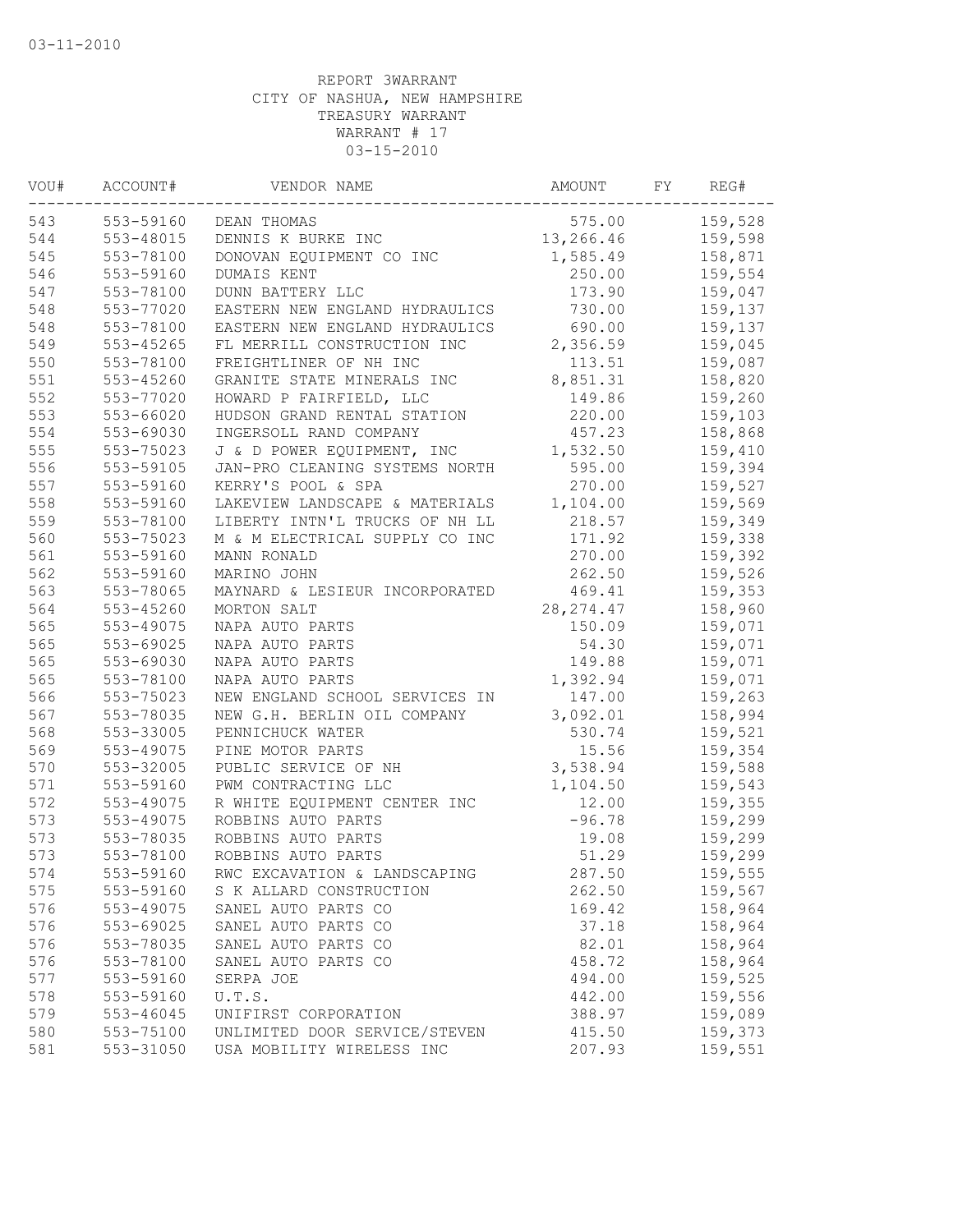| VOU#       | ACCOUNT#               | VENDOR NAME                                                                          | AMOUNT             | FY | REG#               |
|------------|------------------------|--------------------------------------------------------------------------------------|--------------------|----|--------------------|
| 582<br>583 | 553-59160<br>553-59160 | WAYE JASON<br>WHALEY FRANCIS                                                         | 250.00<br>212.50   |    | 159,541<br>159,568 |
| TOTAL      | 553                    | STREET DEPARTMENT                                                                    |                    |    | 79,435.19          |
| 584        | 555-59105              | CORBETT CLEANING CO/STEPHEN CO                                                       | 400.00             |    | 158,975            |
| 585        | 555-49075              | LOWE'S                                                                               | 52.17              |    | 159,546            |
| 585        | 555-75023              | LOWE'S                                                                               | 7.48               |    | 159,546            |
| 586<br>587 | 555-45285<br>555-32025 | PERMA-LINE CORP OF NEW ENGLAND<br>PSNH                                               | 224.76<br>1,621.62 |    | 158,853<br>159,583 |
|            |                        |                                                                                      |                    |    |                    |
| TOTAL      | 555                    | TRAFFIC DEPARTMENT                                                                   |                    |    | 2,306.03           |
| 588        | 557-49075              | HOME DEPOT CREDIT SERVICES                                                           | 20.73              |    | 159,515            |
| 588        | 557-69025              | HOME DEPOT CREDIT SERVICES                                                           | 19.97              |    | 159,515            |
| 588        | 557-75023              | HOME DEPOT CREDIT SERVICES                                                           | 90.00              |    | 159,515            |
| 589        | 557-78140              | NAPA AUTO PARTS                                                                      | 21.68              |    | 159,071            |
| 590        | 557-32005              | PSNH                                                                                 | 281.50             |    | 159,583            |
| 591<br>592 | 557-59160<br>557-69025 | TDD EARTH TECHNOLOGIES<br>W E AUBUCHON COMPANY INC                                   | 548.25<br>3.41     |    | 159,548<br>158,848 |
| 592        | 557-75023              | W E AUBUCHON COMPANY INC                                                             | 62.80              |    | 158,848            |
| TOTAL      | 557                    | PARKING LOTS                                                                         |                    |    | 1,048.34           |
|            |                        |                                                                                      |                    |    |                    |
| 593        | 561-75023              | CITY OF NASHUA/PETTY CASH SLIP                                                       | 53.67              |    | 158,810            |
| 594<br>595 | 561-59100<br>561-32005 | K CARLSON TREE SERVICE<br>PSNH                                                       | 900.00<br>142.79   |    | 159,019<br>159,583 |
| 596        | $561 - 34005$          | SHATTUCK MALONE OIL CO                                                               | 908.80             |    | 159,501            |
| TOTAL      | 561                    | EDGEWOOD CEMETERY                                                                    |                    |    | 2,005.26           |
|            |                        |                                                                                      |                    |    |                    |
| 597        | 563-41015              | CITY OF NASHUA/PETTY CASH SLIP                                                       | 16.56              |    | 158,810            |
| 597        | 563-48015              | CITY OF NASHUA/PETTY CASH SLIP                                                       | 20.00              |    | 158,810            |
| 598        | 563-75023              | HOME DEPOT CREDIT SERVICES                                                           | 27.57              |    | 159,515            |
| 599        | 563-94005              | NHCA                                                                                 | 45.00              |    | 159,529            |
| 600 000    |                        | 563-45195 WOODLAWN CEMETERY                                                          |                    |    | 154.50 159,492     |
|            | TOTAL 563              | WOODLAWN CEMETERY                                                                    |                    |    | 263.63             |
|            |                        |                                                                                      |                    |    |                    |
| 601<br>601 |                        | 572-91005 CITY OF NASHUA/PETTY CASH SLIP<br>572-98029 CITY OF NASHUA/PETTY CASH SLIP | 59.00<br>16.00     |    | 158,810<br>158,810 |
| 602        | 572-49025              | LEXIS NEXIS MATTHEW BENDER                                                           | 72.71              |    | 159,506            |
|            |                        |                                                                                      |                    |    |                    |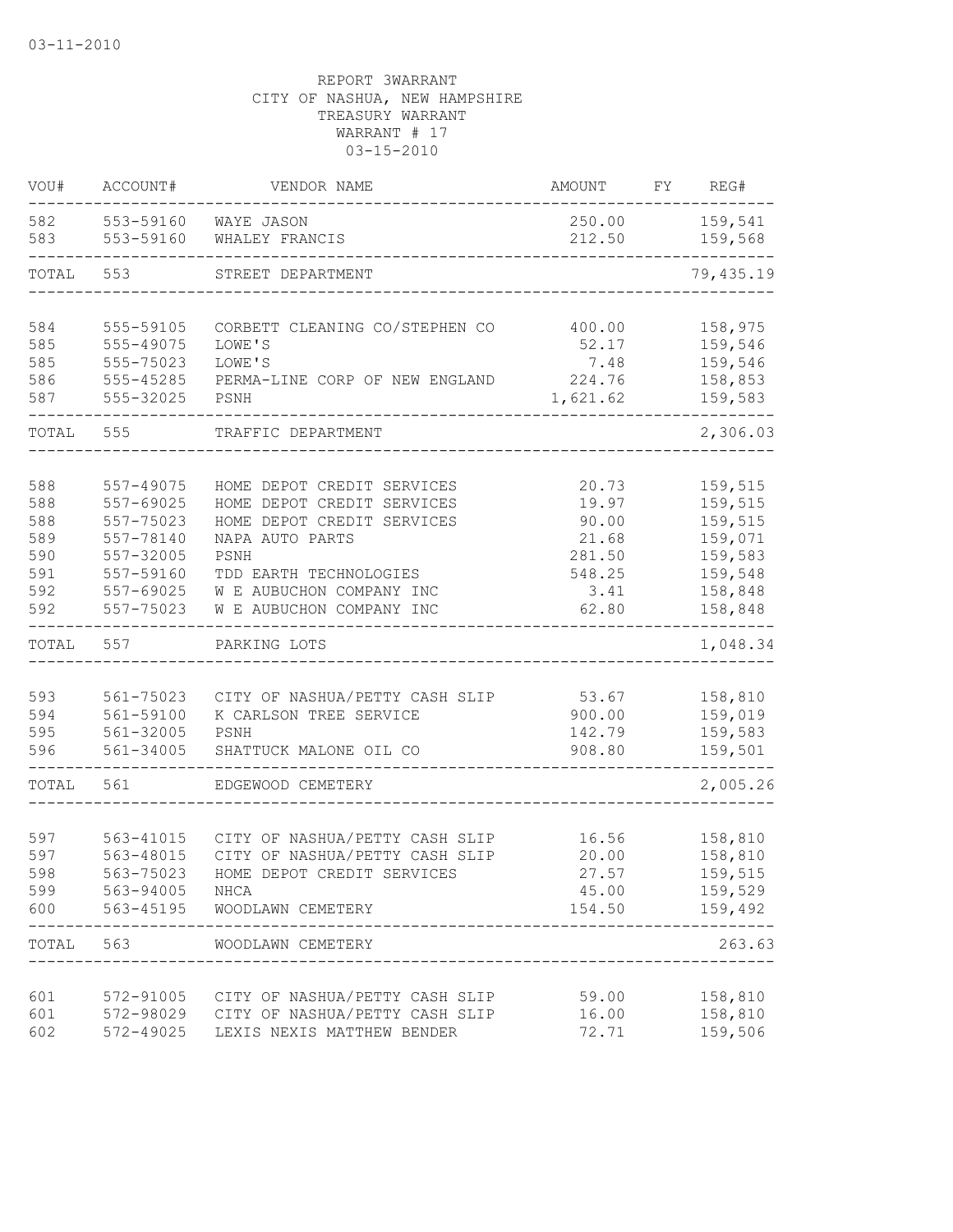| VOU#       | ACCOUNT#               | VENDOR NAME                            | AMOUNT    | FΥ | REG#               |
|------------|------------------------|----------------------------------------|-----------|----|--------------------|
| TOTAL 572  |                        | PLANNING DEPARTMENT                    |           |    | 147.71             |
| 603        | 575-41015              | ALPHAGRAPHICS                          | 31.80     |    | 158,968            |
| 604        | 575-45050              | BAKER & TAYLOR                         | 2,532.63  |    | 158,898            |
| 604        | $575 - 45050$          | BAKER & TAYLOR                         | 1,196.33  |    | 158,899            |
| 605        | 575-45085              | BAKER & TAYLOR ENTERTAINMENT           | 64.32     |    | 158,891            |
| 605        | $575 - 45315$          | BAKER & TAYLOR ENTERTAINMENT           | 1,111.98  |    | 158,891            |
| 606        | 575-59100              | BOLLARD JOHN K                         | 200.00    |    | 159,494            |
| 607        | 575-95005              | BOSTON CHILDREN'S MUSEUM               | 700.00    |    | 159,530            |
| 608        | 575-59100              | CLANCY AOIFE                           | 500.00    |    | 159,493            |
| 609        | $575 - 45050$          | <b>GALE</b>                            | 71.38     |    | 159,077            |
| 610        | 575-75023              | GRAINGER                               | 279.60    |    | 158,917            |
| 611        | 575-42010              | HOME DEPOT CREDIT SERVICES             | 68.66     |    | 159,515            |
| 612        | $575 - 45050$          | INFORMATION TODAY INC                  | 225.05    |    | 158,904            |
| 613        | $575 - 45050$          | INGRAM LIBRARY SERVICES                | 94.17     |    | 159,117            |
| 614        | 575-45085              | MICROMARKETING LLC                     | 174.41    |    | 158,955            |
| 615        | 575-45315              | MULTICULTURAL BOOKS & VIDEOS           | 117.49    |    | 158,977            |
| 616        | 575-57010              | MV COMMUNICATIONS INC                  | 141.00    |    | 158,834            |
| 617        | 575-64165              | NEVERETTS SEW & VAC INC                | 299.00    |    | 158,862            |
| 617        | 575-74085              | NEVERETTS SEW & VAC INC                | 100.00    |    | 158,862            |
| 617        | 575-75023              | NEVERETTS SEW & VAC INC                | 996.00    |    | 158,862            |
| 618        | 575-32005              | PUBLIC SERVICE OF NH                   | 7,208.40  |    | 159,588            |
| 619        | $575 - 41005$          | WB MASON COMPANY INC                   | 982.67    |    | 158,869            |
| TOTAL 575  |                        | PUBLIC LIBRARIES                       |           |    | 17,094.89          |
|            |                        |                                        |           |    |                    |
| 620        | 576-91005              | CITY OF NASHUA/PETTY CASH SLIP         | 44.50     |    | 158,810            |
| 621<br>622 | 576-49075<br>576-91005 | EMBROIDME OF NASHUA<br>FINDLEY MICHAEL | 140.00    |    | 159,237<br>159,238 |
|            |                        |                                        | 42.80     |    |                    |
| TOTAL 576  |                        | BUILDING DEPARTMENT                    |           |    | 227.30             |
|            |                        |                                        |           |    |                    |
| 623        |                        | 577-91005 HAMMOND CRAIG J              | 199.00    |    | 159,048            |
| TOTAL      | 577                    | CODE ENFORCEMENT                       |           |    | 199.00             |
|            | 218, 219 581-49050     | AC MOORE INC                           | 55.49     |    | 158,927            |
|            | 218, 220 581-53103     | ACUCARE NURSING PROFESSIONALS          | 891.22    |    | 159,163            |
|            | 218, 221 581-53101     | ADULT LEARNING CENTER                  | 26,000.00 |    | 159,092            |
|            | 218, 221 581-84030     | ADULT LEARNING CENTER                  | 26,325.00 |    | 159,092            |
|            | 218, 222 581-53100     | ALL STATE FIRE EQUIPMENT               | 1,892.20  |    | 159,239            |
|            | 218, 223 581-59130     | ALPERIN ROBERT                         | 120.00    |    | 159,305            |
|            | 218, 224 581-49050     | ALPHAGRAPHICS                          | 136.43    |    | 158,968            |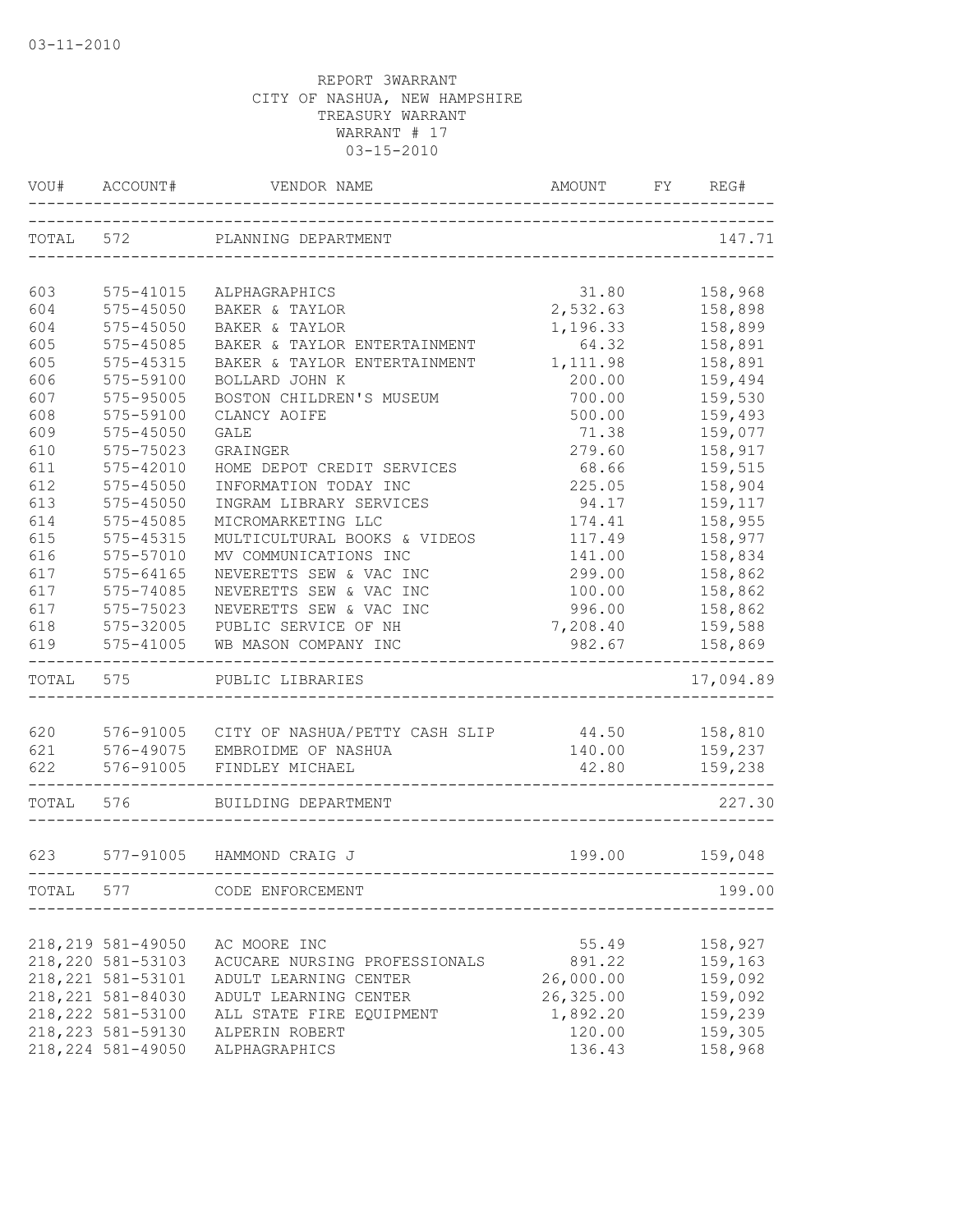| VOU# | ACCOUNT#                                 | VENDOR NAME                             | AMOUNT          | FY | REG#    |
|------|------------------------------------------|-----------------------------------------|-----------------|----|---------|
|      |                                          | 218, 225 581-91005 ALVES ARELINDA       | 38.25           |    | 159,273 |
|      | 218, 226 581-49050                       | AMERICAN SCIENCE & SURPLUS              | 153.45          |    | 159,199 |
| 624  | 581-53100                                | ANACOMP INC                             | 117.82          |    | 158,876 |
|      | 218, 227 581-91005                       | ARCARO JANICE                           | 180.43          |    | 159,162 |
|      | 218, 228 581-42130                       | ARCSOURCE INC                           | 52.89           |    | 158,965 |
|      | 218, 229 581-49075                       | B & S LOCKSMITH INC                     | 114.34          |    | 159,012 |
|      | 218,230 581-91005                        | BAGLEY MARCIA                           | 83.50           |    | 159,281 |
|      | 218, 231 581-91005                       | BATES DIANE                             | 36.00           |    | 159,205 |
|      | 218, 232 581-42110                       | BATTERY SPECIALISTS OF NH LLC           | 1,398.83        |    | 159,288 |
|      | 218, 233 581-31005                       | BAYRING COMMUNICATIONS                  | 2,375.97        |    | 159,615 |
|      | 218, 234 581-42120                       | BEARINGS SPECIALTY CO INC               | 46.12           |    | 159,099 |
|      | 218, 235 581-49050                       | BELLETETES INC                          | 30.87           |    | 158,958 |
|      | 218, 235 581-49075                       | BELLETETES INC                          | 999.08          |    | 158,958 |
|      | 218,236 581-91005                        | BERRIDGE LAUREN                         | 27.87           |    | 159,346 |
|      | 218, 237 581-59130                       | BONTATIBUS MICHAEL                      | 80.00           |    | 159,276 |
|      | 218, 238 581-91005                       | BOURQUE CAROLYN                         | 12.00           |    | 159,168 |
|      | 218,239 581-94010                        | BRITENRIKER DEBORAH                     | 1,077.60        |    | 159,251 |
|      | 218, 240 581-45295                       | BURNS NATHAN                            | 105.00          |    | 159,222 |
|      | 218, 241 581-59130                       | CAHILL BRIAN                            | 80.00           |    | 159,258 |
|      | 218, 242 581-59130                       | CALLAGHAN ANDREW                        | 90.00           |    | 159,466 |
|      | 218, 243 581-91005                       | CALLAN KIMBERLY                         | 56.50           |    | 159,296 |
|      | 218, 244 581-94010                       | CAMPBELL MEREDITH                       | 675.00          |    | 159,232 |
|      | 218, 245 581-55015                       | CANFIELD CYNTHIA                        | 750.00          |    | 159,013 |
|      | 218, 246 581-42130                       | CAPP INC                                | 305.00          |    | 159,139 |
|      | 218, 247 581-55018                       | CARING HANDS TRANSPORTATION LL          | 15, 295.00      |    | 159,268 |
|      | 218, 248 581-49050                       | CARPARTS OF NASHUA                      | 150.57          |    | 159,339 |
|      | 218, 249 581-42110                       | <b>CED</b>                              | 973.33          |    | 158,892 |
|      | 218,250 581-84030                        | CEDARCREST INC                          | 3,600.88        |    | 158,831 |
|      | 218, 251 581-42010                       | CENTRAL PAPER PRODUCTS CO               | 462.26          |    | 159,366 |
|      | 218, 252 581-78007                       | CHUCK'S AUTO REPAIR INC                 | 45.00           |    | 159,214 |
| 625  | 581-49035                                | CITIZENS BANK                           | 163.33          |    | 478     |
| 626  | 581-49055                                | CITIZENS BANK                           | 86.97           |    | 470     |
| 627  | $581 - 49075$                            | CITIZENS BANK                           | 90.46           |    | 478     |
| 628  | 581-53103                                | CLARK ASSOCIATES/DEBBIE CLARK           | 30,318.00       |    | 158,812 |
|      | 218, 253 581-53103                       | CLARK ASSOCIATES/DEBBIE CLARK           | 11,070.00       |    | 158,882 |
|      | 218, 254 581-43005                       | CMRS-POC                                | 2,000.00        |    | 159,605 |
|      | 218, 255 581-49075                       | COFFEE PAUSE                            | 90.00           |    | 159,322 |
|      | 218, 256 581-59130                       | COLLINGS MARK                           | 60.00           |    | 159,333 |
|      | 218, 257 581-49050                       | COMPUTER HUT OF N E INC                 |                 |    | 159,369 |
|      | 218, 258 581-91005                       |                                         | 179.00<br>65.33 |    | 159,165 |
|      | 218, 259 581-42130                       | CONRAD MARK<br>CONTROL TECHNOLOGIES INC | 84.26           |    | 159,142 |
|      | 218,260 581-49075                        | CONWAY ARENA                            | 126.50          |    | 159,229 |
|      | 218, 261 581-59130                       |                                         | 80.00           |    | 159,253 |
|      |                                          | CORMIER MARK                            |                 |    |         |
|      | 218, 262 581-59130<br>218, 263 581-55015 | CORMIER MARY JANE                       | 60.00           |    | 158,942 |
|      | 218,264 581-84030                        | CRATEAU SALLY                           | 498.40          |    | 159,451 |
|      | 218, 265 581-53100                       | CROTCHED MOUNTAIN REHAB CTR             | 19,473.96       |    | 159,155 |
|      |                                          | CUSTOM COMPUTER SPECIALIST INC          | 3,310.63        |    | 159,111 |
|      | 218,266 581-49075                        | CVS WHOLESALE FLAGS                     | 25.45           |    | 159,021 |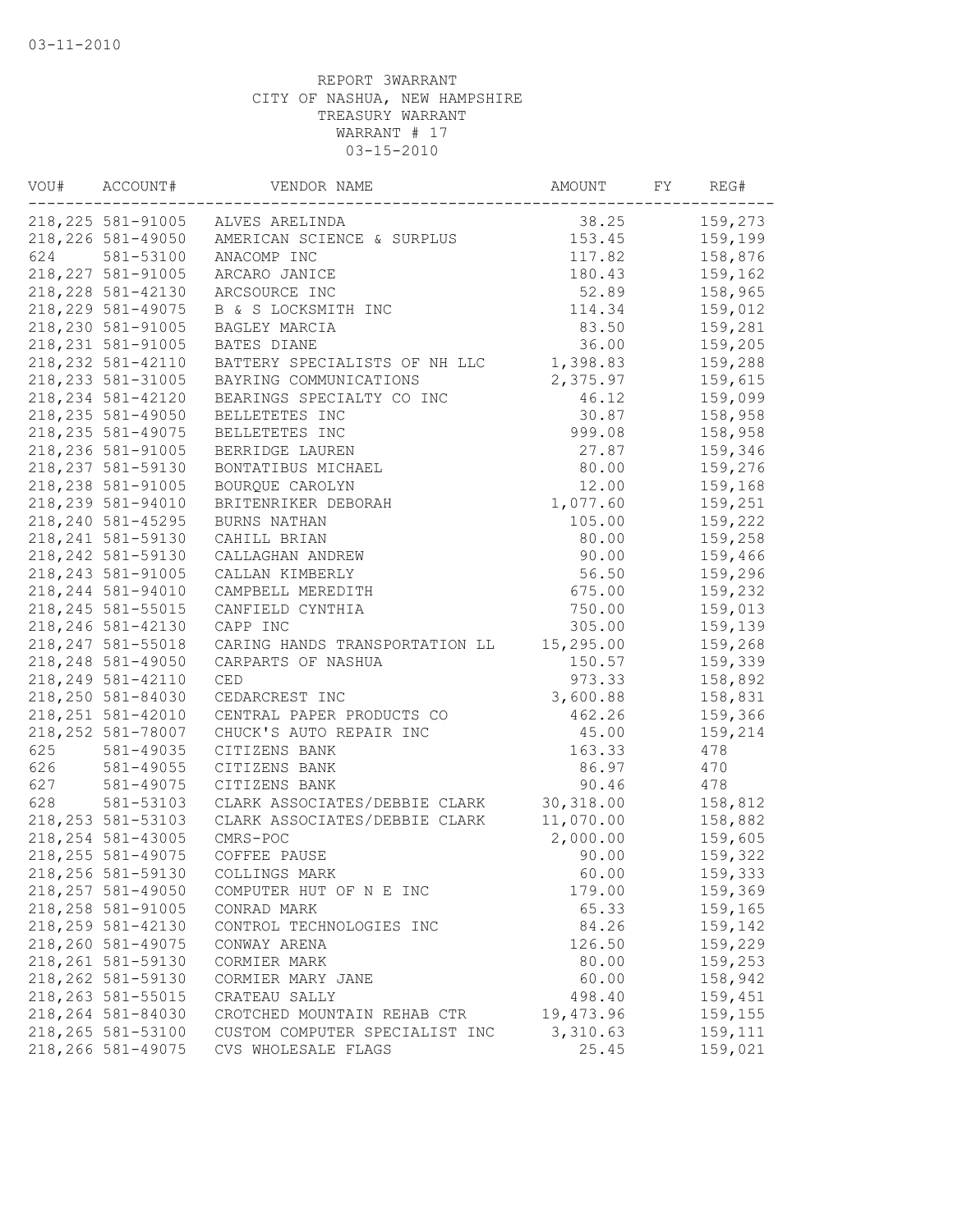| VOU# | ACCOUNT#           | VENDOR NAME                             | AMOUNT     | FΥ | REG#    |
|------|--------------------|-----------------------------------------|------------|----|---------|
|      |                    | 218, 267 581-49050 D A BUCCI & SONS INC | 54.00      |    | 158,861 |
|      | 218,268 581-91005  | DICHARD ALLAN                           | 94.75      |    | 159,461 |
|      | 218,269 581-91005  | DONOVAN DANIEL                          | 11.25      |    | 159,455 |
|      | 218,270 581-49050  | DOWNES & READER HARDWOOD CO IN          | 1,424.00   |    | 158,867 |
|      | 218, 271 581-59130 | DUNHAM JOHN                             | 60.00      |    | 159,275 |
|      | 218, 272 581-84055 | EDUCATION INC                           | 279.30     |    | 159,211 |
|      | 218, 273 581-49050 | ELECTRONIX EXPRESS                      | 230.10     |    | 159,198 |
|      | 218, 274 581-34015 | ENERGYNORTH PROPANE                     | 510.99     |    | 159,360 |
|      | 218, 275 581-42130 | F W WEBB COMPANY                        | 400.27     |    | 158,903 |
|      | 218,276 581-31005  | FAIR POINT COMMUNICATIONS INC           | 52.36      |    | 159,609 |
| 629  | 581-31005          | FAIRPOINT COMMUNICATIONS                | 785.20     |    | 159,561 |
|      | 218, 277 581-31005 | FAIRPOINT COMMUNICATIONS INC            | 57.07      |    | 159,607 |
|      | 218, 278 581-31005 | FAIRPOINT COMMUNICATIONS INC            | 116.12     |    | 159,608 |
|      | 218,279 581-31005  | FAIRPOINT COMMUNICATIONS INC            | 48.47      |    | 159,610 |
|      | 218,280 581-34015  | FAIRPOINT COMMUNICATIONS INC            | 31.19      |    | 159,611 |
|      | 218, 281 581-34015 | FAIRPOINT COMMUNICATIONS INC            | 34.46      |    | 159,612 |
|      | 218, 282 581-34015 | FAIRPOINT COMMUNICATIONS INC            | 31.19      |    | 159,613 |
|      | 218,283 581-31005  | FAIRPOINT COMMUNICATIONS INC            | 28.59      |    | 159,614 |
|      | 218,284 581-94010  | FALABELLA ERIN                          | 1,197.60   |    | 159,308 |
|      | 218,285 581-49050  | FASTENAL COMPANY                        | 545.88     |    | 159,024 |
|      | 218, 285 581-49075 | FASTENAL COMPANY                        | 201.97     |    | 159,024 |
|      | 218,286 581-55005  | FIRST STUDENT INC                       | 4,860.95   |    | 159,194 |
|      | 218,286 581-55005  | FIRST STUDENT INC                       | 2,367.73   |    | 159,195 |
|      | 218,286 581-55015  | FIRST STUDENT INC                       | 58,693.05  |    | 159,194 |
|      | 218,286 581-55015  | FIRST STUDENT INC                       | 940.71     |    | 159,195 |
|      | 218,286 581-55018  | FIRST STUDENT INC                       | 1,172.78   |    | 159,195 |
|      | 218,286 581-55025  | FIRST STUDENT INC                       | 7,610.00   |    | 159,194 |
|      | 218,286 581-55035  | FIRST STUDENT INC                       | 2,021.35   |    | 159,194 |
|      | 218,287 581-59130  | FRONK KEITH                             | 80.00      |    | 159,240 |
|      | 218,288 581-59130  | FROST KEITH                             | 80.00      |    | 159,247 |
|      | 218,289 581-91005  | GOODWIN JENNIFER                        | 30.13      |    | 159,158 |
|      | 218,290 581-42130  | GRAINGER                                | 259.68     |    | 158,917 |
|      | 218, 291 581-53100 | GRANITE STATE SHUTTLE SERVICE           | 112.00     |    | 159,315 |
|      | 218,292 581-84030  | GREATER LAWRENCE ED COLLABORAT          | 23, 327.15 |    | 159,203 |
|      | 218,293 581-56030  | GREATER NASHUA MENTAL HEALTH            | 11,690.40  |    | 159,560 |
|      | 218,294 581-91005  | GREENBERG ELLEN                         | 427.50     |    | 159,272 |
|      | 218,295 581-59130  | GREENWOOD STEVE                         | 60.00      |    | 159,252 |
|      | 218,296 581-59130  | GYM-KEN GYMNASTICS                      | 600.00     |    | 159,465 |
|      | 218,297 581-94010  | HARRINGTON MICHAEL                      | 1,040.00   |    | 159,090 |
|      | 218,298 581-74092  | HARRIS EQUIPMENT REPAIR SERVIC          | 274.00     |    | 159,351 |
|      | 218,299 581-43005  | HASLER INC                              | 119.85     |    | 159,617 |
|      | 218,300 581-42130  | HEATING SPECIALTIES OF NH INC           | 831.35     |    | 159,344 |
|      | 218,301 581-94010  | HERBERT TIMOTHY                         | 1,072.80   |    | 159,317 |
|      | 218,302 581-59130  | HICKS ADAM                              | 80.00      |    | 159,257 |
|      | 218,303 581-49050  | HM RECEIVABLES CO LLC                   | 219.10     |    | 159,311 |
|      | 218,303 581-49095  | HM RECEIVABLES CO LLC                   | 35.00      |    | 159,311 |
|      | 218,304 581-49075  | HOME DEPOT CREDIT SERVICES              | 205.67     |    | 159,185 |
|      | 218,305 581-49050  | HOME DEPOT CREDIT SERVICES              | 437.47     |    | 159,208 |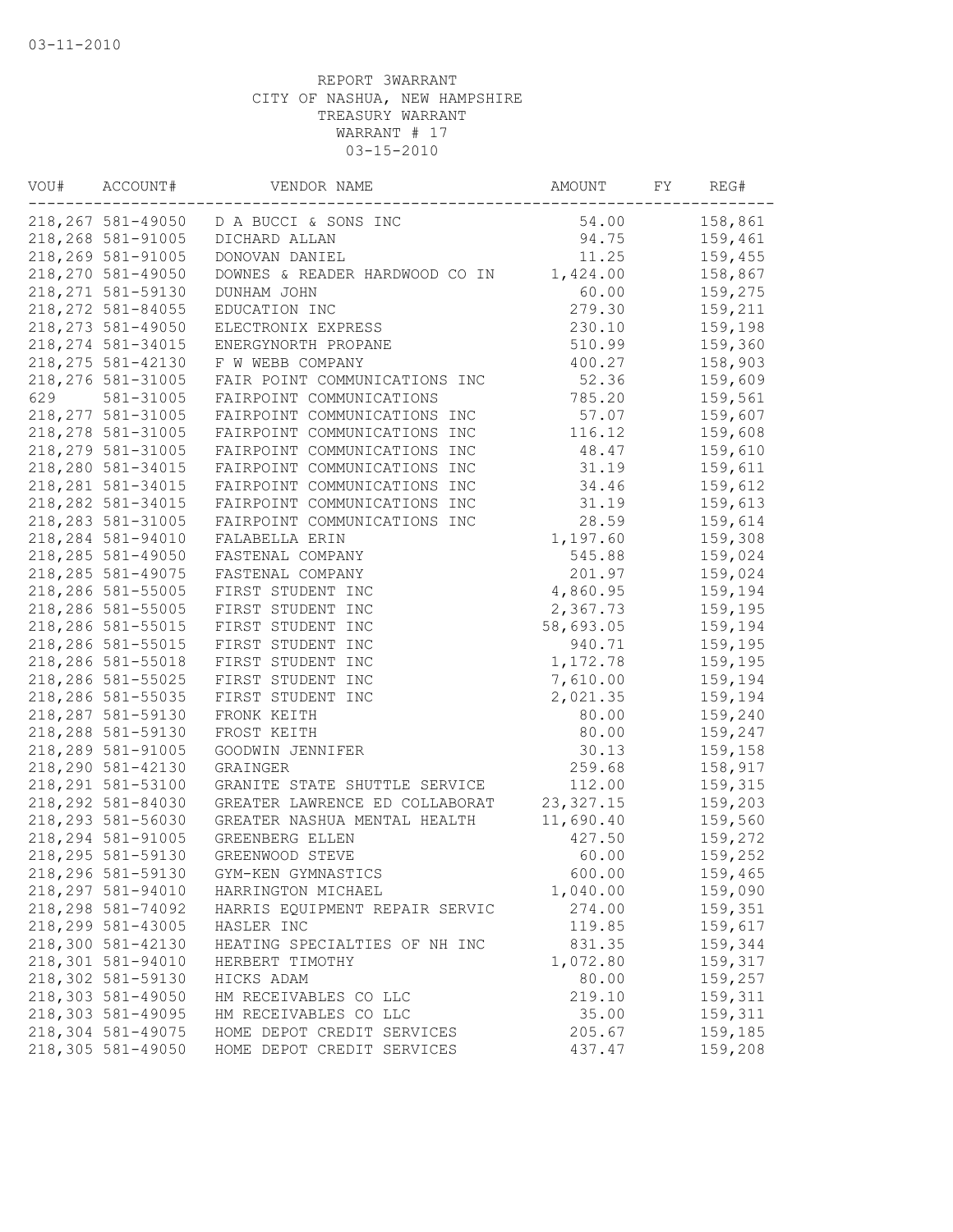| VOU# | ACCOUNT#           | VENDOR NAME                    | AMOUNT         | FY | REG#    |
|------|--------------------|--------------------------------|----------------|----|---------|
|      | 218,306 581-55018  | HUDSON SCHOOL DISTRICT         | 666.00         |    | 159,509 |
|      | 218,307 581-59130  | HURLEY DONALD                  | 60.00          |    | 159,242 |
|      | 218,308 581-91005  | HYNES STACY                    | 70.75          |    | 159,164 |
|      | 218,309 581-41040  | INTEGRATED OFFICE SOLUTIONS    | 456.00         |    | 159,284 |
|      | 218,310 581-49035  | INTERNATIONAL READING ASSOC    | 69.00          |    | 159,350 |
|      | 218, 311 581-49050 | J W PEPPER & SON INC           | 124.43         |    | 158,920 |
|      | 218, 312 581-91005 | JENNINGS DONNA                 | 37.50          |    | 159,291 |
|      | 218, 313 581-44005 | JOSTENS INC                    | 2,029.36       |    | 159,174 |
|      | 218, 314 581-91005 | JULIEN DANIELLE                | 12.50          |    | 159,320 |
|      | 218, 315 581-42110 | KEYSTONE BATTERY               | 1,527.78       |    | 159,184 |
|      | 218, 316 581-91005 | KOSOW CARMEN                   | 28.25          |    | 159,183 |
|      | 218, 317 581-59130 | KUZMICH DAVID                  | 80.00          |    | 159,259 |
|      | 218, 318 581-59130 | LAKE ELLSWORTH                 | 80.00          |    | 159,293 |
|      | 218,319 581-55005  | LAKES REGION CHARTER CO        | 400.00         |    | 159,244 |
|      | 218,320 581-91005  | LATINA DONNA                   | 25.88          |    | 159,207 |
|      | 218, 321 581-49050 | LEARNING CYCLES LLC            | 1,617.00       |    | 159,216 |
|      | 218, 322 581-59130 | LEBLANC DAVID                  | 60.00          |    | 158,910 |
|      | 218, 323 581-49055 | LIBRARY VIDEO COMPANY          | 259.38         |    | 159,154 |
|      | 218, 324 581-84030 | LIGHTHOUSE SCHOOL INC          | 38, 257.98     |    | 159,157 |
|      | 218, 325 581-59130 | LIZOTTE TIMOTHY                | 80.00          |    | 159,456 |
|      | 218,326 581-91005  | LOFTUS JUDITH                  | 16.50          |    | 159,173 |
|      | 218, 327 581-59130 | LOWE JON                       | 80.00          |    | 159,301 |
|      | 218,328 581-91005  | LUCAS MARK                     | 38.25          |    | 159,325 |
|      | 218, 329 581-42110 | M & M ELECTRICAL SUPPLY CO INC | 2,537.44       |    | 159,338 |
|      | 218,330 581-49050  | MAIN DUNSTABLE SCHOOL          | 54.96          |    | 159,499 |
|      | 218, 331 581-55015 | MARDEN SUSAN                   | 240.00         |    | 159,309 |
|      | 218,332 581-49050  | MARKET BASKET                  | 279.76         |    | 158,973 |
|      | 218, 333 581-91005 | MARTIN JANICE                  | 84.00          |    | 159,160 |
|      | 218, 334 581-59130 | MARTINEAU PAUL                 | 60.00          |    | 159,112 |
|      | 218,335 581-75090  | MARVELL PLATE GLASS INC        | 189.00         |    | 158,844 |
|      | 218,336 581-59130  |                                |                |    |         |
|      |                    | MCCARTHY DENNIS                | 60.00<br>80.00 |    | 159,055 |
|      | 218,337 581-59130  | MCCARTHY PATRICK               |                |    | 159,255 |
|      | 218,338 581-53103  | MCCARTNEY AMY                  | 7,926.50       |    | 159,277 |
|      | 218, 339 581-49075 | MERRIMACK BUILDING SUPPLY INC  | 1,842.00       |    | 159,150 |
|      | 218,340 581-84030  | MERRIMACK SPECIAL EDUCATION    | 54,016.48      |    | 159,270 |
|      | 218, 341 581-53100 | METRO GROUP INC (THE)          | 1,081.00       |    | 159,297 |
|      | 218, 342 581-34015 | METROMEDIA ENERGY INC          | 204,169.14     |    | 159,606 |
|      | 218,343 581-59130  | MICHAEL BARBARA                | 80.00          |    | 159,241 |
|      | 218,344 581-49050  | MODERN SCHOOL SUPPLIES INC     | 391.35         |    | 158,957 |
|      | 218, 345 581-94010 | MORAN JANET                    | 1,953.60       |    | 159,300 |
|      | 218,346 581-53100  | MULTI-STATE BILLING SERVICES L | 8,914.79       |    | 159,280 |
|      | 218, 347 581-49050 | MUSIC & ART CENTERS            | 63.93          |    | 159,326 |
|      | 218,348 581-84030  | NASHOBA LEARNING GROUP         | 6,487.05       |    | 159,235 |
|      | 218,349 581-84030  | NASHUA CHILDREN'S HOME         | 16,999.08      |    | 159,180 |
|      | 218,350 581-75090  | NASHUA GLASS                   | 160.00         |    | 159,340 |
|      | 218, 351 581-49050 | NASHUA OUTDOOR POWER EQUIPMENT | 97.54          |    | 158,970 |
|      | 218, 351 581-49910 | NASHUA OUTDOOR POWER EQUIPMENT | 135.95         |    | 158,970 |
|      | 218,352 581-78007  | NASHUA WHOLESALE TIRE INC      | 119.00         |    | 158,941 |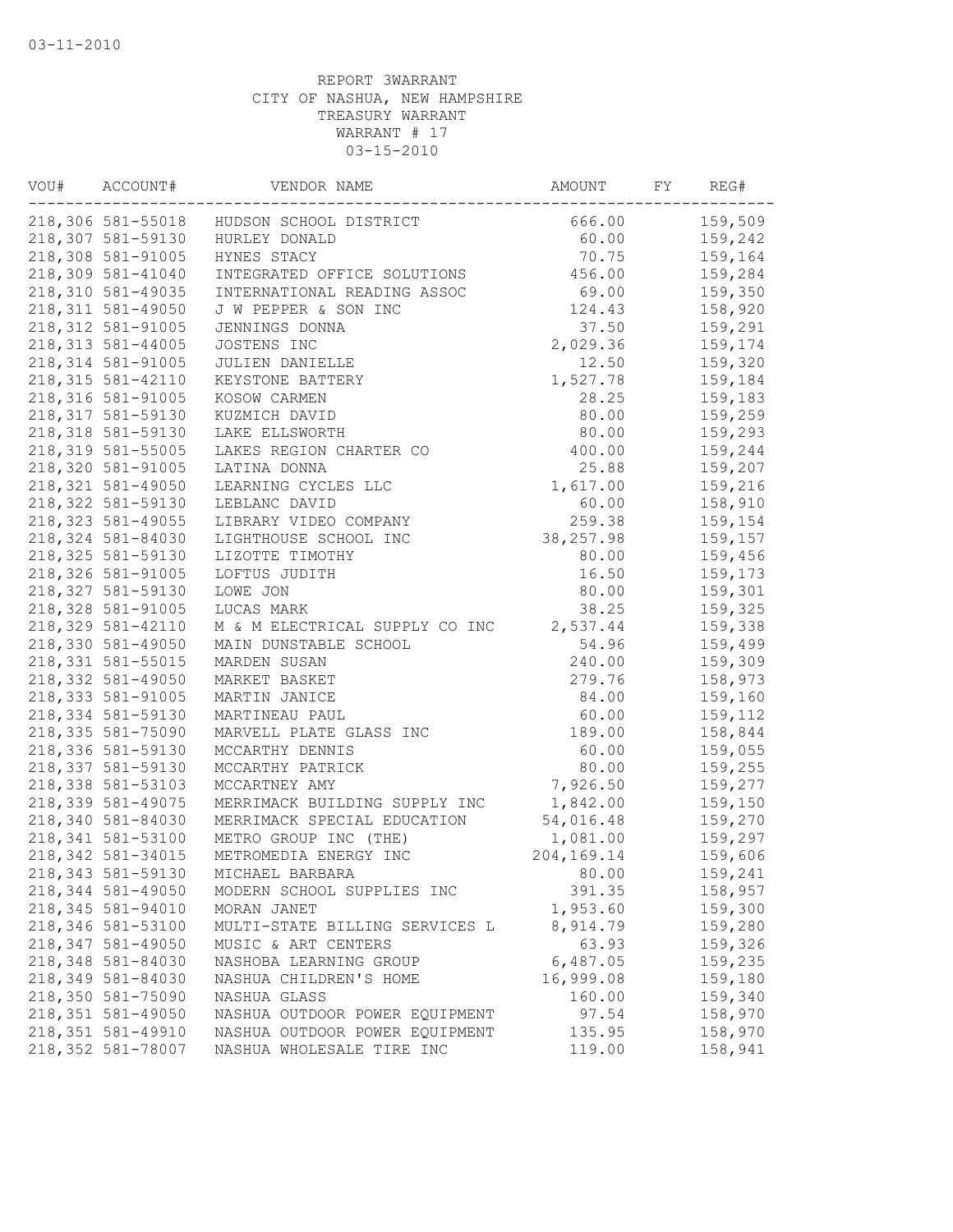| VOU# | ACCOUNT#           | VENDOR NAME                       | AMOUNT     | FY | REG#    |
|------|--------------------|-----------------------------------|------------|----|---------|
|      | 218,353 581-34015  | NATIONAL GRID                     | 28, 283.91 |    | 159,618 |
|      | 218,354 581-49050  | NATIONAL PROFESSIONAL RESOURCE    | 298.00     |    | 159,283 |
|      | 218,355 581-94010  | NAYLOR JAMIE                      | 609.60     |    | 159,314 |
|      | 218,356 581-49095  | NCS PEARSON INC                   | 480.34     |    | 159,191 |
|      | 218, 357 581-53102 | NEW ENGLAND ASSN OF SCHOOLS &     | 2,995.00   |    | 158,850 |
|      | 218,358 581-49050  | NEW ENGLAND SHARPENING COMPANY    | 114.00     |    | 158,851 |
|      | 218, 359 581-84055 | NEW HAMPSHIRE HOSPITAL            | 616.00     |    | 159,231 |
|      | 218,360 581-31005  | NEXTEL COMMUNICATIONS             | 2,327.14   |    | 159,502 |
|      | 218, 361 581-84055 | NORTH HAMPTON SCHOOL              | 2,629.66   |    | 159,454 |
|      | 218,362 581-49050  | NORTHCENTER FOODSERVICE           | 289.73     |    | 159,192 |
|      | 218,363 581-83009  | NORTHEAST DELTA DENTAL            | 7,716.60   |    | 159,600 |
|      | 218,364 581-49050  | NSTA PUBLICATIONS                 | 440.21     |    | 159,153 |
|      | 218,365 581-91005  | O'CONNOR MARIANNE                 | 99.00      |    | 159,215 |
|      | 218,366 581-91005  | OUELLETTE MARCIE                  | 14.30      |    | 159,310 |
|      | 218,367 581-31005  | PAETEC COMMUNICATIONS INC         | 571.45     |    | 159,219 |
|      | 218,368 581-59130  | PALANSKI KEVIN                    | 80.00      |    | 159,248 |
|      | 218,369 581-91005  | PAPANICOLAOU PAULA                | 32.25      |    | 159,181 |
|      | 218,370 581-53100  | PARAMOUNT COMPUTERS LLC           | 2,000.00   |    | 159,319 |
|      | 218, 371 581-59130 | PELLETIER DAVID                   | 120.00     |    | 159,262 |
|      | 218,372 581-33005  | PENNICHUCK WATER WORKS INC        | 7,646.47   |    | 159,505 |
|      | 218,373 581-53100  | PERFORMANCE REHAB INC.            | 5,163.14   |    | 159,220 |
|      | 218,374 581-59130  | PETERSON EDWARD                   | 80.00      |    | 159,254 |
|      | 218, 375 581-41015 | PETTY CASH                        | 39.98      |    | 159,495 |
|      | 218, 375 581-47010 | PETTY CASH                        | 28.03      |    | 159,495 |
|      | 218, 375 581-49050 | PETTY CASH                        | 28.00      |    | 159,495 |
|      | 218,376 581-43005  | PETTY CASH                        | 92.03      |    | 159,496 |
|      | 218,376 581-49050  | PETTY CASH                        | 34.18      |    | 159,496 |
|      | 218,377 581-49050  | PETTY CASH                        | 188.18     |    | 159,497 |
|      | 218,378 581-47010  | PHONAK, INC                       | 100.00     |    | 159,224 |
|      | 218,379 581-84055  | PINE HAVEN BOYS CENTER            | 2,907.95   |    | 159,148 |
|      | 218,380 581-49050  | PITSCO INC                        | 90.75      |    | 158,825 |
|      | 218,381 581-94010  | PORPIGLIA CAITLIN                 | 1,041.60   |    | 159,459 |
|      | 218,382 581-49050  | PRO AV SYSTEMS INC                | 3, 212.44  |    | 159,246 |
|      | 218, 383 581-55018 | PROVIDER ENTERPRISES INC (THE)    | 21,320.00  |    | 159,186 |
|      | 218,384 581-32005  | PSNH                              | 1,879.30   |    | 159,589 |
|      | 218,385 581-32005  | PUBLIC SERVICE OF NH              | 13,679.03  |    | 159,588 |
|      | 218,386 581-53085  | QUIMBY EYE CARE INC               | 257.50     |    | 159,147 |
|      |                    | 218,387 581-42130 R C WELDING LLC | 40.00      |    | 158,835 |
|      | 218,388 581-49050  | RADIO SHACK                       | 229.86     |    | 159,503 |
|      | 218,389 581-49050  | RAYMOND GEDDES & CO INC           | 203.68     |    | 159,267 |
|      | 218,390 581-53103  | READYNURSE STAFFING SERVICES      | 337.05     |    | 158,913 |
|      | 218,391 581-49050  | REALLY GOOD STUFF INC             | 66.32      |    | 159,161 |
|      | 218,392 581-84030  | REGIONAL SERVICES & EDUCATION     | 17,761.50  |    | 158,836 |
|      | 218,393 581-55020  | REHAB EQUIPMENT ASSOCIATES        | 187.72     |    | 159,172 |
|      | 218,394 581-49050  | RESOURCEFUL BAG & TAG INC         | 112.96     |    | 159,463 |
|      | 218,395 581-42110  | REXEL CLS                         | 472.34     |    | 159,265 |
|      | 218,396 581-41015  | RICOH AMERICAS CORPORATION        | 310.00     |    | 159,178 |
|      | 218,397 581-59130  | ROBERTS SEAN                      | 80.00      |    | 159,250 |
|      |                    |                                   |            |    |         |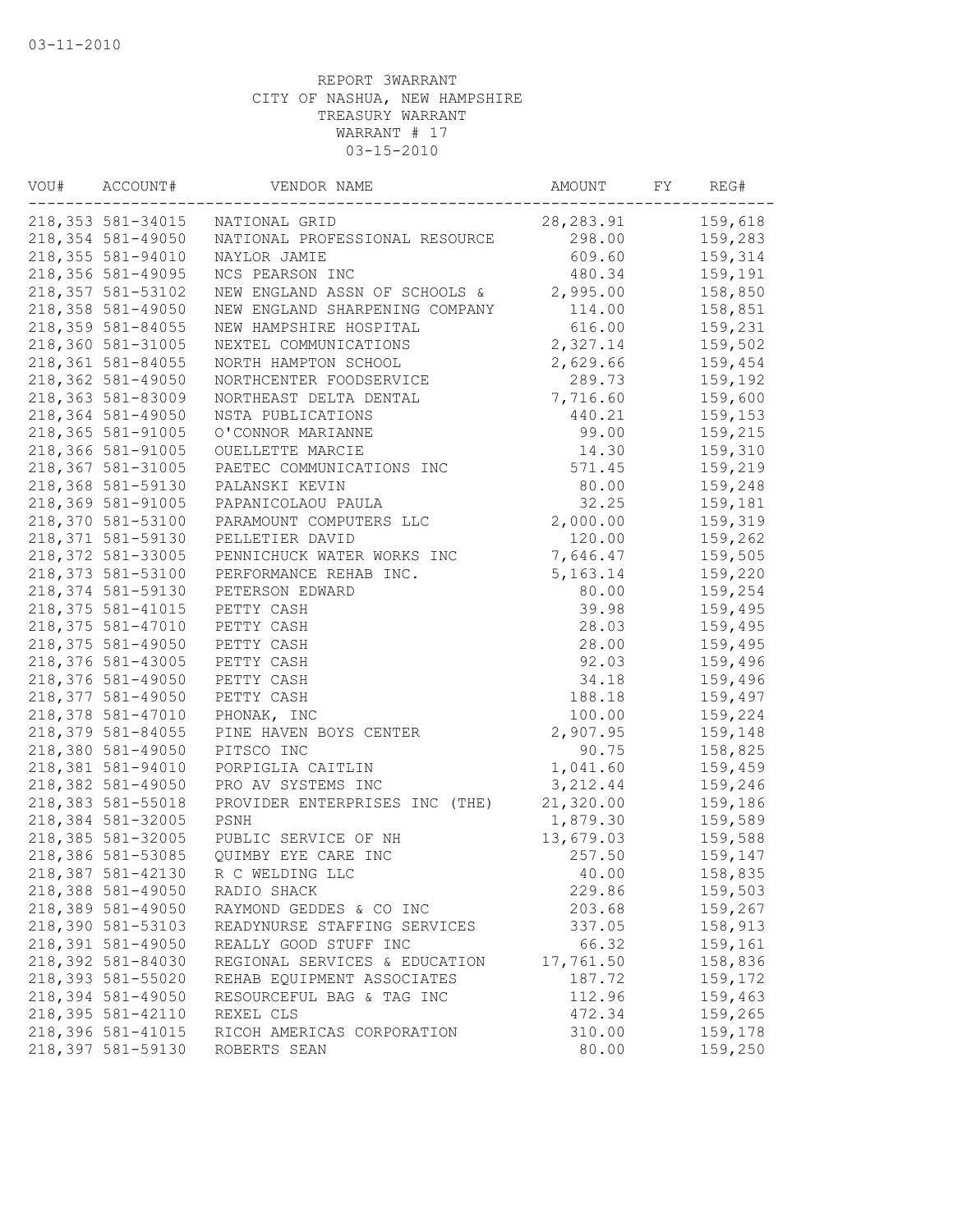| VOU#  | ACCOUNT#           | VENDOR NAME                     | AMOUNT    | FΥ | REG#       |
|-------|--------------------|---------------------------------|-----------|----|------------|
|       | 218,398 581-59130  | ROBICHAUD DARRELL               | 80.00     |    | 159,256    |
|       | 218,399 581-49050  | SAGE PUBLICATIONS INC           | 131.75    |    | 158,830    |
|       | 218,400 581-78007  | SANEL AUTO PARTS CO             | 4.62      |    | 158,964    |
|       | 218,401 581-59130  | SCACCIA RON                     | 80.00     |    | 159,306    |
|       | 218,402 581-47010  | SCHOOL HEALTH CORP              | 362.84    |    | 158,849    |
|       | 218,403 581-49050  | SCHOOL SPECIALTY INC            | 1,918.72  |    | 159,175    |
|       | 218,404 581-91005  | SICILIA KATHRYN                 | 110.50    |    | 159,271    |
|       | 218,405 581-59130  | SIMONEAU KEVIN                  | 80.00     |    | 158,832    |
|       | 218,406 581-74092  | SIROIS & SON APPLIANCE REPAIRS  | 98.00     |    | 159,376    |
|       | 218,407 581-84030  | SPAULDING YOUTH CENTER          | 4,085.40  |    | 158,821    |
|       | 218,408 581-55015  | SPIRO AMANDA                    | 170.00    |    | 159,323    |
|       | 218,409 581-41015  | STAPLES BUSINESS ADVANTAGE      | 37.18     |    | 159,062    |
|       | 218,409 581-41045  | STAPLES BUSINESS ADVANTAGE      | 98.38     |    | 159,062    |
|       | 218,409 581-49050  | STAPLES BUSINESS ADVANTAGE      | 2,369.54  |    | 159,062    |
|       | 218,410 581-53100  | STATE OF NH CRIMINAL RECORDS    | 241.50    |    | 159,498    |
|       | 218, 411 581-59130 | STEVENS DOUG                    | 60.00     |    | 159,264    |
|       | 218, 412 581-49050 | SUPER DUPER PUBLICATIONS        | 9.95      |    | 158,858    |
|       | 218, 413 581-49050 | TECHNICAL EDUCATION SOLUTIONS   | 360.00    |    | 159,295    |
|       | 218, 414 581-78007 | TOWERS MOTOR PARTS CORP         | 366.13    |    | 159,076    |
|       | 218, 415 581-84055 | TREASURER STATE OF NH           | 8,550.00  |    | 159,171    |
|       | 218, 416 581-43005 | UNITED PARCEL SERVICE           | 11.89     |    | 159,146    |
|       | 218, 417 581-41015 | VALLEY COMMUNICATIONS SYSTEM I  | 59.00     |    | 159,200    |
|       | 218, 418 581-59130 | VAN ERON DENNIS                 | 60.00     |    | 159,243    |
|       | 218, 419 581-31005 | VERIZON BUSINESS                | 4,412.68  |    | 158,816    |
|       | 218,420 581-84030  | VERMONT CTR FOR THE DEAF &      | 14,866.60 |    | 159,286    |
|       | 218, 421 581-59130 | VICKERY GARY                    | 90.00     |    | 159,467    |
|       | 218,422 581-83004  | VISION SERVICE PLAN-NH          | 2, 144.52 |    | 159,616    |
|       | 218, 423 581-49075 | W E AUBUCHON CO INC             | 28.71     |    | 159,602    |
|       | 218, 424 581-49075 | WALMART COMMUNITY               | 154.82    |    | 159,129    |
|       | 218, 425 581-55018 | WALTHAM CENTRAL SCHOOL          | 385.00    |    | 159,341    |
|       | 218,426 581-94010  | WARD LINDSAY                    | 1,280.00  |    | 159,289    |
|       | 218, 427 581-41045 | WB MASON COMPANY INC            | 1,706.25  |    | 158,869    |
|       | 218,428 581-59130  | WHALLEY DAVID                   | 60.00     |    | 159,278    |
|       | 218, 429 581-49035 | WILLIAM H SADLIER INC           | 167.46    |    | 158,906    |
|       | 218,430 581-53101  | YOUTH COUNCIL (THE)             | 4,512.50  |    | 159,210    |
|       | 218, 431 581-59130 | ZWICKER DAVE                    | 80.00     |    | 159,249    |
| TOTAL | 581                | SCHOOL DEPARTMENT               |           |    | 808,099.89 |
| 630   |                    | 590-23532 LIFEGUARD SYSTEMS INC | 8,525.69  |    | 158,992    |
| TOTAL | 590                | PRIOR YEAR OBLIGATIONS          |           |    | 8,525.69   |
| 631   | 592-85005 US BANK  |                                 | 300.00    |    | 158,884    |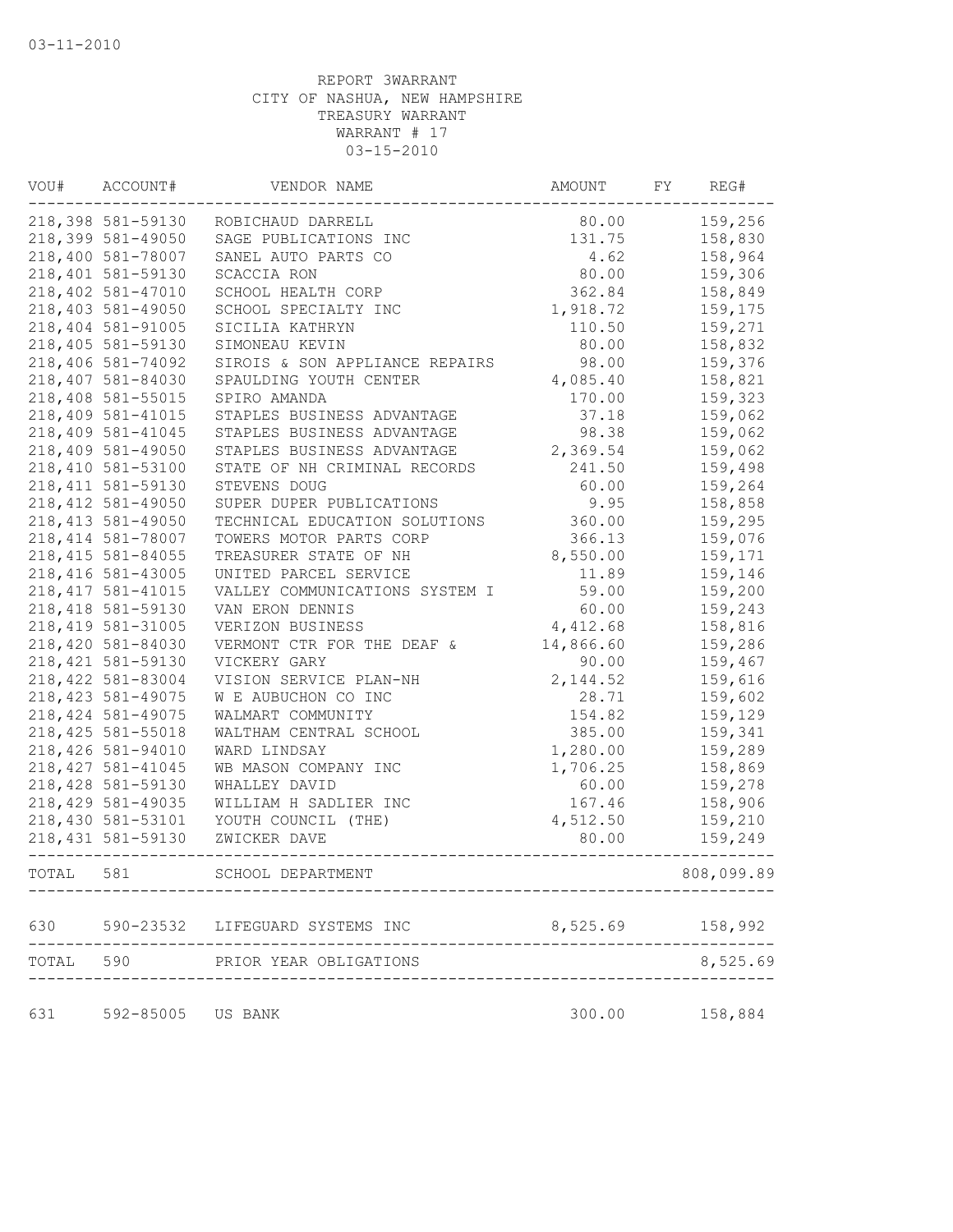|     |                          | VOU# ACCOUNT# VENDOR NAME                    | AMOUNT FY REG# |                |
|-----|--------------------------|----------------------------------------------|----------------|----------------|
|     |                          | TOTAL 592 BONDED DEBT SERVICE                |                | 300.00         |
|     |                          |                                              |                |                |
| 632 | 595-22015                | CASE LARRY & MARY                            | 4.16           | 158,815        |
| 633 | 595-22015                | CENTRAL FUNDING & EQUITY LLC                 | 231.54         | 159,445        |
| 634 | 595-22015                | CONWAY ARENA                                 | 68.20          | 159,229        |
| 635 | 595-22015                | FERLAND RAYMOND & MARYLOU                    | 4.70           | 159,447        |
| 636 | 595-22015                | GOGAN PAULA                                  | 45.80          | 159,108        |
| 637 | 595-22015                | JLPK-FW LLC                                  | 1,877.63       | 159,444        |
| 638 | 595-22015                | SNELGROVE DONALD & SONJA                     | 89.77          | 158,985        |
| 639 | 595-22020                | 34 CELLU DR LLC                              | 20,944.17      | 159,442        |
| 640 | $595 - 22020$            | BOWKER RICHARD & MARGARET                    | 690.66         | 159,101        |
| 641 | 595-22020                | CENTRAL FUNDING & EQUITY LLC                 | 3,016.85       | 159,445        |
| 642 | 595-22020                | GOGAN PAULA                                  | 637.07         | 159,108        |
| 643 | 595-22020                | JLPK-FW LLC                                  | 20,623.01      | 159,444        |
| 644 | 595-22020                | SAT SR LIMITED PARTNERSHIP 2,685.15          |                | 159,443        |
| 645 | 595-22020                | SNELGROVE DONALD & SONJA                     | 954.72         | 158,985        |
|     | 646 595-22025            | PROPERTY VALUATION ADVISORS 3,300.00 159,079 |                |                |
|     | TOTAL 595 OVERLAY        |                                              |                | 55, 173. 43    |
|     |                          |                                              |                |                |
|     | 647 599-64045 PROVANTAGE |                                              |                | 476.77 159,116 |
|     |                          | TOTAL 599 "CERF" - EQUIPMENT PURCHASES       |                | 476.77         |
|     |                          |                                              |                |                |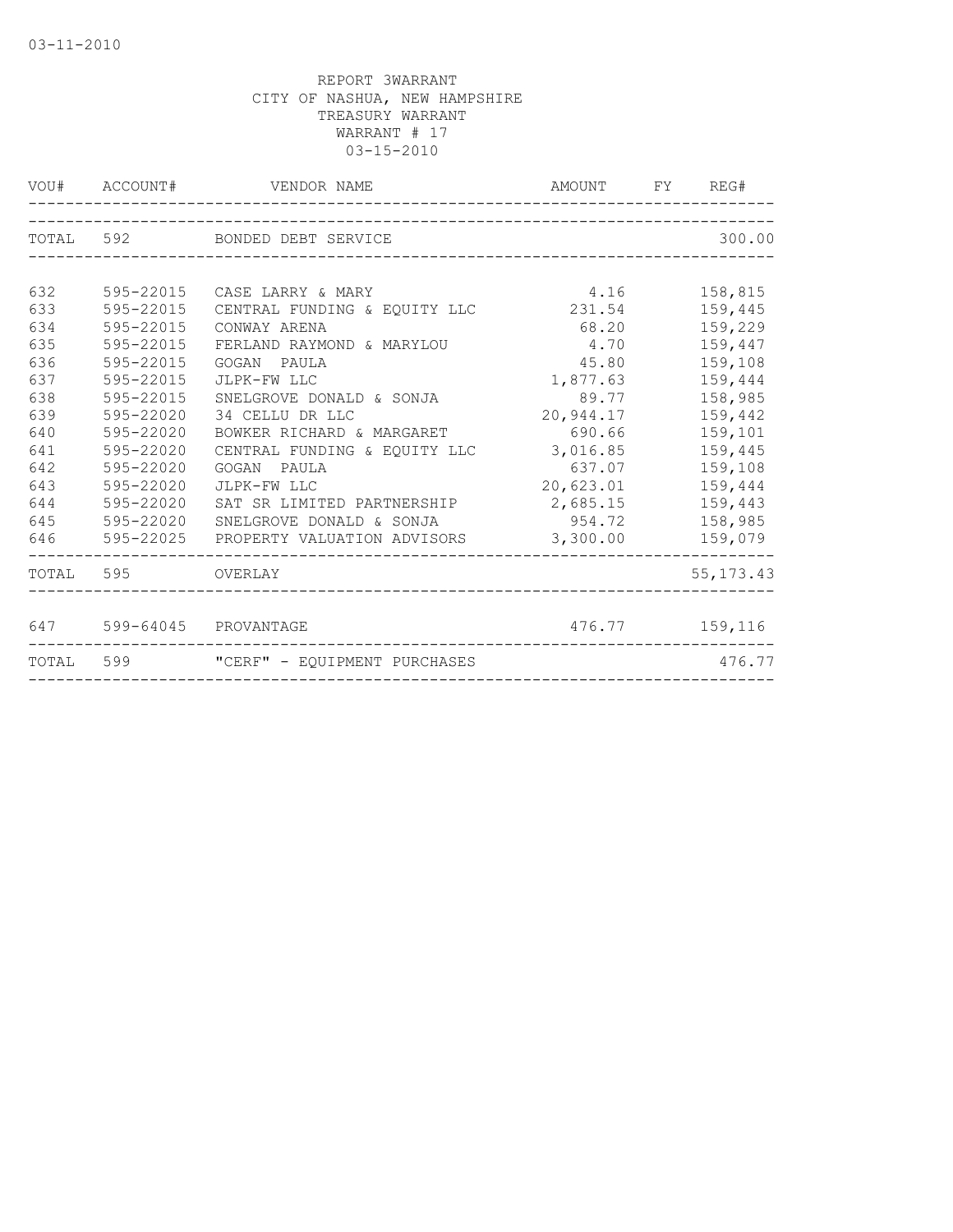| VOU#  | ACCOUNT#   | VENDOR NAME                                                    | AMOUNT    | FY | REG#      |
|-------|------------|----------------------------------------------------------------|-----------|----|-----------|
| 648   |            |                                                                |           |    | 159,412   |
| TOTAL |            | 617-01 CAP IMP - BUILDING MAINT<br>GENERAL REPAIRS - CITY HALL |           |    | 2,100.00  |
| 649   | $622 - 03$ | SCHAFER CONSULTING                                             | 17,500.00 |    | 159,152   |
| TOTAL |            | 622-03 CAP IMP - INFORMATION TECH<br>ADMINS MIGRATION CONSULT  |           |    | 17,500.00 |
| 650   | 653-20     | MILL CITY CONTRACTING                                          | 2,373.89  |    | 159,331   |
| TOTAL | $653 - 20$ | CAP IMP - STREET DEPT<br>SIDEWALK CONSTR & REPLACEMENT         |           |    | 2,373.89  |
|       |            |                                                                |           |    |           |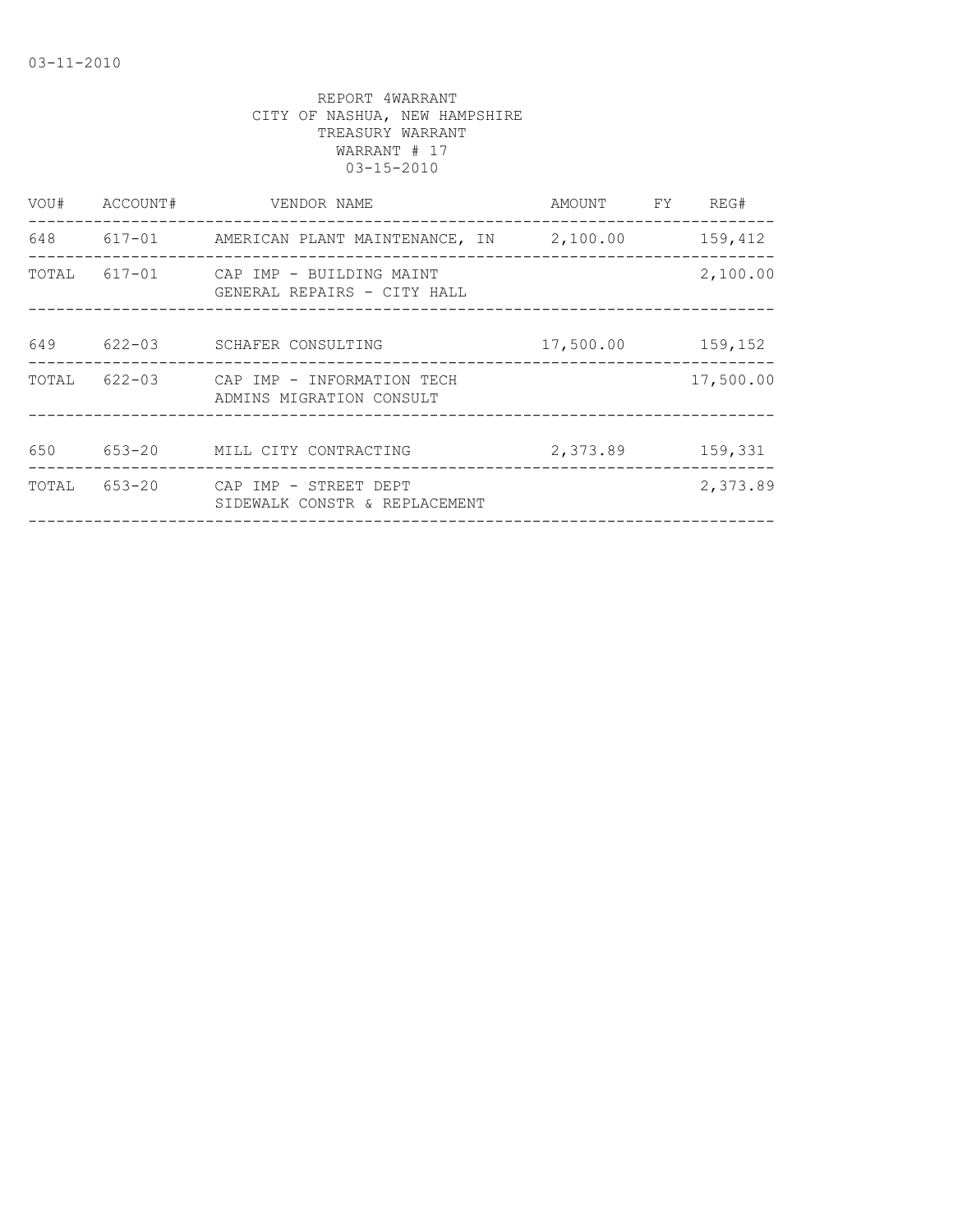| VOU#                                                 |     | ACCOUNT# PROGRAM VENDOR NAME                                                                                                                                                                                                                                                                                            |                                                                    | AMOUNT FY REG#                                                   |
|------------------------------------------------------|-----|-------------------------------------------------------------------------------------------------------------------------------------------------------------------------------------------------------------------------------------------------------------------------------------------------------------------------|--------------------------------------------------------------------|------------------------------------------------------------------|
| 651<br>652<br>652                                    |     | 722-53140 3735 CAREER CONNECTIONS<br>722-56050 3735 CITIZENS BANK<br>722-91075 3735 CITIZENS BANK                                                                                                                                                                                                                       | 900.29<br>1,072.20 470                                             | 1,300.95 159,594<br>470                                          |
| TOTAL                                                | 722 | CPF-INFORMATION TECHNOLOGY                                                                                                                                                                                                                                                                                              | 3, 273.44                                                          |                                                                  |
|                                                      |     |                                                                                                                                                                                                                                                                                                                         |                                                                    | 10,000.00 158,809                                                |
|                                                      |     | TOTAL 753 CPF-STREET DEPT                                                                                                                                                                                                                                                                                               | 10,000.00                                                          |                                                                  |
|                                                      |     |                                                                                                                                                                                                                                                                                                                         |                                                                    | 6,405.01 158,870                                                 |
|                                                      |     | TOTAL 791 CPF-SOLID WASTE DISPOSAL                                                                                                                                                                                                                                                                                      | 6,405.01                                                           |                                                                  |
| 655<br>656<br>656<br>657<br>658<br>659<br>660<br>660 |     | 792-01310 3743 REILLY ELECTRIC COMPANY/RETAIN 415.80<br>792-27 3799 GEMINI ELECTRIC INC<br>792-28 3799 GEMINI ELECTRIC INC<br>792-53030 3791 SEA CONSULTANTS<br>792-53181 3794 C S S I<br>792-54005 3795 TELEGRAPH PUBLISHING COMPANY 6220.20<br>792-65 3799 SOUTHWORTH MILTON INC<br>792-66 3799 SOUTHWORTH MILTON INC | 15,477.86<br>37.17<br>35, 167. 72<br>7,000.00<br>4,798.00<br>13.44 | 467<br>464<br>464<br>159,023<br>159,380<br>159,364<br>465<br>465 |
| TOTAL                                                |     | 792 CPF-WASTEWATER USER FUND                                                                                                                                                                                                                                                                                            | 63,130.19                                                          |                                                                  |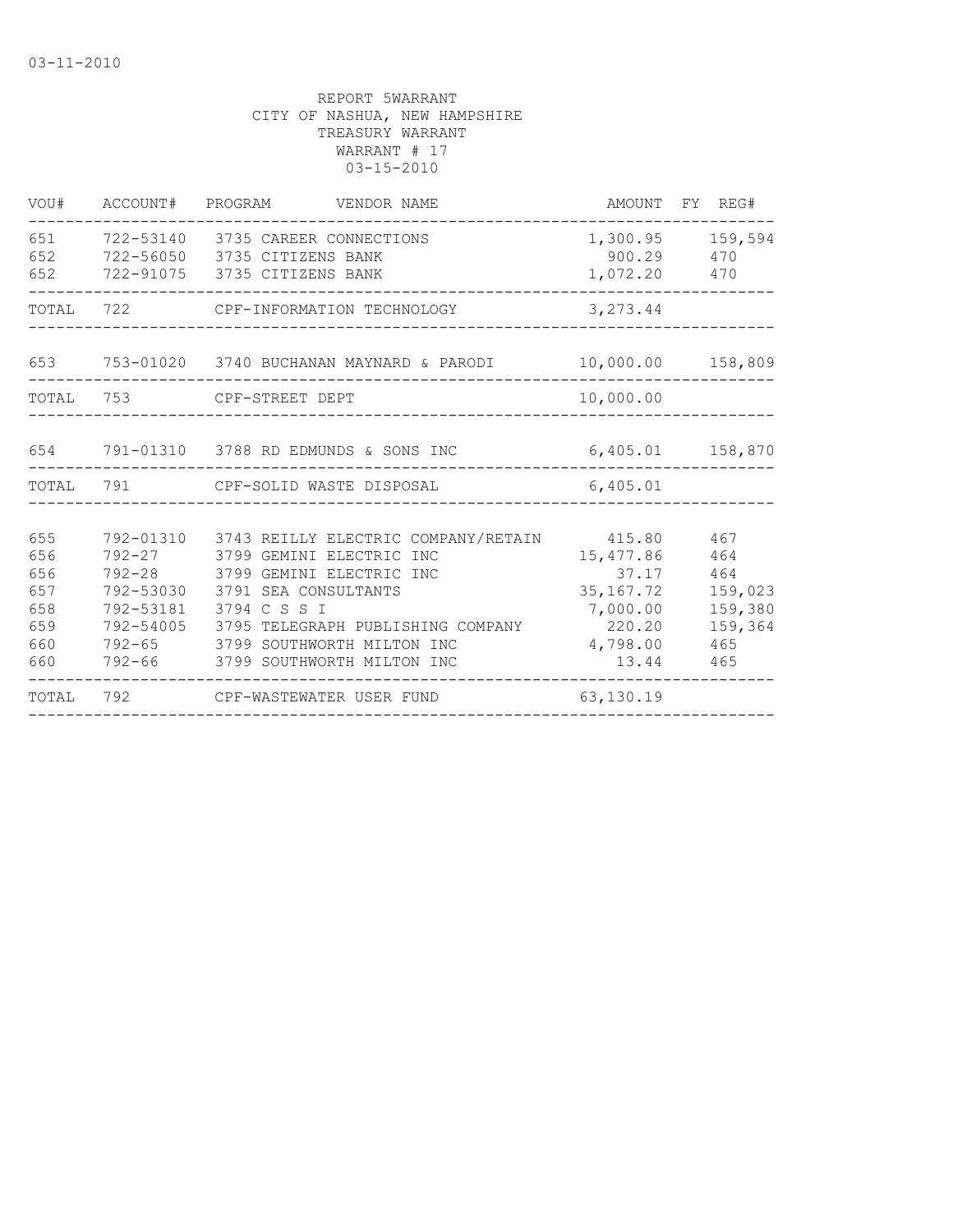| VOU#      | ACCOUNT#         | VENDOR NAME                    | AMOUNT         | FY | REG#      |
|-----------|------------------|--------------------------------|----------------|----|-----------|
| 661       | 801-32005        | PSNH                           | 762.86         |    | 159,584   |
| 662       | 801-32005        | PUBLIC SERVICE OF NH           | 828.91         |    | 159,588   |
| 663       | 801-33005        | PENNICHUCK WATER               | 347.55         |    | 159,521   |
| 664       | 801-46045        | CCP INDUSTRIES INC             | 39.62          |    | 158,969   |
| 665       | 801-48005        | SHATTUCK MALONE OIL CO         | 878.57         |    | 159,501   |
| 665       | 801-48005        | SHATTUCK MALONE OIL CO         | 1,010.34       |    | 159,501   |
| 665       | 801-48005        | SHATTUCK MALONE OIL CO         | 307.51         |    | 159,501   |
| 666       | 801-49040        | LAB SAFETY SUPPLY INC          | 127.39         |    | 158,988   |
| 667       | 801-53030        | CMA ENGINEERS INC              | 2,615.91       |    | 158,978   |
| 668       | 801-53030        | GZA GEOENVIRONMENTAL INC       | 743.66         |    | 159,188   |
| 669       | 801-53075        | USDA APHIS                     | 5,441.67       |    | 159,522   |
| 670       | 801-59100        | AMHERST APPLIANCE REPAIR/STEVE | 721.00         |    | 158,996   |
| 671       | 801-59100        | UNIVERSAL RECYCLING TECH LLC   | 3,538.06       |    | 159,393   |
| 672       | 801-59105        | BILL'S WORLD CLASS CLEANING IN | 780.00         |    | 159,327   |
| 673       | 801-59238        | ANACOMP INC                    | 18.96          |    | 158,876   |
| 674       | 801-59245        | D & R TOWING INC               | 150.00         |    | 159,343   |
| 675       | 801-74175        | ACTION KING SERVICES           | 500.00         |    | 158,921   |
| 676       | 801-75023        | BELLETETES INC                 | 247.27         |    | 158,958   |
| 677       | 801-77020        | LIBERTY INTN'L TRUCKS OF NH LL | 1,015.77       |    | 159,349   |
| 678       | 801-78065        | MAYNARD & LESIEUR INCORPORATED | 672.29         |    | 159,353   |
| 679       | 801-78100        | CHADWICK-BAROSS INC            | 744.22         |    | 158,875   |
| 680       | 801-78100        | FREIGHTLINER OF NH INC         | 109.66         |    | 159,087   |
| 681       |                  | 801-78100 NAPA AUTO PARTS      | 436.73         |    | 159,071   |
| 682       | 801-78100        | SANEL AUTO PARTS CO            | 506.47         |    | 158,964   |
| TOTAL 801 |                  | SOLID WASTE DISPOSAL           | ______________ |    | 22,544.42 |
|           |                  |                                |                |    |           |
| 683       | $802 - 215 - 00$ | ACCURATE TITLE                 | 16.50          |    | 158,967   |
| 684       | $802 - 215 - 00$ | KEYPOINT PARTNERS LLC          | 224.61         |    | 159,416   |
| 685       | 802-31005        | BAYRING COMMUNICATIONS         | 60.42          |    | 159,559   |
| 686       | 802-31005        | FAIRPOINT COMMUNICATIONS       | 674.50         |    | 159,561   |
| 687       | 802-31005        | FAIRPOINT COMMUNICATIONS       | 63.12          |    | 159,563   |
| 688       | 802-32005        | PSNH                           | 1,173.64       |    | 159,584   |
| 689       | 802-33005        | PENNICHUCK WATER               | 66.32          |    | 159,521   |
| 690       | 802-41015        | STAPLES BUSINESS ADVANTAGE     | 522.66         |    | 159,125   |
| 691       | 802-42010        | OMEGA INDUSTRIAL SUPPLY INC    | 999.05         |    | 159,025   |
| 692       | 802-43005        | FEDEX                          | 22.90          |    | 159,504   |
| 693       | 802-45101        | CIBA CORPORATION               | 9,040.00       |    | 158,895   |
| 694       | 802-45103        | JCI JONES CHEMICALS INC        | 6,923.86       |    | 159,385   |
| 695       | 802-45106        | KEMIRA WATER SOLUTIONS INC     | 9,009.62       |    | 158,990   |
| 696       | 802-45175        | ARCSOURCE INC                  | 78.40          |    | 158,965   |
| 697       | 802-46045        | ATWATER MICHEL                 | 82.00          |    | 159,441   |
| 698       | 802-46045        | UNIFIRST CORPORATION           | 212.36         |    | 159,089   |
| 698       | 802-46045        | UNIFIRST CORPORATION           | 891.21         |    | 159,089   |
| 699       | $802 - 467$      | HILLSBOROUGH COUNTY TREASURER  | 159.93         |    | 159,362   |
| 700       | 802-48005        | CITY OF NASHUA/PETTY CASH SLIP | 27.25          |    | 158,810   |
| 701       | 802-48015        | DENNIS K BURKE INC             | 442.22         |    | 159,598   |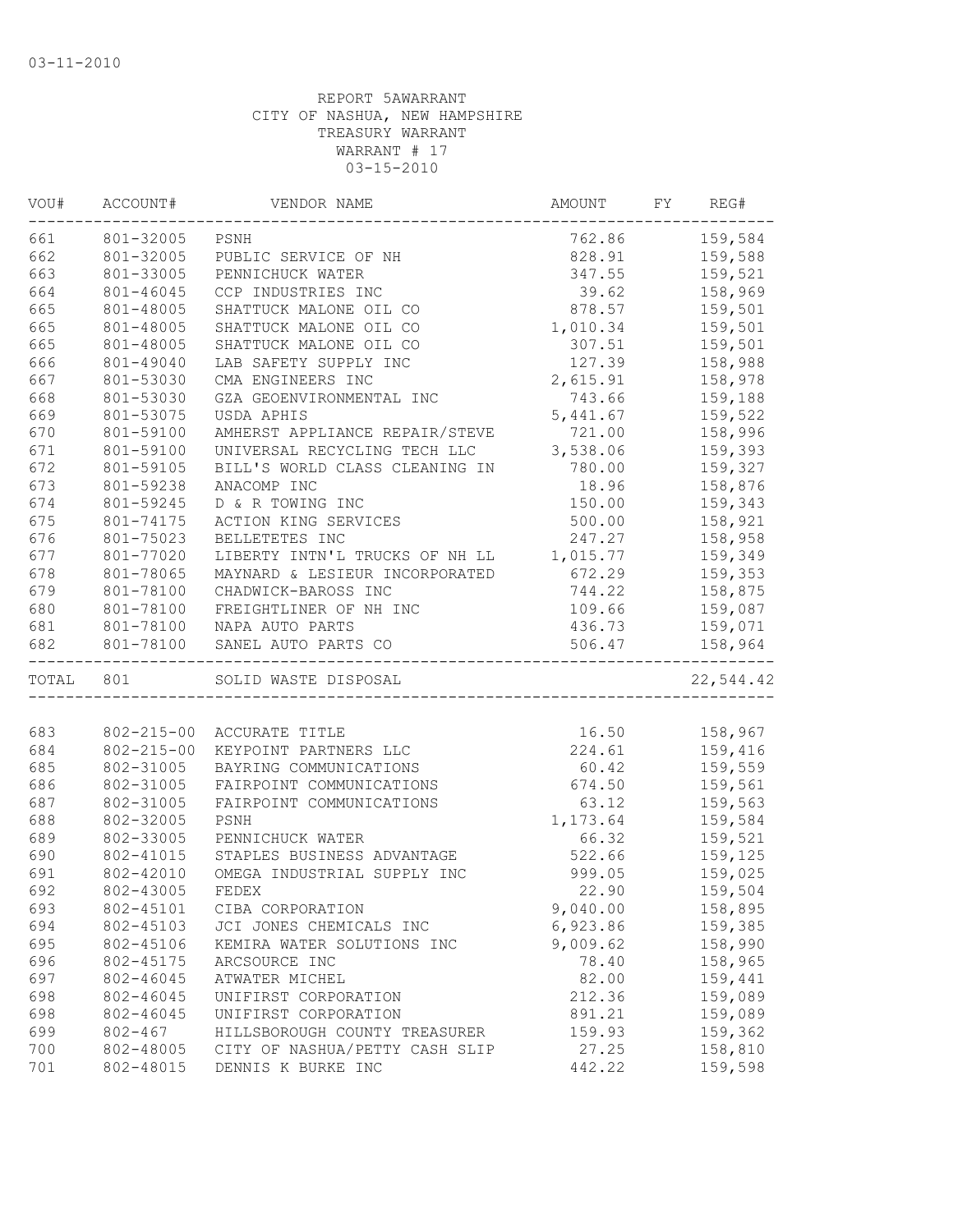| VOU# | ACCOUNT#  | VENDOR NAME                    | AMOUNT    | FY | REG#    |
|------|-----------|--------------------------------|-----------|----|---------|
| 701  |           | 802-48015 DENNIS K BURKE INC   | 442.22    |    | 159,598 |
| 702  | 802-49025 | CIARDELLI GERALDINE            | 65.75     |    | 159,500 |
| 703  | 802-49070 | VWR INTERNATIONAL INC          | 201.33    |    | 159,126 |
| 704  | 802-49075 | <b>CUES</b>                    | 152.88    |    | 158,939 |
| 705  | 802-49075 | FEDEX                          | 85.96     |    | 159,504 |
| 706  | 802-49075 | NH BRAGG & SONS INC            | 944.48    |    | 158,833 |
| 707  | 802-53030 | CHEMSERVE ENVIRONMENTAL ANALYS | 144.14    |    | 159,061 |
| 708  | 802-53030 | EASTERN ANALYTICAL INC         | 326.75    |    | 158,962 |
| 709  | 802-53075 | FLOW ASSESSMENT SERVICES LLC   | 2,799.00  |    | 159,334 |
| 710  | 802-59100 | ANSWERING SERVICES OF NH LLC   | 77.00     |    | 159,010 |
| 711  | 802-59105 | GREENLEAF WILLIAM              | 340.00    |    | 159,022 |
| 712  | 802-59220 | PRINTGRAPHICS OF MAINE         | 147.32    |    | 158,901 |
| 713  | 802-59225 | RESOURCE MANAGEMENT INC        | 19,807.14 |    | 158,827 |
| 714  | 802-59230 | CORRIVEAU ROUTHIER INC         | 133.78    |    | 159,342 |
| 715  | 802-59230 | NATIONAL WATER MAIN CLEANING C | 3,049.05  |    | 159,329 |
| 716  | 802-59238 | ANACOMP INC                    | 43.56     |    | 158,876 |
| 717  | 802-59238 | OFFICE EQUIPMENT FINANCE SERVI | 79.65     |    | 159,562 |
| 718  | 802-59239 | STAPLES BUSINESS ADVANTAGE     | 14.54     |    | 159,125 |
| 719  | 802-59275 | PENNICHUCK                     | 8,015.68  |    | 159,564 |
| 720  | 802-59320 | NAPA AUTO PARTS                | 278.38    |    | 159,071 |
| 721  | 802-64192 | FEDEX                          | 21.91     |    | 159,504 |
| 722  | 802-64192 | HOME DEPOT CREDIT SERVICES     | 122.40    |    | 159,515 |
| 722  | 802-64192 | HOME DEPOT CREDIT SERVICES     | 27.96     |    | 159,515 |
| 723  | 802-64192 | LAB SAFETY SUPPY INC           | 91.80     |    | 159,123 |
| 724  | 802-64192 | MCMASTER-CARR SUPPLY CO        | 47.81     |    | 158,953 |
| 725  | 802-64192 | NH BRAGG & SONS INC            | 156.55    |    | 158,833 |
| 726  | 802-64192 | PINE MOTOR PARTS               | 38.58     |    | 159,354 |
| 726  | 802-64192 | PINE MOTOR PARTS               | 45.17     |    | 159,354 |
| 727  | 802-64192 | STAPLES BUSINESS ADVANTAGE     | 223.09    |    | 159,125 |
| 728  | 802-64192 | UNITED SUPPLY COMPANY INC      | 59.54     |    | 159,365 |
| 729  | 802-77050 | FASTENAL COMPANY               | 106.35    |    | 159,024 |
| 730  | 802-77050 | HOME DEPOT CREDIT SERVICES     | 49.69     |    | 159,515 |
| 731  | 802-77065 | EASTERN BEARINGS INC           | 546.14    |    | 158,933 |
| 732  | 802-77067 | HACH COMPANY                   | 306.49    |    | 159,078 |
| 733  | 802-77069 | G H PHILBRICK SONS INC         | 1,420.00  |    | 158,981 |
| 734  | 802-77069 | GRAINGER                       | 61.97     |    | 158,917 |
| 735  | 802-77069 | MCMASTER-CARR SUPPLY CO        | 46.04     |    | 158,953 |
| 736  | 802-77069 | SOUTHWORTH-MILTON INC          | 3,685.83  |    | 158,843 |
| 737  | 802-77069 | THE BLAKE GROUP                | 625.00    |    | 158,938 |
| 738  | 802-77072 | FREDERICKSEAL INC              | 402.41    |    | 158,880 |
| 739  | 802-77072 | HIGHLAND POWER                 | 7,523.72  |    | 159,114 |
| 740  | 802-77075 | MCMASTER-CARR SUPPLY CO        | 41.13     |    | 158,953 |
| 741  | 802-91010 | CITY OF NASHUA/PETTY CASH SLIP | 35.00     |    | 158,810 |
| 742  | 802-91010 | DOOKRAN STEPHEN                | 18.00     |    | 159,073 |
| 743  | 802-94005 | ADIE JOHN                      | 202.58    |    | 158,888 |
| 744  | 802-94005 | NEWEA                          | 1,340.00  |    | 159,592 |
| 745  | 802-96004 | HORIZON SOLUTIONS CORP         | 1,259.24  |    | 158,824 |
|      |           |                                |           |    |         |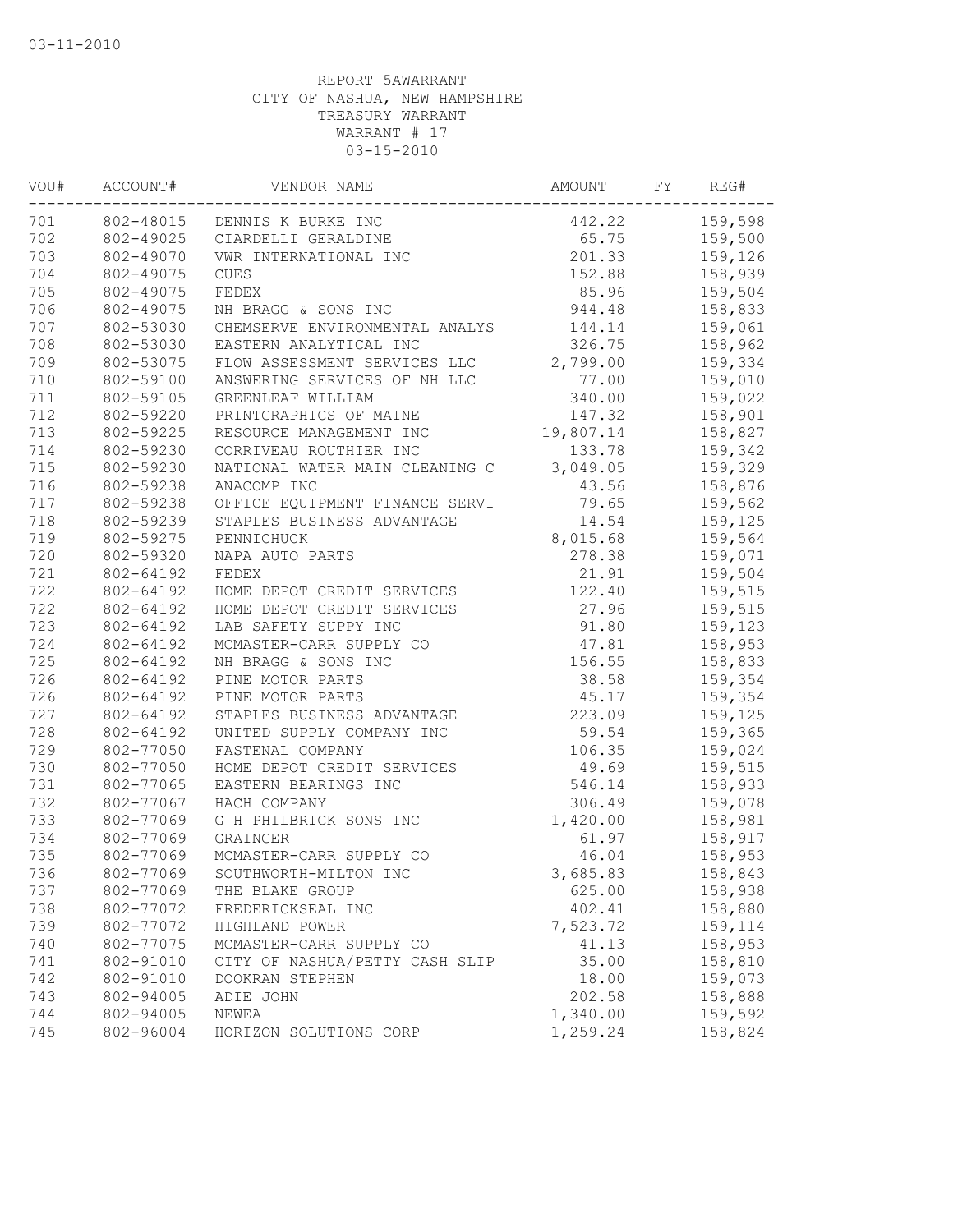| VOU#      | ACCOUNT# |                          | VENDOR NAME | AMOUNT | <b>FY</b> | REG#      |
|-----------|----------|--------------------------|-------------|--------|-----------|-----------|
|           |          |                          |             |        |           |           |
| TOTAL 802 |          | SEWERAGE DISPOSAL SYSTEM |             |        |           | 86,343.58 |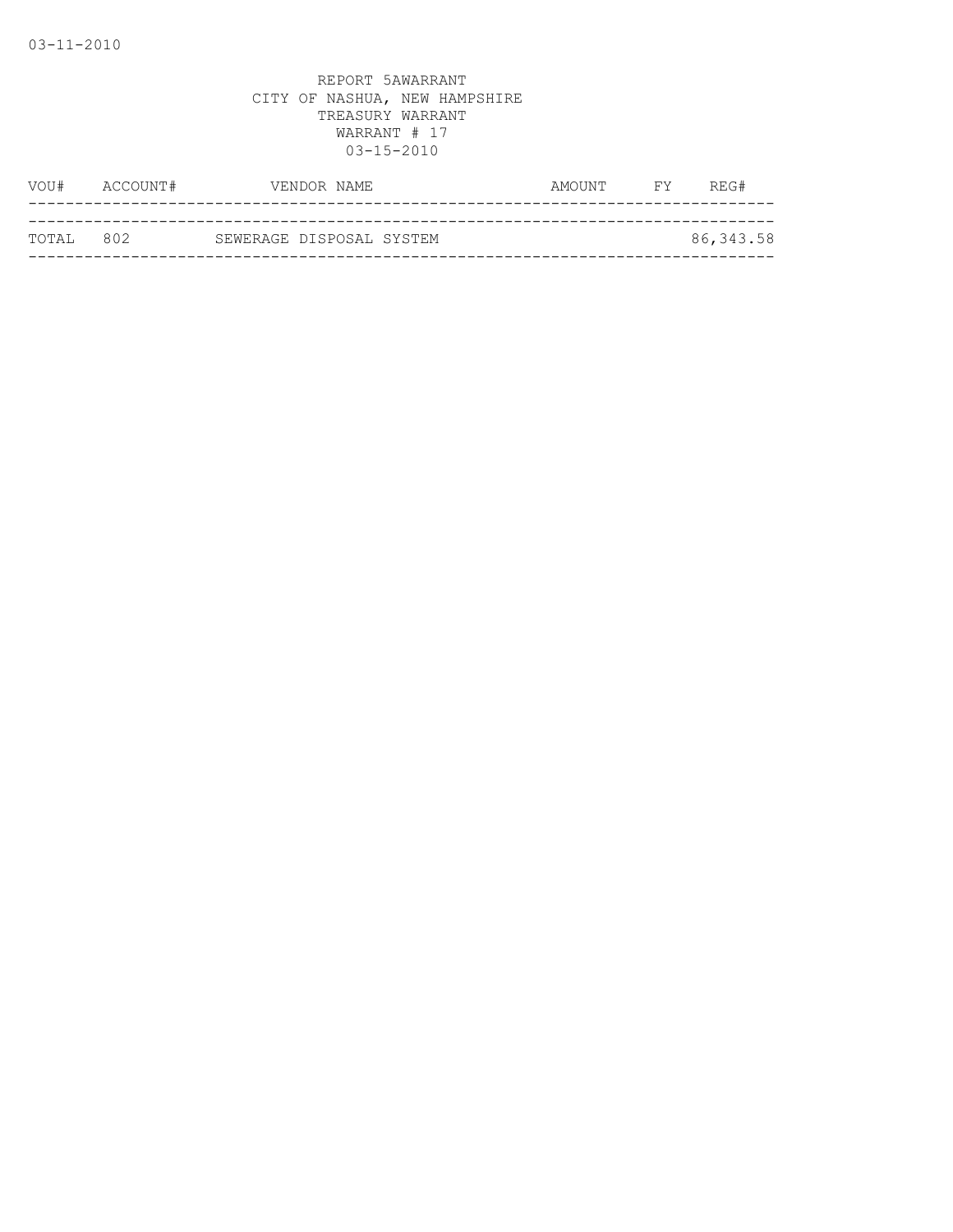| VOU#                                          | ACCOUNT#                                                                                | VENDOR NAME                                                                                                                                 | AMOUNT FY REG#                                                   |                                                                           |
|-----------------------------------------------|-----------------------------------------------------------------------------------------|---------------------------------------------------------------------------------------------------------------------------------------------|------------------------------------------------------------------|---------------------------------------------------------------------------|
|                                               |                                                                                         | 746 915-94010 CIARDELLI GERALDINE<br>747 915-94010 OSBORNE NOELLE                                                                           | 225.00                                                           | 159,500<br>1,473.75 159,120                                               |
| TOTAL                                         |                                                                                         | 915 HUMAN RESOURCE TRUST FUND                                                                                                               |                                                                  | 1,698.75                                                                  |
|                                               |                                                                                         | 748 952-75022 PRO SOUND SERVICE INC                                                                                                         | 863.54 159,404                                                   |                                                                           |
|                                               |                                                                                         | TOTAL 952 PARK & RECREATION TRUST FUND                                                                                                      |                                                                  | 863.54                                                                    |
|                                               |                                                                                         | 749 961-45185 HARDY DORIC INC                                                                                                               |                                                                  | 1,170.00 158,971                                                          |
|                                               |                                                                                         | TOTAL 961 EDGEWOOD CEMETERY TRUST FUND                                                                                                      |                                                                  | 1,170.00                                                                  |
|                                               |                                                                                         | 750 963-34005 MCLAUGHLIN OIL COMPANY                                                                                                        |                                                                  | $641.67$ $158,912$                                                        |
|                                               |                                                                                         | TOTAL 963 WOODLAWN CEMETERY TRUST FUND                                                                                                      |                                                                  | 641.67                                                                    |
| 751<br>752<br>753<br>754<br>755<br>756<br>757 | 975-05071<br>975-31040<br>975-34015<br>975-45050<br>975-45904<br>975-45904<br>975-59100 | COOPER DOVILE<br>BAYRING COMMUNICATIONS<br>NATIONAL GRID<br>INGRAM LIBRARY SERVICES<br>BALTECH PUBLISHING<br>BALTIC NEWS LTD<br>EYMAN CAROL | 220.00<br>25.00<br>199.50<br>715.47<br>29.95<br>291.82<br>196.54 | 159,599<br>159,559<br>159,552<br>159,117<br>159,537<br>159,535<br>158,864 |
| TOTAL                                         | 975                                                                                     | LIBRARY TRUST FUND                                                                                                                          |                                                                  | 1,678.28                                                                  |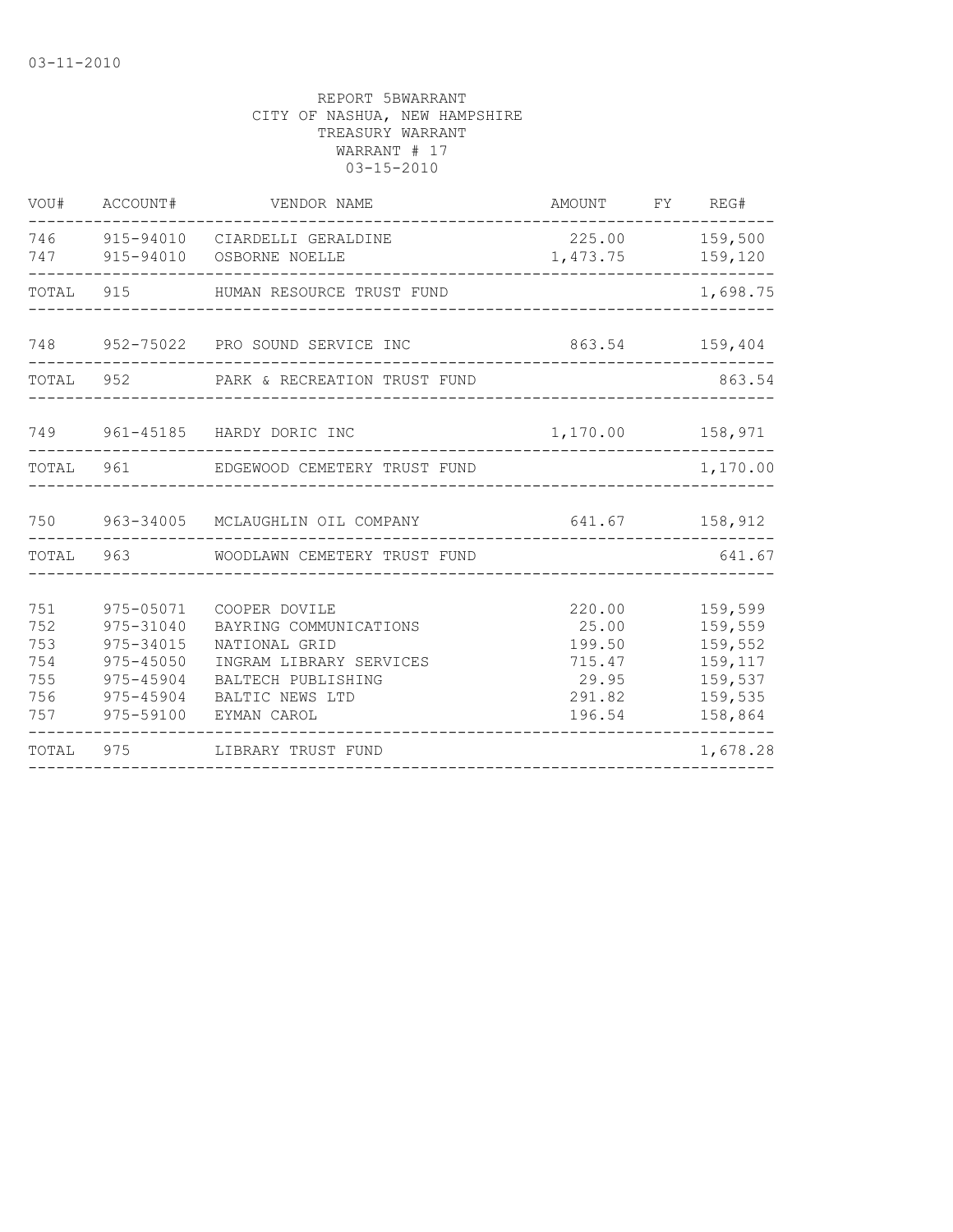|           | ACCOUNT# PAYROLL WEEK ENDING |  | AMOUNT |
|-----------|------------------------------|--|--------|
|           |                              |  |        |
| TOTAL 951 |                              |  |        |
|           |                              |  |        |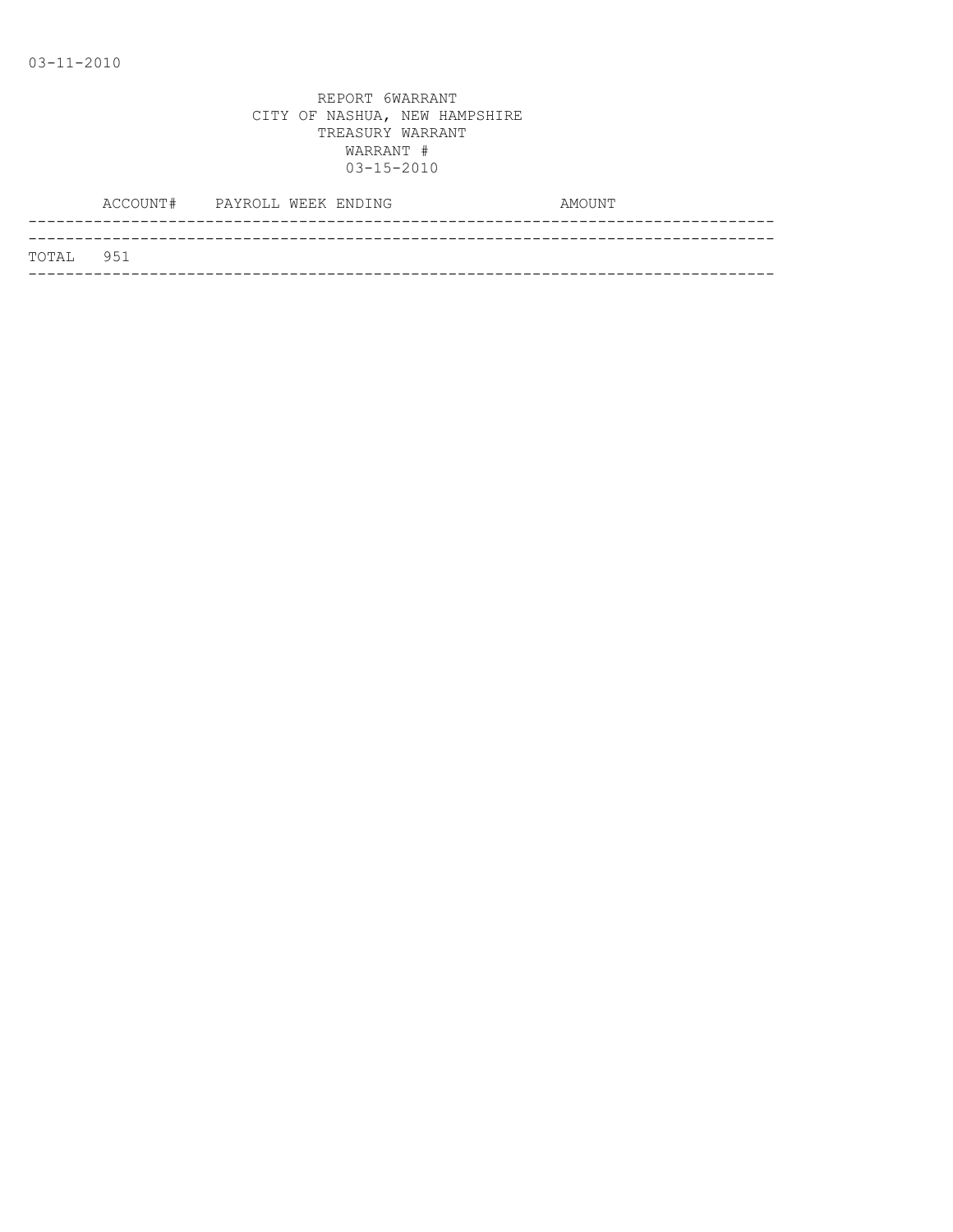|           |                                                                                                                                                                                                                                                                  | ACCOUNT# PAYROLL WEEK ENDING                                                                                                                                                                                                                                                                                                            | AMOUNT                                                                                                                                                                                                                             |            |
|-----------|------------------------------------------------------------------------------------------------------------------------------------------------------------------------------------------------------------------------------------------------------------------|-----------------------------------------------------------------------------------------------------------------------------------------------------------------------------------------------------------------------------------------------------------------------------------------------------------------------------------------|------------------------------------------------------------------------------------------------------------------------------------------------------------------------------------------------------------------------------------|------------|
|           |                                                                                                                                                                                                                                                                  | 305-11125 06-MAR-2010<br>305-11125 27-FEB-2010<br>305-11239   06-MAR-2010<br>305-11239 27-FEB-2010                                                                                                                                                                                                                                      | 929.81<br>929.81<br>1,044.25<br>1,044.26                                                                                                                                                                                           |            |
| TOTAL 305 |                                                                                                                                                                                                                                                                  | SRF - CIVIC & COMM ACTIVITIES                                                                                                                                                                                                                                                                                                           |                                                                                                                                                                                                                                    | 3,948.13   |
|           |                                                                                                                                                                                                                                                                  |                                                                                                                                                                                                                                                                                                                                         |                                                                                                                                                                                                                                    |            |
|           | 308-11130<br>308-11130<br>308-11418<br>308-11418<br>308-11441<br>308-11441<br>308-11446<br>308-11446<br>308-11540<br>308-11540<br>308-11578<br>308-11578<br>308-11589<br>308-11589<br>308-11608<br>308-11608<br>308-83051<br>308-83051<br>308-83052<br>308-83052 | 06-MAR-2010<br>27-FEB-2010<br>06-MAR-2010<br>27-FEB-2010<br>06-MAR-2010<br>27-FEB-2010<br>06-MAR-2010<br>27-FEB-2010<br>06-MAR-2010<br>$27 - FEB - 2010$<br>06-MAR-2010<br>27-FEB-2010<br>06-MAR-2010<br>27-FEB-2010<br>06-MAR-2010<br>27-FEB-2010<br>06-MAR-2010<br>27-FEB-2010<br>06-MAR-2010<br>27-FEB-2010<br>308-83053 06-MAR-2010 | 833.86<br>833.85<br>477.92<br>477.92<br>1,404.69<br>1,404.69<br>838.08<br>838.08<br>1,047.51<br>1,047.51<br>964.37<br>964.37<br>1,044.25<br>1,044.25<br>952.10<br>952.10<br>1,288.63<br>1,486.28<br>1,798.32<br>1,466.41<br>153.96 |            |
|           | 308-83102                                                                                                                                                                                                                                                        | 308-83102  06-MAR-2010<br>27-FEB-2010                                                                                                                                                                                                                                                                                                   | 2,474.16<br>2,474.16                                                                                                                                                                                                               |            |
| TOTAL     | 308                                                                                                                                                                                                                                                              | SRF - INSURANCE                                                                                                                                                                                                                                                                                                                         |                                                                                                                                                                                                                                    | 26, 267.47 |
|           | 3097-11408<br>3097-11408<br>3097-12112<br>3097-19138<br>3097-19139<br>3097-19140<br>3097-19540<br>3097-19544<br>3097-19545                                                                                                                                       | 3097-11162 06-MAR-2010<br>3097-11162 27-FEB-2010<br>06-MAR-2010<br>27-FEB-2010<br>06-MAR-2010<br>06-MAR-2010<br>06-MAR-2010<br>$06 - MAR - 2010$<br>$06 - MAR - 2010$<br>$06 - MAR - 2010$<br>06-MAR-2010                                                                                                                               | 627.00<br>627.00<br>619.05<br>152.70<br>563.52<br>3,011.20<br>12,807.66<br>8,773.38<br>23,062.68<br>722.34<br>1,489.14                                                                                                             |            |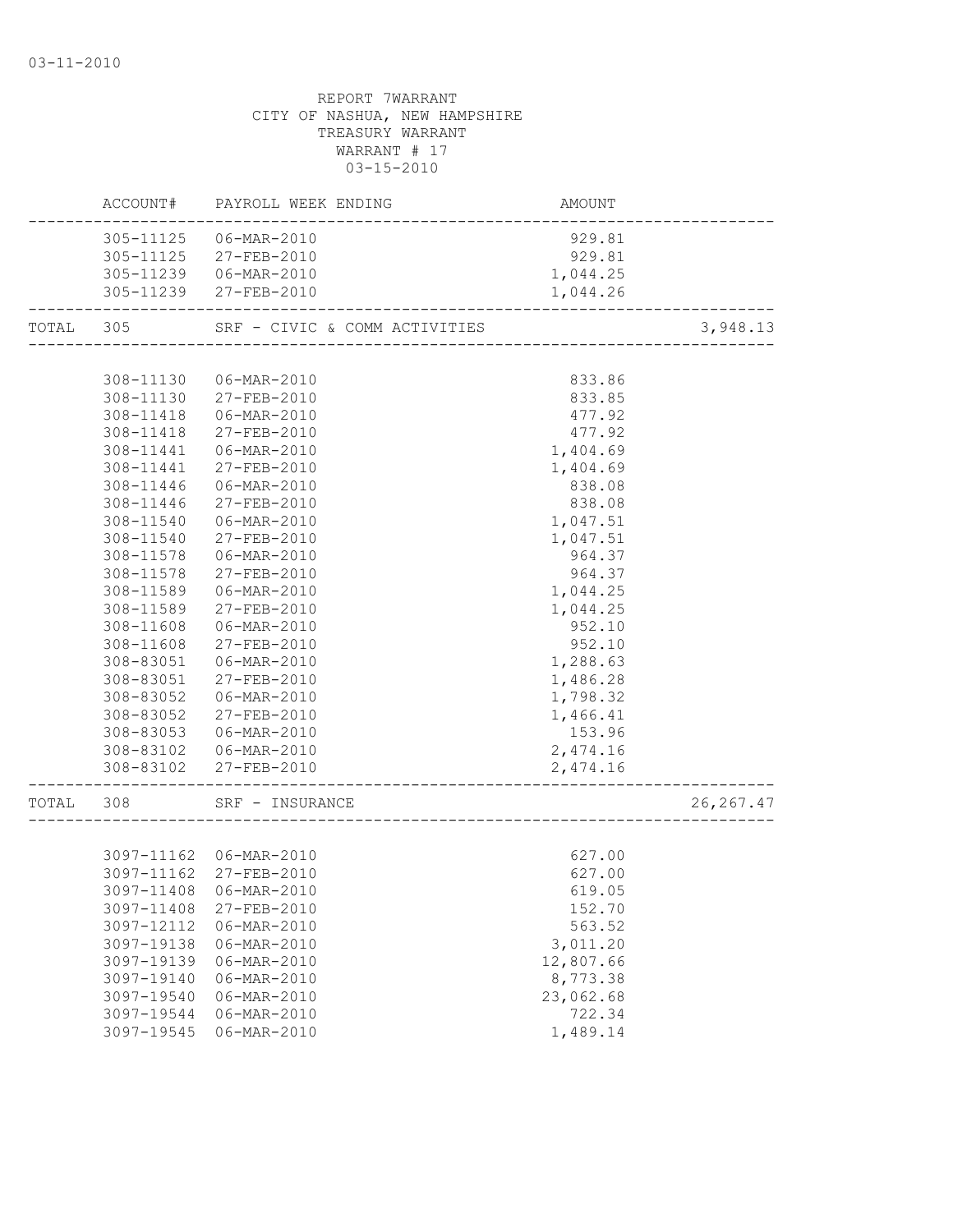|           |                                                  | ACCOUNT# PAYROLL WEEK ENDING                                                                                                                                                                                                                                       | AMOUNT                                                                                                                   |           |
|-----------|--------------------------------------------------|--------------------------------------------------------------------------------------------------------------------------------------------------------------------------------------------------------------------------------------------------------------------|--------------------------------------------------------------------------------------------------------------------------|-----------|
|           |                                                  | TOTAL 309 SRF - FOOD SERVICES                                                                                                                                                                                                                                      |                                                                                                                          | 52,455.67 |
|           |                                                  | 3098-13004 06-MAR-2010                                                                                                                                                                                                                                             | 616.28                                                                                                                   |           |
|           |                                                  | TOTAL 309 FRESH FRUIT & VEGETABLE GRANT                                                                                                                                                                                                                            |                                                                                                                          | 616.28    |
|           |                                                  | 3117-12006 06-MAR-2010                                                                                                                                                                                                                                             | 2,275.00                                                                                                                 |           |
|           | -----------------                                | TOTAL 311 DRIVER'S EDUCATION<br>_______________________                                                                                                                                                                                                            |                                                                                                                          | 2,275.00  |
|           | 312-11167<br>312-11191<br>312-11191<br>312-11547 | 312-11165 06-MAR-2010<br>312-11165 27-FEB-2010<br>312-11167 06-MAR-2010<br>27-FEB-2010<br>06-MAR-2010<br>27-FEB-2010<br>06-MAR-2010<br>312-11547 27-FEB-2010<br>312-12116   06-MAR-2010<br>312-12116 27-FEB-2010<br>312-13004 06-MAR-2010<br>312-13004 27-FEB-2010 | 739.70<br>739.69<br>282.69<br>282.69<br>807.83<br>807.83<br>2,170.10<br>2,170.11<br>614.87<br>614.87<br>763.37<br>612.84 |           |
|           |                                                  | TOTAL 312 SRF - FINANCIAL SERVICES                                                                                                                                                                                                                                 |                                                                                                                          | 10,606.59 |
|           |                                                  | 3122-12006 06-MAR-2010                                                                                                                                                                                                                                             | 425.00                                                                                                                   |           |
|           |                                                  | TOTAL 312 ADULT ED/CONTINUING ED                                                                                                                                                                                                                                   |                                                                                                                          | 425.00    |
|           |                                                  | 3130-13133 06-MAR-2010                                                                                                                                                                                                                                             | 512.50                                                                                                                   |           |
| TOTAL 313 |                                                  | --------------------------------<br>FIFTH BLOCK OJDDP                                                                                                                                                                                                              |                                                                                                                          | 512.50    |
|           | -------------                                    | 3230-11870 06-MAR-2010<br>3230-12006 06-MAR-2010                                                                                                                                                                                                                   | 350.00<br>450.00                                                                                                         |           |
|           |                                                  | TOTAL 323 ADULT BASIC ED HS ALTERNATIVE                                                                                                                                                                                                                            |                                                                                                                          | 800.00    |

3245-11860 06-MAR-2010 1,373.08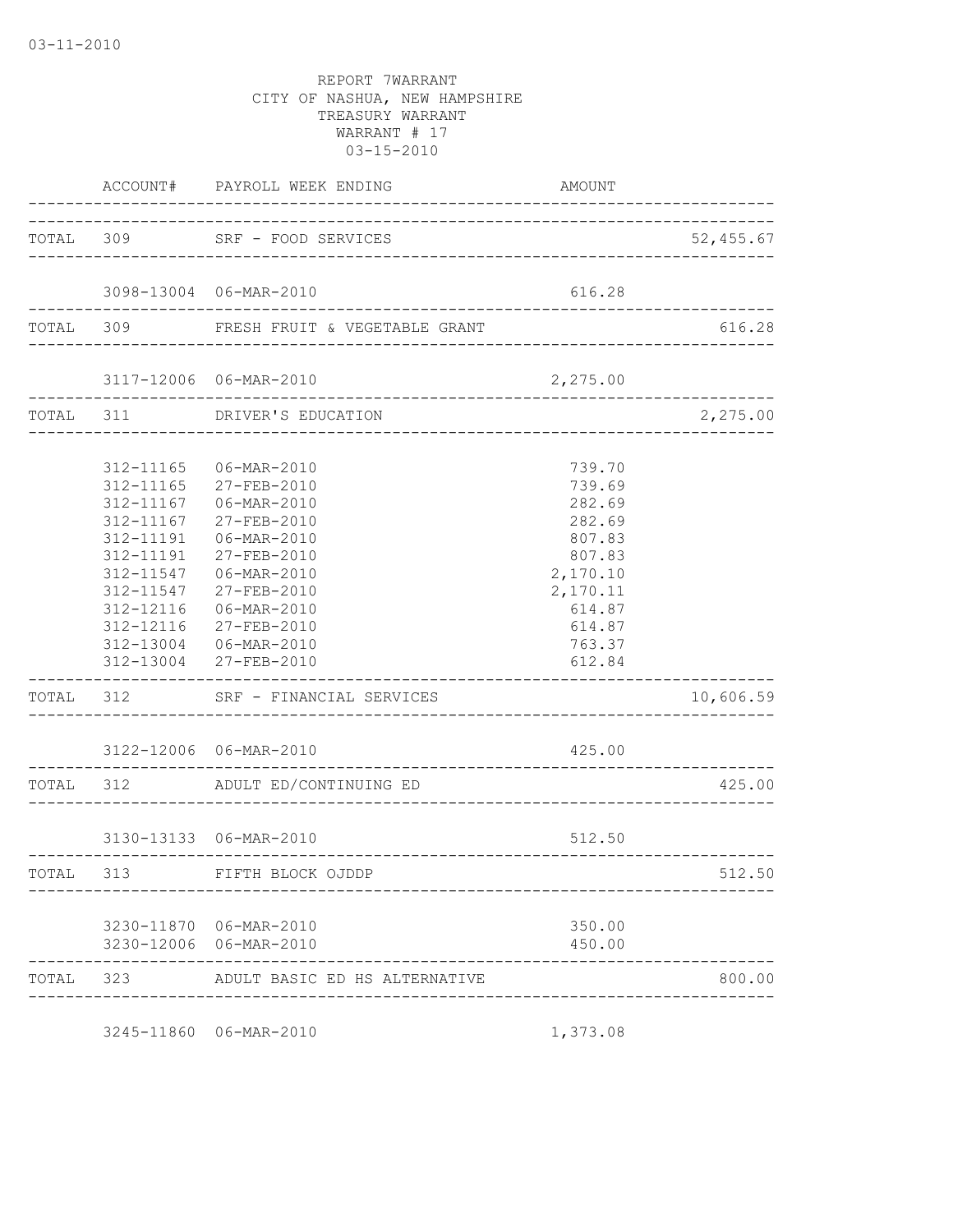|           | ACCOUNT# PAYROLL WEEK ENDING        | AMOUNT                            |           |
|-----------|-------------------------------------|-----------------------------------|-----------|
|           | TOTAL 324 YOUTH SAFE HAVEN-PAL      |                                   | 1,373.08  |
|           | 3260-11726 06-MAR-2010              | 1,915.12                          |           |
|           | TOTAL 326 NH ALTERNATE ASSESS COACH |                                   | 1,915.12  |
|           |                                     |                                   |           |
|           | 331-11250 06-MAR-2010               | 699.94                            |           |
|           | 331-11250 27-FEB-2010               | 699.95                            |           |
|           | 331-11558 06-MAR-2010               | 1,208.52                          |           |
| 331-11558 | 27-FEB-2010                         | 1,208.52                          |           |
| 331-12115 | 06-MAR-2010                         | 570.25                            |           |
| 331-12115 | 27-FEB-2010                         | 570.25                            |           |
| 331-13005 | 06-MAR-2010                         | 367.83                            |           |
| 331-13038 | 06-MAR-2010                         | 276.46                            |           |
| 331-13038 | 27-FEB-2010                         | 138.23                            |           |
| 331-13044 | 06-MAR-2010                         | 3,954.61                          |           |
| 331-13044 | 27-FEB-2010                         | 3,232.47                          |           |
| 331-15002 | 27-FEB-2010                         | 241.70                            |           |
|           | 331-18036 06-MAR-2010               | 5,075.83                          |           |
|           | 331-18036 27-FEB-2010               | 3,520.76                          |           |
|           | TOTAL 331 SRF - POLICE DEPARTMENT   |                                   | 21,765.32 |
|           |                                     |                                   |           |
|           | 332-13004 06-MAR-2010               | 212.49                            |           |
| --------  | 332-18084   06-MAR-2010             | 562.08                            |           |
|           | TOTAL 332 SRF - FIRE DEPARTMENT     |                                   | 774.57    |
|           | 3360-13133 06-MAR-2010              | 1,100.00                          |           |
|           | ___________________________________ |                                   |           |
| TOTAL 336 | TITLE I SINI DR.CRISP               | --------------------------------- | 1,100.00  |
|           |                                     |                                   |           |
| 341-11024 | 06-MAR-2010                         | 380.86                            |           |
| 341-11024 | 27-FEB-2010                         | 6,445.57                          |           |
| 341-11107 | 27-FEB-2010                         | $-6,064.71$                       |           |
| 341-11235 | 06-MAR-2010                         | 1,167.80                          |           |
| 341-11235 | 27-FEB-2010                         | 1,167.80                          |           |
| 341-11484 | $06 - MAR - 2010$                   | 640.00                            |           |
| 341-11563 | 06-MAR-2010                         | 966.24                            |           |
| 341-11563 | 27-FEB-2010                         | 966.25                            |           |
| 341-12037 | 06-MAR-2010                         | 107.27                            |           |
| 341-12037 | 27-FEB-2010                         | 107.27                            |           |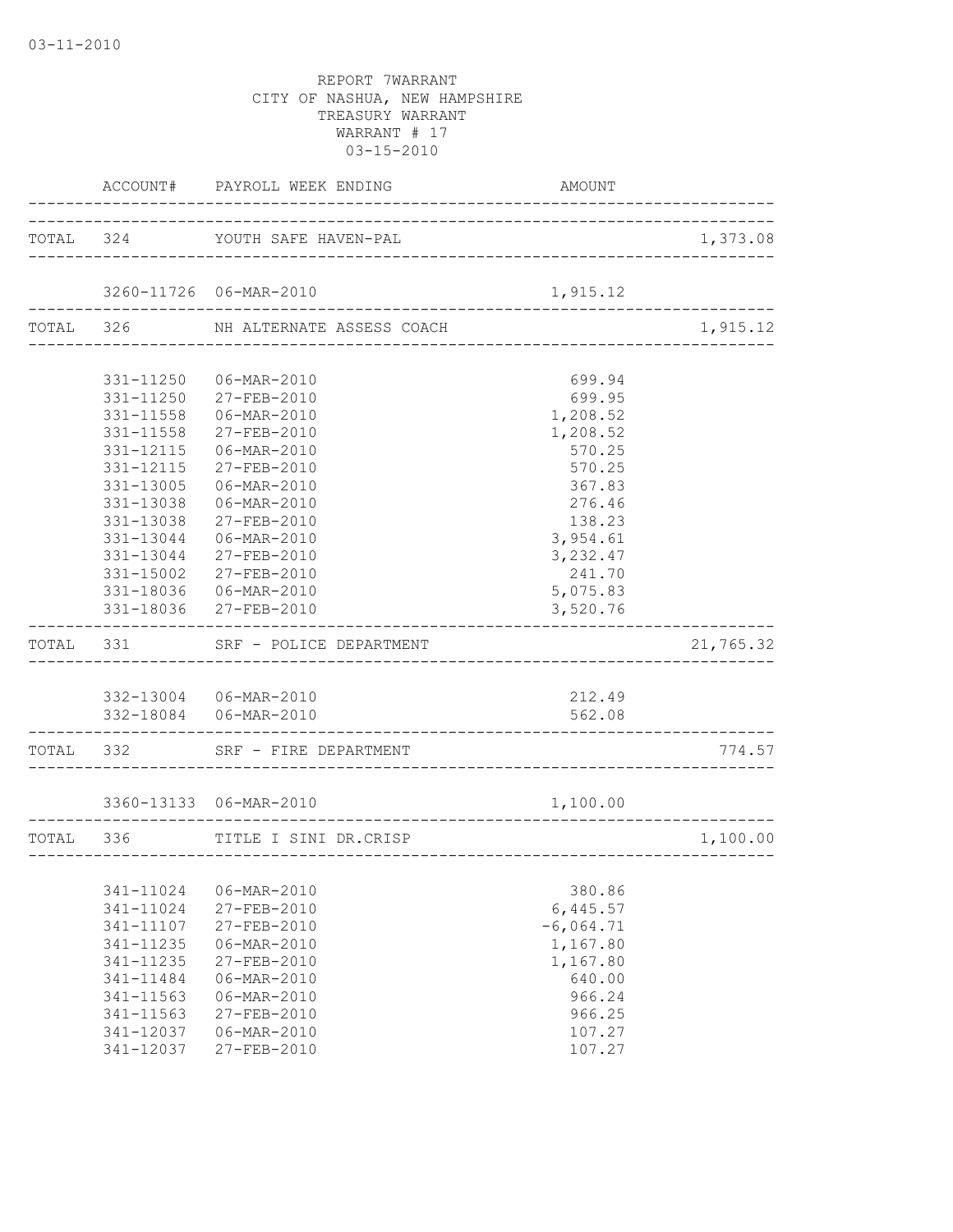|           |                           | ACCOUNT# PAYROLL WEEK ENDING                      | AMOUNT           |          |
|-----------|---------------------------|---------------------------------------------------|------------------|----------|
|           |                           | 341-12101    06-MAR-2010<br>341-12101 27-FEB-2010 | 171.67<br>171.67 |          |
| TOTAL 341 |                           | SRF - COMMUNITY SERVICES                          |                  | 6,227.69 |
|           |                           |                                                   |                  |          |
|           | 342-11499                 | 06-MAR-2010                                       | 1,064.00         |          |
|           | 342-11499                 | 27-FEB-2010                                       | 1,064.00         |          |
|           | 342-11584                 | 06-MAR-2010                                       | 616.77           |          |
|           | 342-11584                 | 27-FEB-2010                                       | 616.77           |          |
|           |                           | 342-12000 06-MAR-2010                             | 717.68           |          |
|           |                           | 342-12000 27-FEB-2010                             | 654.03           |          |
|           |                           | 342-12081   06-MAR-2010                           | 85.40            |          |
|           |                           | 342-12081 27-FEB-2010                             | 48.80            |          |
| TOTAL 342 |                           | SRF - COMMUNITY HEALTH                            |                  | 4,867.45 |
|           |                           |                                                   |                  |          |
|           |                           | 3440-12006 06-MAR-2010                            | 6,876.46         |          |
|           |                           | 3440-12006 27-FEB-2010                            | 710.66           |          |
|           |                           | 3440-12078 06-MAR-2010                            | 2,275.00         |          |
|           | TOTAL 344                 | AFTER SCHOOL PROGRAM                              |                  | 9,862.12 |
|           |                           |                                                   |                  |          |
|           |                           | 3450-11162 06-MAR-2010                            | 657.75           |          |
|           |                           | 3450-11860 06-MAR-2010                            | 8,066.87         |          |
|           | . _ _ _ _ _ _ _ _ _ _ _ _ | TOTAL 345 21 ST CENTURY ELEM.AFTER SCHL           |                  | 8,724.62 |
|           |                           |                                                   |                  |          |
|           |                           | 3460-11860 06-MAR-2010                            | 3,089.34         |          |
|           |                           | 3460-12006 06-MAR-2010                            | 2,753.55         |          |
|           | TOTAL 346                 | 21 ST CENTURY AFTER SCH MIDDLE                    |                  | 5,842.89 |
|           |                           |                                                   |                  |          |
|           |                           | 3468-11162 06-MAR-2010                            | 627.00           |          |
|           |                           | 3468-11870 06-MAR-2010                            | 4,461.44         |          |
|           |                           | 3468-19230 06-MAR-2010                            | 2,884.75         |          |
| TOTAL     | 346                       | SMALLER LEARNING COMMUNITY                        |                  | 7,973.19 |
|           |                           |                                                   |                  |          |
|           |                           | 3500-11726 06-MAR-2010                            | 24,409.21        |          |
|           | 3500-11805                | 06-MAR-2010                                       | 4,314.81         |          |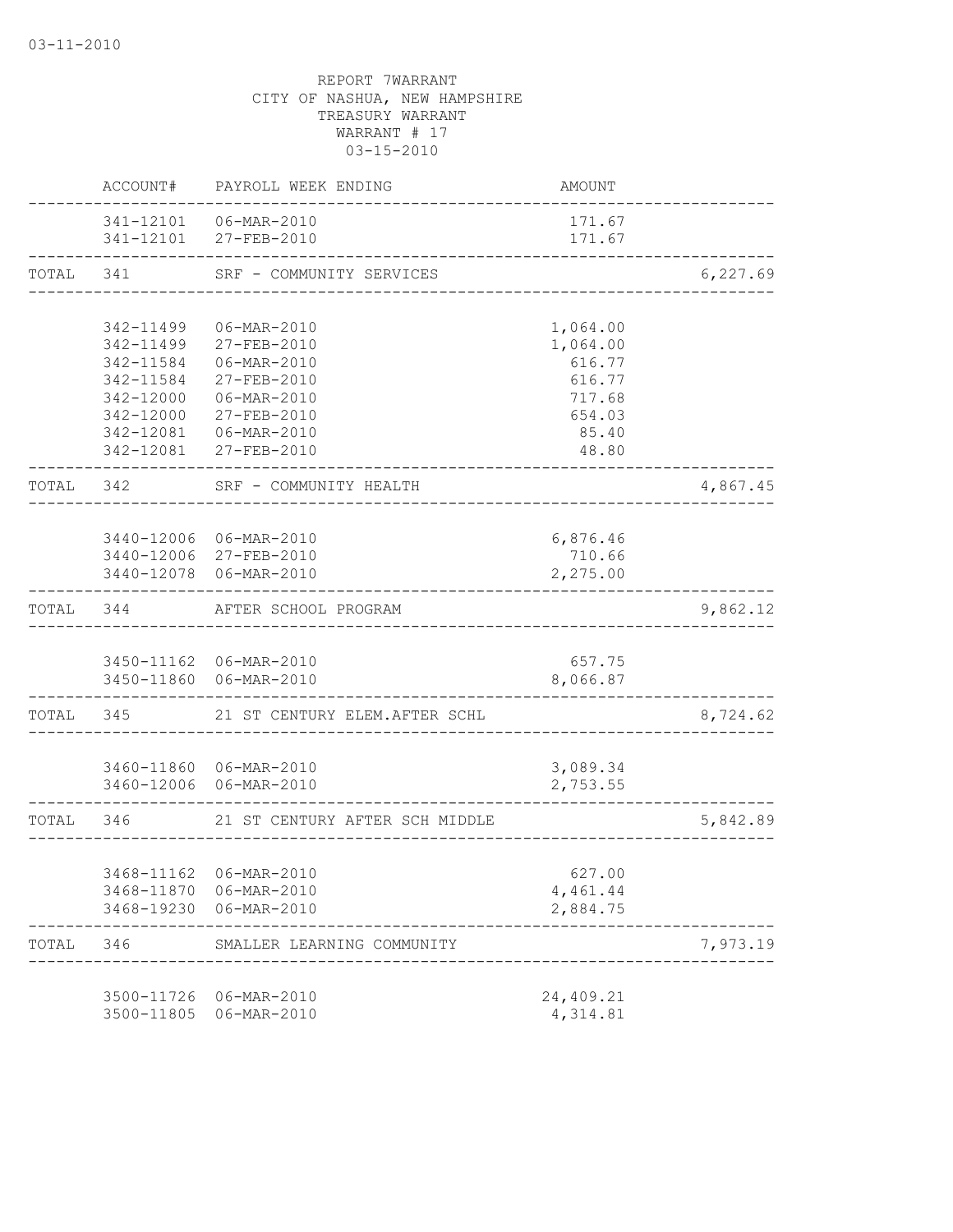| TOTAL 350 TITLE IIA HQT<br>352-11562 06-MAR-2010<br>410.15<br>352-11562 27-FEB-2010<br>410.15<br>-------------------------------<br>--------------------------------<br>TOTAL 352 SRF - PARKS AND RECREATION<br>3530-11870 06-MAR-2010<br>400.00<br>3530-12006 06-MAR-2010<br>2,562.50<br>3530-13032 06-MAR-2010<br>428.16<br>__________________________________<br>-------------------<br>3,390.66<br>TOTAL 353 ADULT BASIC ED DIPLOMA PROGRAM<br>3600-11515 06-MAR-2010<br>3,372.50<br>3600-13133 06-MAR-2010<br>3,100.00<br>TOTAL 360 DROP OUT PREVENTION/ADULT ED<br>6,472.50<br>374-01126  06-MAR-2010<br>936.79<br>374-01126 27-FEB-2010<br>936.79<br>374-01210 06-MAR-2010<br>537.15<br>374-01210 27-FEB-2010<br>537.15<br>374-0704P 27-FEB-2010<br>374-0705P<br>06-MAR-2010<br>1,397.02<br>27-FEB-2010<br>1,723.92<br>374-0705P<br>374-07235 06-MAR-2010<br>541.64<br>374-07235 27-FEB-2010<br>567.44<br>374-0734P<br>$06 - \text{MAR} - 2010$<br>1,022.61<br>1,267.70<br>374-0734P<br>27-FEB-2010<br>374-0734R<br>120.24<br>06-MAR-2010<br>120.23<br>374-0734R<br>27-FEB-2010<br>537.16<br>374-09003<br>06-MAR-2010<br>374-09003<br>27-FEB-2010<br>537.16<br>374-11131<br>06-MAR-2010<br>644.95<br>374-11149<br>06-MAR-2010<br>1,791.85<br>1,839.00<br>374-11149<br>27-FEB-2010<br>374-11168<br>06-MAR-2010<br>952.10<br>374-11168<br>27-FEB-2010<br>952.10<br>374-11653<br>06-MAR-2010<br>240.49<br>374-11653<br>27-FEB-2010<br>240.49<br>902.76<br>374-11676<br>06-MAR-2010<br>902.76<br>374-11676<br>27-FEB-2010<br>761.50<br>374-11677<br>06-MAR-2010 |  | ACCOUNT# PAYROLL WEEK ENDING | AMOUNT |           |
|--------------------------------------------------------------------------------------------------------------------------------------------------------------------------------------------------------------------------------------------------------------------------------------------------------------------------------------------------------------------------------------------------------------------------------------------------------------------------------------------------------------------------------------------------------------------------------------------------------------------------------------------------------------------------------------------------------------------------------------------------------------------------------------------------------------------------------------------------------------------------------------------------------------------------------------------------------------------------------------------------------------------------------------------------------------------------------------------------------------------------------------------------------------------------------------------------------------------------------------------------------------------------------------------------------------------------------------------------------------------------------------------------------------------------------------------------------------------------------------------------------------------------------------------------------------------|--|------------------------------|--------|-----------|
|                                                                                                                                                                                                                                                                                                                                                                                                                                                                                                                                                                                                                                                                                                                                                                                                                                                                                                                                                                                                                                                                                                                                                                                                                                                                                                                                                                                                                                                                                                                                                                    |  |                              |        | 28,724.02 |
|                                                                                                                                                                                                                                                                                                                                                                                                                                                                                                                                                                                                                                                                                                                                                                                                                                                                                                                                                                                                                                                                                                                                                                                                                                                                                                                                                                                                                                                                                                                                                                    |  |                              |        |           |
|                                                                                                                                                                                                                                                                                                                                                                                                                                                                                                                                                                                                                                                                                                                                                                                                                                                                                                                                                                                                                                                                                                                                                                                                                                                                                                                                                                                                                                                                                                                                                                    |  |                              |        |           |
|                                                                                                                                                                                                                                                                                                                                                                                                                                                                                                                                                                                                                                                                                                                                                                                                                                                                                                                                                                                                                                                                                                                                                                                                                                                                                                                                                                                                                                                                                                                                                                    |  |                              |        | 820.30    |
|                                                                                                                                                                                                                                                                                                                                                                                                                                                                                                                                                                                                                                                                                                                                                                                                                                                                                                                                                                                                                                                                                                                                                                                                                                                                                                                                                                                                                                                                                                                                                                    |  |                              |        |           |
|                                                                                                                                                                                                                                                                                                                                                                                                                                                                                                                                                                                                                                                                                                                                                                                                                                                                                                                                                                                                                                                                                                                                                                                                                                                                                                                                                                                                                                                                                                                                                                    |  |                              |        |           |
|                                                                                                                                                                                                                                                                                                                                                                                                                                                                                                                                                                                                                                                                                                                                                                                                                                                                                                                                                                                                                                                                                                                                                                                                                                                                                                                                                                                                                                                                                                                                                                    |  |                              |        |           |
|                                                                                                                                                                                                                                                                                                                                                                                                                                                                                                                                                                                                                                                                                                                                                                                                                                                                                                                                                                                                                                                                                                                                                                                                                                                                                                                                                                                                                                                                                                                                                                    |  |                              |        |           |
|                                                                                                                                                                                                                                                                                                                                                                                                                                                                                                                                                                                                                                                                                                                                                                                                                                                                                                                                                                                                                                                                                                                                                                                                                                                                                                                                                                                                                                                                                                                                                                    |  |                              |        |           |
|                                                                                                                                                                                                                                                                                                                                                                                                                                                                                                                                                                                                                                                                                                                                                                                                                                                                                                                                                                                                                                                                                                                                                                                                                                                                                                                                                                                                                                                                                                                                                                    |  |                              |        |           |
|                                                                                                                                                                                                                                                                                                                                                                                                                                                                                                                                                                                                                                                                                                                                                                                                                                                                                                                                                                                                                                                                                                                                                                                                                                                                                                                                                                                                                                                                                                                                                                    |  |                              |        |           |
|                                                                                                                                                                                                                                                                                                                                                                                                                                                                                                                                                                                                                                                                                                                                                                                                                                                                                                                                                                                                                                                                                                                                                                                                                                                                                                                                                                                                                                                                                                                                                                    |  |                              |        |           |
|                                                                                                                                                                                                                                                                                                                                                                                                                                                                                                                                                                                                                                                                                                                                                                                                                                                                                                                                                                                                                                                                                                                                                                                                                                                                                                                                                                                                                                                                                                                                                                    |  |                              |        |           |
|                                                                                                                                                                                                                                                                                                                                                                                                                                                                                                                                                                                                                                                                                                                                                                                                                                                                                                                                                                                                                                                                                                                                                                                                                                                                                                                                                                                                                                                                                                                                                                    |  |                              |        |           |
|                                                                                                                                                                                                                                                                                                                                                                                                                                                                                                                                                                                                                                                                                                                                                                                                                                                                                                                                                                                                                                                                                                                                                                                                                                                                                                                                                                                                                                                                                                                                                                    |  |                              |        |           |
|                                                                                                                                                                                                                                                                                                                                                                                                                                                                                                                                                                                                                                                                                                                                                                                                                                                                                                                                                                                                                                                                                                                                                                                                                                                                                                                                                                                                                                                                                                                                                                    |  |                              |        |           |
|                                                                                                                                                                                                                                                                                                                                                                                                                                                                                                                                                                                                                                                                                                                                                                                                                                                                                                                                                                                                                                                                                                                                                                                                                                                                                                                                                                                                                                                                                                                                                                    |  |                              |        |           |
|                                                                                                                                                                                                                                                                                                                                                                                                                                                                                                                                                                                                                                                                                                                                                                                                                                                                                                                                                                                                                                                                                                                                                                                                                                                                                                                                                                                                                                                                                                                                                                    |  |                              |        |           |
|                                                                                                                                                                                                                                                                                                                                                                                                                                                                                                                                                                                                                                                                                                                                                                                                                                                                                                                                                                                                                                                                                                                                                                                                                                                                                                                                                                                                                                                                                                                                                                    |  |                              |        |           |
|                                                                                                                                                                                                                                                                                                                                                                                                                                                                                                                                                                                                                                                                                                                                                                                                                                                                                                                                                                                                                                                                                                                                                                                                                                                                                                                                                                                                                                                                                                                                                                    |  |                              |        |           |
|                                                                                                                                                                                                                                                                                                                                                                                                                                                                                                                                                                                                                                                                                                                                                                                                                                                                                                                                                                                                                                                                                                                                                                                                                                                                                                                                                                                                                                                                                                                                                                    |  |                              |        |           |
|                                                                                                                                                                                                                                                                                                                                                                                                                                                                                                                                                                                                                                                                                                                                                                                                                                                                                                                                                                                                                                                                                                                                                                                                                                                                                                                                                                                                                                                                                                                                                                    |  |                              |        |           |
|                                                                                                                                                                                                                                                                                                                                                                                                                                                                                                                                                                                                                                                                                                                                                                                                                                                                                                                                                                                                                                                                                                                                                                                                                                                                                                                                                                                                                                                                                                                                                                    |  |                              |        |           |
|                                                                                                                                                                                                                                                                                                                                                                                                                                                                                                                                                                                                                                                                                                                                                                                                                                                                                                                                                                                                                                                                                                                                                                                                                                                                                                                                                                                                                                                                                                                                                                    |  |                              |        |           |
|                                                                                                                                                                                                                                                                                                                                                                                                                                                                                                                                                                                                                                                                                                                                                                                                                                                                                                                                                                                                                                                                                                                                                                                                                                                                                                                                                                                                                                                                                                                                                                    |  |                              |        |           |
|                                                                                                                                                                                                                                                                                                                                                                                                                                                                                                                                                                                                                                                                                                                                                                                                                                                                                                                                                                                                                                                                                                                                                                                                                                                                                                                                                                                                                                                                                                                                                                    |  |                              |        |           |
|                                                                                                                                                                                                                                                                                                                                                                                                                                                                                                                                                                                                                                                                                                                                                                                                                                                                                                                                                                                                                                                                                                                                                                                                                                                                                                                                                                                                                                                                                                                                                                    |  |                              |        |           |
|                                                                                                                                                                                                                                                                                                                                                                                                                                                                                                                                                                                                                                                                                                                                                                                                                                                                                                                                                                                                                                                                                                                                                                                                                                                                                                                                                                                                                                                                                                                                                                    |  |                              |        |           |
|                                                                                                                                                                                                                                                                                                                                                                                                                                                                                                                                                                                                                                                                                                                                                                                                                                                                                                                                                                                                                                                                                                                                                                                                                                                                                                                                                                                                                                                                                                                                                                    |  |                              |        |           |
|                                                                                                                                                                                                                                                                                                                                                                                                                                                                                                                                                                                                                                                                                                                                                                                                                                                                                                                                                                                                                                                                                                                                                                                                                                                                                                                                                                                                                                                                                                                                                                    |  |                              |        |           |
|                                                                                                                                                                                                                                                                                                                                                                                                                                                                                                                                                                                                                                                                                                                                                                                                                                                                                                                                                                                                                                                                                                                                                                                                                                                                                                                                                                                                                                                                                                                                                                    |  |                              |        |           |
|                                                                                                                                                                                                                                                                                                                                                                                                                                                                                                                                                                                                                                                                                                                                                                                                                                                                                                                                                                                                                                                                                                                                                                                                                                                                                                                                                                                                                                                                                                                                                                    |  |                              |        |           |
|                                                                                                                                                                                                                                                                                                                                                                                                                                                                                                                                                                                                                                                                                                                                                                                                                                                                                                                                                                                                                                                                                                                                                                                                                                                                                                                                                                                                                                                                                                                                                                    |  |                              |        |           |
|                                                                                                                                                                                                                                                                                                                                                                                                                                                                                                                                                                                                                                                                                                                                                                                                                                                                                                                                                                                                                                                                                                                                                                                                                                                                                                                                                                                                                                                                                                                                                                    |  |                              |        |           |
|                                                                                                                                                                                                                                                                                                                                                                                                                                                                                                                                                                                                                                                                                                                                                                                                                                                                                                                                                                                                                                                                                                                                                                                                                                                                                                                                                                                                                                                                                                                                                                    |  |                              |        |           |
|                                                                                                                                                                                                                                                                                                                                                                                                                                                                                                                                                                                                                                                                                                                                                                                                                                                                                                                                                                                                                                                                                                                                                                                                                                                                                                                                                                                                                                                                                                                                                                    |  |                              |        |           |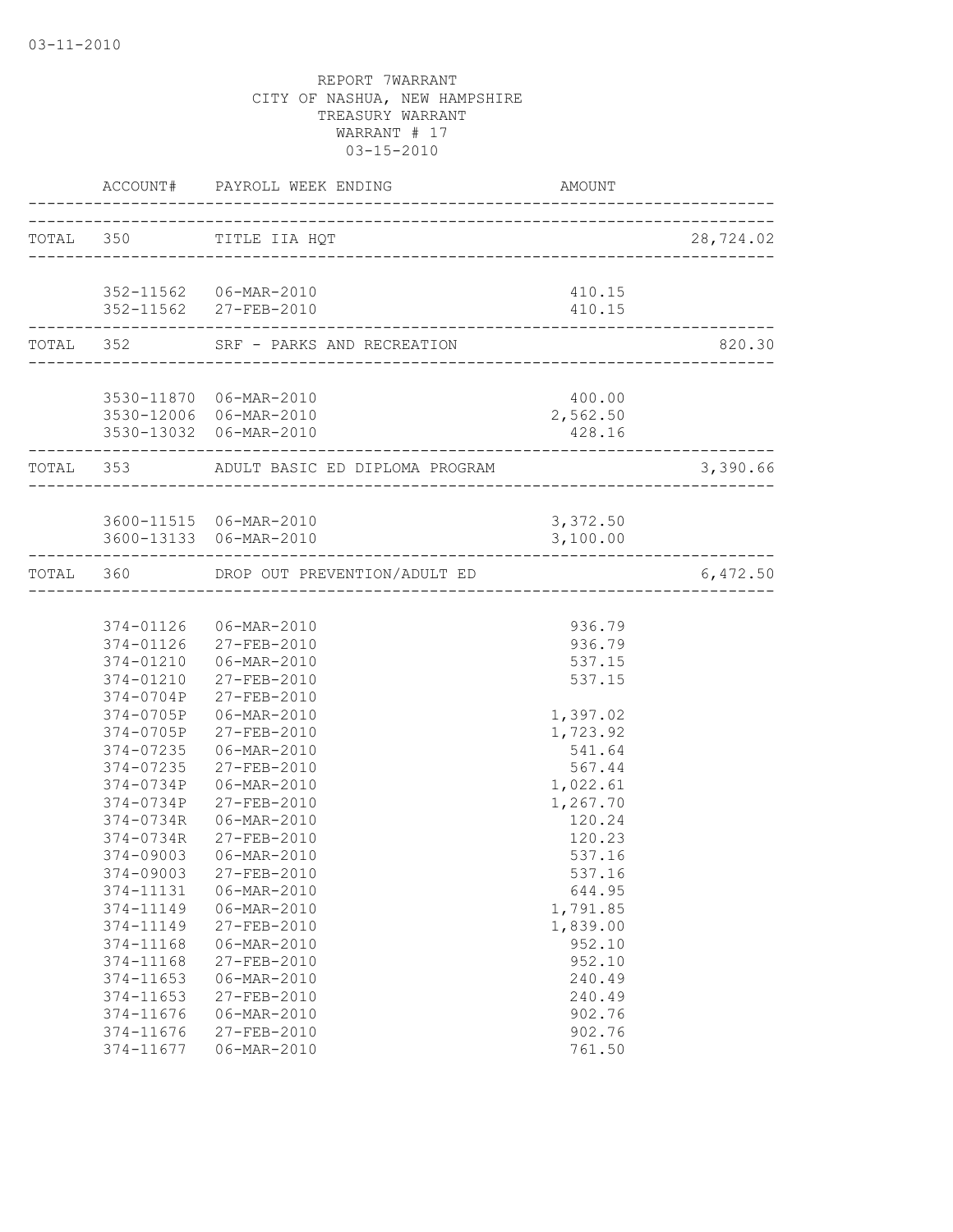|       | ACCOUNT#   | PAYROLL WEEK ENDING                     | AMOUNT                          |           |
|-------|------------|-----------------------------------------|---------------------------------|-----------|
|       | 374-11677  | 27-FEB-2010                             | 761.50                          |           |
|       | 374-11679  | 06-MAR-2010                             | 902.42                          |           |
|       | 374-11679  | 27-FEB-2010                             | 902.42                          |           |
|       | 374-11680  | 06-MAR-2010                             | 814.27                          |           |
|       | 374-11680  | 27-FEB-2010                             | 814.27                          |           |
|       | 374-11682  | 06-MAR-2010                             | 795.54                          |           |
|       | 374-11682  | 27-FEB-2010                             | 795.54                          |           |
|       | 374-11683  | 06-MAR-2010                             | 1,711.98                        |           |
|       | 374-11683  | 27-FEB-2010                             | 1,711.98                        |           |
|       | 374-11688  | 06-MAR-2010                             | 604.92                          |           |
|       | 374-11688  | 27-FEB-2010                             | 604.92                          |           |
|       | 374-11751  | 06-MAR-2010                             | 1,293.12                        |           |
|       | 374-11751  | 27-FEB-2010                             | 1,293.12                        |           |
|       | 374-12188  | 06-MAR-2010                             | 177.62                          |           |
|       | 374-12188  | 27-FEB-2010                             | 148.02                          |           |
|       | 374-13004  | 27-FEB-2010                             | 264.16                          |           |
| TOTAL | 374        | SRF - URBAN PROGRAMS                    | ------------------------------- | 33,606.80 |
|       |            |                                         |                                 |           |
|       |            | 3750-11726 06-MAR-2010                  | 6,643.39                        |           |
|       | 3750-11870 | 06-MAR-2010                             | 750.00                          |           |
|       | 3750-12111 | 06-MAR-2010                             | 1,689.60                        |           |
|       | 3750-12198 | 06-MAR-2010                             | 12,431.67                       |           |
|       |            | 3750-13133 06-MAR-2010                  | 1,687.50                        |           |
|       | 3750-19000 | 06-MAR-2010<br>_______________________  | 1,750.00                        |           |
| TOTAL | 375        | TITLE ARRA GRANT<br>------------------- |                                 | 24,952.16 |
|       | 3760-11726 | 06-MAR-2010                             |                                 |           |
|       | 3760-11802 | 06-MAR-2010                             | 8,135.92<br>2,011.53            |           |
|       | 3760-11870 | 06-MAR-2010                             | 2,843.02                        |           |
|       | 3760-12111 | 06-MAR-2010                             | 6,334.71                        |           |
|       | 3760-12126 | 06-MAR-2010                             | 598.33                          |           |
|       | 3760-12198 | 06-MAR-2010                             |                                 |           |
|       | 3760-12201 | 06-MAR-2010                             | 53,060.82<br>551.80             |           |
|       | 3760-13133 | 06-MAR-2010                             | 2,975.00                        |           |
|       | 3760-19000 | 06-MAR-2010                             | 4,093.11                        |           |
| TOTAL | 376        | TITLE I                                 |                                 | 80,604.24 |
|       |            |                                         |                                 |           |
|       | 3770-13133 | 06-MAR-2010                             | 3,515.00                        |           |
| TOTAL | 377        | TITLE III ENHANCE ENG. LANGUAGE         |                                 | 3,515.00  |
|       |            |                                         |                                 |           |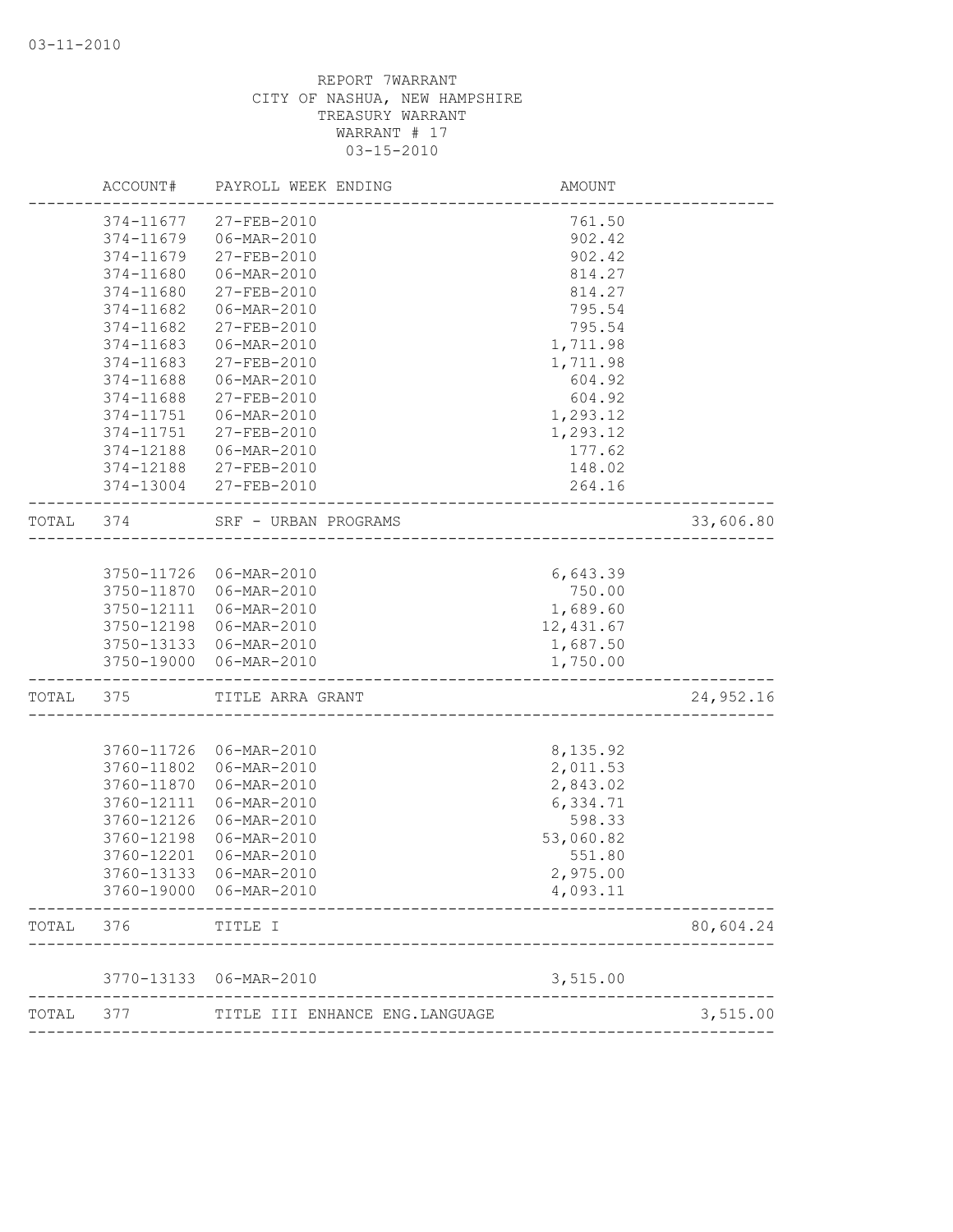| TOTAL     | 396      | SPECIAL EDUCATION PRE-SCHOOL                                                                         | _____________________________                  | 2,279.03  |
|-----------|----------|------------------------------------------------------------------------------------------------------|------------------------------------------------|-----------|
|           |          | 3960-11726 06-MAR-2010                                                                               | 2,279.03                                       |           |
|           |          | TOTAL 395 IDEA B SPECIAL EDUCATION                                                                   |                                                | 73,508.16 |
|           |          | 3950-11726 06-MAR-2010<br>3950-12201 06-MAR-2010                                                     | 73, 322.16<br>186.00                           |           |
|           |          | TOTAL 394 ARRA IDEA SPECIAL ED                                                                       |                                                | 63,828.89 |
|           |          | 3940-11579 27-FEB-2010<br>3940-11726 06-MAR-2010<br>3940-11803 06-MAR-2010<br>3940-12111 06-MAR-2010 | 2,212.79<br>44,564.31<br>1,825.65<br>15,226.14 |           |
| TOTAL 393 |          | DAY CARE                                                                                             | _____________________________________          | 825.20    |
|           |          | 3937-19000 06-MAR-2010<br>_____________________________                                              | 825.20                                         |           |
|           |          | TOTAL 390 VOC ED SECONDARY PERKINS                                                                   |                                                | 4,569.24  |
|           |          | 3900-11726 06-MAR-2010<br>3900-12111 06-MAR-2010<br>3900-13133 06-MAR-2010<br>3900-19000 06-MAR-2010 | 2,356.85<br>418.16<br>225.00<br>1,569.23       |           |
|           | ACCOUNT# | PAYROLL WEEK ENDING                                                                                  | AMOUNT                                         |           |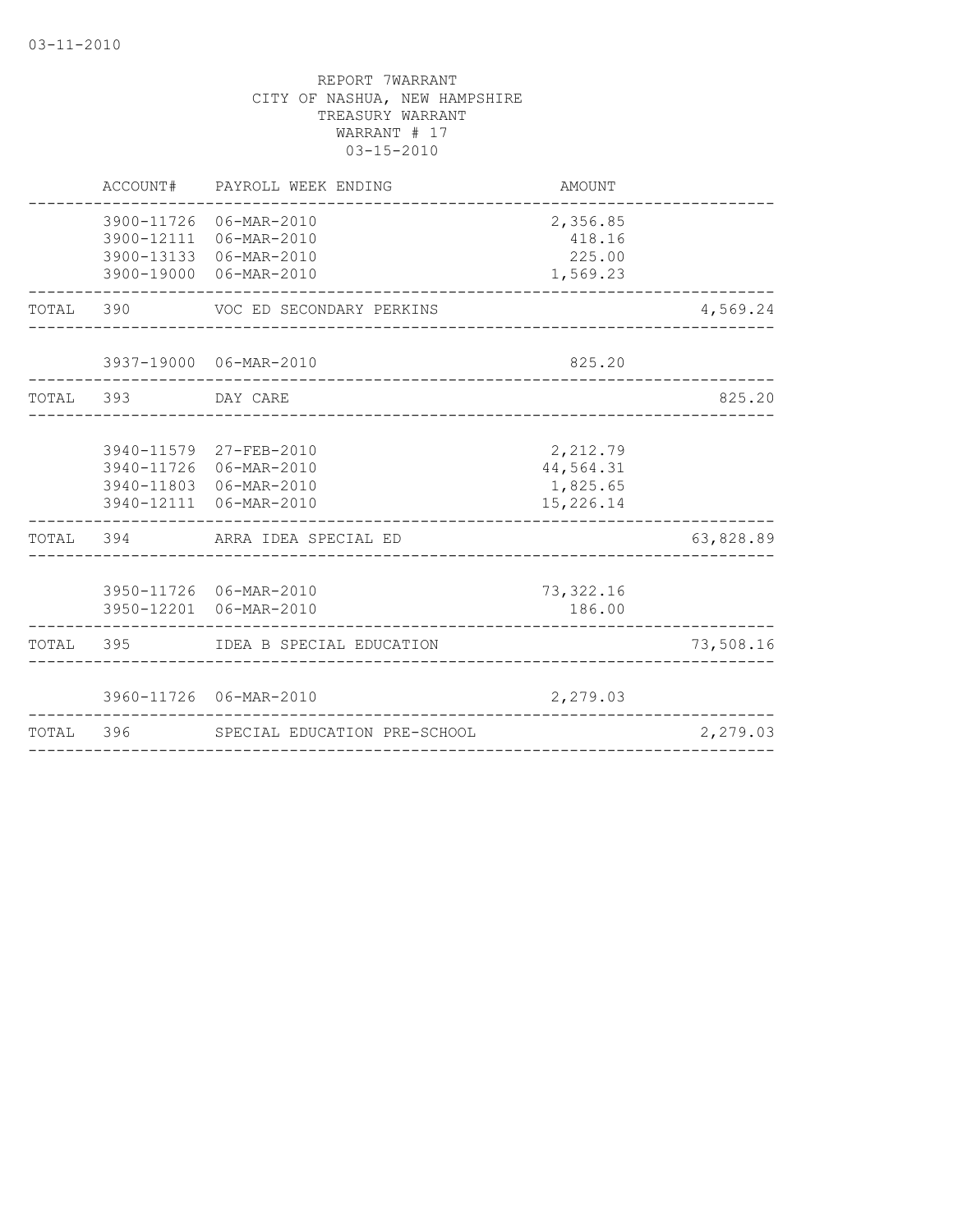|       | ACCOUNT#      | PAYROLL WEEK ENDING            | <b>AMOUNT</b> |            |
|-------|---------------|--------------------------------|---------------|------------|
|       | 501-11033     | 06-MAR-2010                    | 798.30        |            |
|       | 501-11033     | 27-FEB-2010                    | 798.30        |            |
|       | $501 - 11463$ | 06-MAR-2010                    | 798.30        |            |
|       | $501 - 11463$ | 27-FEB-2010                    | 798.30        |            |
|       | 501-11470     | 06-MAR-2010                    | 827.74        |            |
|       | $501 - 11470$ | 27-FEB-2010                    | 827.74        |            |
|       | 501-11471     | 06-MAR-2010                    | 1,990.00      |            |
|       | 501-11471     | 27-FEB-2010                    | 1,990.00      |            |
|       |               | 501-11611  06-MAR-2010         | 546.80        |            |
|       |               | 501-11611 27-FEB-2010          | 546.79        |            |
| TOTAL | 501           | MAYOR'S OFFICE                 |               | 9,922.27   |
|       |               |                                |               |            |
|       | 502-11113     | 06-MAR-2010                    | 1,571.35      |            |
|       | $502 - 11113$ | 27-FEB-2010                    | 1,571.36      |            |
|       | 502-11195     | 06-MAR-2010                    | 1,999.68      |            |
|       | $502 - 11195$ | 27-FEB-2010                    | 1,999.68      |            |
|       | 502-11219     | 06-MAR-2010                    | 1,819.33      |            |
|       |               | 502-11219 27-FEB-2010          | 1,819.34      |            |
|       |               | 502-11518   06-MAR-2010        | 1,716.88      |            |
|       | $502 - 11518$ | 27-FEB-2010                    | 1,716.88      |            |
| TOTAL | 502           | LEGAL DEPARTMENT               |               | 14,214.50  |
|       |               |                                |               |            |
|       |               | 503-11071   06-MAR-2010        | 1,240.67      |            |
|       |               | 503-11071 27-FEB-2010          | 1,240.67      |            |
|       |               | 503-12092   06-MAR-2010        | 505.03        |            |
|       |               | 503-12092 27-FEB-2010          | 505.03        |            |
|       |               | 503-18005  06-MAR-2010         | 18,750.00     |            |
| TOTAL | 503           | BOARD OF ALDERMEN              |               | 22, 241.40 |
|       |               |                                |               |            |
|       |               | 511-11247 06-MAR-2010          | 666.36        |            |
|       | 511-11247     | 27-FEB-2010                    | 666.36        |            |
|       |               | 511-11248  06-MAR-2010         | 1,351.04      |            |
|       |               | 511-11248 27-FEB-2010          | 1,351.04      |            |
| TOTAL | 511           | CITI-STAT (FORMERLY ADMIN SVS) |               | 4,034.80   |
|       |               |                                |               |            |
|       | 512-11005     | $06 - MAR - 2010$              | 902.42        |            |
|       | 512-11005     | 27-FEB-2010                    | 902.42        |            |
|       | 512-11050     | 06-MAR-2010                    | 721.04        |            |
|       | 512-11050     | 27-FEB-2010                    | 721.05        |            |
|       | 512-11064     | 06-MAR-2010                    | 983.28        |            |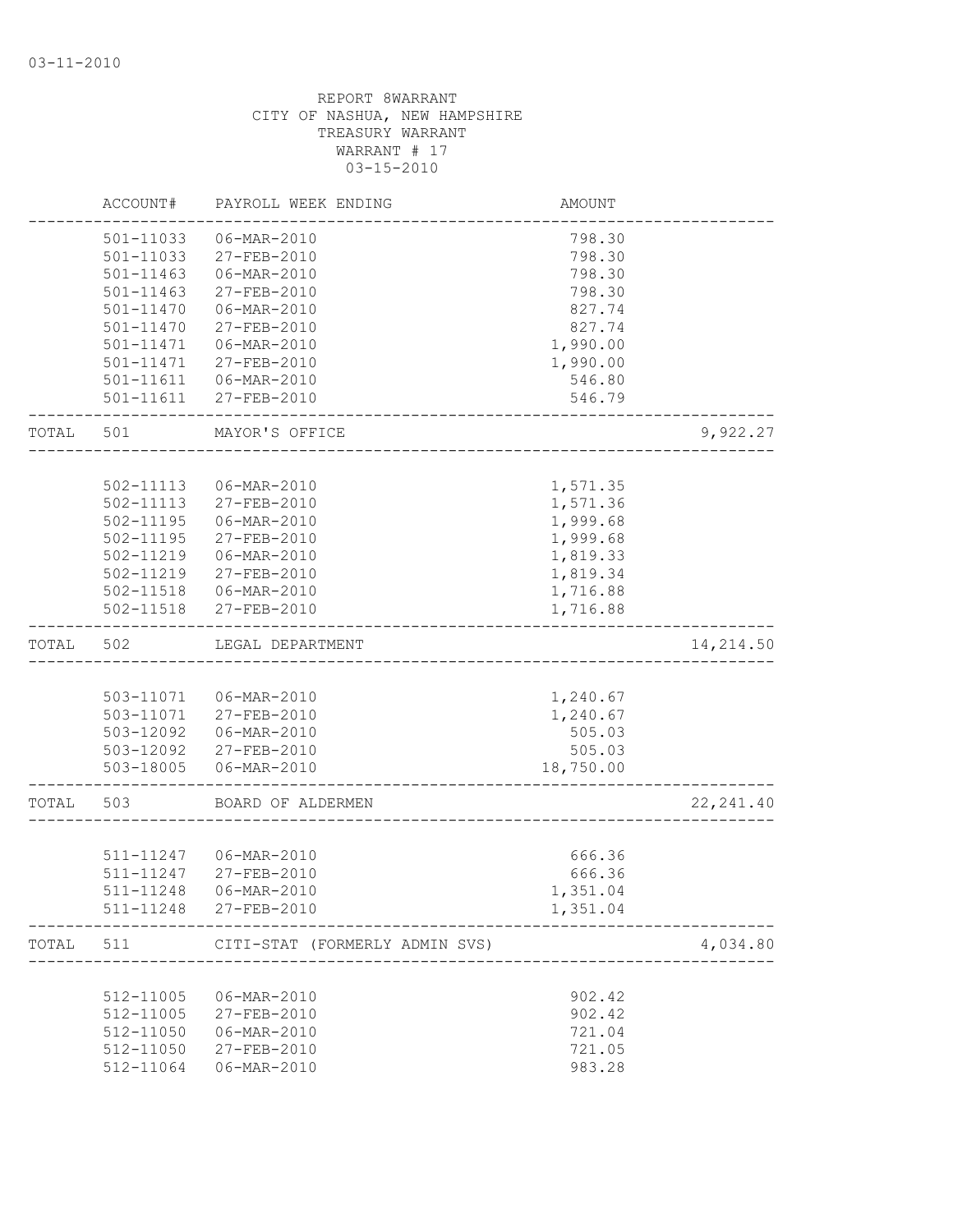|       | ACCOUNT#  | PAYROLL WEEK ENDING | AMOUNT   |           |
|-------|-----------|---------------------|----------|-----------|
|       | 512-11064 | 27-FEB-2010         | 983.28   |           |
|       | 512-11073 | 06-MAR-2010         | 1,585.81 |           |
|       | 512-11073 | 27-FEB-2010         | 1,585.82 |           |
|       | 512-11134 | 06-MAR-2010         | 773.25   |           |
|       | 512-11134 | 27-FEB-2010         | 773.25   |           |
|       | 512-11165 | 06-MAR-2010         | 1,882.12 |           |
|       | 512-11165 | 27-FEB-2010         | 1,882.12 |           |
|       | 512-11167 | 06-MAR-2010         | 282.69   |           |
|       | 512-11167 | 27-FEB-2010         | 282.69   |           |
|       | 512-11173 | 06-MAR-2010         | 1,404.69 |           |
|       | 512-11173 | 27-FEB-2010         | 1,404.70 |           |
|       | 512-11177 | 06-MAR-2010         | 1,941.86 |           |
|       | 512-11177 | 27-FEB-2010         | 1,941.86 |           |
|       | 512-11222 | 06-MAR-2010         | 985.72   |           |
|       | 512-11222 | 27-FEB-2010         | 985.72   |           |
|       | 512-11224 | 06-MAR-2010         | 981.19   |           |
|       | 512-11224 | 27-FEB-2010         | 981.19   |           |
|       | 512-11232 | 06-MAR-2010         | 1,035.98 |           |
|       | 512-11232 | 27-FEB-2010         | 1,035.98 |           |
|       | 512-11265 | 06-MAR-2010         | 858.44   |           |
|       | 512-11265 | 27-FEB-2010         | 858.44   |           |
|       | 512-11431 | 06-MAR-2010         | 2,129.70 |           |
|       | 512-11431 | 27-FEB-2010         | 2,129.70 |           |
|       | 512-11531 | 06-MAR-2010         | 1,746.69 |           |
|       | 512-11531 | 27-FEB-2010         | 1,746.69 |           |
|       | 512-11684 | 06-MAR-2010         | 852.14   |           |
|       | 512-11684 | 27-FEB-2010         | 852.14   |           |
|       | 512-11714 | 06-MAR-2010         | 929.81   |           |
|       | 512-11714 | 27-FEB-2010         | 929.81   |           |
|       | 512-11740 | 06-MAR-2010         | 1,622.11 |           |
|       | 512-11740 | 27-FEB-2010         | 1,622.11 |           |
|       | 512-12033 | 06-MAR-2010         | 598.30   |           |
|       | 512-12033 | 27-FEB-2010         | 598.30   |           |
|       | 512-12052 | 06-MAR-2010         | 573.25   |           |
|       | 512-12052 | 27-FEB-2010         | 782.18   |           |
|       | 512-12056 | 06-MAR-2010         | 353.36   |           |
|       | 512-12056 | 27-FEB-2010         | 353.36   |           |
|       | 512-12749 | 06-MAR-2010         | 607.37   |           |
|       | 512-12749 | 27-FEB-2010         | 607.37   |           |
|       | 512-13004 | 06-MAR-2010         | 253.67   |           |
|       | 512-13004 | 27-FEB-2010         | 61.16    |           |
| TOTAL | 512       | FINANCIAL SERVICES  |          | 48,026.23 |
|       |           |                     |          |           |
|       | 513-11117 | 06-MAR-2010         | 1,579.18 |           |
|       | 513-11117 | 27-FEB-2010         | 1,579.18 |           |
|       | 513-11171 | 06-MAR-2010         | 1,882.92 |           |
|       |           |                     |          |           |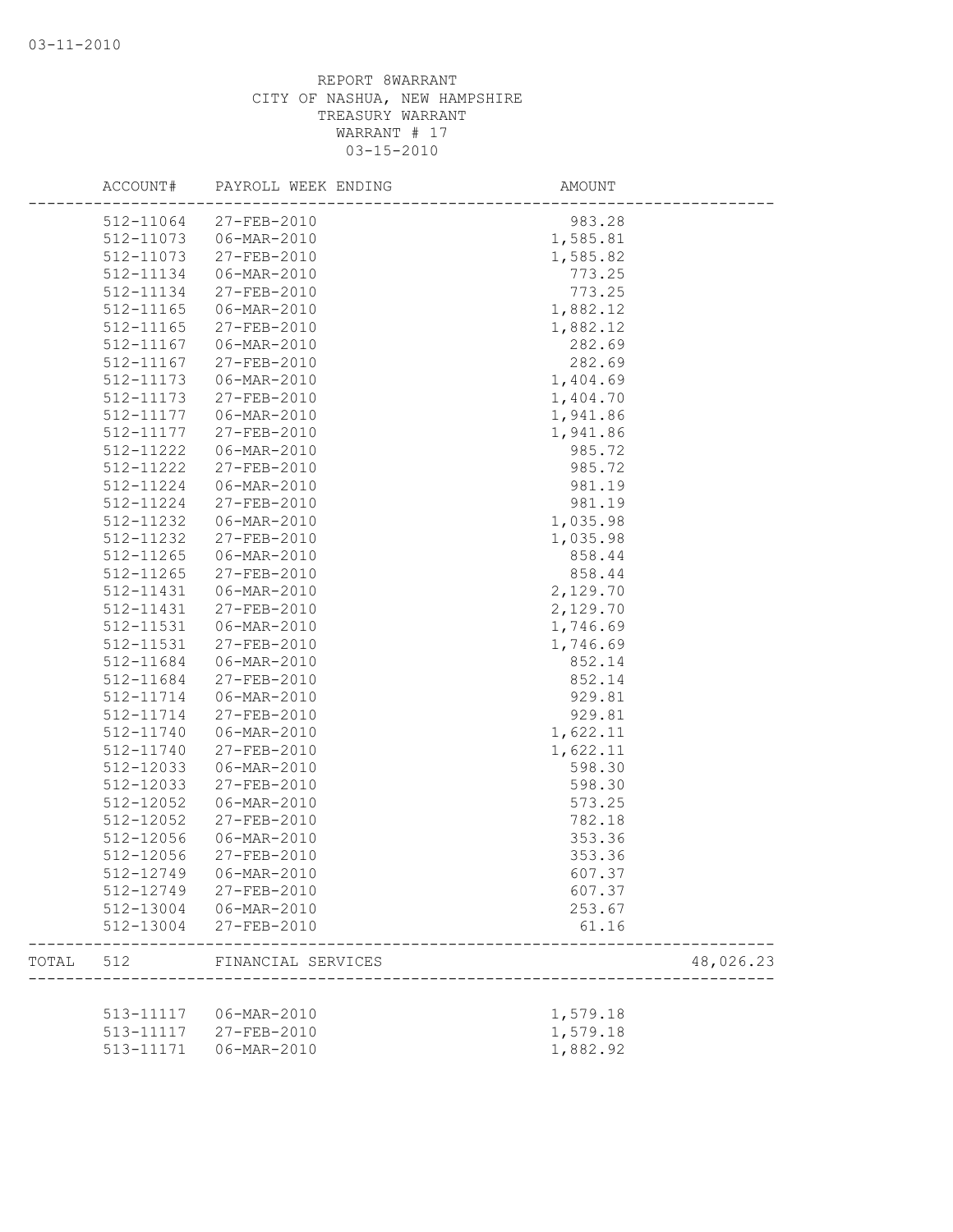| TOTAL     | 517       | BUILDING MAINT - CITY ADMIN |          | 5,483.69  |
|-----------|-----------|-----------------------------|----------|-----------|
|           | 517-12063 | $27 - FEB - 2010$           | 290.48   |           |
|           | 517-12063 | 06-MAR-2010                 | 290.48   |           |
|           | 517-11420 | 27-FEB-2010                 | 722.90   |           |
|           | 517-11420 | 06-MAR-2010                 | 722.90   |           |
|           | 517-11266 | 27-FEB-2010                 | 626.08   |           |
|           |           | 517-11266 06-MAR-2010       | 626.08   |           |
|           | 517-11198 | 27-FEB-2010                 | 1,102.38 |           |
|           |           | 517-11198   06-MAR-2010     | 1,102.39 |           |
| TOTAL 516 |           | PURCHASING DEPARTMENT       |          | 7,479.55  |
|           |           | 516-11573 27-FEB-2010       | 917.02   |           |
|           |           | 516-11573   06-MAR-2010     | 917.02   |           |
|           |           | 516-11459 27-FEB-2010       | 1,240.67 |           |
|           |           | 516-11459 06-MAR-2010       | 1,240.67 |           |
|           | 516-11148 | 27-FEB-2010                 | 961.94   |           |
|           | 516-11148 | 06-MAR-2010                 | 961.95   |           |
|           |           | 516-11147 27-FEB-2010       | 620.14   |           |
|           |           | 516-11147 06-MAR-2010       | 620.14   |           |
| TOTAL     | 515       | HUMAN RESOURCES             |          | 9,093.86  |
|           |           | 515-12001 27-FEB-2010       | 592.27   |           |
|           | 515-12001 | 06-MAR-2010                 | 592.27   |           |
|           | 515-11447 | 27-FEB-2010                 | 1,670.34 |           |
|           | 515-11447 | 06-MAR-2010                 | 1,670.34 |           |
|           | 515-11446 | 27-FEB-2010                 | 279.36   |           |
|           | 515-11446 | 06-MAR-2010                 | 279.36   |           |
|           | 515-11350 | 27-FEB-2010                 | 929.81   |           |
|           |           | 515-11350 06-MAR-2010       | 929.81   |           |
|           |           | 515-11031 27-FEB-2010       | 1,075.15 |           |
|           | 515-11031 | 06-MAR-2010                 | 1,075.15 |           |
|           | TOTAL 513 | CITY CLERK'S OFFICE         |          | 11,699.23 |
|           |           |                             |          |           |
|           |           | 513-11223 27-FEB-2010       | 755.86   |           |
|           |           | 513-11223  06-MAR-2010      | 755.86   |           |
|           |           | 513-11213 27-FEB-2010       | 1,255.87 |           |
|           |           | 513-11213 06-MAR-2010       | 1,255.87 |           |
|           |           | 513-11171 27-FEB-2010       | 2,634.49 |           |
|           | ACCOUNT#  | PAYROLL WEEK ENDING         | AMOUNT   |           |

519-11014 06-MAR-2010 1,095.79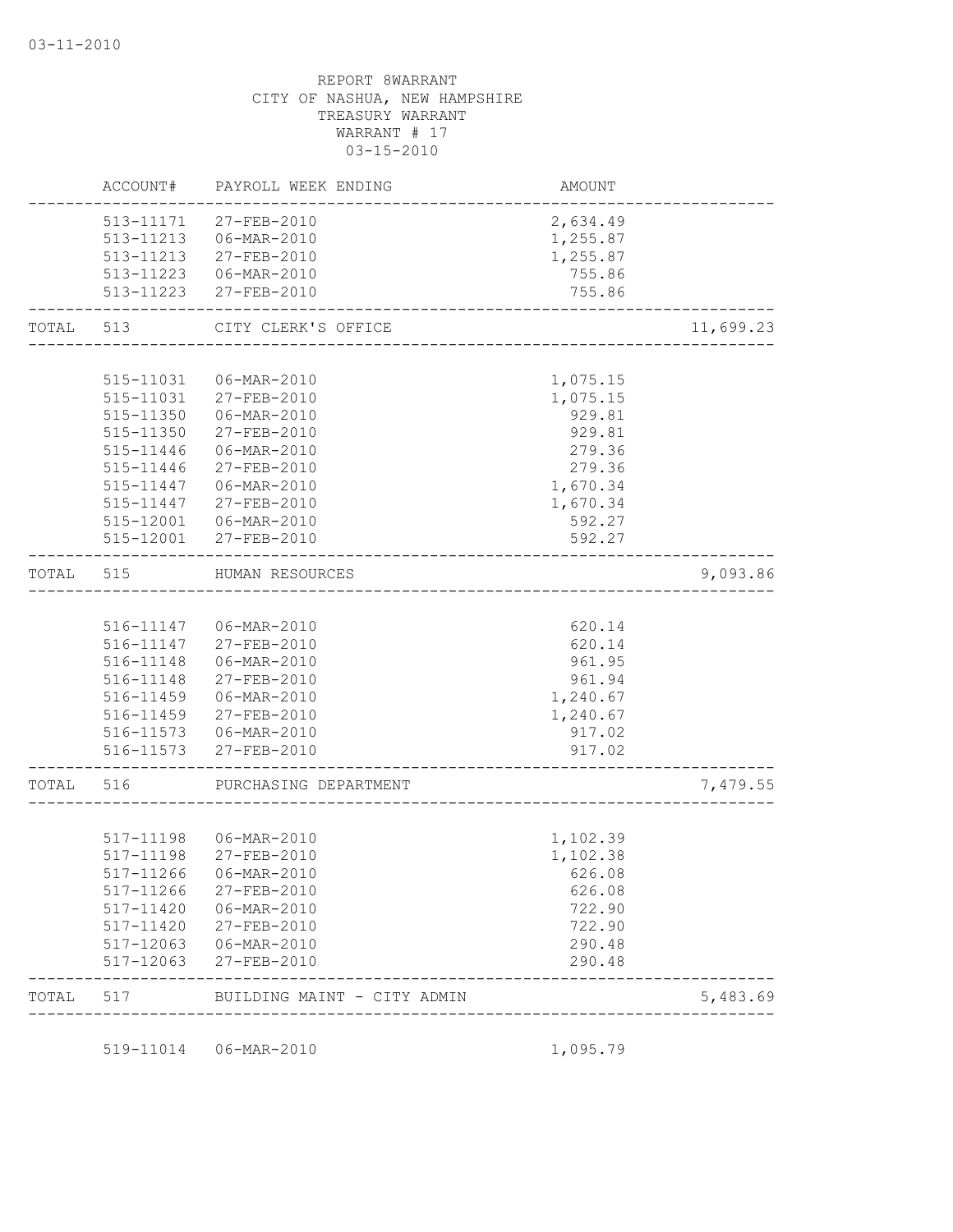|           | ACCOUNT#      | PAYROLL WEEK ENDING     | AMOUNT   |           |
|-----------|---------------|-------------------------|----------|-----------|
|           | 519-11014     | 27-FEB-2010             | 1,095.78 |           |
|           | 519-11016     | 06-MAR-2010             | 961.94   |           |
|           | 519-11016     | 27-FEB-2010             | 961.94   |           |
|           | 519-11017     | 06-MAR-2010             | 803.69   |           |
|           | 519-11017     | 27-FEB-2010             | 803.69   |           |
|           | 519-11115     | 06-MAR-2010             | 1,929.25 |           |
|           | 519-11115     | 27-FEB-2010             | 1,929.25 |           |
|           | 519-11146     | 06-MAR-2010             | 837.27   |           |
|           | 519-11146     | 27-FEB-2010             | 837.27   |           |
|           | $519 - 11153$ | 06-MAR-2010             | 604.92   |           |
|           | 519-11153     | 27-FEB-2010             | 604.92   |           |
|           | 519-11154     | 06-MAR-2010             | 634.65   |           |
|           | 519-11154     | 27-FEB-2010             | 634.65   |           |
|           | 519-11205     | 06-MAR-2010             | 796.04   |           |
|           | 519-11205     | 27-FEB-2010             | 796.04   |           |
|           | 519-11241     | 06-MAR-2010             | 1,367.58 |           |
|           |               | 519-11241 27-FEB-2010   | 1,367.59 |           |
| TOTAL 519 |               | ASSESSORS               |          | 18,062.26 |
|           |               |                         |          |           |
|           |               | 520-12077   06-MAR-2010 | 266.12   |           |
|           |               | 520-12077 27-FEB-2010   | 266.12   |           |
| TOTAL     | 520           | HUNT BUILDING           |          | 532.24    |
|           |               |                         |          |           |
|           |               | 522-11127   06-MAR-2010 | 1,674.48 |           |
|           | 522-11127     | 27-FEB-2010             | 1,674.48 |           |
|           | 522-11128     | 06-MAR-2010             | 1,124.40 |           |
|           | $522 - 11128$ | 27-FEB-2010             | 1,124.40 |           |
|           | 522-11286     | 06-MAR-2010             | 591.61   |           |
|           | 522-11286     | 27-FEB-2010             | 591.62   |           |
|           | 522-11356     | 06-MAR-2010             | 952.10   |           |
|           | 522-11356     | 27-FEB-2010             | 952.10   |           |
|           | 522-11429     | 06-MAR-2010             | 1,819.33 |           |
|           | 522-11429     | 27-FEB-2010             | 1,819.33 |           |
|           |               | 522-11641 06-MAR-2010   | 1,375.56 |           |
|           | 522-11641     | 27-FEB-2010             | 1,375.56 |           |
|           | 522-11652     | 06-MAR-2010             | 1,446.40 |           |
|           | 522-11652     | 27-FEB-2010             | 1,446.40 |           |
|           | 522-11721     | 06-MAR-2010             | 1,518.77 |           |
|           | 522-11721     | 27-FEB-2010             | 1,518.77 |           |
|           | 522-11724     | 06-MAR-2010             | 1,331.47 |           |
|           | 522-11724     | 27-FEB-2010             | 1,331.47 |           |
|           | 522-11725     | 06-MAR-2010             | 974.62   |           |
|           | 522-11725     | $27 - FEB - 2010$       | 974.62   |           |
|           | 522-11729     | 06-MAR-2010             | 2,177.10 |           |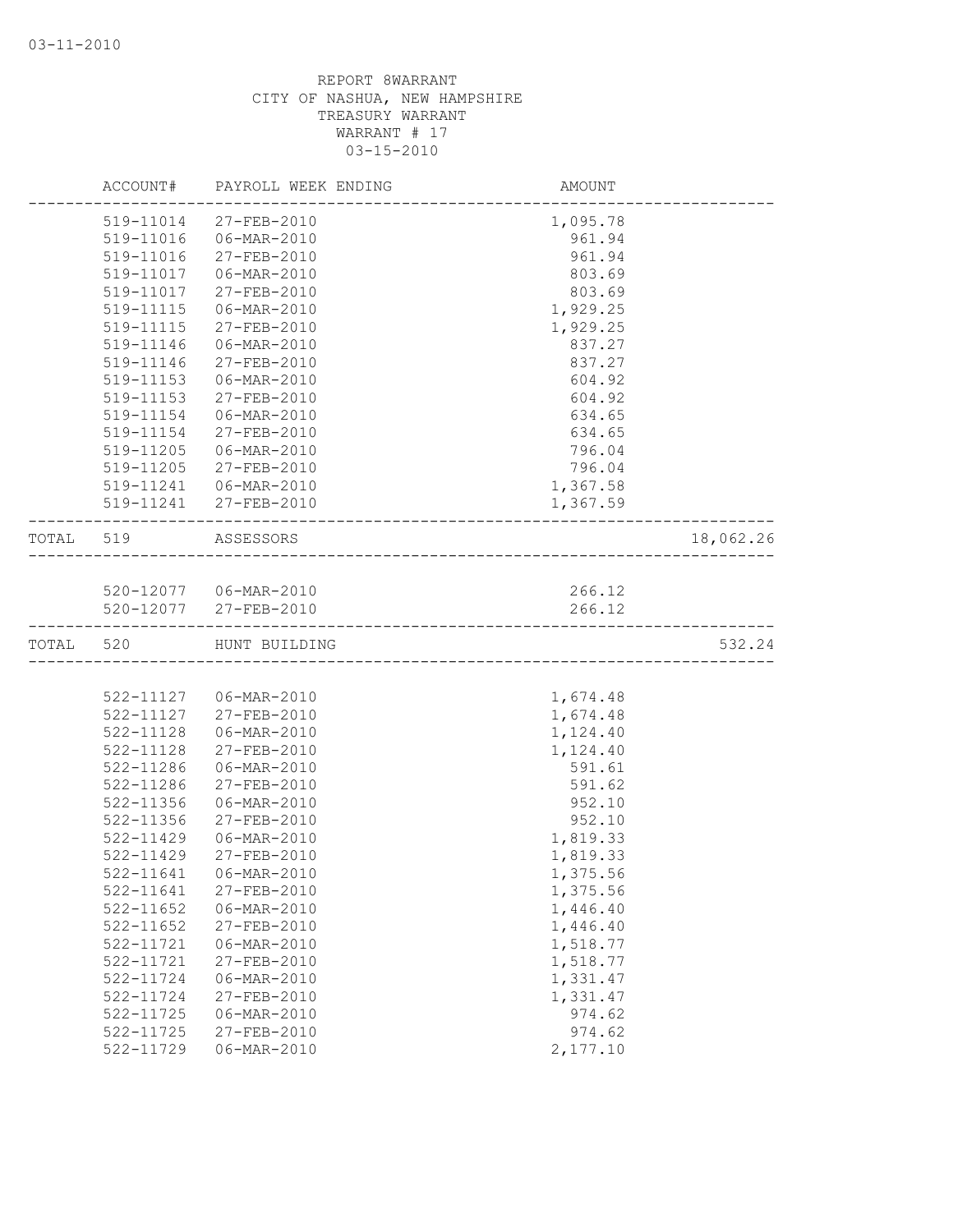|                     | ACCOUNT# PAYROLL WEEK ENDING     | AMOUNT    |           |
|---------------------|----------------------------------|-----------|-----------|
|                     | 522-11729 27-FEB-2010            | 2,177.10  |           |
|                     | TOTAL 522 INFORMATION TECHNOLOGY |           | 29,971.69 |
|                     |                                  |           |           |
|                     | 523-11332 06-MAR-2010            | 981.52    |           |
| .__________________ | 523-11332 27-FEB-2010            | 981.52    |           |
| TOTAL 523 GIS       |                                  |           | 1,963.04  |
|                     |                                  |           |           |
|                     | 531-11065 06-MAR-2010            | 1,110.43  |           |
|                     | 531-11065 27-FEB-2010            | 1,110.43  |           |
| 531-11085           | 06-MAR-2010                      | 899.54    |           |
| 531-11085           | 27-FEB-2010                      | 899.54    |           |
| 531-11114           | 06-MAR-2010                      | 2,297.83  |           |
| 531-11114           | 27-FEB-2010                      | 2,297.83  |           |
| 531-11129           | 06-MAR-2010                      | 1,931.19  |           |
| 531-11129           | 27-FEB-2010                      | 1,931.20  |           |
| 531-11164           | 06-MAR-2010                      | 1,149.90  |           |
| 531-11164           | 27-FEB-2010                      | 1,149.90  |           |
| 531-11166           | 06-MAR-2010                      | 2,515.44  |           |
| 531-11166           | 27-FEB-2010                      | 2,515.44  |           |
| 531-11170           | 06-MAR-2010                      | 1,474.43  |           |
| 531-11170           | 27-FEB-2010                      | 1,474.43  |           |
| 531-11201           | 06-MAR-2010                      | 659.33    |           |
| 531-11201           | 27-FEB-2010                      | 18,684.86 |           |
| 531-11203           | 06-MAR-2010                      | 659.67    |           |
| 531-11203           | 27-FEB-2010                      | 659.67    |           |
| 531-11226           | 06-MAR-2010                      | 750.00    |           |
| 531-11226           | 27-FEB-2010                      | 750.00    |           |
| 531-11242           | 06-MAR-2010                      | 1,119.60  |           |
| 531-11242           | 27-FEB-2010                      | 1,119.60  |           |
| 531-11245           | 06-MAR-2010                      | 621.26    |           |
| 531-11245           | 27-FEB-2010                      | 621.25    |           |
| 531-11257           | 06-MAR-2010                      | 2,673.80  |           |
| 531-11257           | 27-FEB-2010                      | 2,673.80  |           |
|                     | 531-11287    06-MAR-2010         | 846.15    |           |
| 531-11287           | 27-FEB-2010                      | 846.15    |           |
| 531-11398           | $06 - MAR - 2010$                | 624.40    |           |
| 531-11398           | 27-FEB-2010                      | 624.40    |           |
| 531-11477           | $06 - MAR - 2010$                | 1,337.72  |           |
| 531-11477           | 27-FEB-2010                      | 1,337.73  |           |
| 531-11487           | 06-MAR-2010                      | 1,366.19  |           |
| 531-11487           | 27-FEB-2010                      | 1,366.19  |           |
| 531-11495           | 06-MAR-2010                      | 1,011.98  |           |
| 531-11495           | 27-FEB-2010                      | 1,011.99  |           |
| 531-11498           | $06 - MAR - 2010$                | 856.76    |           |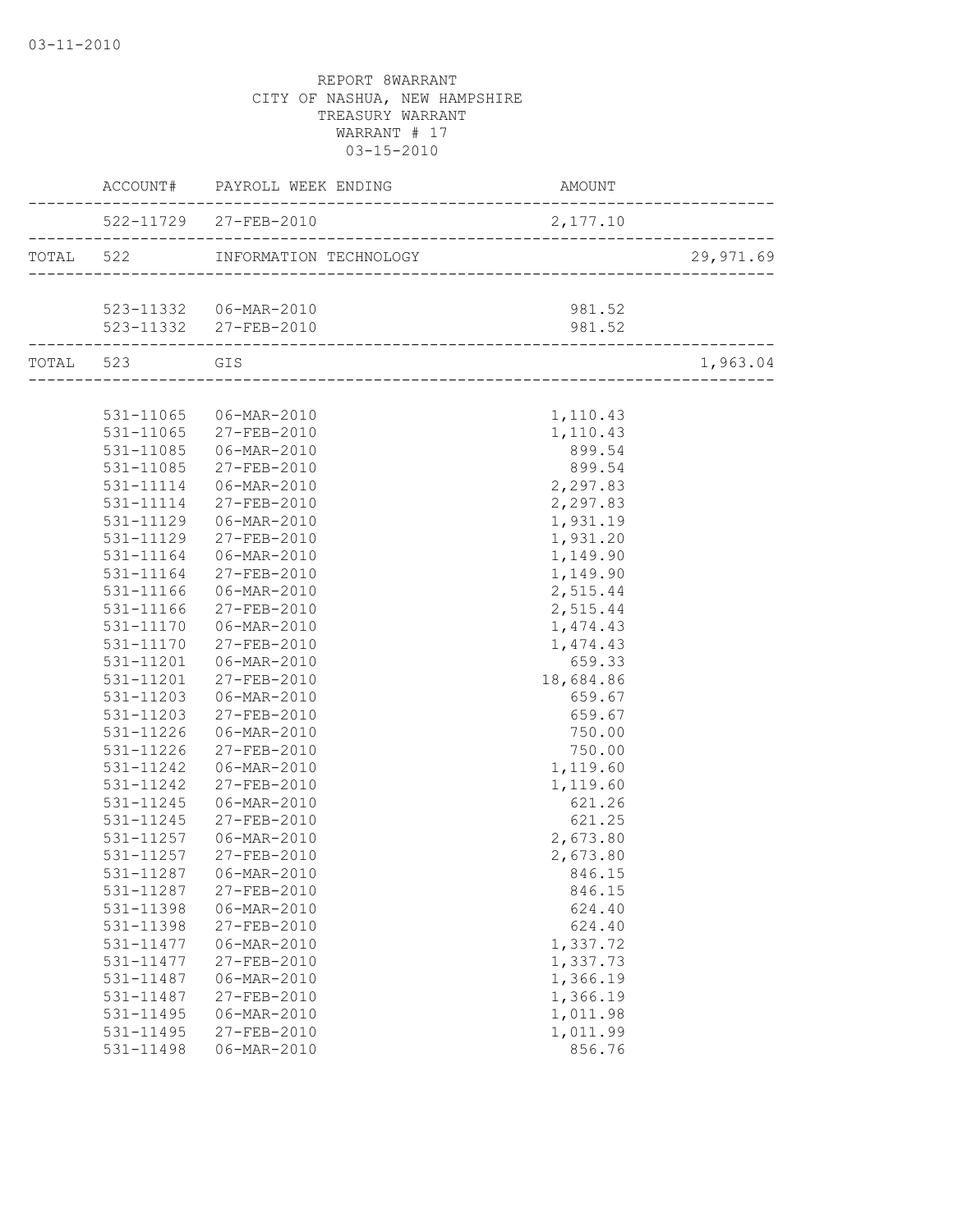| ACCOUNT#               | PAYROLL WEEK ENDING        | AMOUNT             |  |
|------------------------|----------------------------|--------------------|--|
| 531-11498              | $27 - FEB - 2010$          | 856.76             |  |
| 531-11516              | 06-MAR-2010                | 854.66             |  |
| 531-11516              | 27-FEB-2010                | 854.66             |  |
| 531-11534              | 06-MAR-2010                | 1,460.12           |  |
| 531-11534              | 27-FEB-2010                | 1,460.12           |  |
| 531-11535              | 06-MAR-2010                | 13,054.60          |  |
| $531 - 11535$          | 27-FEB-2010                | 72,732.76          |  |
| 531-11537              | $06 - MAR - 2010$          | 14,132.09          |  |
| 531-11537              | 27-FEB-2010                | 14, 132. 14        |  |
| 531-11538              | 06-MAR-2010                | 899.54             |  |
| 531-11538              | 27-FEB-2010                | 899.54             |  |
| 531-11539              | 06-MAR-2010                | 1,533.61           |  |
| 531-11539              | 27-FEB-2010                | 1,533.60           |  |
| 531-11544              | 06-MAR-2010                | 4,164.50           |  |
| 531-11544              | 27-FEB-2010                | 4,164.50           |  |
| 531-11549              | 06-MAR-2010                | 8,042.95           |  |
| 531-11549              | $27 - FEB - 2010$          | 8,042.99           |  |
| 531-11550              | 06-MAR-2010                | 1,868.00           |  |
| 531-11550              | 27-FEB-2010                | 1,867.98           |  |
| 531-11552              | 06-MAR-2010                | 23, 312.55         |  |
| 531-11552              | 27-FEB-2010                | 23, 312.55         |  |
| 531-11555              | 06-MAR-2010                | 23,868.58          |  |
| 531-11555              | 27-FEB-2010                | 23,868.57          |  |
| 531-11558              | 06-MAR-2010                | 71,918.48          |  |
| 531-11558              | 27-FEB-2010                | 74,341.49          |  |
| $531 - 11561$          | $06 - MAR - 2010$          | 15,885.42          |  |
| 531-11561              | 27-FEB-2010                | 15,890.14          |  |
| 531-11567              | 06-MAR-2010                | 33, 353.40         |  |
| 531-11567              | 27-FEB-2010                | 79,757.75          |  |
| 531-11569              | 06-MAR-2010                | 1,184.40           |  |
| 531-11569              | 27-FEB-2010                | 1,184.40           |  |
| 531-11618              | 06-MAR-2010                | 2,829.75           |  |
| 531-11618              | 27-FEB-2010                | 2,829.77           |  |
| 531-11622              | 06-MAR-2010                | 2,976.99           |  |
| 531-11622              | 27-FEB-2010                | 2,976.99           |  |
| 531-11636              | 06-MAR-2010                | 593.16             |  |
| 531-11636<br>531-11664 | 27-FEB-2010<br>06-MAR-2010 | 988.60<br>1,142.62 |  |
|                        | 27-FEB-2010                |                    |  |
| 531-11664<br>531-11665 | 06-MAR-2010                | 1,142.62<br>782.01 |  |
| 531-11665              | 27-FEB-2010                | 782.02             |  |
| 531-11719              | $06 - \text{MAR} - 2010$   | 926.12             |  |
| 531-11719              | 27-FEB-2010                | 926.12             |  |
| 531-11732              | 06-MAR-2010                | 6,490.60           |  |
| 531-11732              | 27-FEB-2010                | 6,490.60           |  |
| 531-12020              | 06-MAR-2010                | 951.68             |  |
| 531-12020              | 27-FEB-2010                | 951.68             |  |
| 531-12042              | 06-MAR-2010                | 849.67             |  |
|                        |                            |                    |  |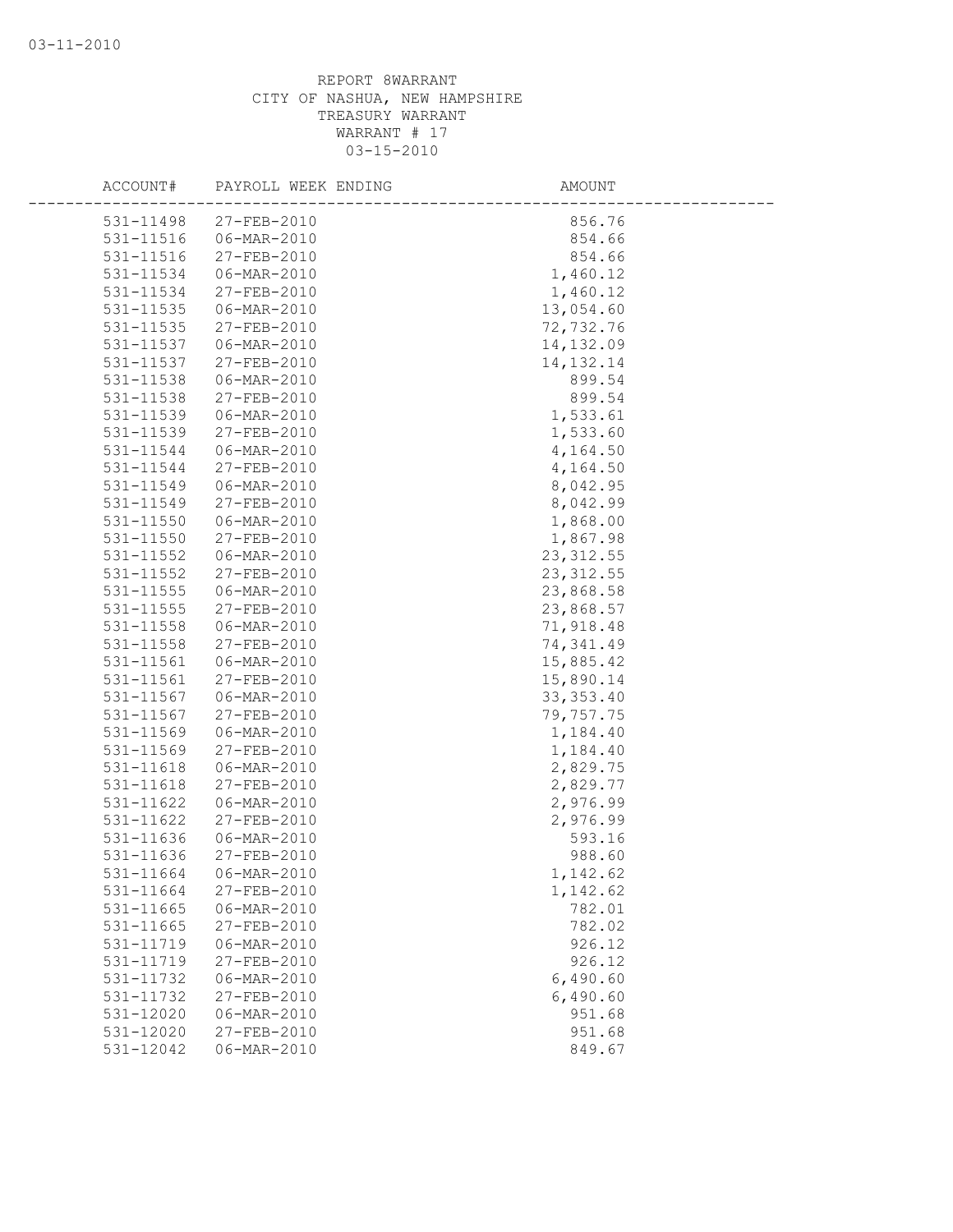|           | ACCOUNT#  | PAYROLL WEEK ENDING     | AMOUNT     |             |
|-----------|-----------|-------------------------|------------|-------------|
|           | 531-12042 | 27-FEB-2010             | 1,833.38   |             |
|           | 531-12066 | 06-MAR-2010             | 684.11     |             |
|           | 531-12066 | 27-FEB-2010             | 684.12     |             |
|           | 531-12068 | 06-MAR-2010             | 752.56     |             |
|           | 531-12068 | 27-FEB-2010             | 752.56     |             |
|           | 531-12071 | 06-MAR-2010             | 258.97     |             |
|           | 531-12071 | 27-FEB-2010             | 258.96     |             |
|           | 531-12119 | $06 - MAR - 2010$       | 1,130.25   |             |
|           | 531-12119 | 27-FEB-2010             | 1,130.25   |             |
|           | 531-13004 | 06-MAR-2010             | 2,232.59   |             |
|           | 531-13004 | 27-FEB-2010             | 2,614.98   |             |
|           | 531-13038 | 27-FEB-2010             | 730.39     |             |
|           | 531-13040 | 06-MAR-2010             | 4, 417.14  |             |
|           | 531-13040 | 27-FEB-2010             | 5,365.00   |             |
|           | 531-13044 | 06-MAR-2010             | 957.08     |             |
|           | 531-13044 | 27-FEB-2010             | 1,576.41   |             |
|           | 531-13047 | 06-MAR-2010             | 8,163.19   |             |
|           | 531-13047 | 27-FEB-2010             | 12, 231.14 |             |
|           | 531-13048 | 06-MAR-2010             | 4,105.16   |             |
|           | 531-13048 | 27-FEB-2010             | 3,328.38   |             |
|           |           | 531-15002 27-FEB-2010   | 38,776.17  |             |
|           |           | 531-17006 27-FEB-2010   | 1,266.65   |             |
| TOTAL 531 |           | POLICE DEPARTMENT       |            | 733, 293.32 |
|           |           |                         |            |             |
|           |           | 532-11024   06-MAR-2010 | 2,060.39   |             |
|           | 532-11024 | 27-FEB-2010             | 2,060.38   |             |
|           | 532-11036 | 06-MAR-2010             | 1,873.48   |             |
|           | 532-11036 | 27-FEB-2010             | 1,873.48   |             |
|           | 532-11063 | $06 - MAR - 2010$       | 1,343.44   |             |
|           | 532-11063 | 27-FEB-2010             | 1,343.44   |             |
|           | 532-11066 | 06-MAR-2010             | 1,330.14   |             |
|           | 532-11066 | 27-FEB-2010             | 1,330.14   |             |
|           | 532-11069 | 06-MAR-2010             | 2,700.57   |             |
|           | 532-11069 | 27-FEB-2010             | 2,700.58   |             |
|           | 532-11111 | 06-MAR-2010             | 2,183.76   |             |
|           | 532-11111 | $27 - FEB - 2010$       | 2,183.76   |             |
|           | 532-11207 | 06-MAR-2010             | 6,697.95   |             |
|           | 532-11207 | 27-FEB-2010             | 6,697.95   |             |
|           | 532-11281 | 06-MAR-2010             | 981.65     |             |
|           | 532-11281 | 27-FEB-2010             | 981.65     |             |
|           | 532-11285 | 06-MAR-2010             | 8,222.79   |             |
|           | 532-11285 | 27-FEB-2010             | 8,222.77   |             |
|           | 532-11291 | 06-MAR-2010             | 6,106.06   |             |
|           | 532-11291 | $27 - FEB - 2010$       | 6,428.65   |             |
|           | 532-11298 | 06-MAR-2010             | 1,077.63   |             |
|           | 532-11298 | 27-FEB-2010             | 964.20     |             |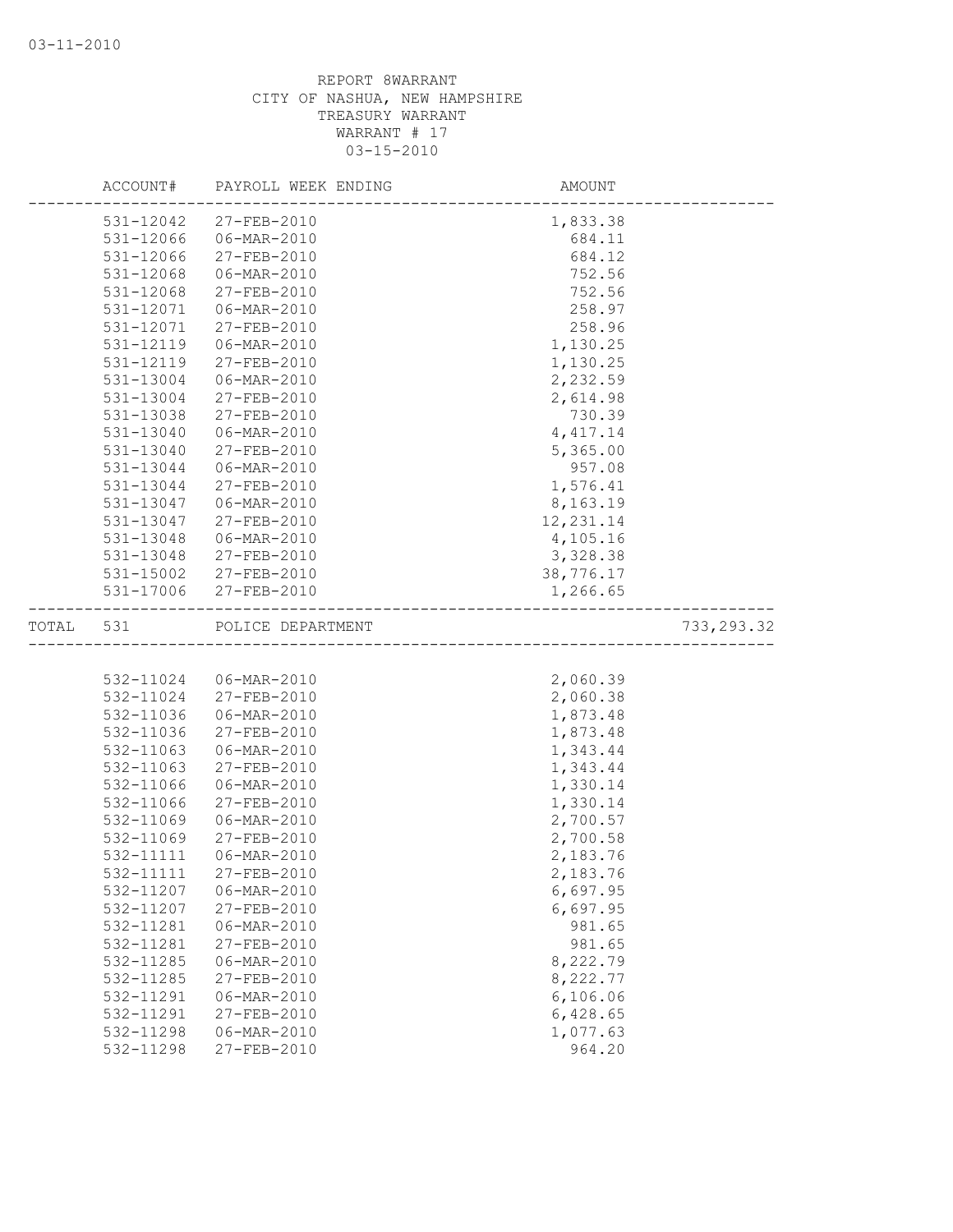|       | ACCOUNT#  | PAYROLL WEEK ENDING                  | AMOUNT      |                            |
|-------|-----------|--------------------------------------|-------------|----------------------------|
|       | 532-11300 | 06-MAR-2010                          | 36,878.89   |                            |
|       | 532-11300 | 27-FEB-2010                          | 36,878.93   |                            |
|       | 532-11303 | 06-MAR-2010                          | 1,203.00    |                            |
|       | 532-11303 | 27-FEB-2010                          | 1,203.00    |                            |
|       | 532-11305 | 06-MAR-2010                          | 4,800.06    |                            |
|       | 532-11305 | 27-FEB-2010                          | 4,800.07    |                            |
|       | 532-11309 | 06-MAR-2010                          | 108,518.92  |                            |
|       | 532-11309 | 27-FEB-2010                          | 108, 327.35 |                            |
|       | 532-11660 | 06-MAR-2010                          | 1,513.39    |                            |
|       | 532-11660 | 27-FEB-2010                          | 1,513.39    |                            |
|       | 532-11663 | 06-MAR-2010                          | 1,483.58    |                            |
|       | 532-11663 | 27-FEB-2010                          | 1,483.58    |                            |
|       | 532-11666 | 06-MAR-2010                          | 1,498.40    |                            |
|       | 532-11666 | 27-FEB-2010                          | 1,498.40    |                            |
|       | 532-11669 | 06-MAR-2010                          | 1,498.40    |                            |
|       | 532-11669 | 27-FEB-2010                          | 1,498.40    |                            |
|       | 532-12070 | 06-MAR-2010                          | 21,165.39   |                            |
|       | 532-12070 | 27-FEB-2010                          | 19, 413.83  |                            |
|       | 532-13003 | 27-FEB-2010                          | 516.54      |                            |
|       | 532-13004 | 06-MAR-2010                          | 125.62      |                            |
|       | 532-13004 | 27-FEB-2010                          | 259.96      |                            |
|       | 532-13018 | 06-MAR-2010                          | 2,739.85    |                            |
|       | 532-13018 | 27-FEB-2010                          | 3,523.98    |                            |
|       | 532-13024 | 06-MAR-2010                          | 210.43      |                            |
|       | 532-13024 | 27-FEB-2010                          | 1,095.70    |                            |
|       | 532-13050 | 06-MAR-2010                          | 7,151.79    |                            |
|       | 532-13050 | 27-FEB-2010                          | 6,801.57    |                            |
|       | 532-19231 | 06-MAR-2010                          | 1,410.36    |                            |
|       | 532-19231 | 27-FEB-2010                          | 1,422.72    |                            |
|       | 532-19232 | 06-MAR-2010                          | 2,057.70    |                            |
|       | 532-19232 | 27-FEB-2010                          | 2,055.42    |                            |
|       | 532-19233 | 06-MAR-2010                          | 3,069.58    |                            |
|       | 532-19233 | 27-FEB-2010                          | 3,067.30    |                            |
|       | 532-19234 | 06-MAR-2010                          | 1,935.71    |                            |
|       | 532-19234 | 27-FEB-2010                          | 1,933.43    |                            |
| TOTAL | 532       | FIRE DEPARTMENT<br>----------------- |             | 463, 919.50<br>----------- |
|       |           |                                      |             |                            |
|       | 535-19230 | 06-MAR-2010                          | 96.15       |                            |
|       | 535-19230 | 27-FEB-2010                          | 96.15       |                            |
| TOTAL | 535       | EMERGENCY MANAGEMENT                 |             | 192.30                     |
|       |           |                                      |             |                            |
|       | 536-11200 | 06-MAR-2010                          | 1,414.23    |                            |
|       | 536-11200 | $27 - FEB - 2010$                    | 1, 414.23   |                            |
|       | 536-12137 | 06-MAR-2010                          | 1,200.12    |                            |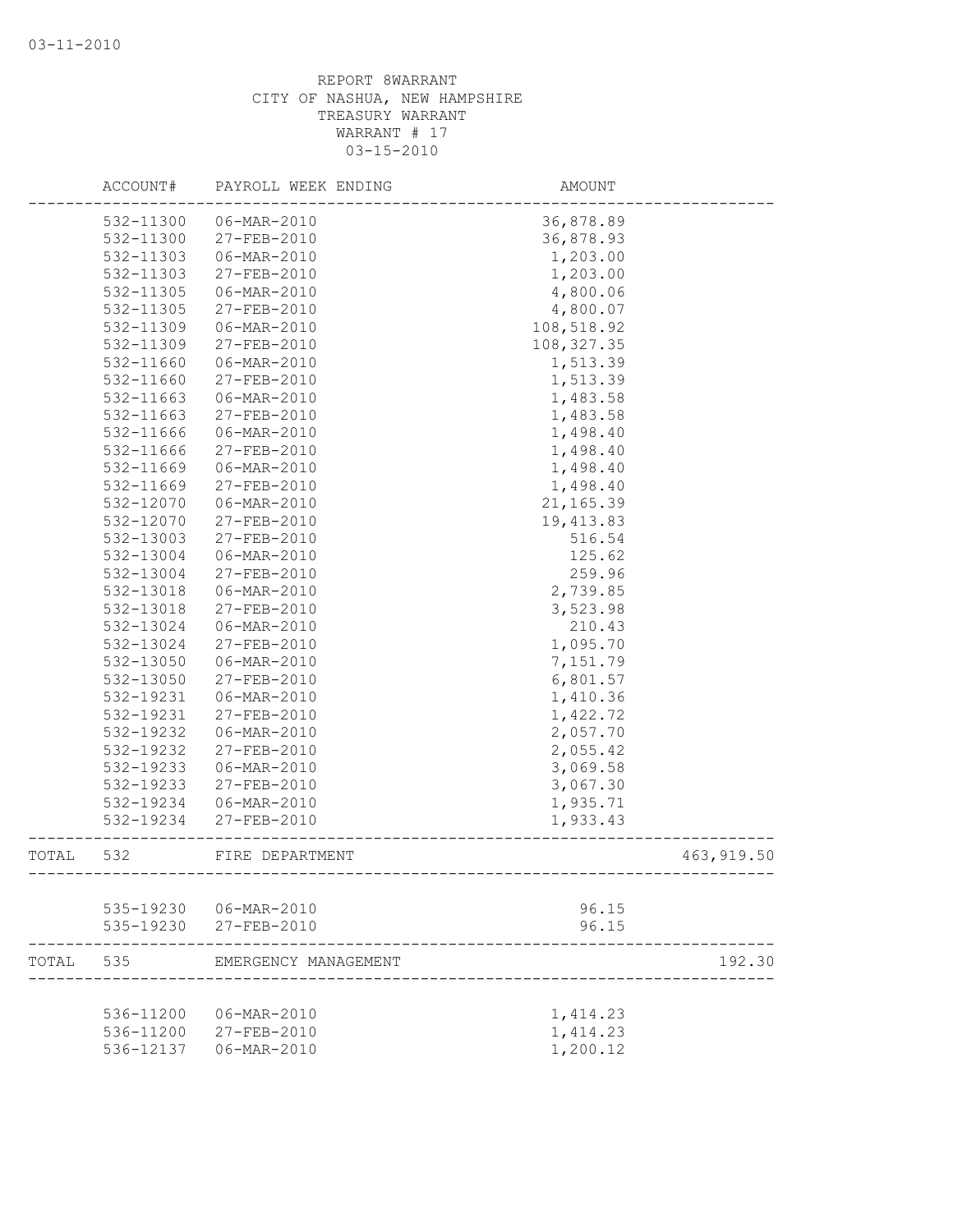|           |           | ACCOUNT# PAYROLL WEEK ENDING                   | AMOUNT             |           |
|-----------|-----------|------------------------------------------------|--------------------|-----------|
|           |           | 536-12137 27-FEB-2010                          | 1,200.12           |           |
|           |           | TOTAL 536 CITYWIDE COMMUNICATIONS              |                    | 5,228.70  |
|           |           |                                                |                    |           |
|           |           | 541-11024 06-MAR-2010<br>541-11024 27-FEB-2010 | 253.91<br>4,297.04 |           |
|           |           | 541-11104 06-MAR-2010                          | 1,014.26           |           |
|           |           | 541-11104 27-FEB-2010                          | 1,014.26           |           |
|           |           | 541-11107 27-FEB-2010                          | $-4,043.13$        |           |
|           |           | 541-11240  06-MAR-2010                         | 1,503.01           |           |
|           |           | 541-11240 27-FEB-2010                          | 1,503.02           |           |
| TOTAL 541 |           | COMMUNITY SERVICES DIVISION                    |                    | 5,542.37  |
|           |           |                                                |                    |           |
|           |           | 542-11024   06-MAR-2010                        | 634.77             |           |
|           |           | 542-11024 27-FEB-2010                          | 634.76             |           |
|           |           | 542-11426 06-MAR-2010                          | 1,295.99           |           |
|           |           | 542-11426 27-FEB-2010                          | 1,364.20           |           |
|           |           | 542-11584 06-MAR-2010                          | 3,600.68           |           |
|           |           | 542-11584 27-FEB-2010                          | 2,583.26           |           |
|           |           | 542-12109 06-MAR-2010                          | 160.00             |           |
|           |           | 542-12109 27-FEB-2010                          | 144.00             |           |
|           |           | 542-12582 06-MAR-2010<br>542-12582 27-FEB-2010 | 606.03<br>606.03   |           |
|           |           |                                                |                    |           |
|           |           | TOTAL 542 COMMUNITY HEALTH                     |                    | 11,629.72 |
|           |           | 543-11380  06-MAR-2010                         | 952.97             |           |
|           |           | 543-11380 27-FEB-2010                          | 952.97             |           |
|           | 543-11438 | 06-MAR-2010                                    | 1,286.71           |           |
|           | 543-11438 | 27-FEB-2010                                    | 1,286.71           |           |
|           | 543-11602 | 06-MAR-2010                                    | 883.76             |           |
|           | 543-11602 | 27-FEB-2010                                    | 883.76             |           |
|           | 543-11604 | 06-MAR-2010                                    | 1,528.64           |           |
|           |           | 543-11604 27-FEB-2010                          | 1,528.64           |           |
|           |           | 543-11605 06-MAR-2010                          | 956.86             |           |
|           |           | 543-11605 27-FEB-2010                          | 956.86             |           |
| TOTAL     | 543       | ENVIRONMENTAL HEALTH DEPT.                     |                    | 11,217.88 |
|           |           |                                                |                    |           |
|           | 544-11008 | 06-MAR-2010                                    | 744.56             |           |
|           | 544-11008 | 27-FEB-2010                                    | 744.55             |           |
|           | 544-11099 | 06-MAR-2010                                    | 2,108.82           |           |
|           | 544-11099 | 27-FEB-2010                                    | 2,108.82           |           |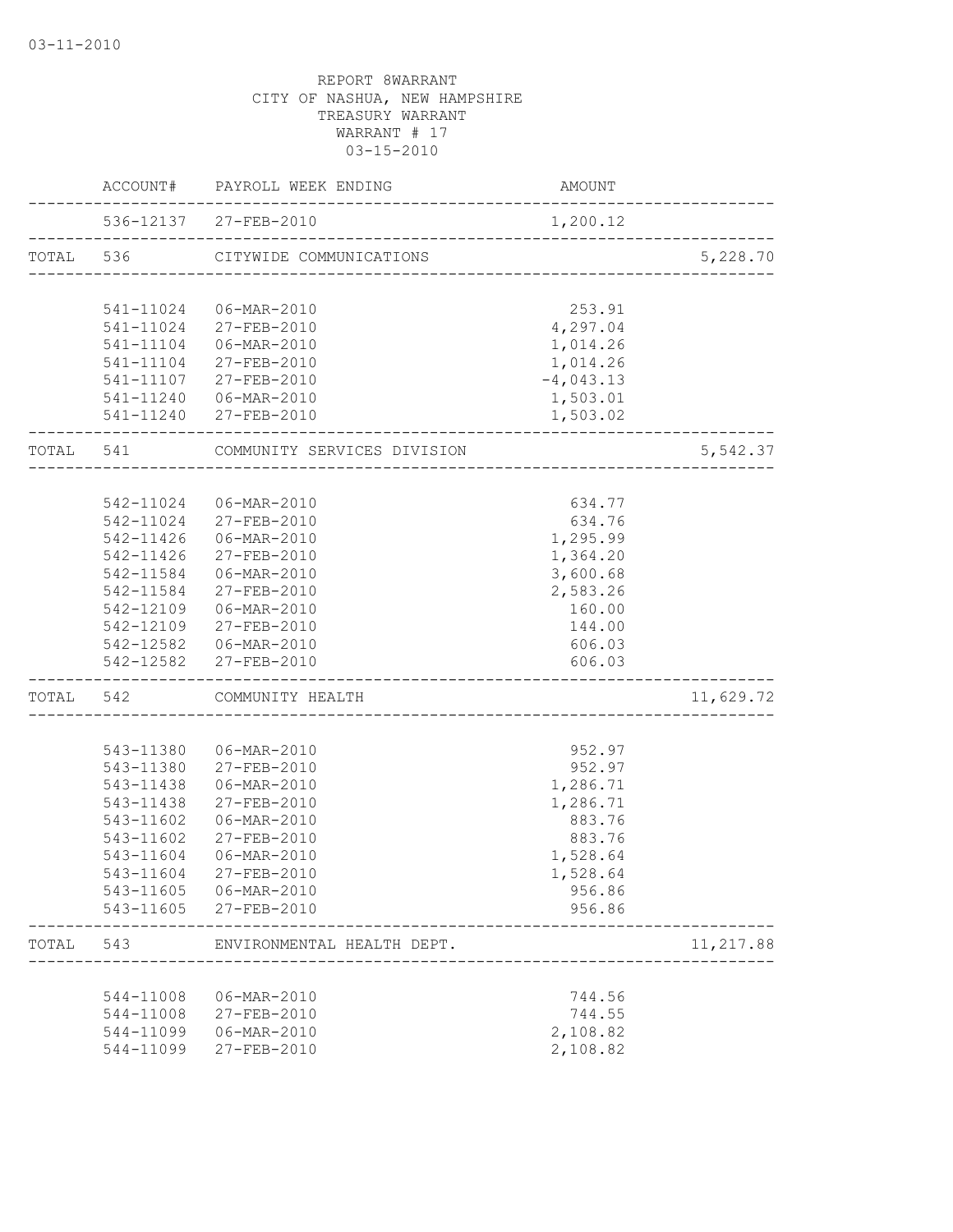|           | ACCOUNT#      | PAYROLL WEEK ENDING                                                           | AMOUNT   |            |
|-----------|---------------|-------------------------------------------------------------------------------|----------|------------|
|           | 544-11112     | 06-MAR-2010                                                                   | 852.14   |            |
|           | 544-11112     | 27-FEB-2010                                                                   | 852.13   |            |
|           | 544-11367     | 06-MAR-2010                                                                   | 833.86   |            |
|           | 544-11367     | 27-FEB-2010                                                                   | 833.86   |            |
|           | 544-11777     | 06-MAR-2010                                                                   | 1,289.91 |            |
|           | 544-11777     | 27-FEB-2010                                                                   | 1,289.91 |            |
|           | 544-12101     | 06-MAR-2010                                                                   | 515.07   |            |
|           |               | 544-12101 27-FEB-2010                                                         | 515.08   |            |
| TOTAL 544 |               | _____________________<br>WELFARE ADMINISTRATION<br>.<br>_____________________ |          | 12,688.71  |
|           |               |                                                                               |          |            |
|           | 551-11024     | 06-MAR-2010                                                                   | 637.15   |            |
|           | 551-11024     | 27-FEB-2010                                                                   | 637.15   |            |
|           | 551-11028     | 06-MAR-2010                                                                   | 544.44   |            |
|           | 551-11028     | 27-FEB-2010                                                                   | 544.44   |            |
|           | 551-11057     | 06-MAR-2010                                                                   | 899.04   |            |
|           | 551-11057     | 27-FEB-2010                                                                   | 899.04   |            |
|           | 551-11094     | 06-MAR-2010                                                                   | 306.26   |            |
|           | 551-11094     | 27-FEB-2010                                                                   | 306.26   |            |
|           | 551-11097     | 06-MAR-2010                                                                   | 1,076.09 |            |
|           | 551-11097     | 27-FEB-2010                                                                   | 1,076.09 |            |
|           | 551-11211     | 06-MAR-2010                                                                   | 613.90   |            |
|           | 551-11211     | 27-FEB-2010                                                                   | 613.90   |            |
|           | 551-11212     | 06-MAR-2010                                                                   | 1,450.00 |            |
|           | 551-11212     | 27-FEB-2010                                                                   | 1,450.00 |            |
|           | 551-11249     | 06-MAR-2010                                                                   | 1,320.01 |            |
|           | 551-11249     | 27-FEB-2010                                                                   | 1,320.01 |            |
|           | 551-11273     | 06-MAR-2010                                                                   | 1,687.48 |            |
|           | 551-11273     | 27-FEB-2010                                                                   | 1,687.48 |            |
|           | 551-11435     | 06-MAR-2010                                                                   | 909.67   |            |
|           | 551-11435     | 27-FEB-2010                                                                   | 909.67   |            |
|           | $551 - 11462$ | 06-MAR-2010                                                                   | 1,034.29 |            |
|           | 551-11462     | 27-FEB-2010                                                                   | 1,034.30 |            |
|           | 551-11638     | 06-MAR-2010                                                                   | 1,177.18 |            |
|           | 551-11638     | 27-FEB-2010                                                                   | 1,177.18 |            |
| TOTAL     | 551           | PUBLIC WORKS DIV & ENGINEERING                                                |          | 23, 311.03 |
|           |               |                                                                               |          |            |
|           | 552-11024     | 06-MAR-2010                                                                   | 686.23   |            |
|           | 552-11024     | 27-FEB-2010                                                                   | 669.50   |            |
|           | 552-11077     | 06-MAR-2010                                                                   | 1,293.11 |            |
|           | 552-11077     | $27 - FEB - 2010$                                                             | 1,293.11 |            |
|           | 552-11087     | $06 - \text{MAR} - 2010$                                                      | 858.40   |            |
|           | 552-11087     | 27-FEB-2010                                                                   | 858.40   |            |
|           | 552-11143     | 06-MAR-2010                                                                   | 858.40   |            |
|           | 552-11143     | 27-FEB-2010                                                                   | 858.40   |            |
|           |               |                                                                               |          |            |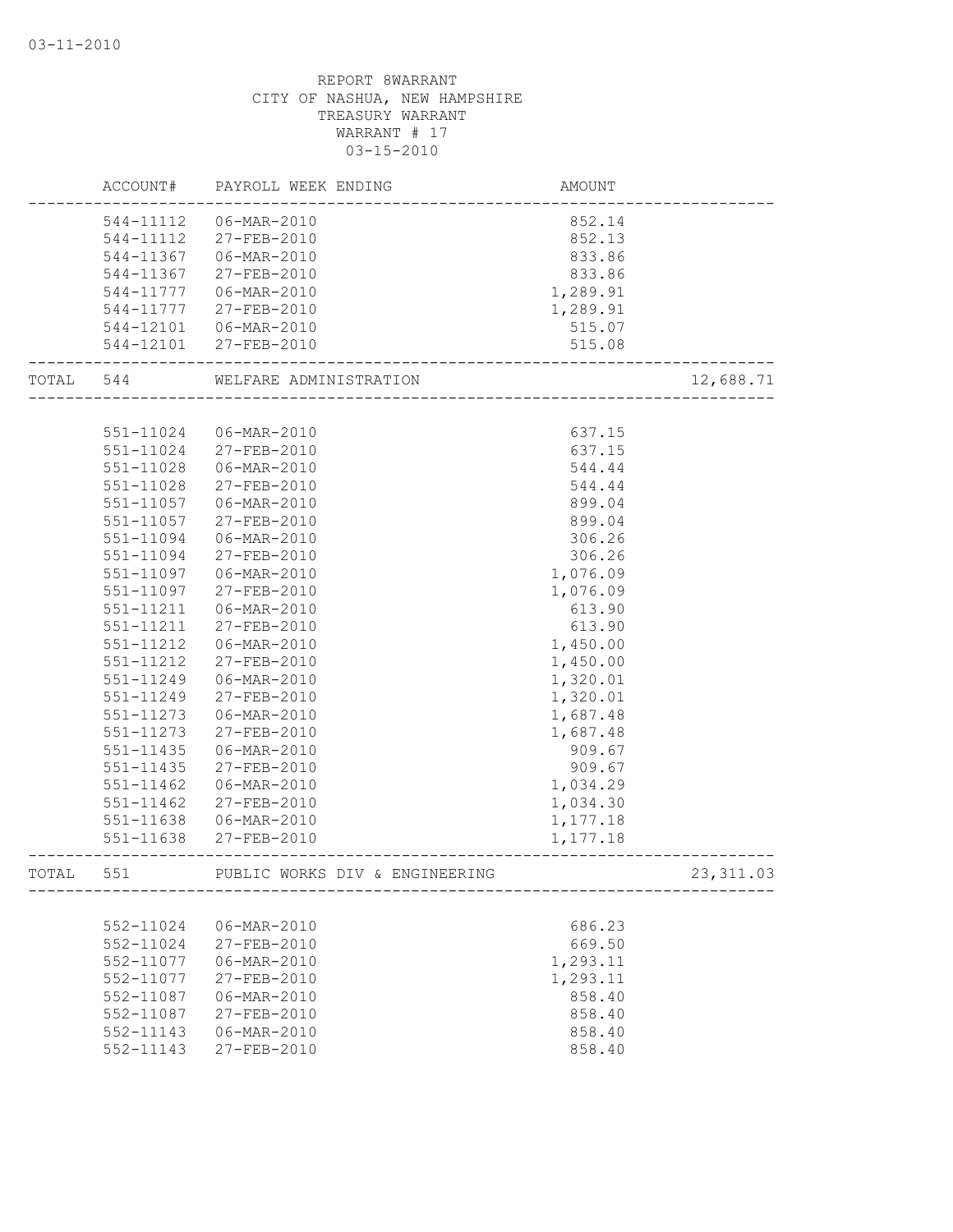|           | ACCOUNT#  | PAYROLL WEEK ENDING   | AMOUNT   |           |
|-----------|-----------|-----------------------|----------|-----------|
|           | 552-11324 | 06-MAR-2010           | 4,137.16 |           |
|           | 552-11324 | 27-FEB-2010           | 4,137.16 |           |
|           | 552-11339 | 06-MAR-2010           | 2,944.00 |           |
|           | 552-11339 | 27-FEB-2010           | 2,217.92 |           |
|           | 552-11342 | 06-MAR-2010           | 772.80   |           |
|           | 552-11342 | 27-FEB-2010           | 775.36   |           |
|           | 552-11343 | 06-MAR-2010           | 2,590.80 |           |
|           | 552-11343 | 27-FEB-2010           | 2,590.80 |           |
|           | 552-11407 | 06-MAR-2010           | 5,338.16 |           |
|           | 552-11407 | 27-FEB-2010           | 5,347.20 |           |
|           | 552-11492 | 06-MAR-2010           | 817.60   |           |
|           | 552-11492 | 27-FEB-2010           | 817.60   |           |
|           | 552-11562 | 06-MAR-2010           | 410.16   |           |
|           | 552-11562 | 27-FEB-2010           | 410.16   |           |
|           | 552-11580 | 06-MAR-2010           | 985.56   |           |
|           | 552-11580 | $27 - FEB - 2010$     | 985.56   |           |
|           | 552-11672 | 06-MAR-2010           | 1,446.40 |           |
|           | 552-11672 | 27-FEB-2010           | 1,446.40 |           |
|           | 552-11750 | 06-MAR-2010           | 785.60   |           |
|           | 552-11750 | 27-FEB-2010           | 785.60   |           |
|           | 552-13004 | 06-MAR-2010           | 507.78   |           |
|           | 552-13004 | 27-FEB-2010           | 1,952.52 |           |
|           |           | 552-13067 06-MAR-2010 | 733.02   |           |
|           | 552-13067 | 27-FEB-2010           | 323.82   |           |
| TOTAL 552 |           | PARKS AND RECREATION  |          | 50,634.69 |
|           |           |                       |          |           |
|           | 553-11024 | 06-MAR-2010           | 358.92   |           |
|           | 553-11024 | 27-FEB-2010           | 301.27   |           |
|           | 553-11078 | 06-MAR-2010           | 1,529.24 |           |
|           | 553-11078 | 27-FEB-2010           | 1,529.24 |           |
|           | 553-11098 | 06-MAR-2010           | 1,014.00 |           |
|           | 553-11098 | 27-FEB-2010           | 1,014.00 |           |
|           | 553-11169 | 06-MAR-2010           | 1,046.23 |           |
|           | 553-11169 | $27 - FEB - 2010$     | 1,046.24 |           |
|           | 553-11192 | 06-MAR-2010           | 957.91   |           |
|           | 553-11192 | 27-FEB-2010           | 957.92   |           |
|           | 553-11279 | 06-MAR-2010           | 6,000.80 |           |
|           | 553-11279 | 27-FEB-2010           | 6,000.81 |           |
|           | 553-11327 | 06-MAR-2010           | 4,021.27 |           |
|           | 553-11327 | 27-FEB-2010           | 4,021.30 |           |
|           | 553-11375 | 06-MAR-2010           | 821.92   |           |
|           | 553-11375 | 27-FEB-2010           | 524.40   |           |
|           | 553-11465 | 06-MAR-2010           | 3,270.40 |           |
|           | 553-11465 | 27-FEB-2010           | 3,106.88 |           |
|           | 553-11474 | 06-MAR-2010           | 3,729.21 |           |
|           | 553-11474 | 27-FEB-2010           | 3,729.20 |           |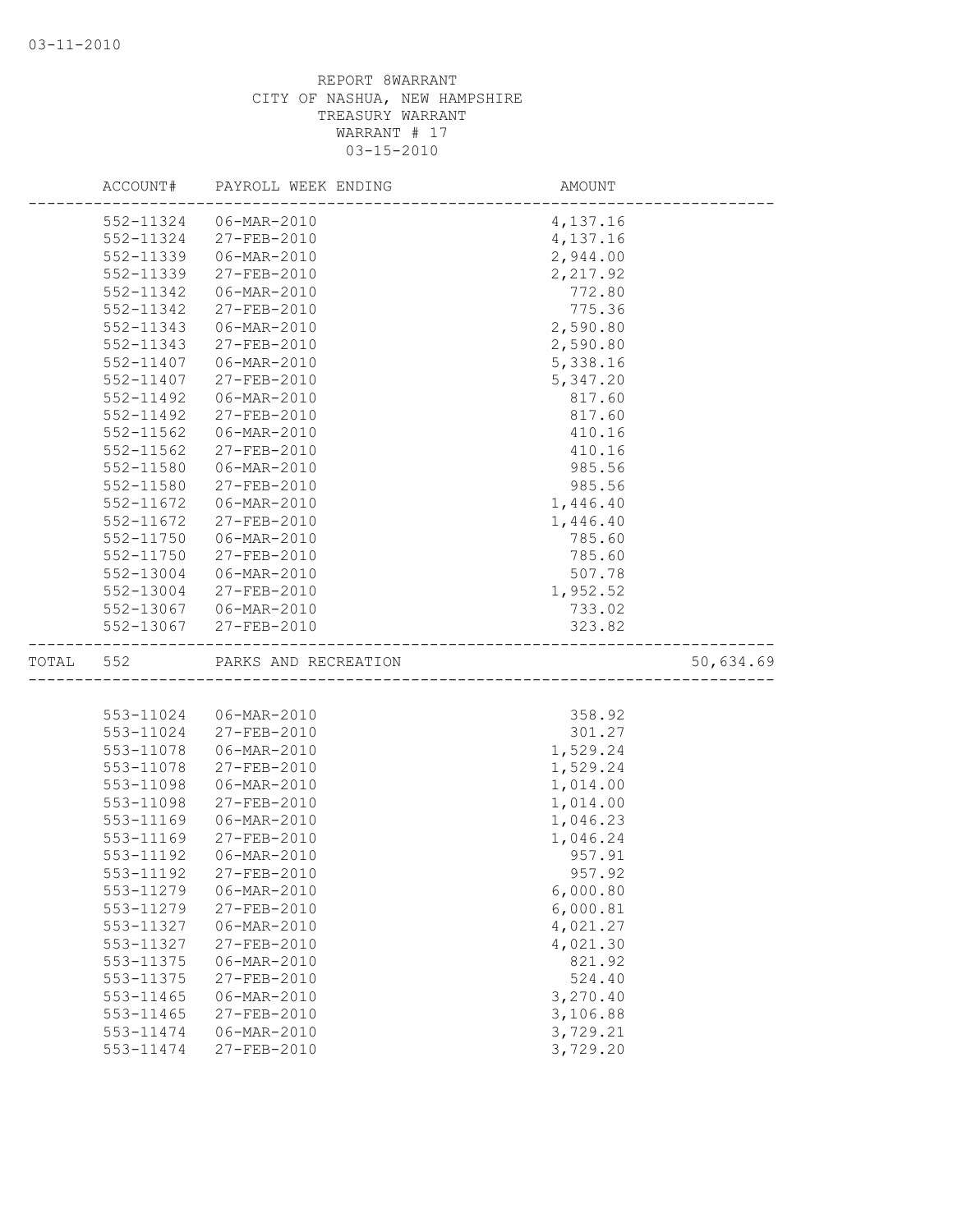|       | ACCOUNT#  | PAYROLL WEEK ENDING | AMOUNT    |            |
|-------|-----------|---------------------|-----------|------------|
|       | 553-11475 | 06-MAR-2010         | 2,834.40  |            |
|       | 553-11475 | 27-FEB-2010         | 2,834.41  |            |
|       | 553-11630 | 06-MAR-2010         | 1,575.20  |            |
|       | 553-11630 | 27-FEB-2010         | 1,584.14  |            |
|       | 553-11631 | 06-MAR-2010         | 799.61    |            |
|       | 553-11631 | 27-FEB-2010         | 799.60    |            |
|       | 553-11648 | 06-MAR-2010         | 840.31    |            |
|       | 553-11648 | 27-FEB-2010         | 840.31    |            |
|       | 553-11678 | 06-MAR-2010         | 1,442.84  |            |
|       | 553-11678 | 27-FEB-2010         | 1,442.84  |            |
|       | 553-11759 | 06-MAR-2010         | 14,986.68 |            |
|       | 553-11759 | 27-FEB-2010         | 15,270.08 |            |
|       | 553-11771 | 06-MAR-2010         | 1,851.20  |            |
|       | 553-11771 | 27-FEB-2010         | 1,851.20  |            |
|       | 553-12085 | 06-MAR-2010         | 318.00    |            |
|       | 553-12085 | 27-FEB-2010         | 420.00    |            |
|       | 553-13004 | 06-MAR-2010         | 1,225.73  |            |
|       | 553-13004 | 27-FEB-2010         | 1,861.87  |            |
|       | 553-13009 | 06-MAR-2010         | 991.23    |            |
|       | 553-13009 | 27-FEB-2010         | 16,286.53 |            |
|       | 553-13901 | 06-MAR-2010         | 11,042.36 |            |
|       | 553-13901 | 27-FEB-2010         | 10,701.45 |            |
|       | 553-17008 | 06-MAR-2010         | 900.00    |            |
|       | 553-17008 | 27-FEB-2010         | 900.00    |            |
| TOTAL | 553       | STREET DEPARTMENT   |           | 138,581.15 |
|       |           |                     |           |            |
|       | 555-11024 | 06-MAR-2010         | 358.93    |            |
|       | 555-11024 | 27-FEB-2010         | 301.28    |            |
|       | 555-11058 | 06-MAR-2010         | 985.56    |            |
|       | 555-11058 | 27-FEB-2010         | 985.56    |            |
|       | 555-11461 | 06-MAR-2010         | 1,489.36  |            |
|       | 555-11461 | 27-FEB-2010         | 1,489.36  |            |
|       | 555-11505 | 06-MAR-2010         | 1,184.60  |            |
|       | 555-11505 | 27-FEB-2010         | 1,184.60  |            |
|       | 555-11639 | 06-MAR-2010         | 817.60    |            |
|       | 555-11639 | $27 - FEB - 2010$   | 817.60    |            |
|       | 555-11640 | 06-MAR-2010         | 761.60    |            |
|       | 555-11640 | 27-FEB-2010         | 761.60    |            |
|       | 555-11738 | 06-MAR-2010         | 1,941.60  |            |
|       | 555-11738 | 27-FEB-2010         | 1,941.60  |            |
|       | 555-11745 | 06-MAR-2010         | 810.80    |            |
|       | 555-11745 | 27-FEB-2010         | 810.80    |            |
|       | 555-11746 | 06-MAR-2010         | 1,139.75  |            |
|       | 555-11746 | 27-FEB-2010         | 1,139.75  |            |
|       | 555-13004 | 06-MAR-2010         | 378.96    |            |
|       | 555-13004 | 27-FEB-2010         | 155.90    |            |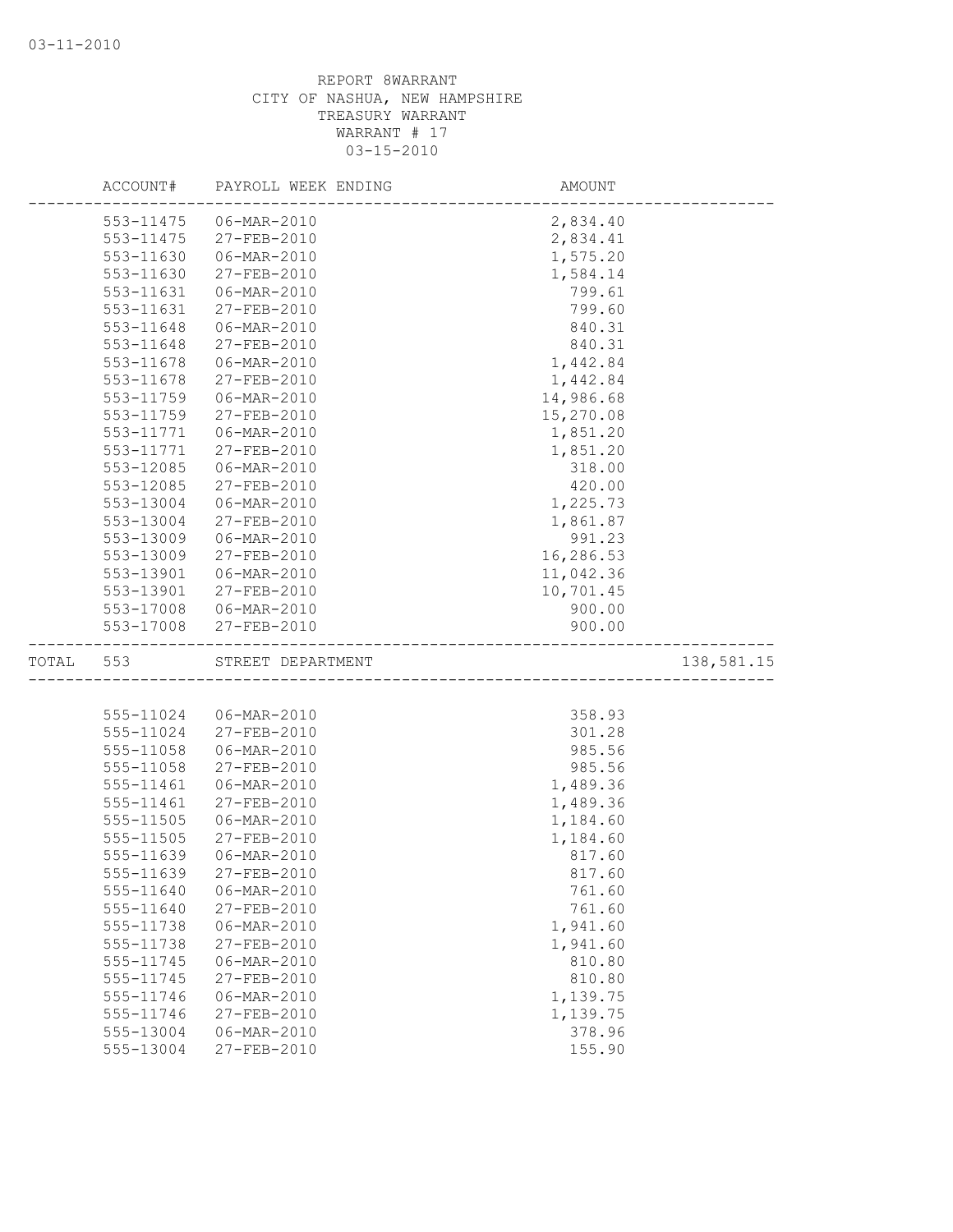|       | ACCOUNT#  | PAYROLL WEEK ENDING      | AMOUNT                  |           |
|-------|-----------|--------------------------|-------------------------|-----------|
|       |           | 555-13068 06-MAR-2010    | 254.84                  |           |
|       |           | 555-13068 27-FEB-2010    | 218.43                  |           |
|       |           | 555-17001 06-MAR-2010    | 300.00                  |           |
| TOTAL | 555       | TRAFFIC DEPARTMENT       |                         | 20,230.08 |
|       |           |                          |                         |           |
|       | 557-11008 | 06-MAR-2010              | 318.57                  |           |
|       | 557-11008 | 27-FEB-2010              | 318.57                  |           |
|       | 557-11161 | 06-MAR-2010              | 1,236.16                |           |
|       | 557-11161 | 27-FEB-2010              | 1,236.16                |           |
|       | 557-11751 | 06-MAR-2010              | 96.14                   |           |
|       | 557-11751 | 27-FEB-2010              | 96.14                   |           |
|       | 557-13004 | $06 - \text{MAR} - 2010$ | 266.54                  |           |
|       | 557-13004 | 27-FEB-2010              | 115.89                  |           |
| TOTAL | 557       | PARKING LOTS             | _______________________ | 3,684.17  |
|       |           |                          |                         |           |
|       | 561-11345 | 06-MAR-2010              | 1,204.95                |           |
|       | 561-11345 | 27-FEB-2010              | 1,204.95                |           |
|       | 561-11651 | 06-MAR-2010              | 860.38                  |           |
|       | 561-11651 | 27-FEB-2010              | 860.38                  |           |
|       | 561-11658 | 06-MAR-2010              | 1,044.70                |           |
|       | 561-11658 | 27-FEB-2010              | 1,044.70                |           |
|       | 561-13004 | 27-FEB-2010              | 77.57                   |           |
| TOTAL | 561       | EDGEWOOD CEMETERY        |                         | 6, 297.63 |
|       |           |                          |                         |           |
|       | 563-11345 | 06-MAR-2010              | 1,159.58                |           |
|       | 563-11345 | 27-FEB-2010              | 1,159.57                |           |
|       | 563-11651 | 06-MAR-2010              | 766.04                  |           |
|       | 563-11651 | 27-FEB-2010              | 766.05                  |           |
|       | 563-11657 | 06-MAR-2010              | 957.28                  |           |
|       | 563-11657 | 27-FEB-2010              | 957.27                  |           |
| TOTAL | 563       | WOODLAWN CEMETERY        |                         | 5,765.79  |
|       |           |                          |                         |           |
|       | 571-11174 | 06-MAR-2010              | 669.50                  |           |
|       | 571-11174 | 27-FEB-2010              | 669.50                  |           |
|       | 571-11237 | 06-MAR-2010              | 1,999.68                |           |
|       | 571-11237 | 27-FEB-2010              | 1,999.68                |           |
|       | 571-12045 | 06-MAR-2010              | 293.16                  |           |
|       | 571-12045 | 27-FEB-2010              | 293.16                  |           |
|       |           |                          |                         |           |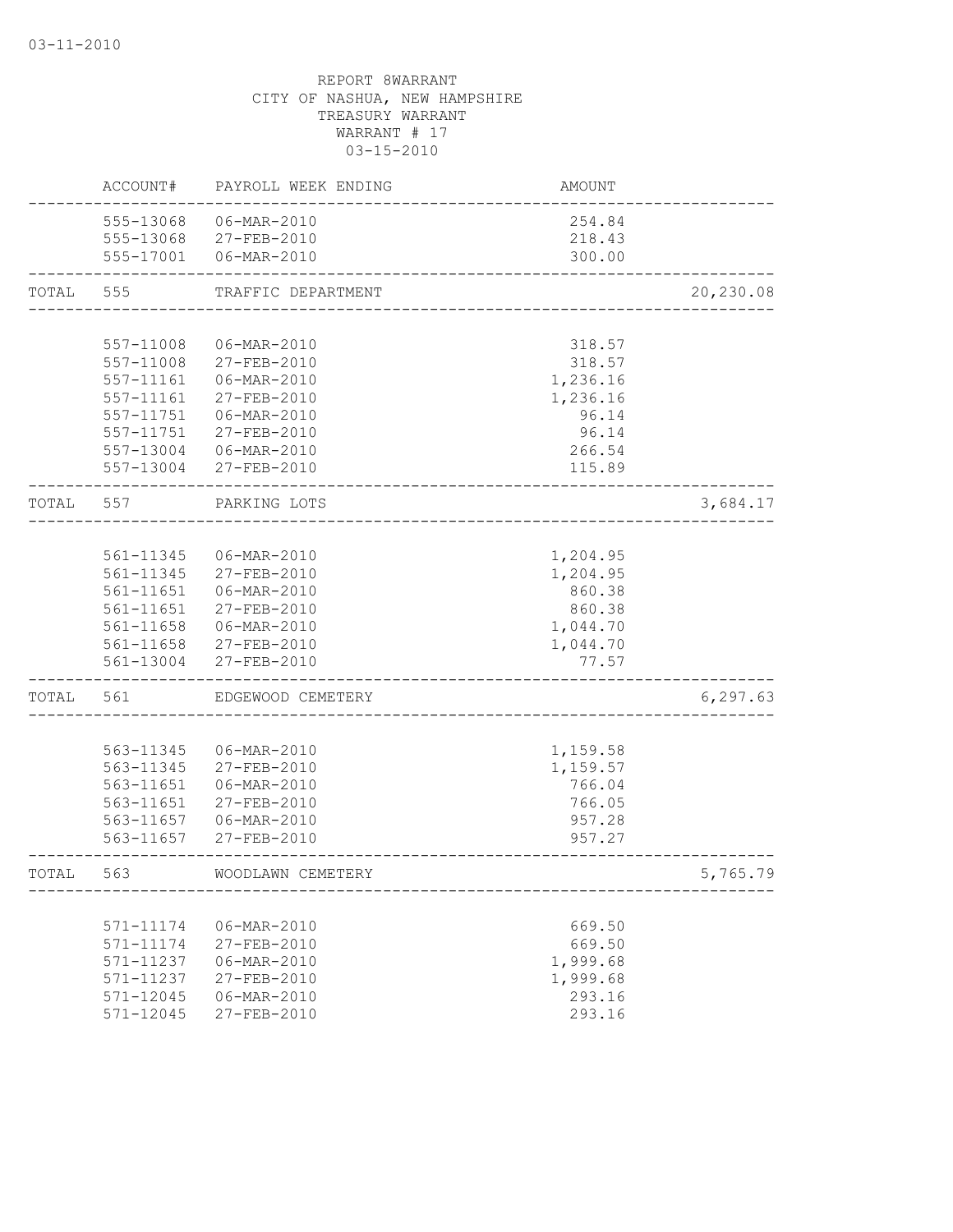|           | ACCOUNT#               | PAYROLL WEEK ENDING             | AMOUNT                            |           |
|-----------|------------------------|---------------------------------|-----------------------------------|-----------|
|           |                        | TOTAL 571 COMMUNITY DEVELOPMENT | --------------------------------- | 5,924.68  |
|           |                        |                                 |                                   |           |
|           | 572-11024              | 06-MAR-2010                     | 653.12                            |           |
|           |                        | 572-11024 27-FEB-2010           | 653.12                            |           |
|           | 572-11215              | 06-MAR-2010                     | 3,635.96                          |           |
|           | 572-11215              | 27-FEB-2010                     | 3,635.97                          |           |
|           | 572-11238              | 06-MAR-2010                     | 861.65                            |           |
|           | 572-11238              | 27-FEB-2010                     | 861.65                            |           |
|           | $572 - 11450$          | 06-MAR-2010                     | 1,720.02                          |           |
|           | $572 - 11450$          | 27-FEB-2010                     | 1,720.02                          |           |
|           | 572-11522              | 06-MAR-2010                     | 837.27                            |           |
|           | 572-11522              | 27-FEB-2010                     | 837.27                            |           |
|           | 572-11525              | 06-MAR-2010                     | 1,032.64                          |           |
|           | $572 - 11525$          | 27-FEB-2010                     | 1,032.64                          |           |
|           | 572-58005              | 27-FEB-2010                     | 400.00                            |           |
|           |                        | 572-98046  06-MAR-2010          | 100.00                            |           |
| TOTAL 572 |                        | PLANNING DEPARTMENT             |                                   | 17,981.33 |
|           |                        |                                 |                                   |           |
|           |                        | 573-11444 06-MAR-2010           | 1,618.06                          |           |
|           |                        | 573-11444 27-FEB-2010           | 1,618.06                          |           |
|           |                        | 573-12029   06-MAR-2010         | 355.51                            |           |
|           | 573-12029              | 27-FEB-2010                     | 355.51                            |           |
|           |                        | TOTAL 573 ECONOMIC DEVELOPMENT  |                                   | 3,947.14  |
|           |                        |                                 |                                   |           |
|           | 575-11032              | 06-MAR-2010                     | 717.24                            |           |
|           | 575-11032              | 27-FEB-2010                     | 717.23                            |           |
|           | 575-11042              | 06-MAR-2010                     | 1,418.58                          |           |
|           | 575-11042              | 27-FEB-2010                     | 1,418.58                          |           |
|           | 575-11062              | 06-MAR-2010                     | 627.75                            |           |
|           | 575-11062              | $27 - FEB - 2010$               | 627.75                            |           |
|           | 575-11189              | 06-MAR-2010                     | 1,102.42                          |           |
|           | 575-11189              | 27-FEB-2010                     | 1,102.42                          |           |
|           | 575-11246              | 06-MAR-2010                     | 1,677.04                          |           |
|           | 575-11246              | 27-FEB-2010                     | 1,677.04                          |           |
|           | 575-11365              | 06-MAR-2010                     | 562.88                            |           |
|           | 575-11365<br>575-11387 | 27-FEB-2010                     | 562.88                            |           |
|           |                        | 06-MAR-2010                     | 6,854.43                          |           |
|           | 575-11387              | 27-FEB-2010<br>06-MAR-2010      | 6,854.41<br>3,648.26              |           |
|           | 575-11393<br>575-11393 | 27-FEB-2010                     | 3,648.26                          |           |
|           | 575-11400              | 06-MAR-2010                     | 7,541.35                          |           |
|           | $575 - 11400$          | 27-FEB-2010                     | 6,920.58                          |           |
|           |                        |                                 |                                   |           |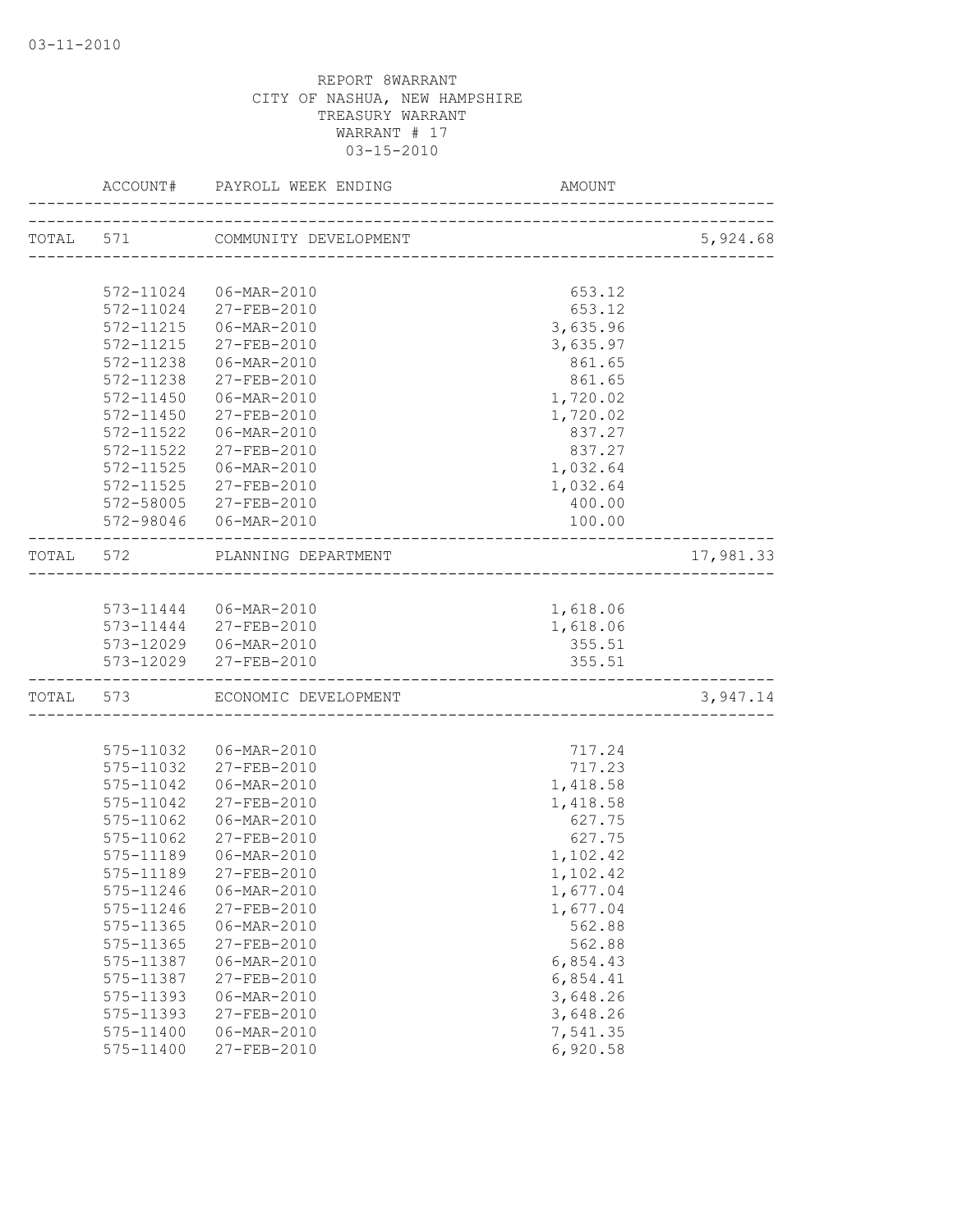|       | ACCOUNT#               | PAYROLL WEEK ENDING        | AMOUNT               |            |
|-------|------------------------|----------------------------|----------------------|------------|
|       | 575-11401              | 06-MAR-2010                | 3,953.80             |            |
|       | 575-11401              | 27-FEB-2010                | 3,999.45             |            |
|       | 575-11403              | 06-MAR-2010                | 786.82               |            |
|       | 575-11403              | 27-FEB-2010                | 786.82               |            |
|       | 575-11404              | 06-MAR-2010                | 779.92               |            |
|       | 575-11404              | 27-FEB-2010                | 779.92               |            |
|       | 575-12073              | 06-MAR-2010                | 382.25               |            |
|       | 575-12073              | 27-FEB-2010                | 382.25               |            |
|       | 575-12090              | 06-MAR-2010                | 1,140.26             |            |
|       | 575-12090              | 27-FEB-2010                | 1,140.26             |            |
|       | 575-12114              | 06-MAR-2010                | 1,476.38             |            |
|       | 575-12114              | 27-FEB-2010                | 1,471.80             |            |
|       | 575-13004              | 27-FEB-2010                | 58.49                |            |
|       | 575-13035              | 06-MAR-2010                | 633.27               |            |
|       | 575-13035              | 27-FEB-2010                | 869.20               |            |
| TOTAL | 575                    | PUBLIC LIBRARIES           |                      | 66, 319.99 |
|       |                        |                            |                      |            |
|       | 576-11059              | 06-MAR-2010                | 1,289.91             |            |
|       | 576-11059              | 27-FEB-2010                | 1,289.91             |            |
|       | 576-11221              | 06-MAR-2010                | 1,065.23             |            |
|       | 576-11221              | 27-FEB-2010                | 1,065.24             |            |
|       | 576-11315              | 06-MAR-2010                | 1,329.79             |            |
|       | 576-11315              | 27-FEB-2010                | 1,329.78             |            |
|       | 576-11361              | 06-MAR-2010                | 4,005.15             |            |
|       | 576-11361              | 27-FEB-2010                | 4,005.15             |            |
|       | 576-11362              | 06-MAR-2010                | 1,087.23             |            |
|       | 576-11362              | 27-FEB-2010                | 1,087.23             |            |
| TOTAL | 576                    | BUILDING DEPARTMENT        |                      | 17,554.62  |
|       |                        |                            |                      |            |
|       | 577-11067              | 06-MAR-2010                | 1,181.68             |            |
|       | 577-11067              | 27-FEB-2010<br>06-MAR-2010 | 1,181.68             |            |
|       | 577-11183<br>577-11183 | 27-FEB-2010                | 1,871.04<br>1,871.04 |            |
|       |                        |                            |                      |            |
| TOTAL | 577                    | CODE ENFORCEMENT           |                      | 6, 105.44  |
|       | 581-11012              | 06-MAR-2010                | 4,305.54             |            |
|       | 581-11075              | 06-MAR-2010                | 4,312.64             |            |
|       | 581-11081              | $06 - \text{MAR} - 2010$   | 2,550.00             |            |
|       | 581-11162              | $06 - MAR - 2010$          | 53,099.18            |            |
|       | 581-11162              | 27-FEB-2010                | 17,430.80            |            |
|       | 581-11204              | 06-MAR-2010                | 11,218.40            |            |
|       | 581-11204              | 27-FEB-2010                | 11,218.40            |            |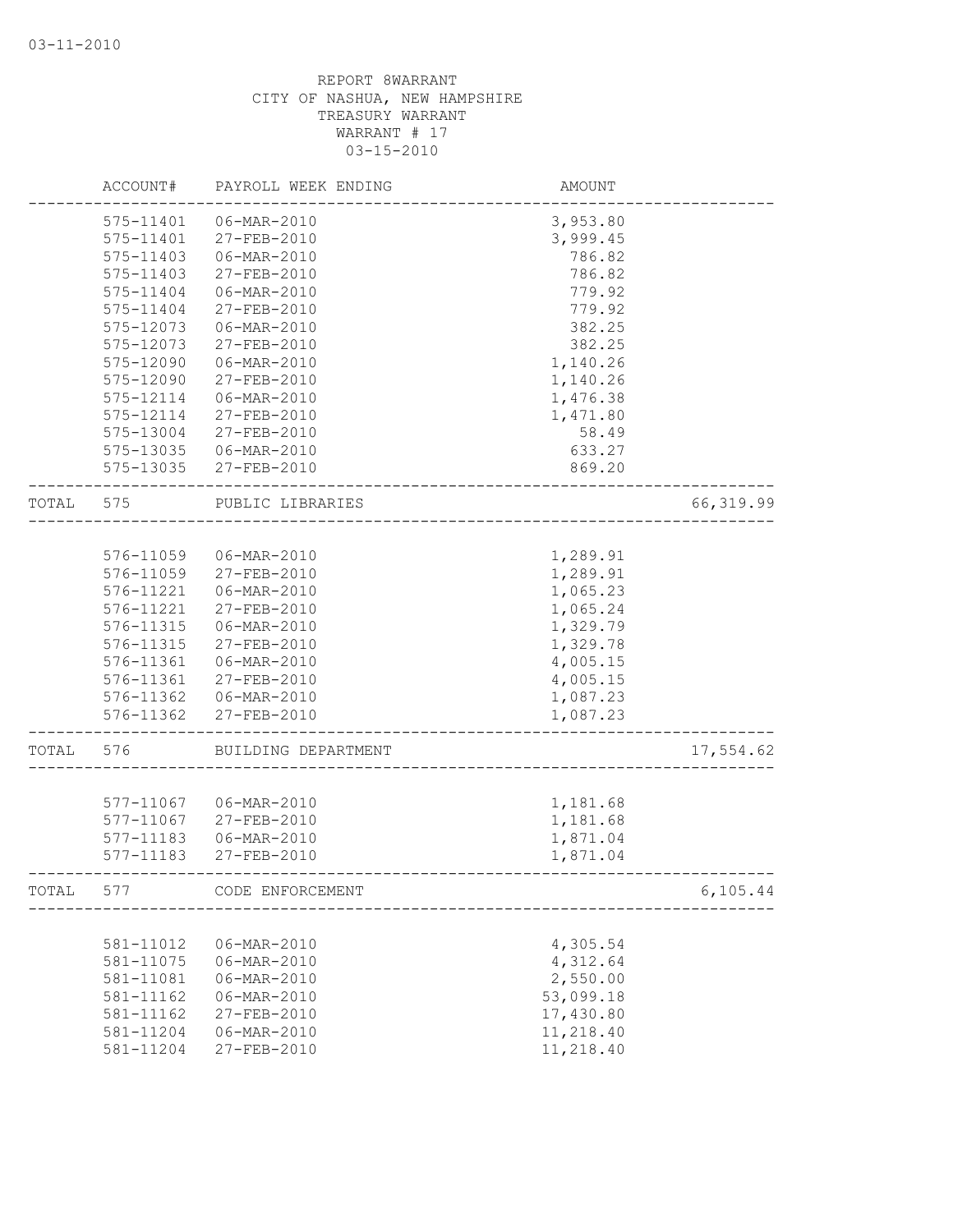| ACCOUNT#  | PAYROLL WEEK ENDING | AMOUNT       |  |
|-----------|---------------------|--------------|--|
| 581-11348 | 06-MAR-2010         | 85,884.89    |  |
| 581-11366 | 06-MAR-2010         | 57, 527.83   |  |
| 581-11366 | 27-FEB-2010         | 57,654.12    |  |
| 581-11396 | 06-MAR-2010         | 39,980.66    |  |
| 581-11402 | 06-MAR-2010         | 3,376.20     |  |
| 581-11408 | 06-MAR-2010         | 17,653.60    |  |
| 581-11408 | 27-FEB-2010         | 17,773.21    |  |
| 581-11486 | 06-MAR-2010         | 44,782.77    |  |
| 581-11515 | 06-MAR-2010         | 2,910.48     |  |
| 581-11570 | 06-MAR-2010         | 61,660.51    |  |
| 581-11572 | 06-MAR-2010         | 61,089.41    |  |
| 581-11579 | $06 - MAR - 2010$   | 39,079.20    |  |
| 581-11628 | 06-MAR-2010         | 1,406.40     |  |
| 581-11675 | 06-MAR-2010         | 5,906.25     |  |
| 581-11709 | 06-MAR-2010         | 2,957.14     |  |
| 581-11711 | 06-MAR-2010         | 2,705.80     |  |
| 581-11726 | $06 - MAR - 2010$   | 1,590,368.73 |  |
| 581-11800 | 06-MAR-2010         | 44,210.01    |  |
| 581-11801 | 06-MAR-2010         | 25,709.49    |  |
| 581-11802 | 06-MAR-2010         | 13,220.00    |  |
| 581-11803 | 06-MAR-2010         | 16,007.85    |  |
| 581-11805 | 06-MAR-2010         | 29,798.50    |  |
| 581-11812 | 06-MAR-2010         | 2,609.96     |  |
| 581-11816 | 06-MAR-2010         | 3,799.07     |  |
| 581-11830 | 06-MAR-2010         | 3,989.66     |  |
| 581-11850 | 06-MAR-2010         | 2,798.61     |  |
| 581-11860 | 06-MAR-2010         | 6,920.45     |  |
| 581-12021 | 06-MAR-2010         | 3,228.11     |  |
| 581-12060 | 06-MAR-2010         | 2,954.17     |  |
| 581-12078 | $06 - MAR - 2010$   | 712.50       |  |
| 581-12081 | $06 - MAR - 2010$   | 2,401.05     |  |
| 581-12084 | 06-MAR-2010         | 1,912.50     |  |
| 581-12111 | 06-MAR-2010         | 140,894.96   |  |
| 581-12112 | 06-MAR-2010         | 10,681.15    |  |
| 581-12126 | 06-MAR-2010         | 7,492.23     |  |
| 581-12126 | 27-FEB-2010         | 2,036.64     |  |
| 581-12135 | 06-MAR-2010         | 4,108.81     |  |
| 581-12135 | 27-FEB-2010         | 174.00       |  |
| 581-12136 | 06-MAR-2010         | 928.66       |  |
| 581-12138 | 06-MAR-2010         | 1,054.24     |  |
| 581-12141 | 06-MAR-2010         | 300.00       |  |
| 581-12153 | 06-MAR-2010         | 240.00       |  |
| 581-12198 | 06-MAR-2010         | 26,395.04    |  |
| 581-12200 | 06-MAR-2010         | 1,950.18     |  |
| 581-12200 | 27-FEB-2010         | 1,223.78     |  |
| 581-12201 | 06-MAR-2010         | 18,534.89    |  |
| 581-12201 | 27-FEB-2010         | 341.00       |  |
| 581-13004 | 06-MAR-2010         | 2,821.22     |  |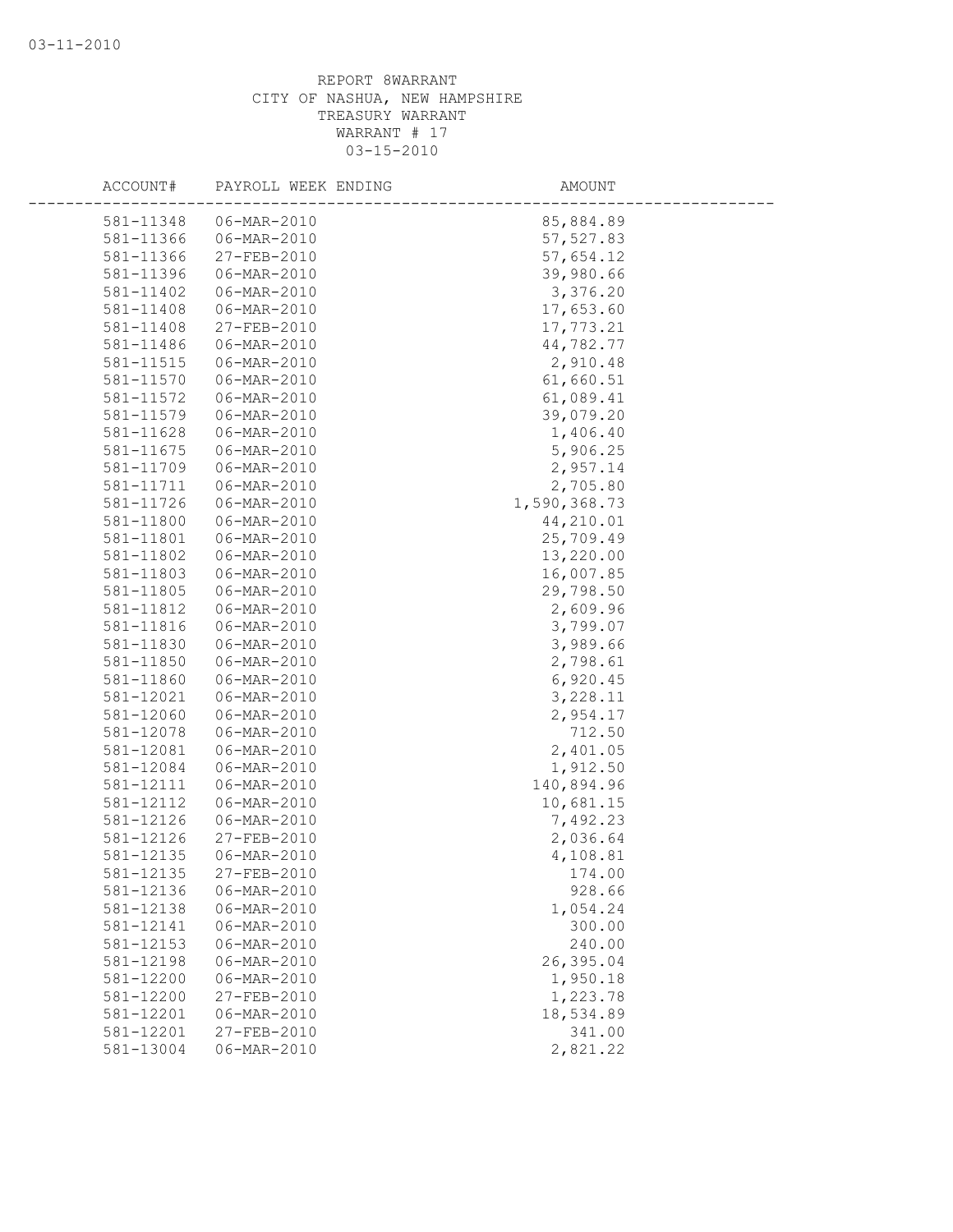|       | ACCOUNT#  | PAYROLL WEEK ENDING      | AMOUNT    |              |
|-------|-----------|--------------------------|-----------|--------------|
|       | 581-13004 | $27 - FEB - 2010$        | 270.00    |              |
|       | 581-13021 | 06-MAR-2010              | 519.36    |              |
|       | 581-13032 | $27 - FEB - 2010$        | 37.42     |              |
|       | 581-13120 | $06 - \text{MAR} - 2010$ | 2,111.99  |              |
|       | 581-13120 | 27-FEB-2010              | 3,264.37  |              |
|       | 581-13133 | $06 - \text{MAR} - 2010$ | 200.00    |              |
|       | 581-13137 | $06 - \text{MAR} - 2010$ | 460.00    |              |
|       | 581-19000 | $06 - \text{MAR} - 2010$ | 7,708.60  |              |
|       | 581-19210 | 06-MAR-2010              | 21,266.83 |              |
|       | 581-19230 | $06 - \text{MAR} - 2010$ | 9,175.00  |              |
|       | 581-19230 | $27 - FEB - 2010$        | 57,250.00 |              |
|       | 581-19240 | 06-MAR-2010              | 667.80    |              |
| TOTAL | 581       | SCHOOL DEPARTMENT        |           | 2,679,232.26 |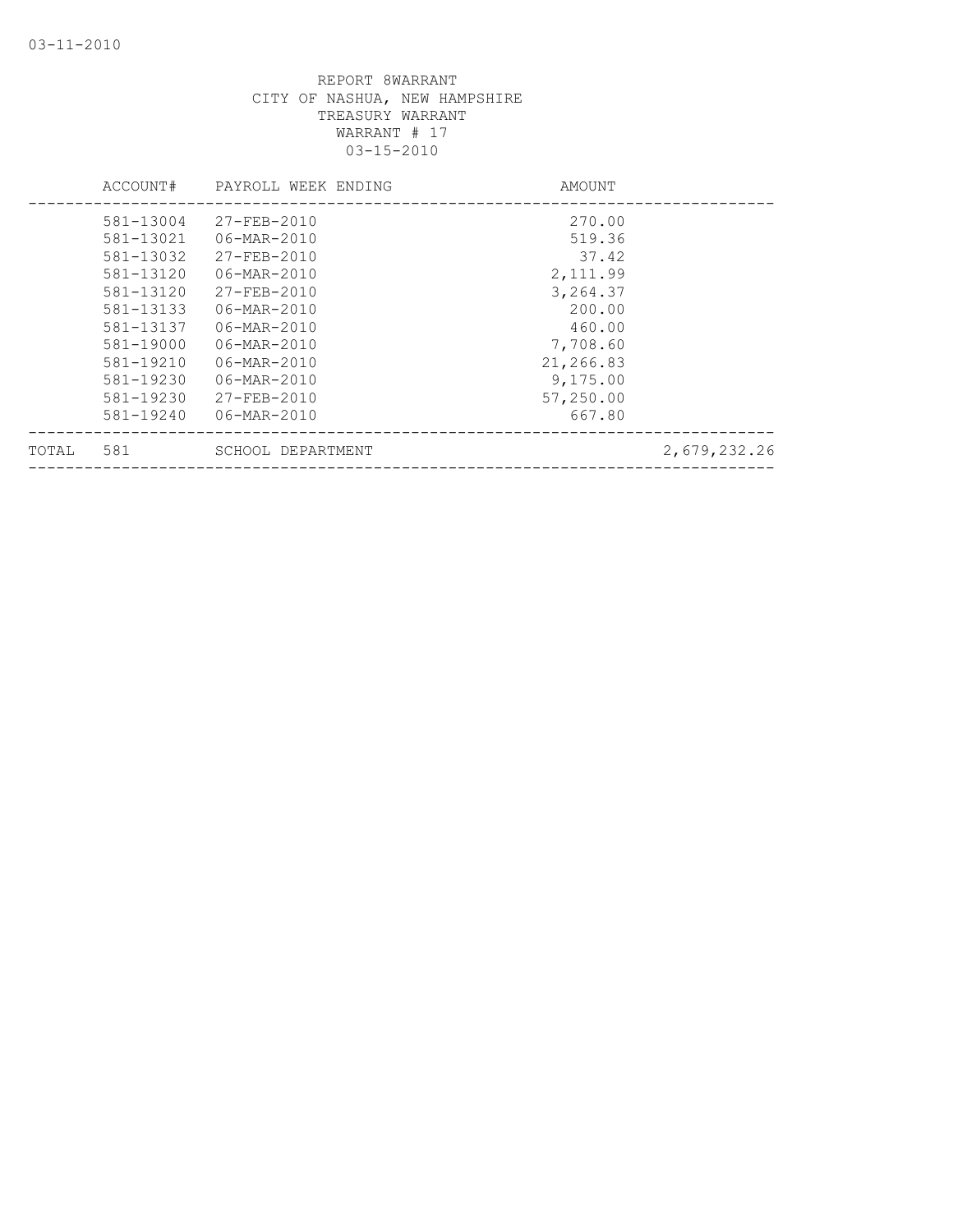|           | ACCOUNT# PAYROLL WEEK ENDING |  | AMOUNT |
|-----------|------------------------------|--|--------|
|           |                              |  |        |
| TOTAL 951 |                              |  |        |
|           |                              |  |        |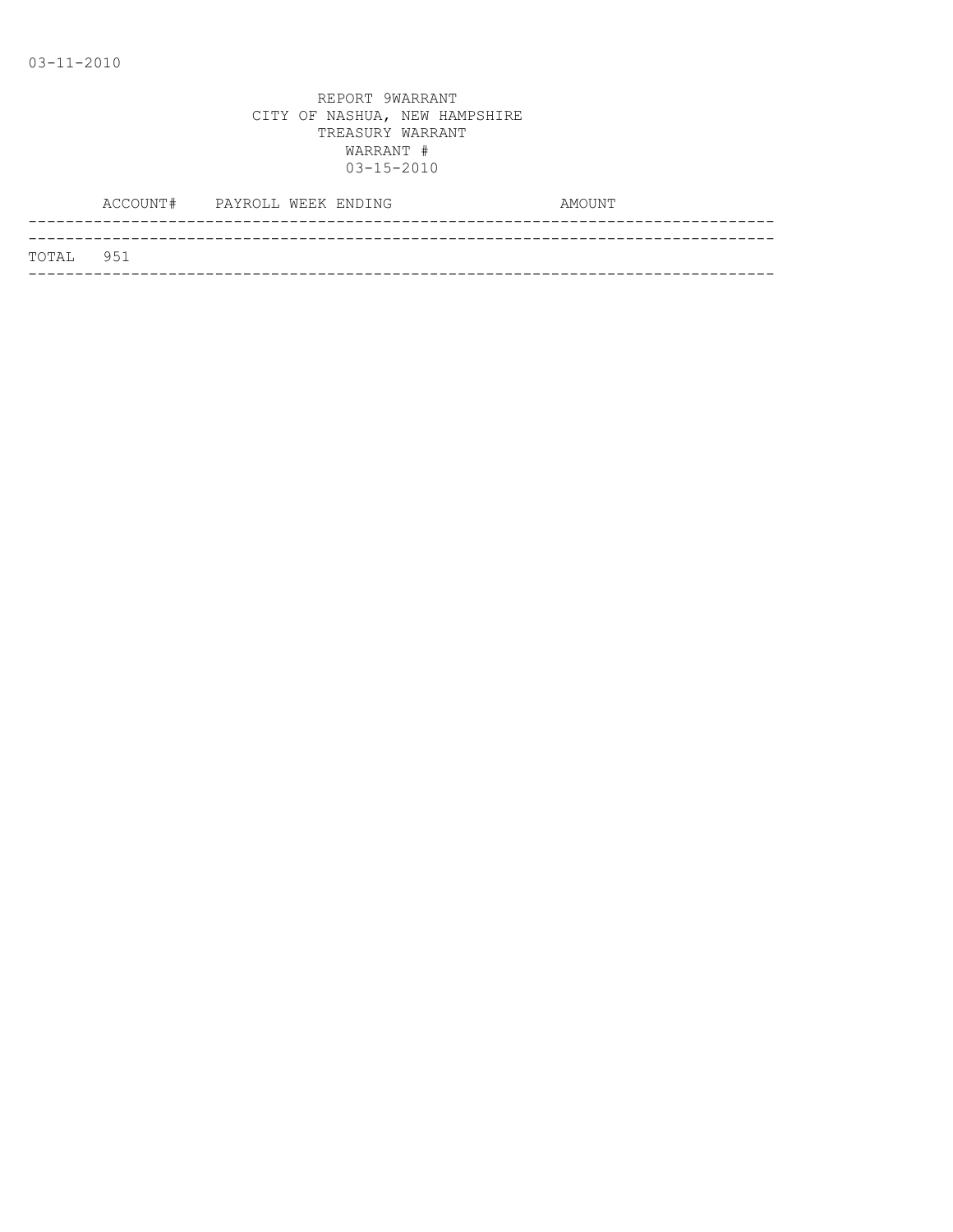| ACCOUNT#               | PAYROLL WEEK ENDING        | AMOUNT               |  |
|------------------------|----------------------------|----------------------|--|
| 801-11008              | 06-MAR-2010                | 592.14               |  |
| 801-11008              | 27-FEB-2010                | 592.14               |  |
| 801-11024              | 06-MAR-2010                | 637.15               |  |
| 801-11024              | 27-FEB-2010                | 637.15               |  |
| 801-11028              | 06-MAR-2010                | 60.49                |  |
| 801-11028              | 27-FEB-2010                | 60.49                |  |
| 801-11064              | 06-MAR-2010                | 140.47               |  |
| 801-11064              | 27-FEB-2010                | 140.47               |  |
| 801-11094              | 06-MAR-2010                | 102.09               |  |
| 801-11094              | 27-FEB-2010                | 102.09               |  |
| 801-11188              | 06-MAR-2010                | 367.14               |  |
| 801-11188              | 27-FEB-2010                | 367.14               |  |
| 801-11190              | 06-MAR-2010                | 409.48               |  |
| 801-11190              | 27-FEB-2010                | 409.48               |  |
| 801-11193              | 06-MAR-2010                | 1,000.83             |  |
| 801-11193              | 27-FEB-2010                | 1,000.83             |  |
| 801-11211              | 06-MAR-2010                | 68.21                |  |
| 801-11211              | 27-FEB-2010                | 68.21                |  |
| 801-11222              | 06-MAR-2010                | 211.23               |  |
| 801-11222              | 27-FEB-2010                | 211.23               |  |
| 801-11249              | 06-MAR-2010                | 188.57               |  |
| 801-11249              | 27-FEB-2010                | 188.57               |  |
| 801-11271              | 06-MAR-2010                | 1,150.52             |  |
| 801-11271              | 27-FEB-2010                | 1,150.52             |  |
| 801-11276              | 06-MAR-2010                | 4,390.00             |  |
| 801-11276              | 27-FEB-2010                | 4,390.00             |  |
| 801-11431              | 06-MAR-2010                | 187.91               |  |
| 801-11431              | 27-FEB-2010                | 187.91               |  |
| 801-11435              | 06-MAR-2010                | 272.90               |  |
| 801-11435              | 27-FEB-2010                | 272.90               |  |
| 801-11595              | 06-MAR-2010                | 5,694.40             |  |
| 801-11595              | 06-MAR-2010                | 3,899.52             |  |
| 801-11595              | 27-FEB-2010                | 5,760.40             |  |
| 801-11595<br>801-11596 | 27-FEB-2010<br>06-MAR-2010 | 4,062.00<br>3,261.92 |  |
| 801-11596              | 27-FEB-2010                | 3,433.60             |  |
| 801-11598              | 06-MAR-2010                | 850.40               |  |
| 801-11598              | 27-FEB-2010                | 850.40               |  |
| 801-11599              | 06-MAR-2010                | 1,088.52             |  |
| 801-11599              | 06-MAR-2010                | 1,088.52             |  |
| 801-11599              | 27-FEB-2010                | 1,088.52             |  |
| 801-11599              | 27-FEB-2010                | 1,088.52             |  |
| 801-11606              | $06 - MAR - 2010$          | 708.23               |  |
| 801-11606              | 27-FEB-2010                | 708.23               |  |
| 801-11647              | 06-MAR-2010                | 1,401.24             |  |
| 801-11647              | 27-FEB-2010                | 1,401.23             |  |
| 801-13004              | 06-MAR-2010                | 1,433.65             |  |
| 801-13004              | 06-MAR-2010                | 763.75               |  |
|                        |                            |                      |  |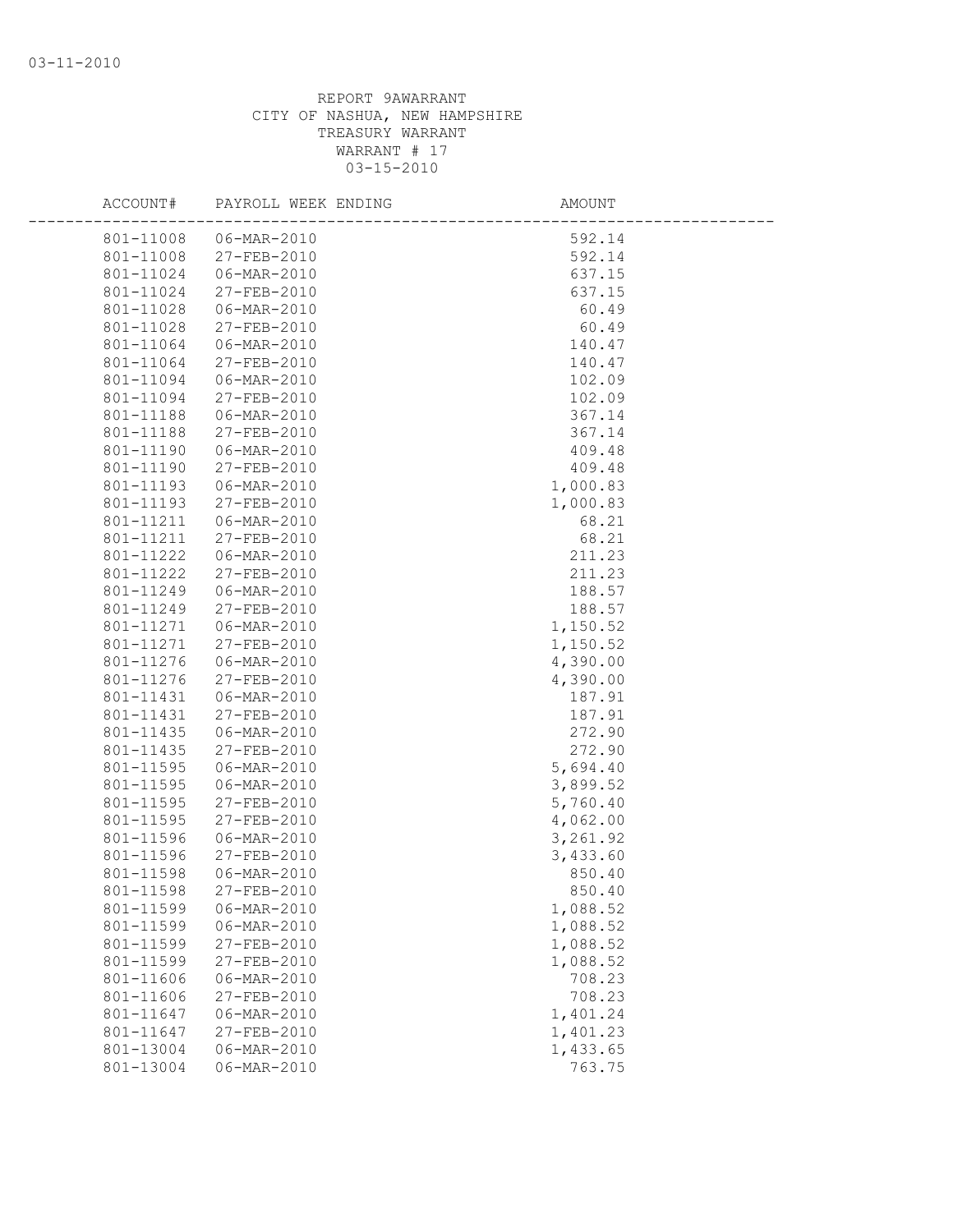|           |                        | ACCOUNT# PAYROLL WEEK ENDING | AMOUNT           |             |
|-----------|------------------------|------------------------------|------------------|-------------|
|           |                        | 801-13004 06-MAR-2010        | 124.46           |             |
|           |                        | 801-13004 27-FEB-2010        | 913.06           |             |
|           |                        | 801-13004 27-FEB-2010        | 623.51           |             |
|           |                        | 801-13004 27-FEB-2010        | 246.61           |             |
|           |                        | 801-15002  06-MAR-2010       | 162.48           |             |
|           |                        | 801-17008 06-MAR-2010        | 900.00           |             |
| TOTAL 801 |                        | SOLID WASTE DISPOSAL         |                  | 61, 111. 43 |
|           |                        |                              |                  |             |
|           | 802-11024              | 06-MAR-2010                  | 151.52           |             |
|           |                        | 802-11024   06-MAR-2010      | 606.08           |             |
|           | 802-11024              | 27-FEB-2010                  | 151.52           |             |
|           | 802-11024              | 27-FEB-2010                  | 606.08           |             |
|           | 802-11028              | 06-MAR-2010                  | 411.35           |             |
|           | 802-11028              | 06-MAR-2010                  | 193.58           |             |
|           | 802-11028              | 27-FEB-2010                  | 411.35           |             |
|           | 802-11028              | 27-FEB-2010                  | 193.58           |             |
|           | 802-11064              | 06-MAR-2010                  | 140.47           |             |
|           | 802-11064              | 06-MAR-2010                  | 140.47           |             |
|           | 802-11064              | 27-FEB-2010                  | 140.47           |             |
|           | 802-11064              | 27-FEB-2010                  | 140.47           |             |
|           | 802-11091              | 06-MAR-2010                  | 1,106.97         |             |
|           | 802-11091              | 27-FEB-2010                  | 1,106.97         |             |
|           | 802-11092              | 06-MAR-2010                  | 812.40           |             |
|           | 802-11092              | 27-FEB-2010                  | 801.68           |             |
|           | 802-11094              | 06-MAR-2010                  | 306.24           |             |
|           | 802-11094              | 06-MAR-2010                  | 306.26           |             |
|           | 802-11094              | 27-FEB-2010                  | 306.24           |             |
|           | 802-11094              | 27-FEB-2010                  | 306.26           |             |
|           | 802-11096              | 06-MAR-2010                  | 937.21           |             |
|           | 802-11096              | 27-FEB-2010                  | 937.21           |             |
|           | 802-11102              | 06-MAR-2010                  | 1,078.67         |             |
|           | 802-11102              | 27-FEB-2010                  | 1,078.67         |             |
|           | 802-11105              | 06-MAR-2010                  | 1,084.71         |             |
|           | 802-11105              | 27-FEB-2010                  | 1,094.31         |             |
|           | 802-11124              | 06-MAR-2010                  | 739.10           |             |
|           | 802-11124              | 27-FEB-2010                  | 739.10           |             |
|           | 802-11155              | 06-MAR-2010                  | 1,039.21         |             |
|           | 802-11155              | 27-FEB-2010                  | 1,036.51         |             |
|           | 802-11157              | 06-MAR-2010                  | 2,620.16         |             |
|           | 802-11157              | 27-FEB-2010                  | 2,607.07         |             |
|           | 802-11158              | 06-MAR-2010                  | 1,842.40         |             |
|           | 802-11158              | 27-FEB-2010                  | 1,842.40         |             |
|           | 802-11188              | 06-MAR-2010<br>27-FEB-2010   | 367.15           |             |
|           | 802-11188<br>802-11190 | 06-MAR-2010                  | 367.15           |             |
|           | 802-11190              | 27-FEB-2010                  | 409.47<br>409.48 |             |
|           |                        |                              |                  |             |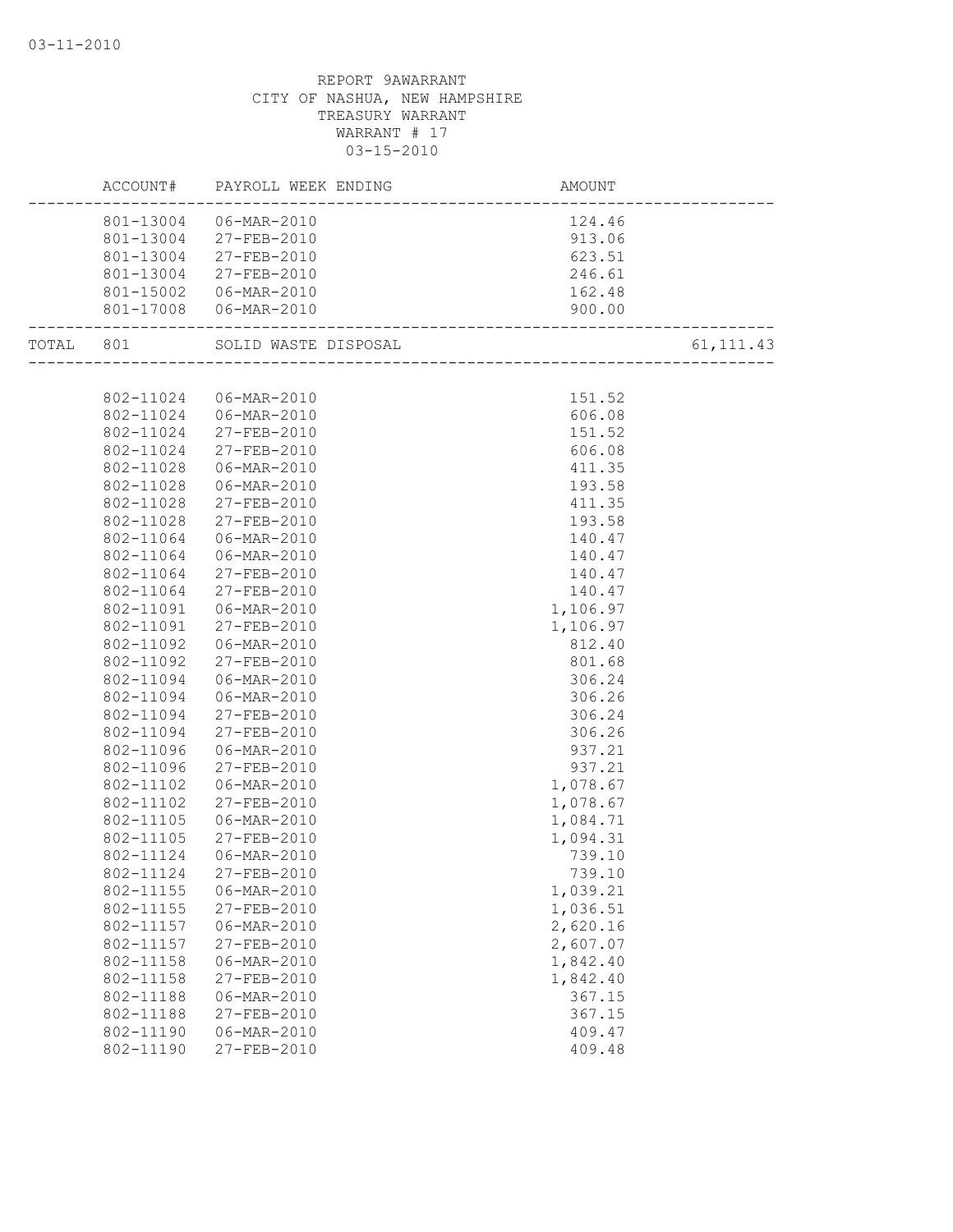|           | ACCOUNT#  | PAYROLL WEEK ENDING      | AMOUNT     |           |
|-----------|-----------|--------------------------|------------|-----------|
|           | 802-11211 | 06-MAR-2010              | 272.84     |           |
|           | 802-11211 | 06-MAR-2010              | 409.26     |           |
|           | 802-11211 | 27-FEB-2010              | 272.84     |           |
|           | 802-11211 | 27-FEB-2010              | 409.26     |           |
|           | 802-11222 | 06-MAR-2010              | 211.23     |           |
|           | 802-11222 | 27-FEB-2010              | 211.23     |           |
|           | 802-11249 | 06-MAR-2010              | 188.57     |           |
|           | 802-11249 | 06-MAR-2010              | 188.57     |           |
|           | 802-11249 | 27-FEB-2010              | 188.57     |           |
|           | 802-11249 | 27-FEB-2010              | 188.57     |           |
|           | 802-11260 | 06-MAR-2010              | 1,945.60   |           |
|           | 802-11260 | 27-FEB-2010              | 1,945.60   |           |
|           | 802-11270 | 06-MAR-2010              | 1,087.23   |           |
|           | 802-11270 | 27-FEB-2010              | 1,087.23   |           |
|           | 802-11333 | 06-MAR-2010              | 1,067.17   |           |
|           | 802-11333 | 27-FEB-2010              | 1,067.17   |           |
|           | 802-11431 | 06-MAR-2010              | 187.91     |           |
|           | 802-11431 | 27-FEB-2010              | 187.91     |           |
|           | 802-11435 | 06-MAR-2010              | 454.83     |           |
|           | 802-11435 | 06-MAR-2010              | 181.93     |           |
|           | 802-11435 | 27-FEB-2010              | 454.83     |           |
|           | 802-11435 | 27-FEB-2010              | 181.93     |           |
|           | 802-11480 | 06-MAR-2010              | 1,867.20   |           |
|           | 802-11480 | 27-FEB-2010              | 1,867.20   |           |
|           | 802-11507 | 06-MAR-2010              |            |           |
|           | 802-11507 | 27-FEB-2010              | 136.87     |           |
|           | 802-11513 | 06-MAR-2010              | 6,570.40   |           |
|           | 802-11513 | 27-FEB-2010              | 6,570.40   |           |
|           | 802-11514 | 06-MAR-2010              | 2,946.07   |           |
|           | 802-11514 | 27-FEB-2010              | 2,929.20   |           |
|           | 802-11681 | 06-MAR-2010              | 305.96     |           |
|           | 802-11681 | 06-MAR-2010              | 1,223.86   |           |
|           | 802-11681 | 27-FEB-2010              | 305.96     |           |
|           | 802-11681 | 27-FEB-2010              | 1,223.86   |           |
|           | 802-11693 | 06-MAR-2010              | 1,201.21   |           |
|           | 802-11693 | 27-FEB-2010              | 1,201.21   |           |
|           | 802-11764 | 06-MAR-2010              |            |           |
|           |           | 27-FEB-2010              | 1,184.60   |           |
|           | 802-11764 |                          | 1,184.60   |           |
|           | 802-12203 | 06-MAR-2010              | 288.00     |           |
|           | 802-13004 | 06-MAR-2010              | 1,273.98   |           |
|           | 802-13004 | 06-MAR-2010              | 1,235.41   |           |
|           |           | 802-13004 27-FEB-2010    | 1,481.26   |           |
|           | 802-13004 | 27-FEB-2010              | 2,795.97   |           |
| TOTAL 802 |           | SEWERAGE DISPOSAL SYSTEM |            | 78,753.44 |
|           |           |                          |            |           |
|           | 951-05056 | 06-MAR-2010              | 31, 362.94 |           |